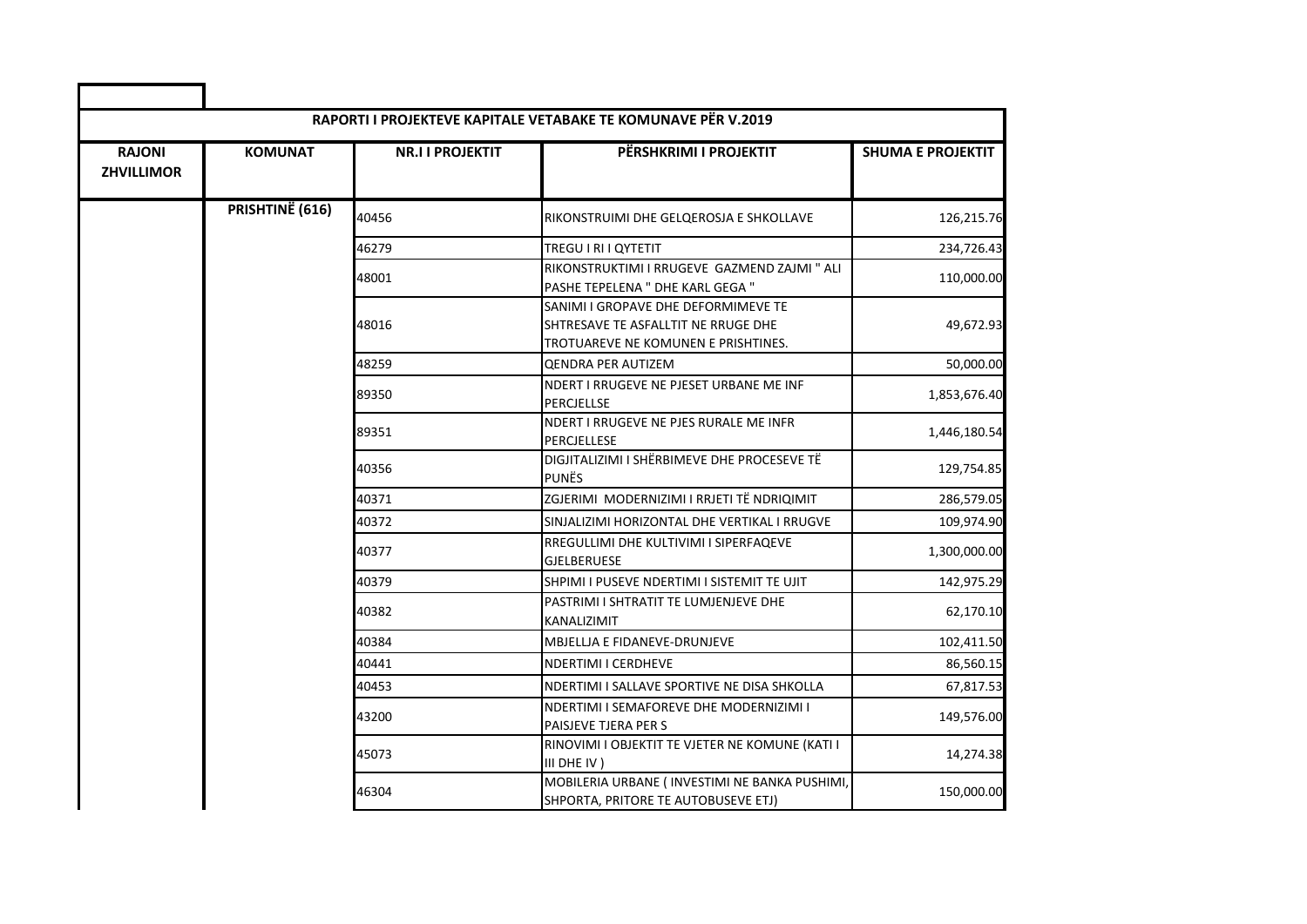| 46285 | NDERTIMI I PARQEVE REKREATIVO - SPORTIVE NE 4<br>LAGJET E QYTETIT                                                                                                                               | 352,522.94 |
|-------|-------------------------------------------------------------------------------------------------------------------------------------------------------------------------------------------------|------------|
| 48003 | NDERTIMI I INFRASTRUKTURES NE LAGJEN " PERROI I<br>NJELMET"                                                                                                                                     | 200,000.00 |
| 48005 | NDERTIMI I INFRASTRUKTURES NE RRUGEN "<br>PEJTONI"                                                                                                                                              | 50,000.00  |
| 48006 | NDERTIMI I INFRASTRUKTURES RRUGORE NE LAGJEN                                                                                                                                                    | 262,919.00 |
| 48009 | " TASLIIXHE "<br>NDERTIMI I INFRASTRUKTURES RRUGORENE LAGJEN                                                                                                                                    | 200,000.00 |
| 48012 | ' QENDRESA "<br>NDERTIMI I INFRASTRUKTURES RRUGORE NE LAGJEN                                                                                                                                    | 220,000.00 |
| 48014 | "PRISHTINA E RE"<br>NDERTIMI I INFRASTRUKTURES RRUGORE NE                                                                                                                                       | 199,046.47 |
| 48016 | <b>KOLOVICE</b><br>SANIMI I GROPAVE DHE DEFORMIMEVE TE<br>SHTRESAVE TE ASFALLTIT NE RRUGE DHE                                                                                                   | 30,000.00  |
| 48035 | TROTUAREVE NE KOMUNEN E PRISHTINES.<br>NDERTIMI I KANALIZIMIT FEKAL DHE ATMOSFERIK NE<br>LAGJEN EMSHIRI                                                                                         | 45,305.00  |
| 48036 | NDERTIMI I MUREVE MBROJTESE NGA BETON ARME                                                                                                                                                      | 110,000.00 |
| 48039 | <b>NE KOMUNEN E PRISHTINES</b><br>PROJEKTI KRYESOR I FURNIZIMIT ME UJE TE PIJES                                                                                                                 | 81,412.18  |
| 48040 | PRANE REZERVUARIT NE LAGJEN "MATI"<br>PROJEKTI KRYESIR I RRJETIT TE RRUGEVE NE LAGJET<br>"GECI", "BUSHGEGA, MARECT, BUROCTE, OSMONTE,<br>HALILI, SEKIRAQA, QAZIMI NE PRAPASHTICE DHE<br>MAREC." | 115,000.00 |
| 48041 | <b>NDERTIMI I RRUGES BUSI - MAREC</b>                                                                                                                                                           | 214,068.06 |
| 48042 | KANALIZIMI FEKAL DHE ATMOSFERIK NE HAJVALI                                                                                                                                                      | 150,000.00 |
| 48047 | KANALIZIMI FEKAL DHE ATMOSFERIK NE FSHATIN<br><b>MRAMOR</b>                                                                                                                                     | 28,145.00  |
| 48074 | NDERTIMI I IMPIANTIT TE KOMPOSTIMIT                                                                                                                                                             | 18,040.00  |
| 48133 | OPERIMI TURISTIK, INFOQENDRAT DHE BRANDIMI<br><b>TURISTIK</b>                                                                                                                                   | 140,000.00 |
| 48136 | MENAXHIMI I INSTITUCIONEVE VARTESE<br>KULTURORE, BASHKFINANCIM                                                                                                                                  | 78,555.00  |
| 48167 | NDERTIMI I KENDEVE TE LOJERAVE PER FEMIJE (KU<br>MUNGOJNE APO JANE TE DEMTUAR)                                                                                                                  | 73,074.00  |
| 48187 | PLANI I MENAXHIMIT TE PARKUT GERMIA                                                                                                                                                             | 15,995.78  |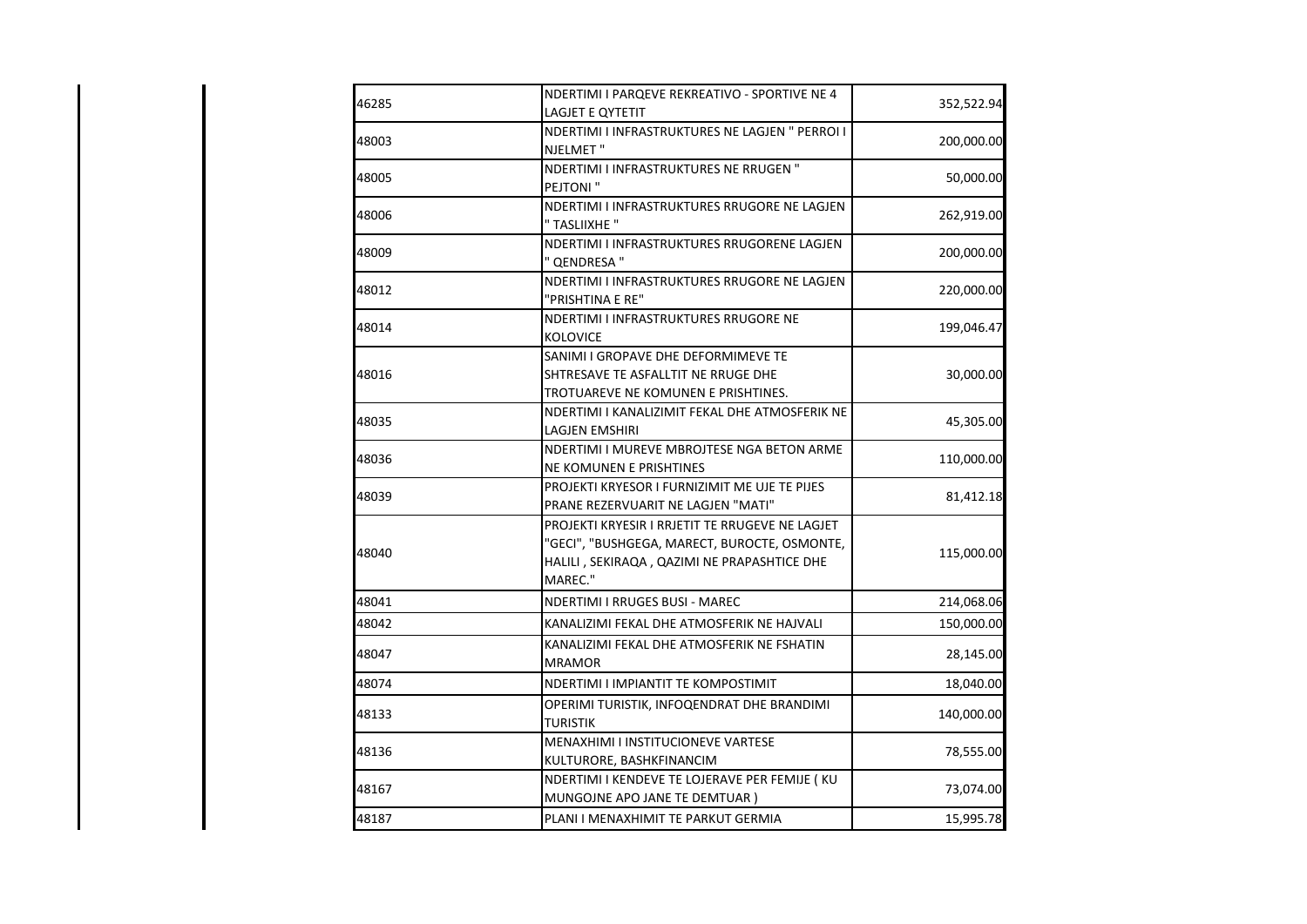| 48259 | <b>QENDRA PER AUTIZEM</b>                                                     | 200,000.00   |
|-------|-------------------------------------------------------------------------------|--------------|
| 48288 | RENOVIME DHE RINDERTIME TË OBJEKTEVE<br>SHËNDETËSORE                          | 150,000.00   |
| 89393 | DESIN.HAPSIN.QYTEI.PRISHTINES                                                 | 210,000.00   |
| 40371 | ZGJERIMI MODERNIZIMI I RRJETI TË NDRIQIMIT                                    | 22,048.00    |
| 40379 | SHPIMI I PUSEVE NDERTIMI I SISTEMIT TE UJIT                                   | 44,328.75    |
| 40384 | MBJELLJA E FIDANEVE-DRUNJEVE                                                  | 64,522.71    |
| 40455 | RREGULLIMI I OBORREVE DHE RRETHOJAVE TE<br><b>SHKOLLAVE</b>                   | 66,416.00    |
| 40456 | RIKONSTRUIMI DHE GELQEROSJA E SHKOLLAVE                                       | 49,541.64    |
| 41925 | NDERTIMI I STADIONIT FUDBOLLIT HAJVALI                                        | 20,188.00    |
| 42008 | NDERTIMI I URAVE PJESA PERNDIMORE UNAZA<br><b>QENDRORE-PRISHTINE</b>          | 171,163.32   |
| 42051 | RREGULLIMI I AMBIENTIT PER EKSPOZIM TE VEPRAVE<br><b>TE ARTIT</b>             | 21,200.00    |
| 42052 | NDERTIMI I HYRJES TE KINO ARMATA                                              | 6,578.60     |
| 43193 | NDËRTIMI I KOLEKTORIT TË LUMIT PRISHTINA DHE<br><b>RRUGA MBI KOLEK</b>        | 806,463.82   |
| 44518 | RENOVIMI I OBJEKTEVE TE TRASHEGIMIS KULTURORE                                 | 37,004.21    |
| 45063 | RIPARIMI I OBJEKTEVE TE BASHKESIVE LOKALE                                     | 8,632.00     |
| 46285 | NDERTIMI I PARQEVE REKREATIVO - SPORTIVE NE 4<br>LAGJET E QYTETIT             | 80,000.00    |
| 46343 | NDERTIMI I KENDEVE TE LODRAVE DHE FUSHAVE<br>SPORTIVE NE KOMUNEN E PRISHTINES | 340,835.34   |
| 89350 | NDERT I RRUGEVE NE PJESET URBANE ME INF<br>PERCJELLSE                         | 1,540,334.14 |
| 89351 | NDERT I RRUGEVE NE PJES RURALE ME INFR<br>PERCJELLESE                         | 2,417,058.73 |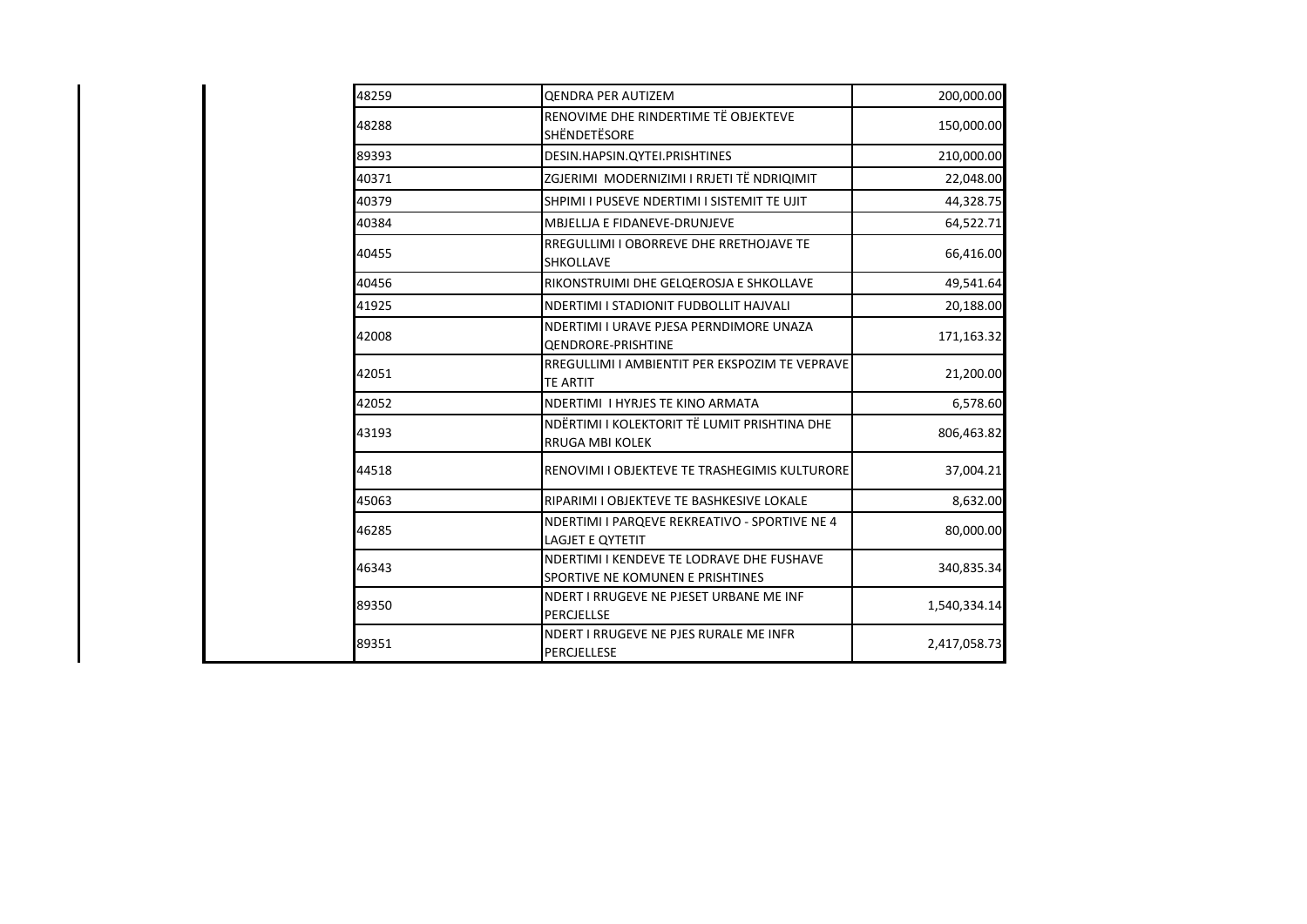| <b>DRENAS (611)</b> | 44725 | NDERTIMI QMF KOMORAN                                                                      | 91,676.87  |
|---------------------|-------|-------------------------------------------------------------------------------------------|------------|
|                     | 46042 | <b>RENOVIMI AMF NEKOC</b>                                                                 | 5,732.94   |
|                     | 46083 | RENOVIMI I KULMIT SHFMU"BAJRAM CURRI"NEKOC                                                | 6,880.00   |
|                     | 47624 | MIRMBAJTJA E LUMEJVE                                                                      | 10,906.00  |
|                     | 47751 | TABELAT PER EMERTIMIN E RRUGEVE DHE NUMRAVE<br>TE SHPIVE (HYRJE)                          | 38,975.50  |
|                     | 47779 | NDERTIMI I STADIONIT TE QYTETIT TE DRENASIT<br><b>FAZA E DYT</b>                          | 150,000.00 |
|                     | 47781 | MIRMBAJTJA DHE RENOVIMI I RRUGEVE TE<br>ASFALLTURA                                        | 15,999.91  |
|                     | 47792 | MIREMBAJTJA DHE RENOVIMI I SHENJËZIMI<br>VERTIKAL DHE HORIZONTAL I RRUGEVE                | 12,500.00  |
|                     | 47812 | MIREMBAJTJA E KANALIZIMEVE FEKAL DHE<br>ATMOSFERIK DHE GROPA SEPTIKE                      | 34,585.78  |
|                     | 47833 | MIRÊMBAJTJA E KAMERAVE NE QYTETIN E DRENASIT                                              | 5,000.00   |
|                     | 47848 | MIRËMBAJTJA DHE RENOVIMI I PIKAVE PER<br>KONTINJER 1.1M <sup>3</sup> NE QENDER TE QYTETIT | 13,583.45  |
|                     | 47884 | RENOVIMI DHE MIRMBAJTJA E OBJEKTIT TE SHZSH-SË<br><b>NE GLLOBAR</b>                       | 4,237.22   |
|                     | 47889 | NDERTES ADMINISTRATIVE AFARISTE                                                           | 14,444.86  |
|                     | 47936 | ZGJERIMI DHE RENOVIMI I QMF TERSTENIK                                                     | 20,000.00  |
|                     | 47963 | NDE. I DEPOS PER LEND DJEG FURNI. ME KALLDAJA<br>RENOVIM QMF GLLANASELL                   | 10,116.10  |
|                     | 47972 | NDERTIMI I DEPOVE PER LEND DJEGESE NEPER<br>SHKOLLA                                       | 67,466.06  |
|                     | 48204 | KUBZA BETON PËR SHKOLLA                                                                   | 16,551.00  |
|                     | 48254 | RREGULLIMI I SHTRATIT TE LUMIT DRENICA DHE<br>VERBICA                                     | 42,000.00  |
|                     | 48613 | NDERTIMI I KOLEKTORVE PER GRUMBULLIMIN E<br>UJRAVE TE ZEZA NE KOMUN                       | 179,425.50 |
|                     | 48617 | RREGULLIMI I INFRASTRUKTURES TROTUAR DHE<br>NDRIQIM PUBLIK KOMUNEN E DRENASIT             | 100,000.00 |
|                     | 48626 | NDERTIMI I INFRASTRUKTURES(ASFALLTIMI DHE<br>KUBZIM) DRENAS I, II, III DHE IV             | 98,986.45  |
|                     | 48628 | INFRASTRUKTURA NE KOMORAN I, II, III DHE IV                                               | 99,691.04  |
|                     | 48631 | NDERTIMI I URAVE DHE TUMBINAVE                                                            | 80,000.00  |
|                     |       |                                                                                           |            |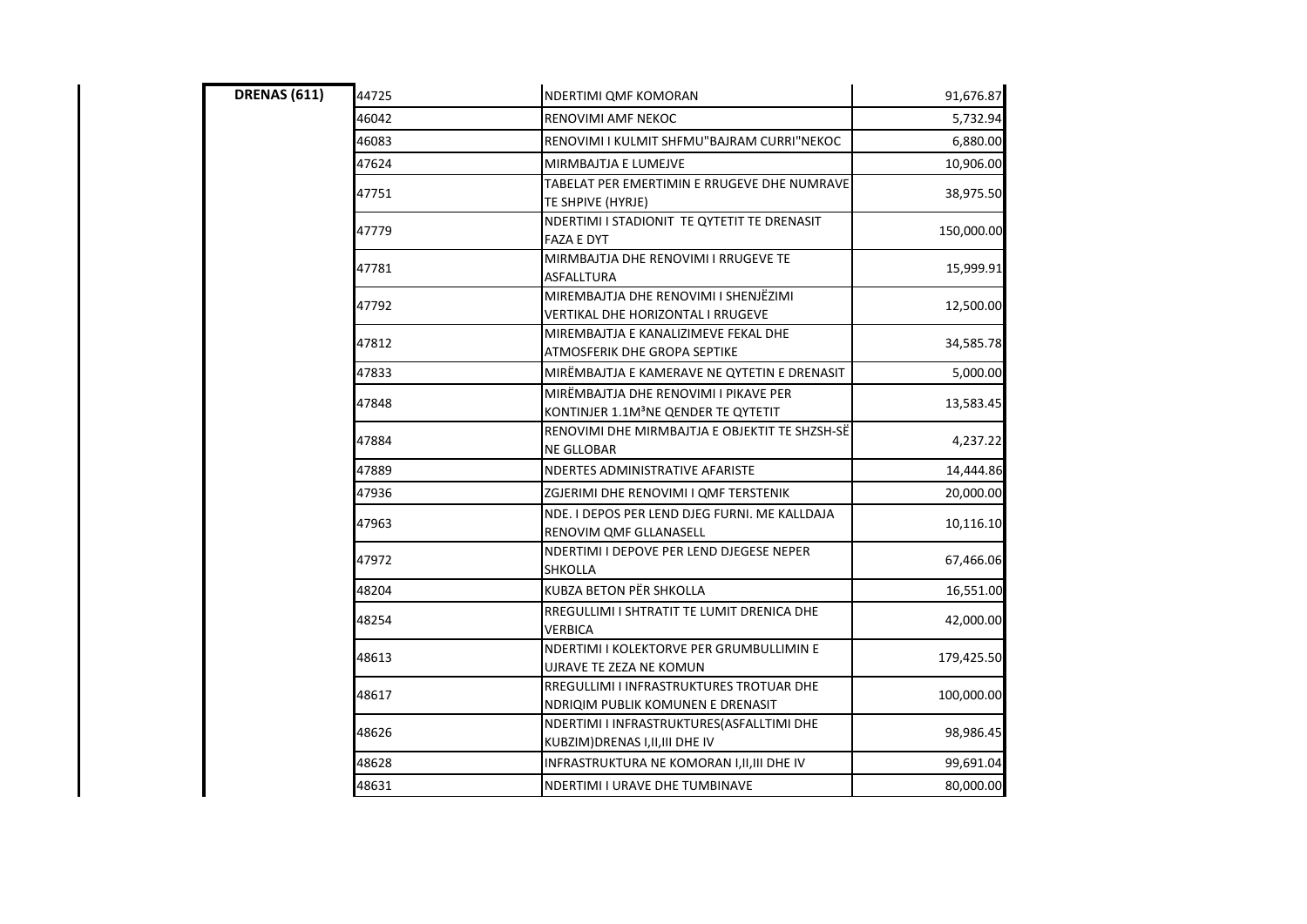| 48632 | ASFALLTIMI I RRUGES NE FSHATIN GLLANASELLE<br>GODANC                           | 45,341.45 |
|-------|--------------------------------------------------------------------------------|-----------|
| 48633 | ASFALLTIMI I RRUGES TERSTENIK I DHE II                                         | 50,683.00 |
| 48635 | ASFALLTIMI I RRUGES NE FSHATIN POKLEK I<br>VJETER, POKLEK I RI, VASILEVE       | 45,870.00 |
| 48636 | INFRSTRUKTURA NE FSHTIN ABRI E EPERME, TERDEVC                                 | 48,072.93 |
| 48638 | ASFALTIMI I RRUGES NE FSHATIN DOBROSHEC,<br><b>QIKATOV E VJETER</b>            | 60,000.00 |
| 48640 | ASFALTIMI I RRUGES NE FSHATIN BAICE, KRAJKOVË,<br><b>DAMANEK</b>               | 17,975.50 |
| 48641 | NDERTIMI INFRSTRUKTURES NE FSHATIN NEKOC<br>,KISHNAREK                         | 80,000.00 |
| 48643 | ASFALLTIMI I RRUGES NE FSHATIN GRADIC DHE<br>LIKOSHAN                          | 30,000.00 |
| 48646 | ASFALTIMI I RRUGES NE FSHATIN ARLLAT, NEGROC,<br><b>GJERGJICE SI DHE BYTYQ</b> | 30,000.00 |
| 48648 | ASFALLTIMI I RRUGES NE FSHATIN SANKOC, FUSHTICE<br>E EPERME DHE ULET           | 32,779.40 |
| 48650 | ASFALLTIMI I RRUGES NE FSHATIN TERDEC-VUQAK                                    | 37,954.52 |
| 48653 | ASFALLTIMI I RRUGES SHTUTIC VERBOC DHE<br><b>POLLUZHE</b>                      | 60,000.00 |
| 48656 | ASFALLTIMI I RRUGES FSHTIN LLAPUSHNIK POTERK-<br>VUKOVC                        | 65,895.30 |
| 48658 | ASFALL.FSHATIN ZABEL I ULET DHE EPERM, KORROTIC<br>E ULET DHE EPERME           | 29,873.94 |
| 48661 | NDER.KAPACITETIT TE UJESJELLSIT NE DRENAS                                      | 50,000.00 |
| 48681 | NDERTIMI I SHTEPIVE SKAMNOR                                                    | 30,000.00 |
| 48689 | RREGULLIMI I DEPONIMEVE TE MBETURINAVE<br>INERTE                               | 14,942.00 |
| 48691 | HAPJA E KANALEVE KULLUESE PER GJATE RRUGEVE<br>NE KOMUN                        | 18,435.00 |
| 48693 | KANALIZIMI I UJRAVE TE ZEZA DHE ATMOSFERIKE<br>DRENASIN I, II, III DHE IV      | 50,000.00 |
| 48694 | KANALIZIMI I UJRAVE TE ZEZA KOMORAN I, II, III DHE<br>IV                       | 36,674.55 |
| 48703 | KANALIZIMI I UJRAVE TE ZEZA ARLLAT, NEGROVC DHE<br>GJERGJICË                   | 20,000.00 |
| 48705 | KANALIZIMI I UJRAVE TE ZEZA SANKOC FUSHTIC<br>EPERME DHE E ULET                | 30,000.00 |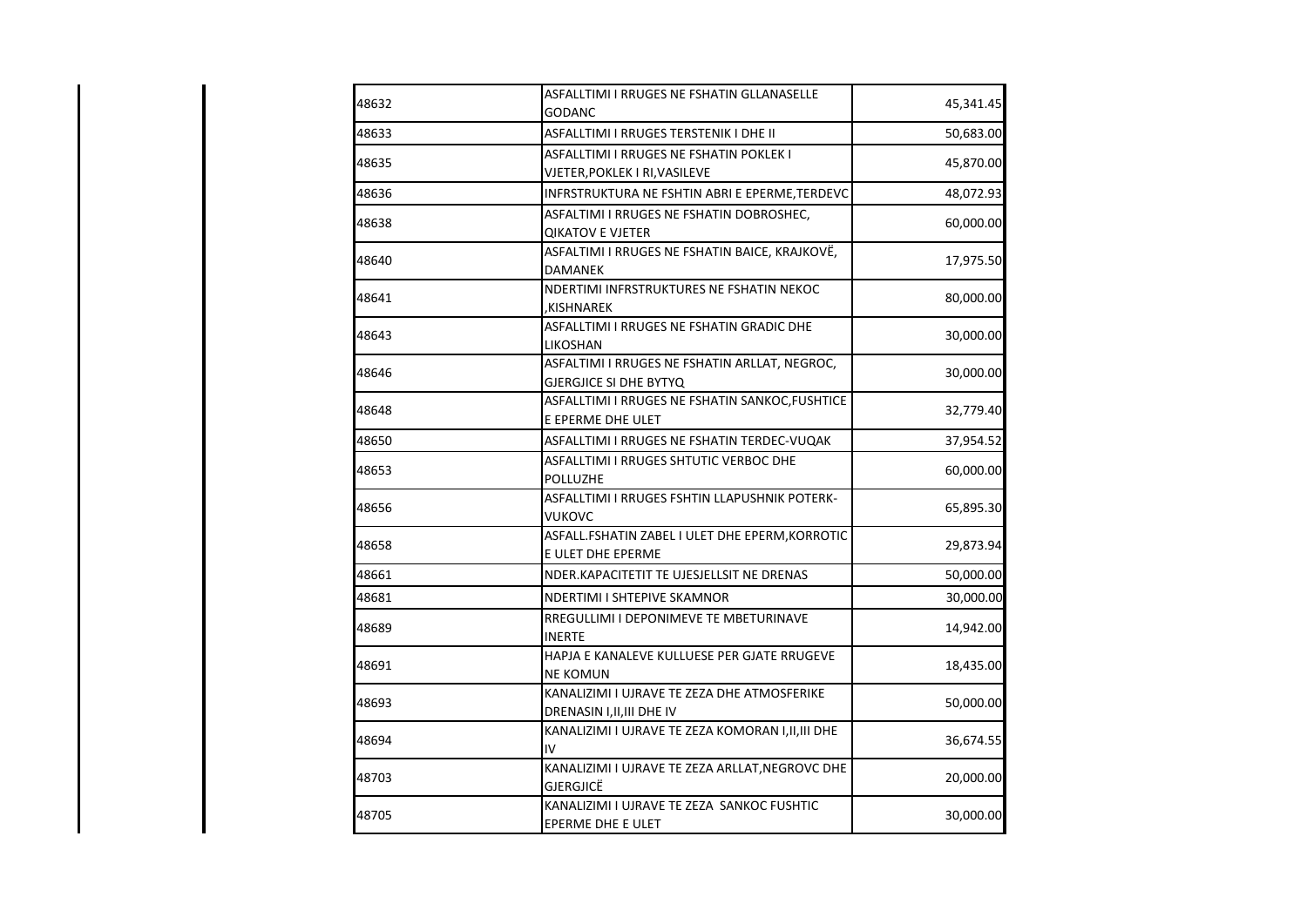| 48706 | KANALIZIMI I UJRAVE TE ZEZA TERSTENIK I DHE II                                | 78,497.80 |
|-------|-------------------------------------------------------------------------------|-----------|
| 48707 | KANALIZIMI UJRAVE TE ZEZA KORROTIC E ULET<br>EPERME POKLEK I RI DHE VJETER    | 50,000.00 |
| 48708 | KANALIZIMI I UJRAVE TE ZEZA DOBROSHEC<br><b>QIKATOVE E VJETER</b>             | 28,843.40 |
| 48709 | KANALIZIMI UJRAVE TE ZEZA NE FSHATIN ABRI<br><b>EPERME TERDEC</b>             | 49,783.02 |
| 48710 | KANALIZIMI I UJRAVE TE ZEZA NE FSHATIN<br><b>GLLANASELLE DHE GODANC</b>       | 29,917.00 |
| 48711 | KANALIZIMI I UJRAVE TE ZEZA NE FSHATIN<br>GRADICË, LIKOSHAN                   | 40,000.00 |
| 48712 | KANALIZIMI I UJRAVE TE ZEZA NE FSHATIN<br>LLAPUSHNIK, POTERK DHE VUKOVC       | 39,997.44 |
| 48713 | KANALIZIMI I UJRAVE TE ZEZA NE FSHATIN<br>NEKOC, KISHNAREK                    | 35,299.40 |
| 48714 | KANALIZIMI I UJRAVE TE ZEZA NE FSHATIN<br>SHTUTICË, VERBOC                    | 37,577.50 |
| 48715 | KANALIZIMI I UJRAVE TE ZEZA<br>BAICË, KRAJKOVË, DAMANEK                       | 39,994.00 |
| 47762 | RENOVIMI DHE INVENTARIZIMI I QENDRES RINORE                                   | 9,800.00  |
| 47788 | MIREMBAJTJA E PARQEVE DHE GJELBRIMI I QYTETIT                                 | 18,807.29 |
| 47812 | MIREMBAJTJA E KANALIZIMEVE FEKAL DHE<br>ATMOSFERIK DHE GROPA SEPTIKE          | 5,406.00  |
| 47818 | MIRMBAJTJA E RRUGEVE TE RENDIT TE KATERT ME<br>ZHAVOR                         | 15,998.64 |
| 47819 | MIRËMBAJTJA E NDRIQIMIT PUBLIK                                                | 26,585.67 |
| 47875 | MIREMBAJTJA E TROTUARVE DHE PARKINGJEVE                                       | 6,441.85  |
| 48617 | RREGULLIMI I INFRASTRUKTURES TROTUAR DHE<br>NDRIQIM PUBLIK KOMUNEN E DRENASIT | 32,888.70 |
| 48626 | NDERTIMI I INFRASTRUKTURES(ASFALLTIMI DHE<br>KUBZIM) DRENAS I, II, III DHE IV | 33,325.65 |
| 48628 | INFRASTRUKTURA NE KOMORAN I, II, III DHE IV                                   | 41,247.52 |
| 48631 | NDERTIMI I URAVE DHE TUMBINAVE                                                | 26,681.66 |
| 48633 | ASFALLTIMI I RRUGES TERSTENIK I DHE II                                        | 30,000.00 |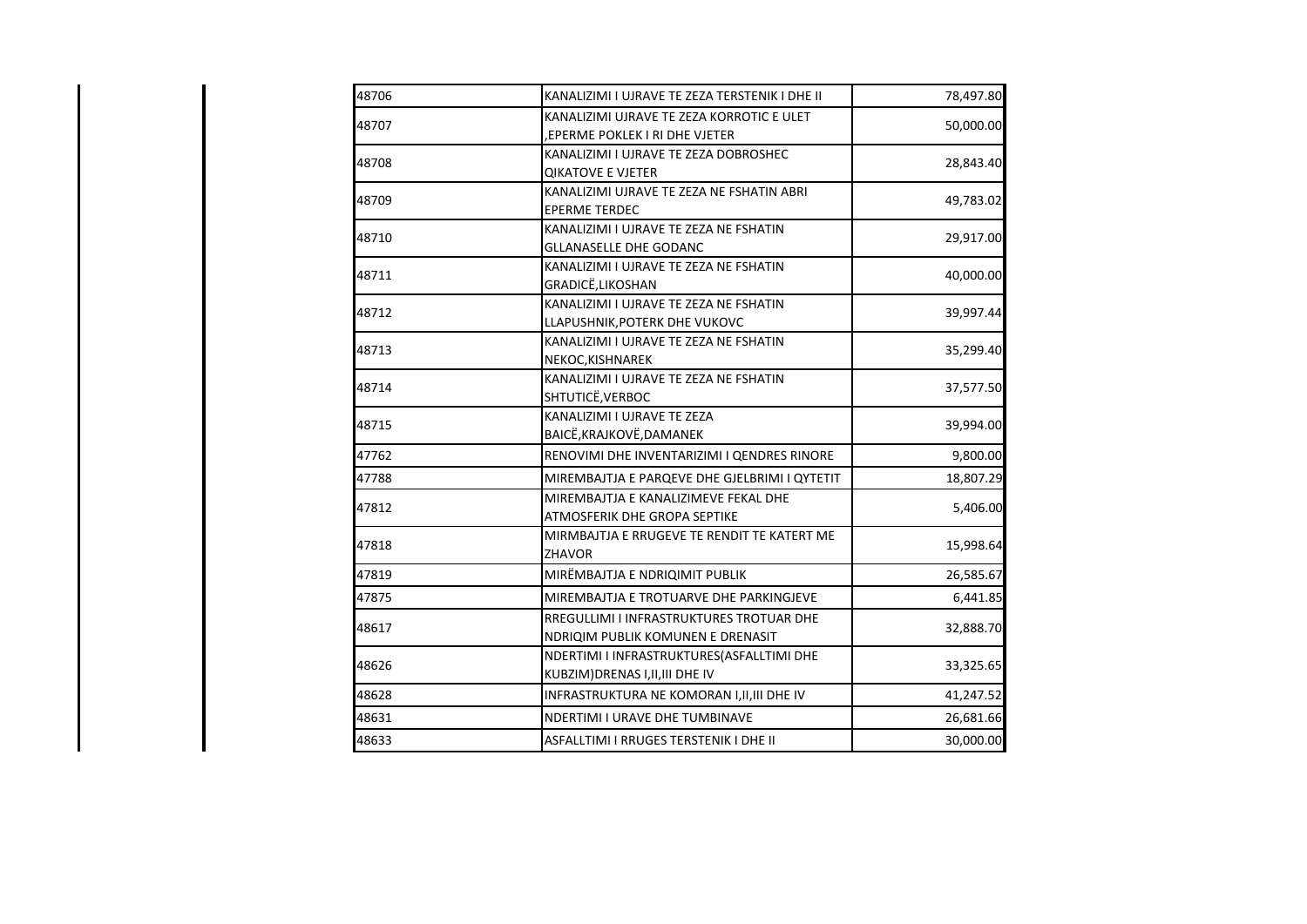| 48640 | ASFALTIMI I RRUGES NE FSHATIN BAICE, KRAJKOVË,  |           |  |
|-------|-------------------------------------------------|-----------|--|
|       | <b>DAMANEK</b>                                  | 30,000.00 |  |
| 48643 | ASFALLTIMI I RRUGES NE FSHATIN GRADIC DHE       | 17,891.30 |  |
|       | LIKOSHAN                                        |           |  |
| 48646 | ASFALTIMI I RRUGES NE FSHATIN ARLLAT, NEGROC,   | 30,000.00 |  |
|       | <b>GJERGJICE SI DHE BYTYQ</b>                   |           |  |
| 48658 | ASFALL.FSHATIN ZABEL I ULET DHE EPERM, KORROTIC | 10,023.20 |  |
|       | E ULET DHE EPERME                               |           |  |
| 48693 | KANALIZIMI I UJRAVE TE ZEZA DHE ATMOSFERIKE     | 11,125.10 |  |
|       | DRENASIN I, II, III DHE IV                      |           |  |
| 40029 | ASFALTIMI I RRUGËS KORROTIC E ULTE              | 25,140.00 |  |
|       | ZGJERIMI I RREJTIT TË KAMERAVE NË KOMUNEN E     |           |  |
| 42046 | DRENASIT                                        | 4,820.00  |  |
|       | NDERTIMI I KAPACITETIT TE UJESJELLSIT           |           |  |
| 44509 | (KAMENIC) DRENAS                                | 21,878.14 |  |
| 44725 | NDERTIMI QMF KOMORAN                            | 28,069.28 |  |
|       | NDERTIMI I TOMBINAVE-URAVE NE FSHATRAT E        |           |  |
| 44770 | <b>DRENASIT</b>                                 | 56,904.39 |  |
| 44893 | RENOVIMI I(ANEKSIT I VJETER SHFMU""DESHMORET    | 12,919.78 |  |
|       | <b>E QENDRESES</b>                              |           |  |
| 46041 | RENOVIMI I AMF SANKOC                           | 8,105.00  |  |
|       | NDERTIMI INFRASTRUKTURES (ASFALLTIMI DHE        |           |  |
| 46094 | KUBZA) DRENAS                                   | 8,285.09  |  |
| 46115 | KANALIZIMI UJRAVE TE ZEZA NE FSHATIN VERBOC     | 9,362.40  |  |
| 46131 | RREGULLIMI I TROTUARIT NE FSHATIN DAMANEK       | 3,000.00  |  |
|       | KANALIZIMI I UJRAVE TE ZEZA NE FSHATIN          |           |  |
| 46148 | LLAPUSHNIK                                      | 34,546.10 |  |
| 48631 | NDERTIMI I URAVE DHE TUMBINAVE                  | 57,626.75 |  |
|       | ASFALLTIMI I RRUGES NE FSHATIN GLLANASELLE      |           |  |
| 48632 | <b>GODANC</b>                                   | 5,740.50  |  |
|       | ASFALTIMI I RRUGES NE FSHATIN DOBROSHEC,        |           |  |
| 48638 | <b>QIKATOV E VJETER</b>                         | 19,914.96 |  |
|       | ASFALTIMI I RRUGES NE FSHATIN ARLLAT, NEGROC,   |           |  |
| 48646 | <b>GJERGJICE SI DHE BYTYQ</b>                   | 15,187.00 |  |
| 48661 | NDER.KAPACITETIT TE UJESJELLSIT NE DRENAS       | 13,950.80 |  |
| 48681 | NDERTIMI I SHTEPIVE SKAMNOR                     | 5,000.00  |  |
| 89055 | NDERTIMI I TROTUARIT KRAJKOV DRENAS             | 2,625.00  |  |
|       |                                                 |           |  |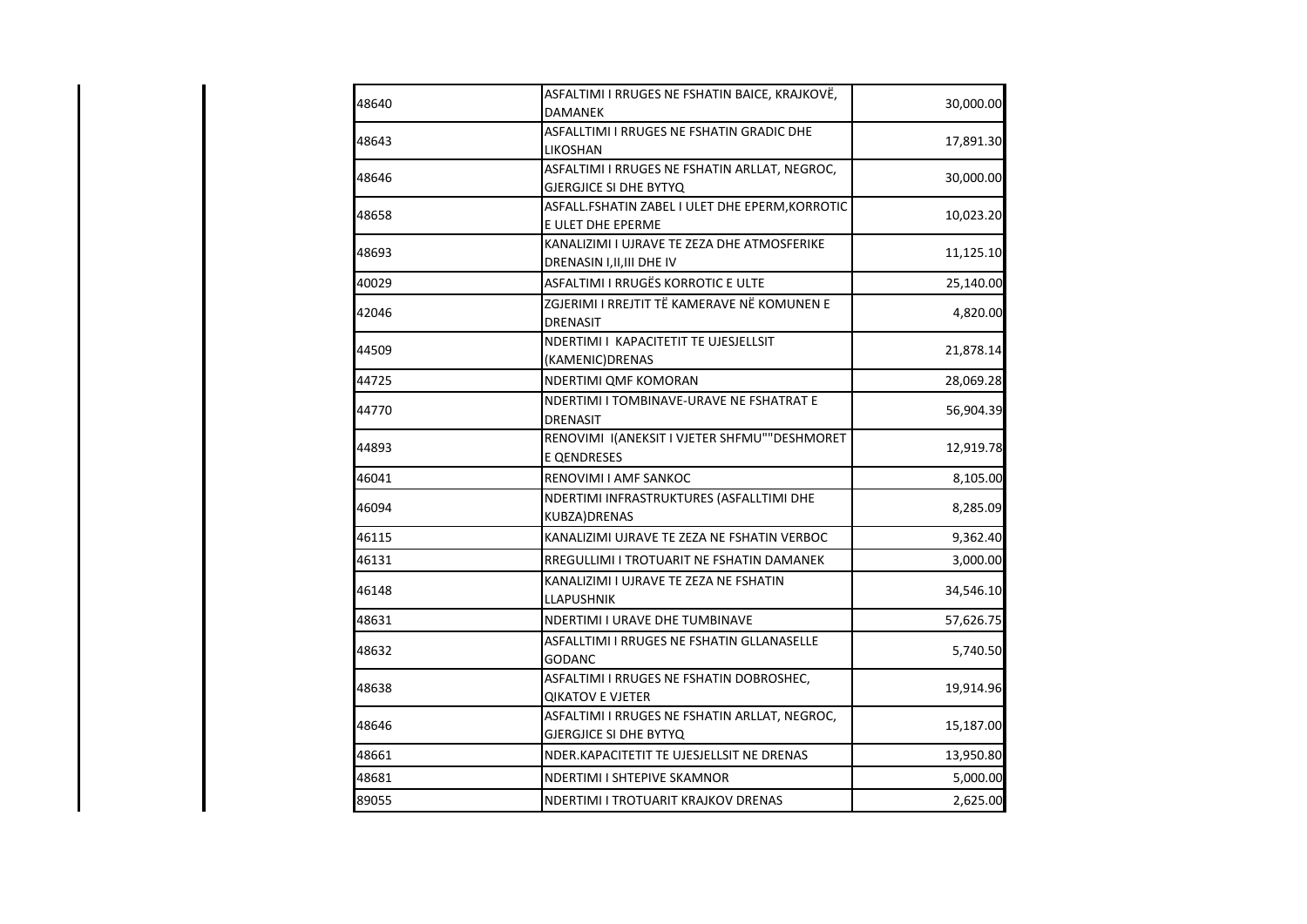|                          | 89096 | NDERTIMI SHTEPIVE SKAMNORE                                                                   | 1,869.60   |
|--------------------------|-------|----------------------------------------------------------------------------------------------|------------|
|                          | 89114 | NDERTIMI I STADIONIT FAZA E DYT                                                              | 100,948.04 |
| <b>FUSHE KOSOVE(612)</b> | 43045 | NDËRTIMI I PARQEVE ,TROTUARVE KENDI I LOJËRAVE                                               | 196,757.60 |
|                          | 44697 | VENDOSJA E NDRIQIMIT PUBLIK DHE MIRËMBAJTJA E<br><b>TYRE</b>                                 | 190,526.55 |
|                          | 44701 | SHENJËZIMI HORIZONTAL DHE VERTIKAL I<br>RRUGËVE, PASTRIMI GJATË SEZONIT DIMËROR DHE<br>VEROR | 41,955.30  |
|                          | 44711 | MBJELLJA E PEMËVE DEKORATIVE                                                                 | 98,054.00  |
|                          | 44776 | ASFALTIMI NË FUSHE KOSOVE                                                                    | 168,454.27 |
|                          | 44782 | ASFALTIMI NE BARDH TË MADHË                                                                  | 100,000.00 |
|                          | 44785 | ASFALTIMI NE SLLATIN TË MADHE                                                                | 100,000.00 |
|                          | 44916 | MIRËMBAJTJA E OBJEKTEVE SHKOLLORE                                                            | 76,236.10  |
|                          | 44921 | PAISJA E MJETEVE DIDAKTIKE PËR SHKOLLA NË<br>KOMUNËN E FUSHË-KOSOVËS                         | 15,248.00  |
|                          | 44933 | NDËRTIMI I SHKOLLËS FILLORE NË FUSHË-KOSOVË                                                  | 237,835.00 |
|                          | 45695 | MIRËMBAJTJA E HAPSIRAVE<br>PUBLIKE, PËRKUFIZIME, PASTRIM, INERTE ETJ                         | 40,000.00  |
|                          | 47625 | NDËRTIMI I MINIPARQEVE DHE KËNDI I LOJRAVE                                                   | 130,000.00 |
|                          | 48374 | NDËRTIMI I QMF-SË NË FUSHË KOSOVË                                                            | 200,000.00 |
|                          | 43055 | MIRËMBAJTJA E INVESTIMEVE-FUSHAVE TË<br>SPORTIT, SALLAVE DHE PAR                             | 4,556.00   |
|                          | 44693 | NDERTIMI I RRUGËVE ME ZHAVOR                                                                 | 34,496.70  |
|                          | 44699 | RREGULLIMI I PARKUT NË PISHA TË SLLATINES SË<br>VOGËL                                        | 130,000.00 |
|                          | 44786 | ASFALTIMI NË SLLATIN E VOGEL                                                                 | 9,810.50   |
|                          | 44794 | ASFALTIMI NË LISMIR                                                                          | 15,000.00  |
|                          | 44795 | ASFALTIMI NE KUZMIN                                                                          | 7,856.00   |
|                          | 44796 | ASFALTIMI NË BRESJE                                                                          | 7,577.07   |
|                          | 44797 | ASFALTIMI NË MIRADI TË POSHTME                                                               | 7,710.00   |
|                          | 44837 | NDËRTIMI I SHTËPIVE PËR RASTE SOCIALE                                                        | 67,737.29  |
|                          | 47629 | RENOVIMI I SHTËPIVE PËR RASTE SOCIALE                                                        | 50,000.00  |
|                          | 47636 | MIRËMBAJTJA E OBJEKTEVE SHËNDETËSORE.                                                        | 14,313.95  |
|                          | 48380 | NDËRTIMI I QMF-SË NË MIRADI E EPËRME                                                         | 67,603.28  |
|                          | 48720 | BLERJA E KONTINJERVE DHE KOMPOSTERVE                                                         | 97,680.00  |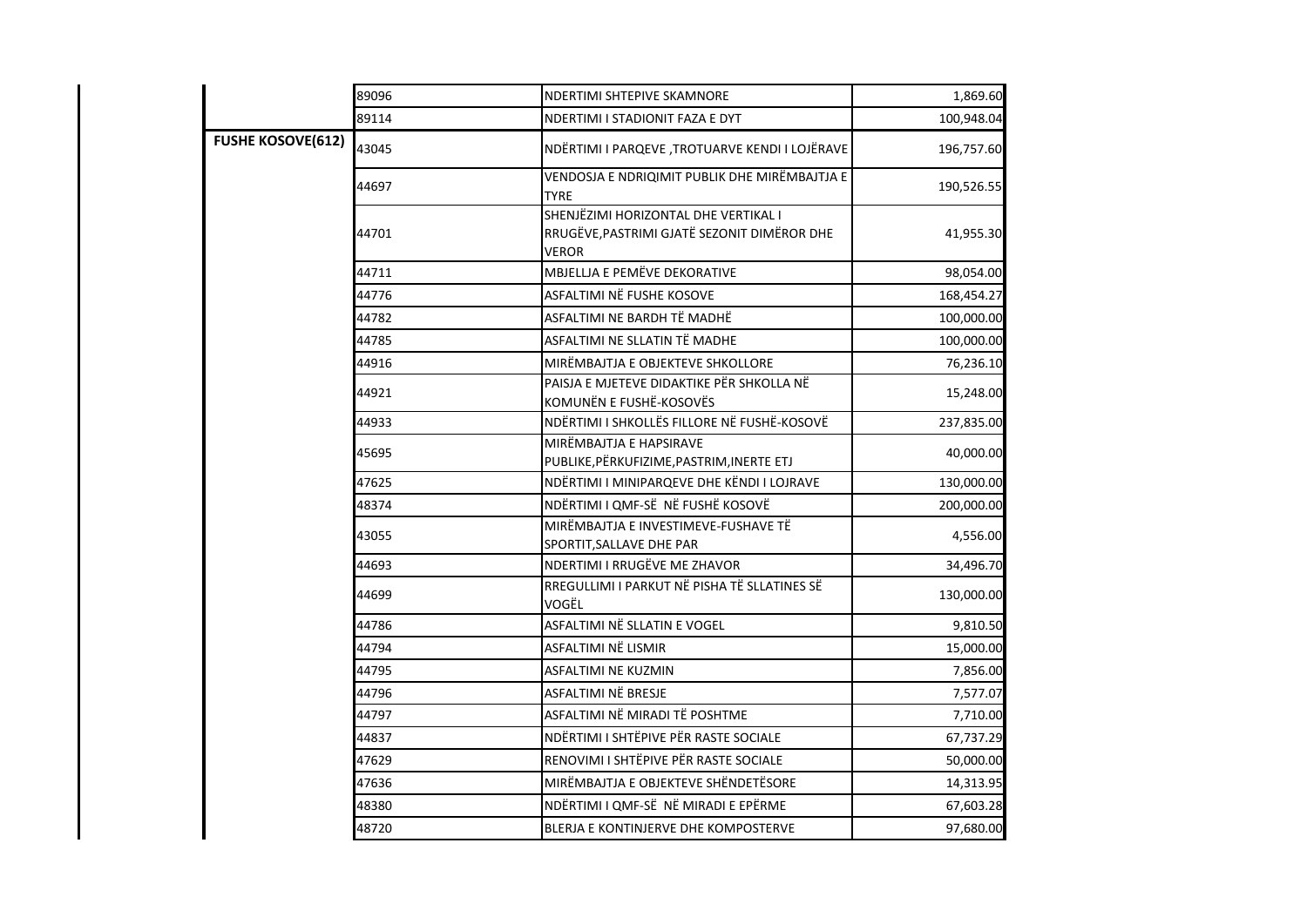| 48721 | NDËRTIMI I FUSHAVE TË SPORTIT DHE SALLËS                                                                                    | 82,431.15  |
|-------|-----------------------------------------------------------------------------------------------------------------------------|------------|
| 48737 | RENOVIMI I BASKSIVE LOKALE                                                                                                  | 7,499.00   |
| 48815 | MIRËMBAJTJA E<br>INVESTIMEVE(KANALIZIMI, PARQET, UJËSJELLSI, NXEM<br>EJT QENDRORE, KONDI, INFRASKTURA<br>RRUGORE, URAT) ETJ | 56,897.42  |
| 40103 | MBJELLJA E PEMVE DEKORATIVE                                                                                                 | 5,700.00   |
| 40113 | ASFALTIMI NE SLLATINE TË MADHE                                                                                              | 42,582.40  |
| 40114 | <b>ASFALTIMI NE VRAGOLI</b>                                                                                                 | 27,676.20  |
| 43045 | NDËRTIMI I PARQEVE, TROTUARVE KENDI I LOJËRAVE                                                                              | 35,181.90  |
| 44679 | NDËRTIMI I PALESTRES SPORTIVE NË FUSHË KOSOVË                                                                               | 410,615.00 |
| 44693 | NDERTIMI I RRUGËVE ME ZHAVOR                                                                                                | 26,799.00  |
| 44697 | VENDOSJA E NDRIQIMIT PUBLIK DHE MIRËMBAJTJA E<br><b>TYRE</b>                                                                | 70,694.90  |
| 44699 | RREGULLIMI I PARKUT NË PISHA TË SLLATINES SË<br>VOGËL                                                                       | 178,485.00 |
| 44706 | RREGULLIMI I PRROCKAVE NË GRABOVC, SLLATIN E<br>MADHE, HENC DHE LISMIR                                                      | 27,932.26  |
| 44708 | MIRËMBAJTJA E INVESTIMEVE<br><b>INFRASKTURORE, RRUGORE ETJ</b>                                                              | 11,383.42  |
| 44709 | MIRËMBAJTJA E INVESTIMEVE<br>KANALIZMIT, PARQEVE, UJËSJELLSIT, NXEMJE<br><b>QENDRORE ETJ</b>                                | 23,871.95  |
| 44776 | ASFALTIMI NË FUSHE KOSOVE                                                                                                   | 13,876.20  |
| 44780 | <b>ASFALTIMI NE GRABOVC</b>                                                                                                 | 18,534.40  |
| 44782 | ASFALTIMI NE BARDH TË MADHË                                                                                                 | 49,997.68  |
| 44786 | ASFALTIMI NË SLLATIN E VOGEL                                                                                                | 13,578.75  |
| 44788 | ASFALTIMI NË MIRADI TË EPËRME                                                                                               | 45,642.00  |
| 44790 | ASFALTIMI NË NAKARADË                                                                                                       | 20,000.00  |
| 44791 | ASFALTIMI NË HARILAQ                                                                                                        | 11,912.40  |
| 44793 | ASFALTIMI NE HENC                                                                                                           | 18,070.80  |
| 44794 | ASFALTIMI NË LISMIR                                                                                                         | 16,753.20  |
| 44797 | ASFALTIMI NË MIRADI TË POSHTME                                                                                              | 7,983.50   |
| 44800 | NDERTIMI I KANALIZIMEVE, UJËSJELLËSEVE NË<br>KOMUNEN E FUSHË KOSOVËS                                                        | 37,910.52  |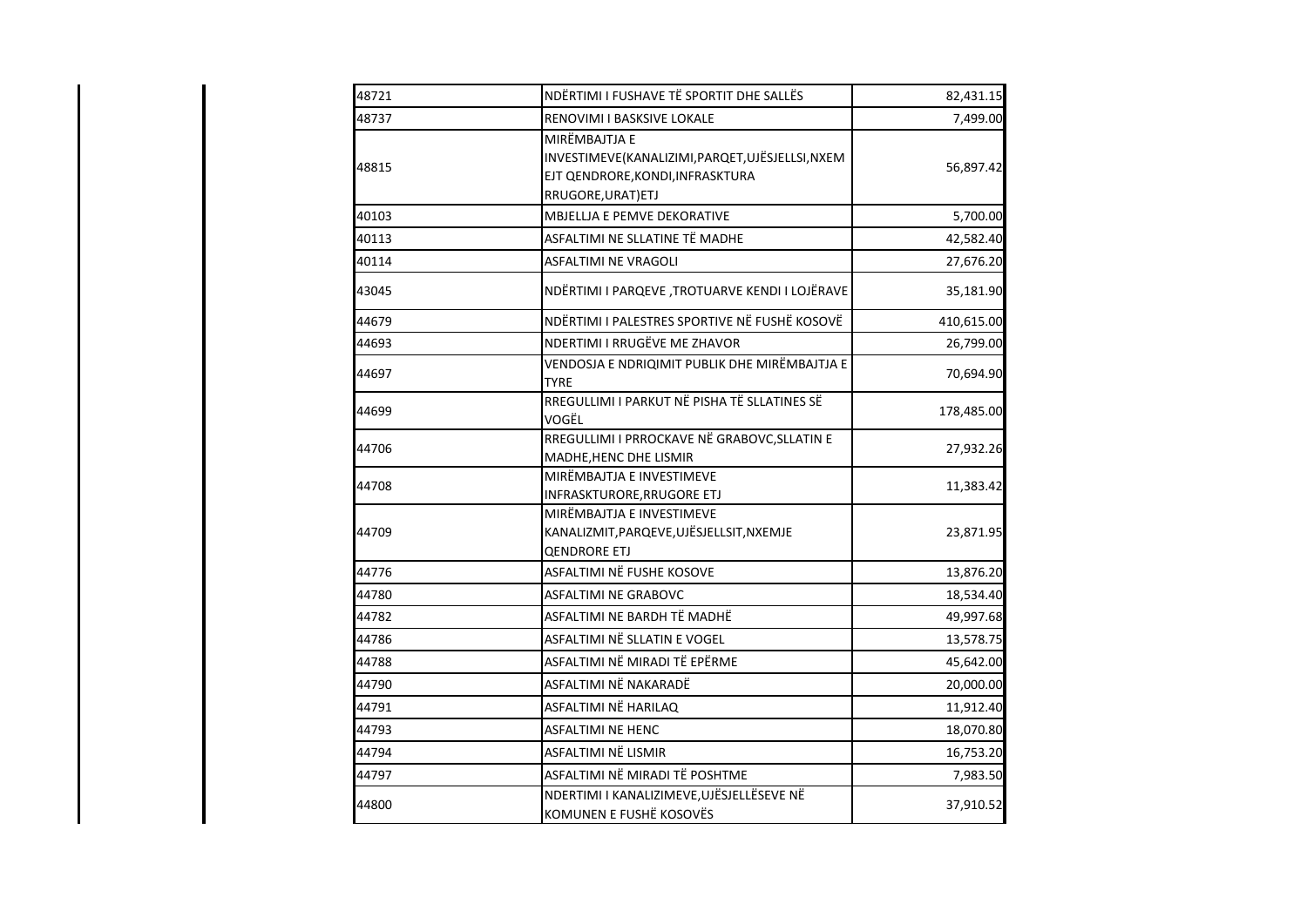|                        | 44837 | NDËRTIMI I SHTËPIVE PËR RASTE SOCIALE                                          | 18,007.20    |
|------------------------|-------|--------------------------------------------------------------------------------|--------------|
|                        | 44916 | MIRËMBAJTJA E OBJEKTEVE SHKOLLORE                                              | 20,059.00    |
|                        | 44933 | NDËRTIMI I SHKOLLËS FILLORE NË FUSHË-KOSOVË                                    | 116,578.51   |
|                        | 44984 | NDËRTIMI I AMF-SË NË FUSHË KOSOVË                                              | 48,769.60    |
|                        | 45711 | RENOVIMI I SHTËPIVE PËR RASTET SOCIALE                                         | 58,065.60    |
|                        | 46251 | ASFALTIMI POMOZOTIN                                                            | 27,590.40    |
| <b>GRACANICE (618)</b> |       | NDËRTIMI I SKEMËS PËR FURNIZIM ME UJË NË                                       |              |
|                        | 49127 | KOMUNAT GRAQANICËS                                                             | 1,488,821.55 |
|                        |       | RIKONSTRUKTIMI DHE NDËRTIMI I SHTËPIVE                                         |              |
|                        | 45697 | INDIVIDUALE PËR TË KTHYERIT, PERSONAT E                                        | 103,784.00   |
|                        |       | RREZIKUARA SOCIALE DHE ÇIFTET E REJA<br>RIKONSTRUKTIMI DHE NDËRTIMI I SHTËPIVE |              |
|                        | 45697 | INDIVIDUALE PËR TË KTHYERIT, PERSONAT E                                        | 120,000.00   |
|                        |       | RREZIKUARA SOCIALE DHE ÇIFTET E REJA                                           |              |
|                        |       | RREGULLIMI I SHTRETËRVE TË LUMENJIVE DHE                                       |              |
|                        | 47154 | KANALEVE TË UJËRAVE TË SHIUT                                                   | 39,935.48    |
|                        | 47157 | NDËRHYRJET EMERGJENTE NË INFRASTRUKTURË                                        | 140,770.00   |
|                        | 47159 | NDËRTIMI, RIKONSTRUKTIMI DHE REHABILITIMI I                                    |              |
|                        |       | RRJETIT TË KANALIZIMIT                                                         | 59,990.00    |
|                        |       | RIKONSTRUKTIMI DHE RINDËRTIMI I NDRIÇIMIT                                      |              |
|                        | 47160 | <b>PUBLIK</b>                                                                  | 41,461.20    |
|                        |       | RIKONSTRUKTIMI I OBJEKTEVE ADMINISTRATIVE ME                                   |              |
|                        | 48614 | INSTALIM TE NGROHJES DHE TE FTOHJES DHE                                        | 40,000.00    |
|                        |       | FURNIZIMI ME AGREGAT                                                           |              |
|                        | 48675 | NDERTIMI, RIKONSTRUKTIMI DHE MIREMBAJTJA E                                     | 273,005.20   |
|                        |       | <b>BANESAVE SOCIALE</b>                                                        |              |
|                        |       | NDERTIMI, RIKONSTRUKTIMI, SHTRUARJA DHE                                        |              |
|                        | 48677 | ASFALTIMI I RRUGEVE PRIMARE DHE SEKONDARE SI                                   | 337,934.00   |
|                        |       | DHE TE RRETHRROTULLIMEVE                                                       |              |
|                        | 48680 | NDERTIMI I KAPELES DHE OBJEKTEVE NDIHMESE NE<br><b>GRACANICE</b>               | 32,790.23    |
|                        |       | NDERTIMI, RIKONSTRUKTIMI, RREGULLIMI DHE                                       |              |
|                        | 48736 | PAJISJA E IP-VE DHE FUSHAVE PER LOJE PER FEMIJET                               | 75,985.00    |
|                        |       | NE TERRITORIN E KOMUNES SE GRACANICES                                          |              |
|                        |       | NDERTIMI I OBJEKTEVE TE REJA, RREGULLIMI,                                      |              |
|                        |       | RIKONSTRUKTIMI DHE REHABILITIMI I OBJEKTEVE                                    |              |
|                        | 48740 | EKZISTUESE DHE PARTERIT RRETH SHKOLLAVE                                        | 487,668.96   |
|                        |       | <b>FILLORE</b>                                                                 |              |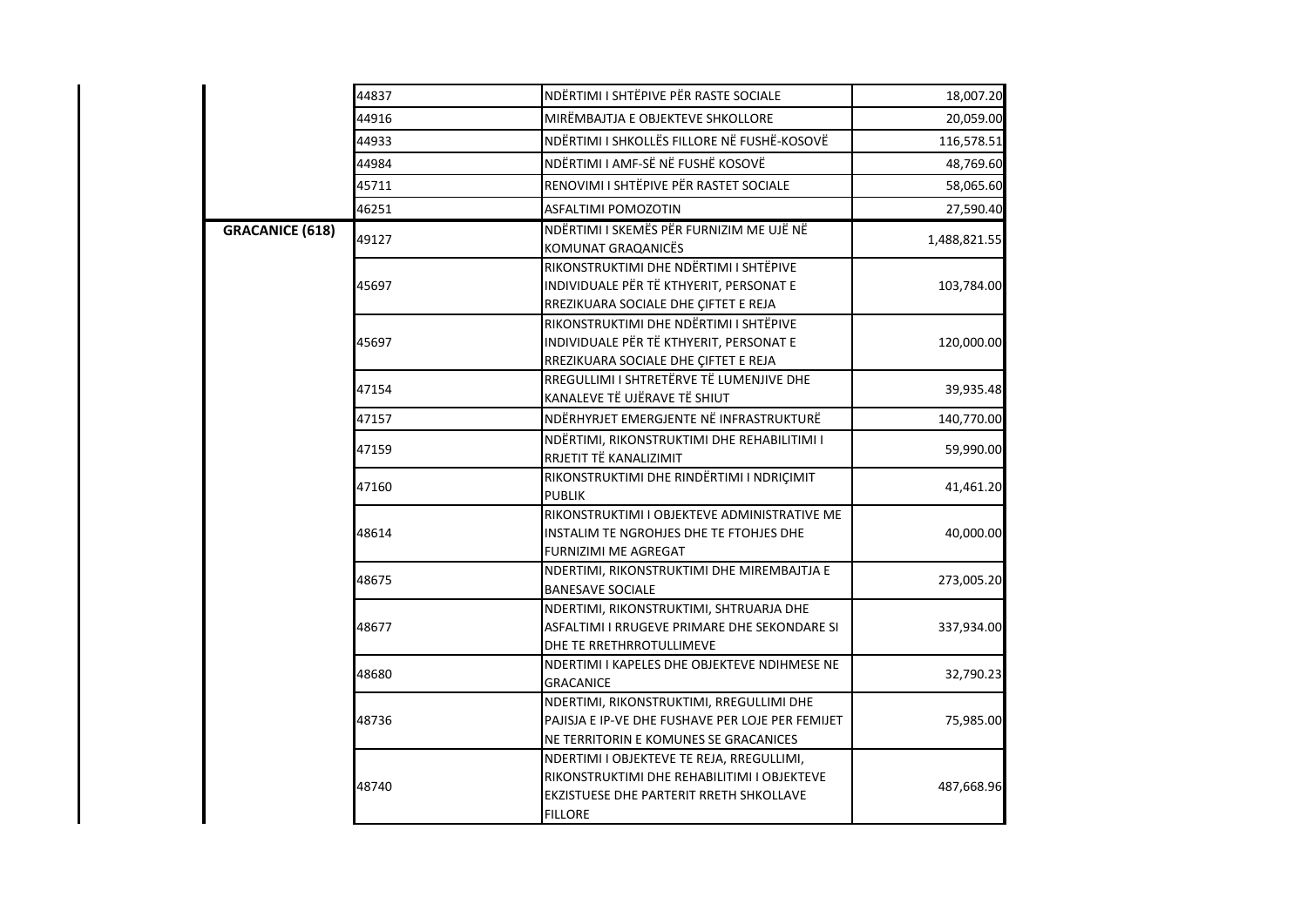|                             |                     | 48751 | NDERTIMI I OBJEKTEVE TE REJA, RREGULLIMI,<br>RIKONSTRUKTIMI DHE REHABILITIMI I OBJEKTEVE<br>EKZISTUESE, RREGULLIMI I PARTERIT RRETH<br>SHKOLLAVE TE MESME DHE SHTEPIVE TE KULTURES,<br>PAJISJA ME REKUIZITA SPORTIVE DHE PAJISJA E<br>KABINETEVE DHE LABORATOREVE | 36,999.30    |
|-----------------------------|---------------------|-------|-------------------------------------------------------------------------------------------------------------------------------------------------------------------------------------------------------------------------------------------------------------------|--------------|
|                             |                     | 45697 | RIKONSTRUKTIMI DHE NDËRTIMI I SHTËPIVE<br>INDIVIDUALE PËR TË KTHYERIT, PERSONAT E<br>RREZIKUARA SOCIALE DHE ÇIFTET E REJA                                                                                                                                         | 133,999.26   |
|                             |                     | 47107 | NDËRTIMI DHE RINOVIMI I OBJEKTEVE MJEKËSORE                                                                                                                                                                                                                       | 6,784.04     |
|                             |                     | 47157 | NDËRHYRJET EMERGJENTE NË INFRASTRUKTURË                                                                                                                                                                                                                           | 122,819.30   |
|                             |                     | 47159 | NDËRTIMI, RIKONSTRUKTIMI DHE REHABILITIMI I<br>RRJETIT TË KANALIZIMIT                                                                                                                                                                                             | 52,533.45    |
|                             |                     | 48614 | RIKONSTRUKTIMI I OBJEKTEVE ADMINISTRATIVE ME<br>INSTALIM TE NGROHJES DHE TE FTOHJES DHE<br>FURNIZIMI ME AGREGAT                                                                                                                                                   | 99,964.23    |
|                             |                     | 48677 | NDERTIMI, RIKONSTRUKTIMI, SHTRUARJA DHE<br>ASFALTIMI I RRUGEVE PRIMARE DHE SEKONDARE SI<br>DHE TE RRETHRROTULLIMEVE                                                                                                                                               | 195,173.47   |
|                             |                     | 45715 | NDËRTIMI I QENDRËS EDUKATIVE NË KISHNICË                                                                                                                                                                                                                          | 11,427.30    |
|                             |                     | 47080 | NDËRTIMI, RIKONSTRUKTIMI DHE MIRËMBAJTJA E<br><b>BANESAVE SOCIALE</b>                                                                                                                                                                                             | 136,574.17   |
| R                           |                     | 47103 | NDËRTIMI, RIKONSTRUKTIMI, SHTRUARJA DHE<br>ASFALTIMI I TË GJITA KATEGORIVE TË RRUGËVE NË<br>TERRITORIN E KOMUNËS GRAÇANICËS                                                                                                                                       | 164,931.42   |
| Α<br>J                      | <b>SHTIME (617)</b> | 49126 | IMPIANTI PER TRAJTIMIN E UJERAVE TE ZEZA<br><b>SHTIME</b>                                                                                                                                                                                                         | 1,471,011.54 |
| Ο                           |                     | 40461 | RREGULLIMI NDRIQIMIT PUBLIK                                                                                                                                                                                                                                       | 19,999.54    |
| N<br>$\mathbf{I}$           |                     | 40462 | RREGULLIMI DHE PËRMIRËSIMI I INFRASTRUKTURËS<br>NË KOMUNË                                                                                                                                                                                                         | 159,986.50   |
|                             |                     | 46984 | ASFALTIMI I RRUGEVE NE MUZEQINË                                                                                                                                                                                                                                   | 44,679.00    |
| S                           |                     | 47000 | <b>NDERTIMI I RRUGEVE NE GODANC</b>                                                                                                                                                                                                                               | 90,711.00    |
| O                           |                     | 47001 | ASFALTIMI I RRUGEVE TE FSHATIT CARRALEVE                                                                                                                                                                                                                          | 47,178.75    |
| $\mathbf c$<br>$\mathbf{I}$ |                     | 47004 | ASFALTIMI DHE RREGULLIMI I RRUGËVE NË BRENDESI<br>TË FSHATIT PJETERSHTICE                                                                                                                                                                                         | 40,000.00    |
| O                           |                     | 47009 | KANALIZIMI I UJERAVE TE ZEZA                                                                                                                                                                                                                                      | 52,267.15    |
|                             |                     | 47025 | RREGULLIMI I UJERAVE TE ZEZA DHE ATMOSFERIK                                                                                                                                                                                                                       | 49,997.00    |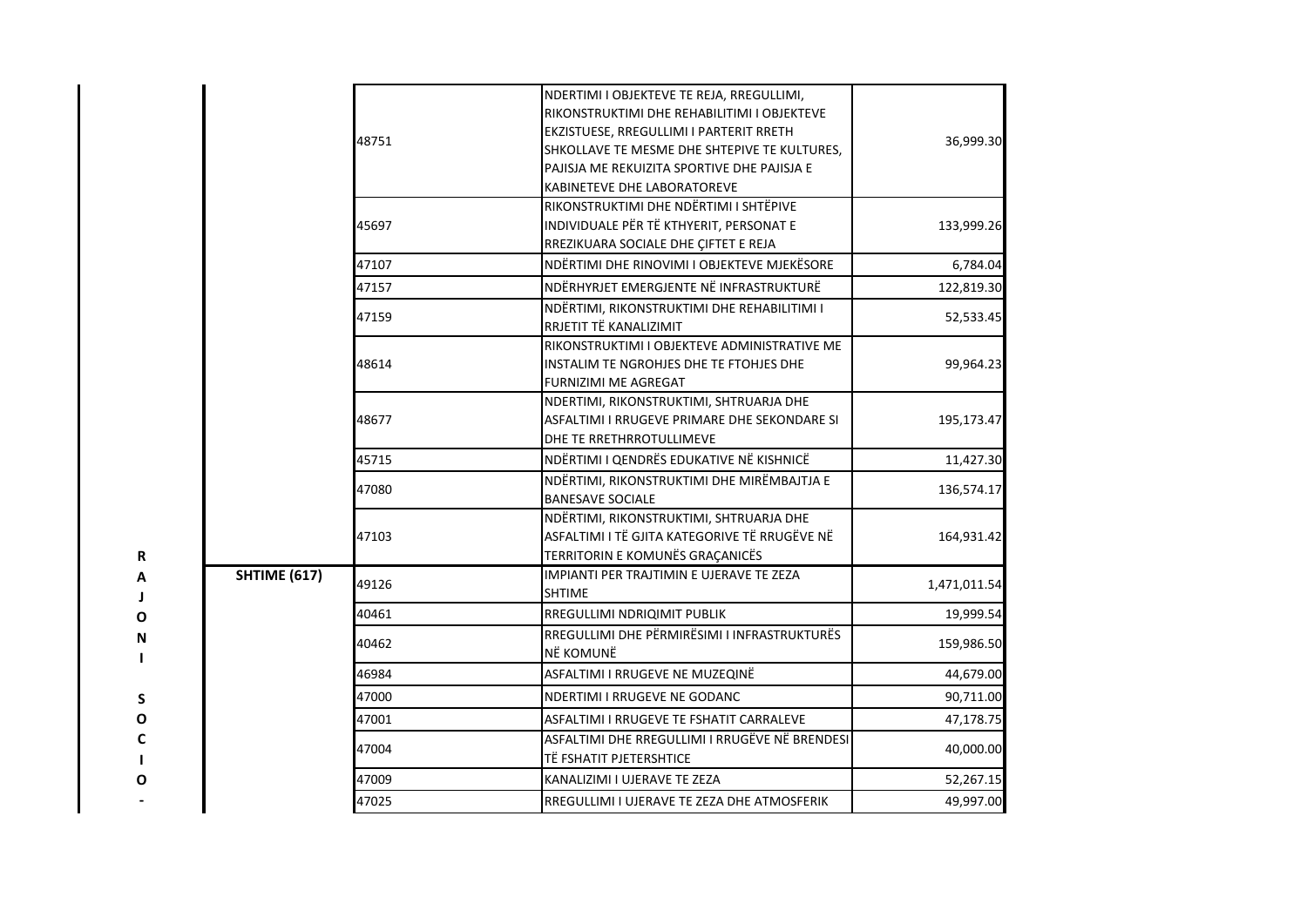| 47032<br>KANALIZIMI DHE ASFALTIMI I RRUGEVE NE RASHINCË |                                                                                                                                                                              | 18,707.55 |
|---------------------------------------------------------|------------------------------------------------------------------------------------------------------------------------------------------------------------------------------|-----------|
| 47033                                                   | ASFALTIMI DHE KANALIZIMI I RRUGËVE BELINC                                                                                                                                    | 40,000.00 |
| 47043                                                   | RREGULLIMI I RRUGEVE DHE KANALIZIMEVE TE<br><b>CESTA</b>                                                                                                                     | 55,000.00 |
| 47051                                                   | RREGULLIMI I RRUGEVE DHE KANALIZIMEVE                                                                                                                                        | 25,000.00 |
| 48232                                                   | NDËRTIMI I SHKOLLËS FILLORE NË GJURKOC                                                                                                                                       | 29,373.50 |
| 48348                                                   | RREGULLIMI I INFRASTRUKTURËS NË ZONËN<br><b>EKONOMIKE II</b>                                                                                                                 | 80,000.00 |
| 48363                                                   | RREGULLIMI I KROJEVE DHE BURIMEVE TE UJIT NE<br>ZONAT TURISTIKE LLANISHT, RANCË, DHE KARAQICË                                                                                | 20,000.00 |
| 48368                                                   | NDËRTIMI I KANALIZIMIT TË UJËRAVE TË ZEZA,<br>KANALIT ATMOSFERIK NE RR. "ÇAMËRIA" DHE<br>TROTUARIT NË LAGJEN E PAJTIMIT                                                      | 8,985.90  |
| 48379                                                   | RREGULLIMI I TROTUARËVE, NDRIÇIMIT DHE<br>GJELBRIMIT NË RR. KOMANDANT KUMANOVA, RR.<br>TAHIR SINANI, RR ANTON ÇETA DHE PARKINGU TE<br>SH.F. E.DURAKU- FINANCIM ME G.P. DEMOS | 24,950.00 |
| 48390                                                   | RREGULLIMI I RRUGËVE BUJQËSORE ME ZHAVOR                                                                                                                                     | 33,857.00 |
| 48425                                                   | RREGULLIMI I KANALEVE KULLUESE TE UJRAVE<br>ATMOSFERIK PËR TOKAT BUJQËSORE                                                                                                   | 29,927.60 |
| 48442                                                   | RENOVIMI I SALLËS NË OBJEKTIN E VJETËR TË<br>ADMINISTRATËS                                                                                                                   | 15,000.00 |
| 48442                                                   | RENOVIMI I SALLËS NË OBJEKTIN E VJETËR TË<br>ADMINISTRATËS                                                                                                                   | 5,746.00  |
| 48525                                                   | RREGULLIMI I TROTUAREVE NE FSHATIN PETROVE                                                                                                                                   | 19,713.50 |
| 48526                                                   | RREGULLIMI I URES NE RR. "AHMET SHTIMJA" NE<br><b>SHTIME</b>                                                                                                                 | 10,000.00 |
| 48527                                                   | ASFALTIMI I RRUGEVE DHE KANALIZIMIT NE FSHATIN<br><b>PJETERSHTICE</b>                                                                                                        | 15,000.00 |
| 48528                                                   | NDERTIM-ZGJERIMI I RRJETIT TE KANALIZIMIT DHE<br>RRUGEVE NE FSHATIN MOLLOPOLC                                                                                                | 40,000.00 |
| 48529                                                   | RREGULLIMI I KANALIZIMIT NE FSHATIN ZBORC                                                                                                                                    | 10,000.00 |
| 48530                                                   | ASFALTIMI I RRUGEVE BRENDA FSHATIT GJURKOC                                                                                                                                   | 20,000.00 |
| 48531                                                   | RREGULLIMI I KANALIZIMIT NE FSHATIN MUZEQINE                                                                                                                                 | 15,000.00 |
| 48551                                                   | RREGULLIMI I KANALIZIMIT FEKAL DHE ASFALTIM NE<br><b>FSHATIN DAVIDOVC</b>                                                                                                    | 19,999.00 |

**E K O N O M I K**

**-**

**Q E N D E R**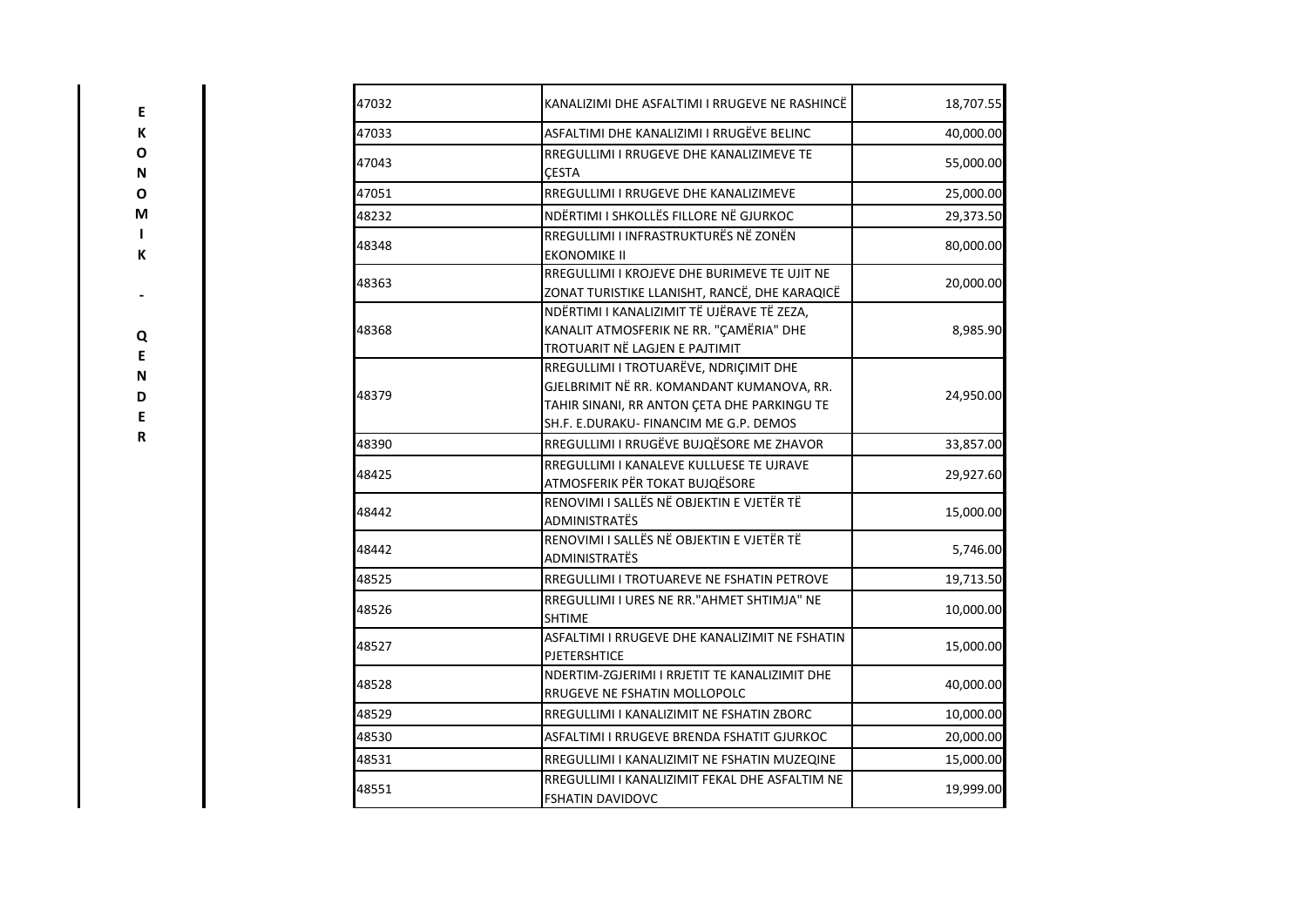|                | 48553 | RREGULLIMI I KANALIZIMIT DHE ASFALTIMI I<br>RRUGEVE NE FSHATIN REÇAK                                     | 20,000.00    |
|----------------|-------|----------------------------------------------------------------------------------------------------------|--------------|
|                | 48565 | RENOVIMI I OBJEKTEVE SHENDETESORE                                                                        | 25,718.70    |
|                | 48566 | ZGJERIMI I URES EGZISTUESE DHE RREGULLIMI I DY<br>URAVE TE REJA NE FSHATIN PJETERSHTICE                  | 10,000.00    |
|                | 48573 | RREGULLIMI I RR."KUVENDI I ARBERIT", "SAMI<br>FRASHERI" DHE RRUGICA NË RR. "ANTON CETTA"                 | 30,000.00    |
|                | 48579 | MIRMBAJTA E OBJEKTIT DHE HAPSIRAVE TE QPS SE                                                             | 4,097.00     |
|                | 48756 | <b>TERENE SPORTIVE</b>                                                                                   | 48,796.50    |
|                | 48784 | RREGULLIMI I HAPESIRAVE TE HAPURA REKREATIVE<br>SPORTIVE, AMFITEATRI I HAPUR TEK QENDRA<br><b>RINORE</b> | 15,000.00    |
|                | 18819 | VENDOSJA E SISTEMIT TE KAMERAVE NE TER<br><b>QYTETIN E SHTIMËS</b>                                       | 14,990.00    |
|                | 48839 | RREGULLIMI I KANALIZIMIT                                                                                 | 10,000.00    |
|                | 48857 | PROJEKTET E INFRASTRUKTURËS ARSIMORE ME<br><b>PARTICIPIM</b>                                             | 15,000.00    |
|                | 89442 | NDERTIMI DHE RENOV.IMI I OBJEKTEVE SHKOLLORE<br>NE KOM. SH                                               | 69,737.60    |
|                | 47032 | KANALIZIMI DHE ASFALTIMI I RRUGEVE NE RASHINCË                                                           | 9,334.65     |
|                | 47033 | ASFALTIMI DHE KANALIZIMI I RRUGËVE BELINC                                                                | 19,899.62    |
|                | 47133 | RREGULLIMI I PARQEVE NË HAPËSIRAT PUBLIKE NË:<br>P.V.GJ.G.B.C.Z.M.P.R.                                   | 12,987.00    |
|                | 48348 | RREGULLIMI I INFRASTRUKTURËS NË ZONËN<br>EKONOMIKE II                                                    | 25,408.58    |
|                | 48390 | RREGULLIMI I RRUGËVE BUJQËSORE ME ZHAVOR                                                                 | 20,000.00    |
|                | 48425 | RREGULLIMI I KANALEVE KULLUESE TE UJRAVE<br>ATMOSFERIK PËR TOKAT BUJQËSORE                               | 14,880.00    |
|                | 48784 | RREGULLIMI I HAPESIRAVE TE HAPURA REKREATIVE<br>SPORTIVE, AMFITEATRI I HAPUR TEK QENDRA<br><b>RINORE</b> | 5,000.00     |
|                | 48574 | RREGULLIMI I RRETHOJES DHE HASIRAVE N; PARQE                                                             | 15,906.60    |
|                | 89442 | FUNKSIONALIYIMI I PUNTORIVE MEKANIKE TEK<br>SHKOLLA PROFESIONALE NE k.SHTIME                             | 5,999.99     |
| PODUJEVË (615) | 49125 | IMPIANTI PER TRAJTIMIN E UJERAVE TE ZEZA -<br>PODUJEVË                                                   | 2,411,285.55 |
|                | 40269 | INVESTIMET KAPITALE PER RASTE EMERGJENTE                                                                 | 30,255.70    |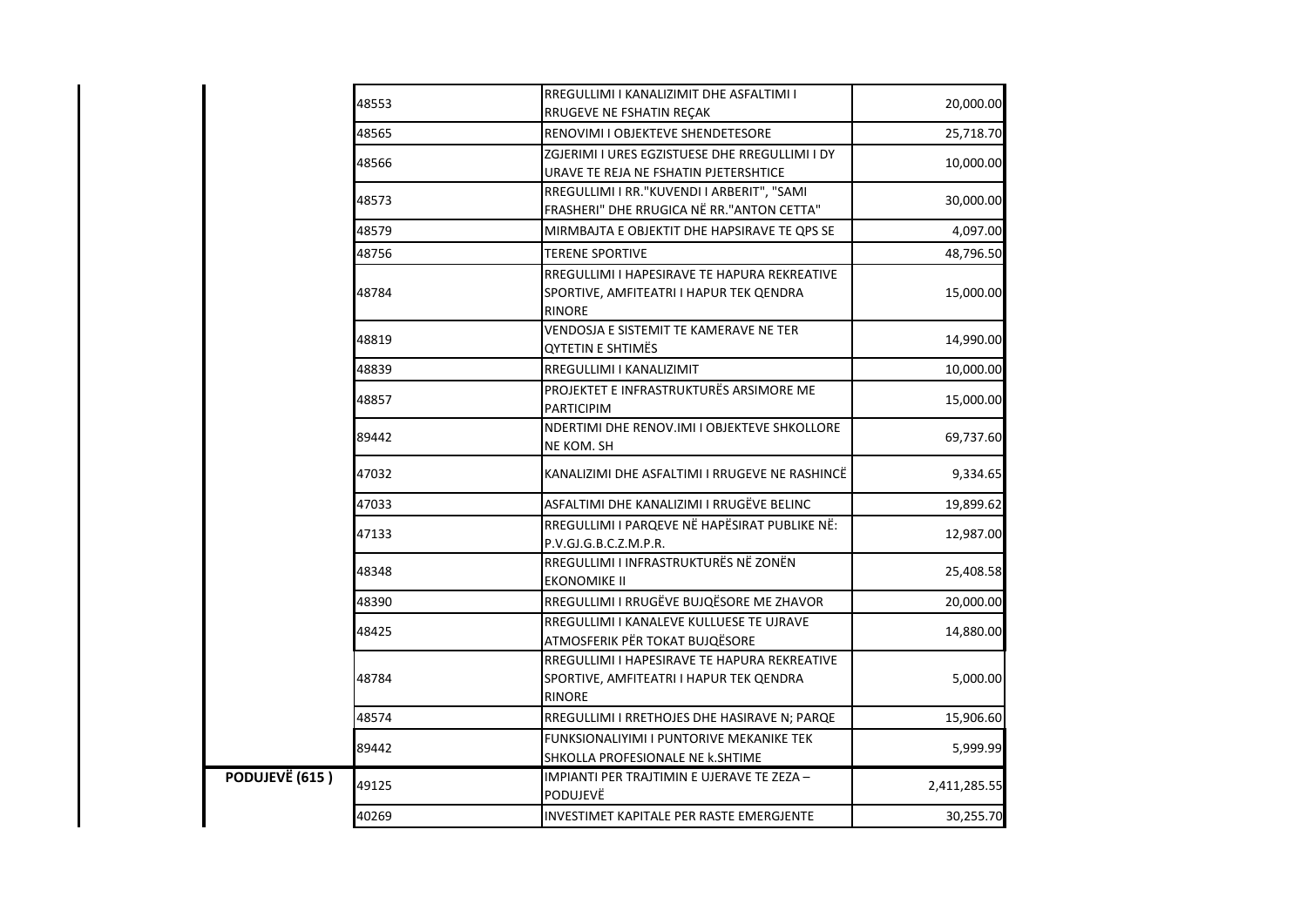| 43129 | KANALIZIMI FEKAL NË QYTET DHE FSHATRA                                                                                                                                                                                          | 60,835.48  |
|-------|--------------------------------------------------------------------------------------------------------------------------------------------------------------------------------------------------------------------------------|------------|
| 43181 | RREGULLIMI , RIPARIMI, PASTRIMI I SHTRATIT TE<br>LUMIT LLAP DHE H                                                                                                                                                              | 90,458.05  |
| 44528 | RIPARIMI I RRUGVE TË ASFALTUARA                                                                                                                                                                                                | 45,000.00  |
| 44558 | ASFALTIMI I RRUGËS NË FSHATIN MIROFC                                                                                                                                                                                           | 40,000.00  |
| 44600 | ASFALTIMI I DISA RRUGËVE NË FSHATIN DOBRATIN<br>(LAGJET KAH REKALIT, VARREZAT, PRRONOVIT<br>, DERVISHOLLËT)                                                                                                                    | 159,000.00 |
| 44615 | NDËRTIMI I OBJEKTIT TË RI TË EMËRGJENCËS                                                                                                                                                                                       | 156,130.00 |
| 44621 | ZGJERIMI ,NDERT. DHE ASFALT. I RR,"ZAHIR PAJAZITI<br>"& "SKENDERBEU "NË QYTET ME TËRË INFRAST.<br>PËRCJ. TË KËRK: (KAN. FEK.L & ATM. , RRJET NËNT. TË<br>INST. ELEK.-INTER.-TEL. ,INST. I GYP.NËNT.PËR NGR.<br>QËND.TË QYT.TJ, | 630,000.00 |
| 44625 | ZGJËRIMI I SHTRATIT TË LUMIT LLAP                                                                                                                                                                                              | 137,581.05 |
| 44626 | RREGULLIMI I RRUGËVE TË REJA ME ZHAVORR                                                                                                                                                                                        | 94,999.83  |
| 44642 | NDËRTIMI, RINDËRTIMI I NDRIÇIMIT PUBLIK                                                                                                                                                                                        | 144,502.70 |
| 44644 | RREGULLIMI I INFRASTRUKTURËS SË VARREZAVE                                                                                                                                                                                      | 42,999.97  |
| 44645 | NDËRTIMI DHE RINDËRTIMI I KANALIZIMEVE FEKAL<br>DHE ATMOSFERIK                                                                                                                                                                 | 31,987.16  |
| 44647 | ZGJERIMI, RREGULLIMI I SHTRATIT TË LUMEJVE                                                                                                                                                                                     | 60,709.64  |
| 44658 | ASFALTIMI I DISA RRUGËVE NË FSHATIN D YZ                                                                                                                                                                                       | 65,018.00  |
| 45937 | NDËRTIMI I FUSHAVE TË HAPURA SPORTIVE NËPËR<br><b>FSHATRA</b>                                                                                                                                                                  | 31,399.77  |
| 46064 | UJSJELLSI NË ORLLAN                                                                                                                                                                                                            | 121,000.00 |
| 46080 | KOLEKTORËT E UJRAVE TË ZEZA-VAZHDIMET                                                                                                                                                                                          | 139,995.63 |
| 46109 | RIPARIMI I INFR.PËRCJELLSE NË RR.ASFALTUARA(KAN<br>ATM, BANKINAT, KALESAT, ETJ.)                                                                                                                                               | 36,763.49  |
| 46149 | NDËRTIMI I MUREVE MBROJTËSE(AFËR LUMEJVE)                                                                                                                                                                                      | 21,999.28  |
| 46151 | ASFALTIMI I DISA RRUGËVE NË FSHATIN OBRANQË<br>(LAGJËJA ORRZHANËT ETJ,)                                                                                                                                                        | 72,563.43  |
| 46156 | ASFALTIMI I DISA RRUGËVE NË FSHATIN SFEQËL                                                                                                                                                                                     | 91,400.89  |
| 46159 | ASFALTIMI I DISA RRUGËVE NË FSHATIN BALLOFC                                                                                                                                                                                    | 60,000.00  |
| 46164 | ASFALTIMI I DISA RRUGËVE NË FSHATIN SURKISH                                                                                                                                                                                    | 66,559.71  |
| 46170 | ASFALTIMI I DISA RRUGËVE NË FSHATIN BOLLOPOJË                                                                                                                                                                                  | 60,000.00  |
| 46388 | RREGULLIMI I HAPSIRAVE PUBLIKE                                                                                                                                                                                                 | 22,688.92  |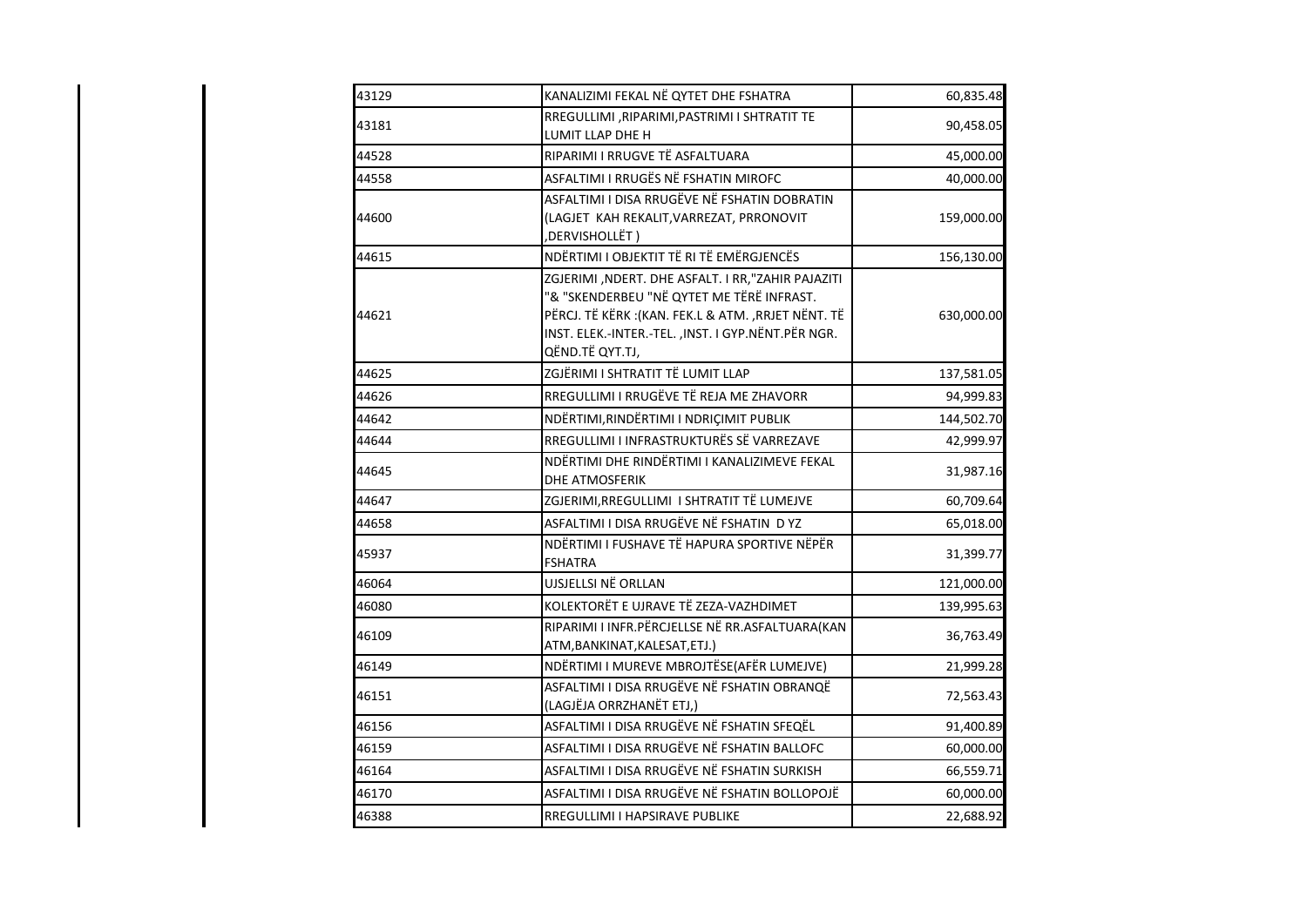| 46396 | ASFALTIMI I DISA RRUGËVE DHE RRUGICAVE NËPËR<br>LAGJE TË NDRYSHME TË QYTETIT; ASFALTIMI I DISA<br>RRUGËVE E RRUGICAVE EKZISTUESE ME SHTRES TE<br>DYTË -LL- TË ASFALTIT ME TRASHSI 4CM SI DHE<br>HARTIMI I PROJEKTEVE. | 180,000.00 |
|-------|-----------------------------------------------------------------------------------------------------------------------------------------------------------------------------------------------------------------------|------------|
| 46398 | FUSHA TË SPORTIT TË HAPURA DHE TË MBYLLURA                                                                                                                                                                            | 20,000.00  |
| 46433 | ASFALTIMI I DISA RRUGËVE NË FSHATIN DUMNICË E<br><b>POSHTME</b>                                                                                                                                                       | 100,000.00 |
| 46439 | ASFALTIMI I DISA RRUGËVE NË FSHATIN BATLLAVË                                                                                                                                                                          | 73,242.34  |
| 46946 | ASFALLTIMI I DISA RRUGEVE NË FSHATIN<br>LLAPASHTICË                                                                                                                                                                   | 83,210.71  |
| 47655 | NDËRTIMI I RRUGËVE DHE RRUGICAVE ME KUBZA<br>BETONI NË LAGJE TË NDRYSHME (QYTET)                                                                                                                                      | 32,881.37  |
| 47656 | NDËRTIMI I TROTOAREVE AFËR SHKOLLAVE(NË<br>RRUGËT LOK.REGJ.MAGJ.)(SIBOC I EPËR,<br>VAZHDIMLLAPASHTICË E<br>POSHTME, DUMNICË, BELLOPOJË, LUPQ I POSHTËM<br>DUMOSH ETJ.)                                                | 205,000.00 |
| 47657 | NDËRTIMI, SHTIMI, RRITJA DHE MIRËMBAJTJA (NË<br>PRONËN PUBLIKE TË QYTETIT) E PARQEVE<br>HAPËSIRAVE TË REJA TË GJELBËRUARA, KOPSHTEVE<br>TË HAPURA ME LODRA PËR FËMIJË, ETJ.                                           | 30,000.00  |
| 47659 | NDËRTIMI I URËS NË QYTET(L.BEBUSHËT)                                                                                                                                                                                  | 25,000.00  |
| 85202 | SHENJEZIMET HORIZONTALE DHE VERTIKALE                                                                                                                                                                                 | 21,120.11  |
| 47660 | ASFALTIMI I DISA RRUGËVE NË FSHATIN BAJQINË                                                                                                                                                                           | 40,000.00  |
| 47661 | NDËRTIMI I KAN<br>FEK(METEHI(L.ADEMI,UGLARI),DOBËRDOL(ASLLANI,T<br>HAQI)                                                                                                                                              | 30,000.00  |
| 47662 | ASFALTIMI I DISA RRUGËVE NË FSHATIN DUMNICË E<br>EPËRME , LAGJEJA JAHOLLI, RUDARI ETJ.                                                                                                                                | 90,516.00  |
| 47663 | NDËRTIMI I URAVE(SFEQEL, PERAN, LLUGË)                                                                                                                                                                                | 29,425.61  |
| 47664 | NDËRTIMI I RRUGËS NË FSHATIN LLADOFC                                                                                                                                                                                  | 63,692.00  |
| 47665 | NDËRTIMI I<br>TROTOAREVE(QYTET,DUMNICË,SOLLIBAJË,BATLLAVË(<br>PROKOROGJA), GLLAMNIK (ARBANASHA, KOSUMI) TËR<br>NAVË, BELLOPOJË, ORLLAN, SFEQEL (REGJ.) BALLOC<br>GERDOC-KAQIBEG, ETJ.                                 | 155,500.00 |
| 47666 | NDËRTIMI I RRUGËS NË FSHATIN MAJAC                                                                                                                                                                                    | 69,914.04  |

 $\overline{\phantom{a}}$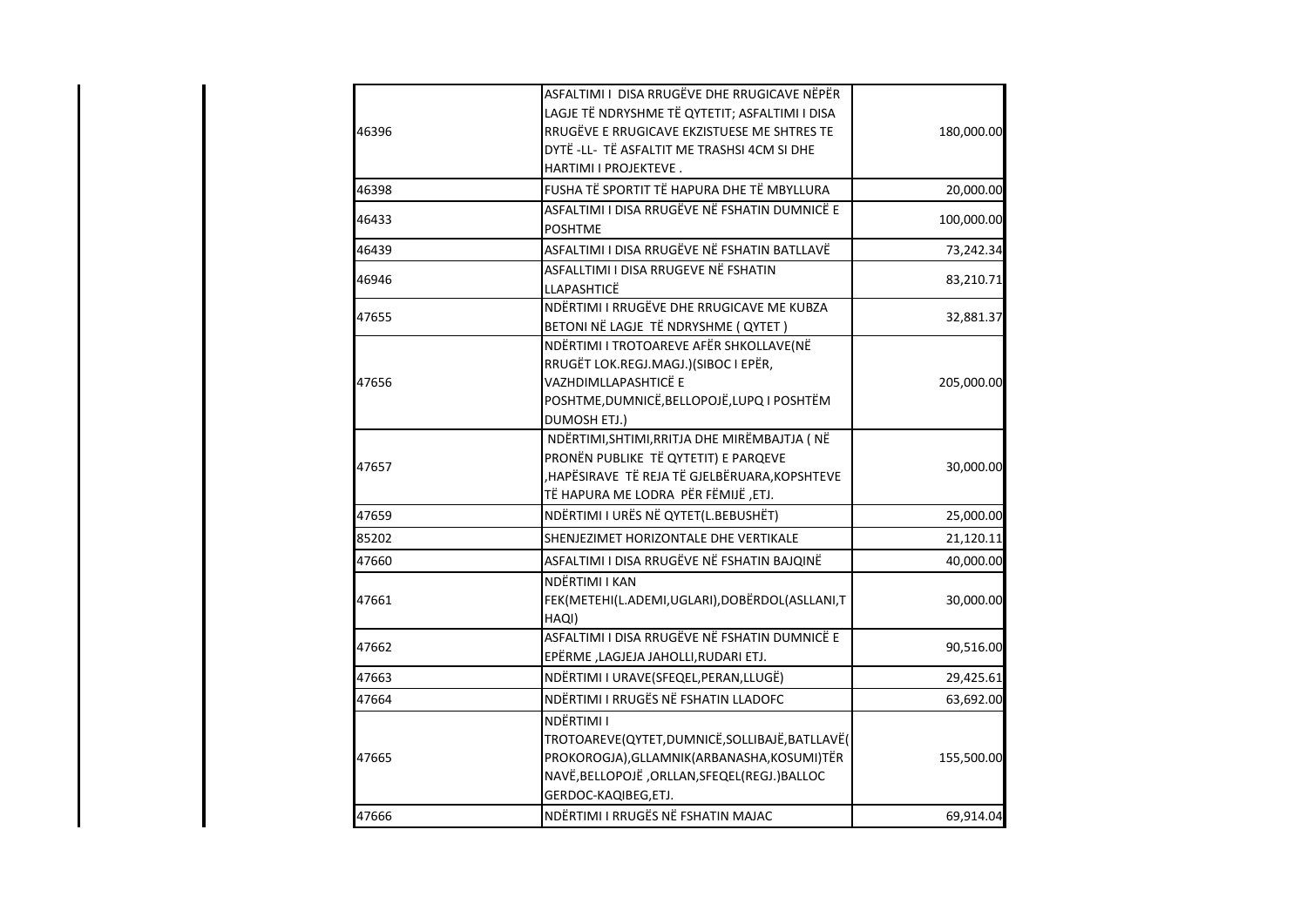| 47667 | KANALIZIMI FEKA HERTICË(L.BAJGORA, VAZHDIM)                                                | 20,000.00  |
|-------|--------------------------------------------------------------------------------------------|------------|
| 47668 | NDËRTIMI I URAVE<br>(POLLATË, ZAKUT, REPË, PAKASHTICË EPERME)                              | 35,000.00  |
| 47669 | NDËRTIMI I KANALIZIMIT FEKAL NË LAGJET<br>(GLLAMNIK, SIBOC I POSHTËM)                      | 30,920.00  |
| 47670 | KANALIZIMI FEKAL NË PERAN(L.IDRIZI, PLAKOLLI)                                              | 24,000.00  |
| 47672 | KANALIZIMI FEKAL NË DISA<br>LAGJE(KATUNISHTË, SHAJKOC, TËRNAVË, HALABAK,<br><b>DUMNICË</b> | 32,999.98  |
| 47673 | NDËRTIMI I KALESAVE, URAVE TË<br>VOGLA(PERAN, OBRANQ, KALATICË, POPOVË)                    | 19,685.63  |
| 47675 | NDËRTIMI IKANALIZIMIT FEKAL REPË, POLLATË                                                  | 31,000.00  |
| 47676 | NDËRTIMI I URAVE NË SIBOC(L.RRAHMANI) DHE<br><b>LUPO</b>                                   | 25,000.00  |
| 47682 | PËRMIRSIMI I I NFRASTRUKTURËS FIZIKE SHKOLLORE                                             | 87,456.67  |
| 47685 | NDËRTIMI I SHKOLLES FILLORE "ELFIR BEHRAMI"<br><b>METEHI</b>                               | 219,998.69 |
| 47686 | NDËRTIMI I QENDRES RINORE                                                                  | 68,804.46  |
| 47689 | NDËRTIMI I NJË AMBULANCE LAGJJA E DËSHMORËVE<br><b>BALLOFC</b>                             | 49,336.12  |
| 47704 | KANALIZIMI FEKAL LLAUSHË(L.DUSHKOLLI), DUMNICË<br>E EPERME(L.JAHOLLI)                      | 25,000.00  |
| 47705 | KANALIZIMI FEKAL BATLLAVË(L.BAJRAKTARI, HYSENI)                                            | 15,000.00  |
| 47712 | NDËRTIMI I RRUGËS NË FSHATIN SHAJKOFC                                                      | 60,000.00  |
| 47713 | NDËRTIMI I RRUGËS NË FSHATIN KONUSHEFC                                                     | 40,000.00  |
| 47714 | NDËRTIMI I RRUGËS NË FSHATIN GLLAMNIK                                                      | 35,000.00  |
| 47715 | NDËRTIMI I RRUGËS NË FSHATIN HERTICË                                                       | 50,000.00  |
| 47716 | NDËRTIMI I RRUGËS NË FSHATIN LIVADICË                                                      | 40,000.00  |
| 47725 | NDËRTIMI I OBJEKTIT TË RI PËR DEPO,LAVATRIQE<br>, GARAZHË TË VETURAVE                      | 74,559.80  |
| 47726 | NDËRTIMI I SHTËPIVE NË LAGJEN E DËSHMOREVE -<br><b>BALLOFC</b>                             | 140,000.00 |
| 47791 | NGRITJA E PENDËS ME KANALE PËR UJITJE                                                      | 107,286.67 |
| 48076 | ASFALTIMI I RRUGËVE NË FSHATIN DOBËRDOL                                                    | 57,379.01  |
| 48205 | NDËRTIMI I NJË AMBULANCE SHËNDETSORE NË<br><b>OBRANQ</b>                                   | 83,264.16  |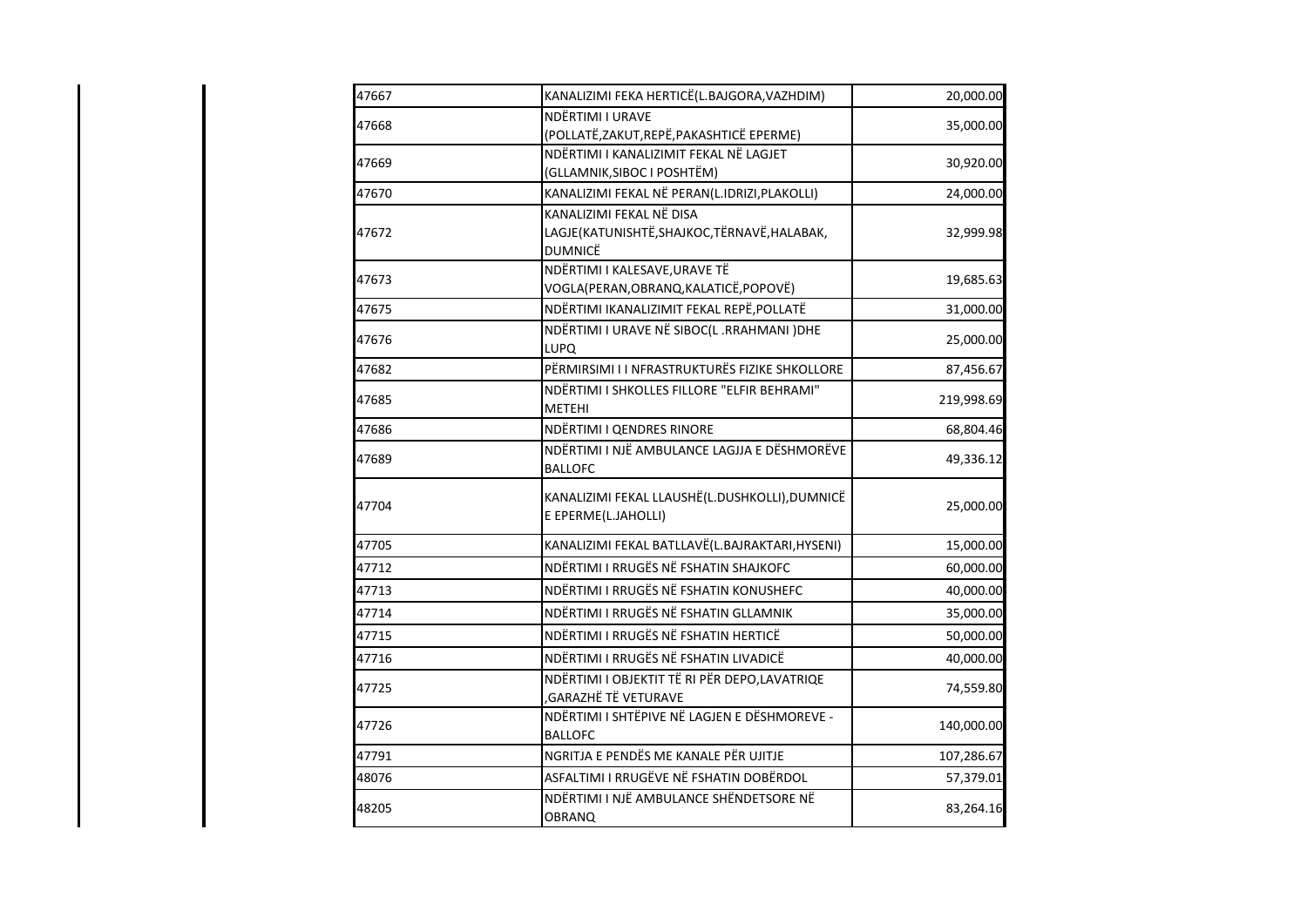|       | NDËRTIMI I BULEVARDIT DHE "SHESHI I                 |            |
|-------|-----------------------------------------------------|------------|
| 48214 | DËSHMORËVE ' ( " ZAHIR PAJAZITI", " HAKIF           | 184,309.54 |
|       | ZEJNULLAHU ", ' ILIR KONUSHEFCI ", " ALI AJETI ")   |            |
|       | NË QENDRËN E QYTETIT                                |            |
| 85209 | ZGJERIMI I RRJETIT TE UJSJELLSIT                    | 31,346.37  |
| 85212 | RIPARIMI DHE NDERTIMI I URAVE                       | 34,983.74  |
| 85214 | <b>MEREMETIMI I RRUGVE ME ZHAVORR</b>               | 65,000.00  |
| 85257 | RENOVIMI I OBJEKTEVE SHENDETSORE                    | 60,800.00  |
| 89318 | KANALIZIMI FEKAL PAKASHTICE E EPERME                | 21,363.63  |
| 40269 | <b>INVESTIMET KAPITALE PER RASTE EMERGJENTE</b>     | 11,672.92  |
| 44642 | NDËRTIMI, RINDËRTIMI I NDRIÇIMIT PUBLIK             | 20,000.00  |
|       | NDËRTIMI I TROTOAREVE AFËR SHKOLLAVE(NË             |            |
|       | RRUGËT LOK.REGJ.MAGJ.)(SIBOC I EPËR,                |            |
| 47656 | VAZHDIMLLAPASHTICË E                                | 35,000.00  |
|       | POSHTME, DUMNICË, BELLOPOJË, LUPQ I POSHTËM         |            |
|       | DUMOSH ETJ.)                                        |            |
| 47659 | NDËRTIMI I URËS NË QYTET(L.BEBUSHËT)                | 8,046.15   |
|       | NDËRTIMI I                                          |            |
|       | TROTOAREVE(QYTET,DUMNICË,SOLLIBAJË,BATLLAVË(        |            |
| 47665 | PROKOROGJA), GLLAMNIK (ARBANASHA, KOSUMI) TËR       | 20,000.00  |
|       | NAVË, BELLOPOJË, ORLLAN, SFEQEL (REGJ.) BALLOC      |            |
|       | GERDOC-KAQIBEG, ETJ.                                |            |
| 47667 | KANALIZIMI FEKA HERTICË(L.BAJGORA, VAZHDIM)         | 11,503.80  |
| 47676 | NDËRTIMI I URAVE NË SIBOC(L.RRAHMANI) DHE           | 25,000.00  |
|       | <b>LUPO</b>                                         |            |
|       | KANALIZIMI FEKAL LLAUSHË(L.DUSHKOLLI),DUMNICË       |            |
| 47704 | E EPERME(L.JAHOLLI)                                 | 9,961.94   |
| 47705 | KANALIZIMI FEKAL BATLLAVË(L.BAJRAKTARI, HYSENI)     | 6,000.00   |
| 85209 | ZGJERIMI I RRJETIT TE UJSJELLSIT                    | 16,009.65  |
|       | ASFALTIMI I DISA RRUGËVE NË FSHATIN DOBRATIN        |            |
| 44600 | (LAGJET KAH REKALIT, VARREZAT, PRRONOVIT            | 22,252.91  |
|       | , DERVISHOLLËT)                                     |            |
|       | ZGJERIMI , NDERT. DHE ASFALT. I RR, "ZAHIR PAJAZITI |            |
|       | "& "SKENDERBEU "NË QYTET ME TËRË INFRAST.           |            |
| 44621 | PËRCJ. TË KËRK: (KAN. FEK.L & ATM. , RRJET NËNT. TË | 2,345.16   |
|       | INST. ELEK.-INTER.-TEL., INST. I GYP.NËNT.PËR NGR.  |            |
|       | QËND.TË QYT.TJ,                                     |            |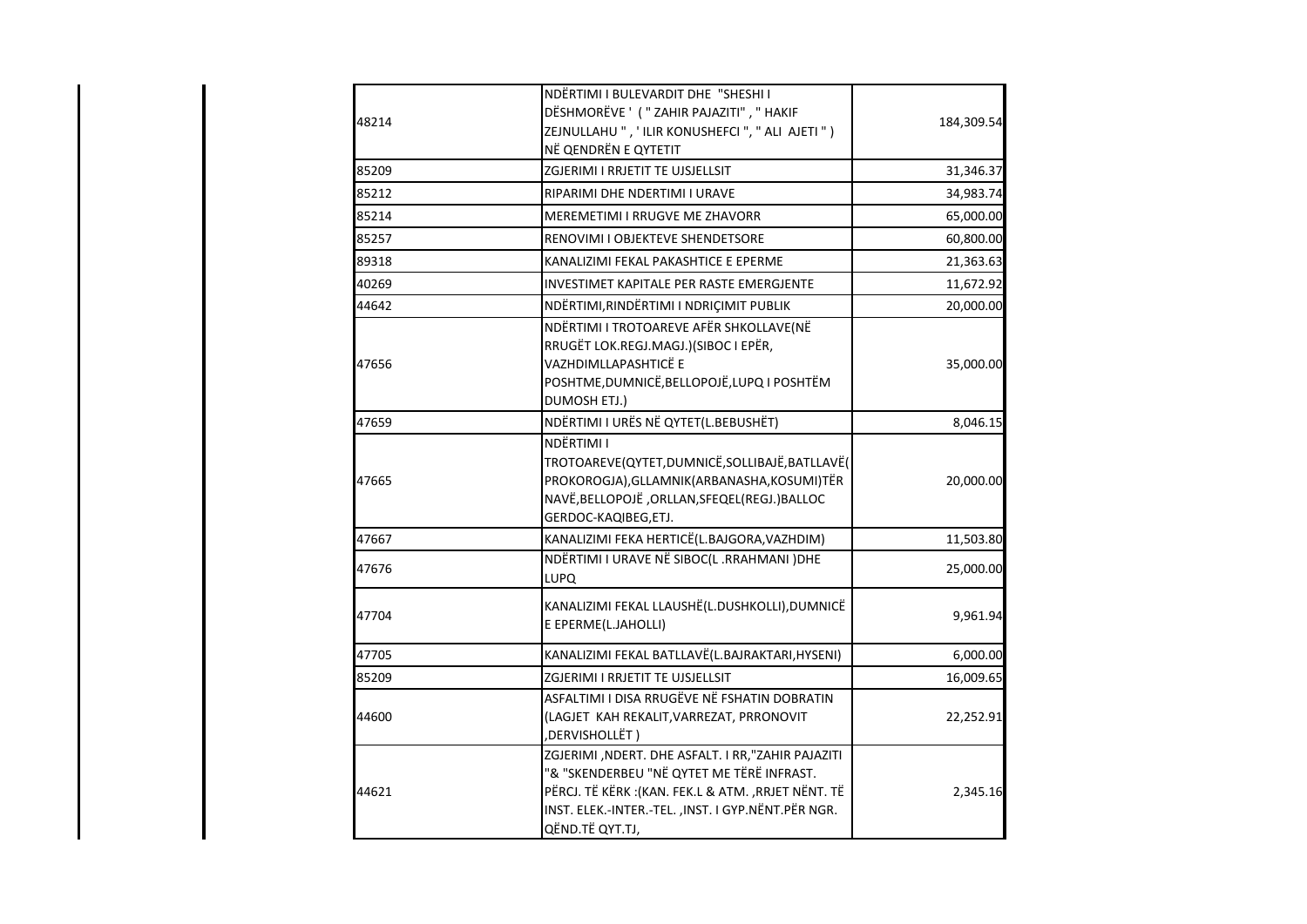|                     | 46140 | ASFALTIMI I DISA RRUGËVE NË FSHATRAT<br>:DOBËRDOL<br>,MAJAC,MERDAR,KUSHEVICË,BATLLAVË,DYZ,HERTICË<br>(FINANCIM ME MI, SURDULL)                                                                                        | 17,906.07    |
|---------------------|-------|-----------------------------------------------------------------------------------------------------------------------------------------------------------------------------------------------------------------------|--------------|
|                     | 46150 | ASFALTIMI I DISA RRUGËVE NË FSHATIN SIBOFC                                                                                                                                                                            | 13,530.65    |
|                     | 46154 | ASFALTIMI I RRUGËS NË FSHATIN GODISHNJAK .                                                                                                                                                                            | 35,713.21    |
|                     | 46158 | ASFALTIMI I DISA RRUGËVE NË FSHATIN BURICË                                                                                                                                                                            | 63,189.69    |
|                     | 46390 | NDËRTIMI, SHTIMI, RRITJA DHE MIRËMBAJTJA (NË<br>PRONËN PUBLIKE TË QYTETIT ) E PARQEVE<br>HAPËSIRAVE TË REJA TË GJELBËRUARA,KOPSHTEVE<br>TË HAPURA ME LODRA PËR FËMIJË, ETJ.                                           | 58,240.43    |
|                     | 46396 | ASFALTIMI I DISA RRUGËVE DHE RRUGICAVE NËPËR<br>LAGJE TË NDRYSHME TË QYTETIT; ASFALTIMI I DISA<br>RRUGËVE E RRUGICAVE EKZISTUESE ME SHTRES TE<br>DYTË -LL- TË ASFALTIT ME TRASHSI 4CM SI DHE<br>HARTIMI I PROJEKTEVE. | 69,469.75    |
|                     | 85212 | RIPARIMI DHE NDERTIMI I URAVE                                                                                                                                                                                         | 23,398.68    |
|                     | 85214 | <b>MEREMETIMI I RRUGVE ME ZHAVORR</b>                                                                                                                                                                                 | 45,989.22    |
| <b>OBILIQ (614)</b> | 89300 | RENOVIMI I SHKOLLAV NE OBILIQ                                                                                                                                                                                         | 3,232.00     |
|                     | 40237 | SINJALIZIMI HORIZONTAL DHE VERTIKAL                                                                                                                                                                                   | 10,000.00    |
|                     | 40239 | RREGULL.KANALIZIMIT NE OBILIQ                                                                                                                                                                                         | 40,279.64    |
|                     | 40241 | ASFALTIMI I RRUGEVE RURALE DHE TROTUARVE NË<br>OBILIQ                                                                                                                                                                 | 2,235,572.90 |
|                     | 45577 | NDERTIMI DHE MIREMBATJA E STACIONEVE TE<br>QYTETIT                                                                                                                                                                    | 5,000.00     |
|                     | 45582 | RREGULLIMI DHE MIREMBATJA E RRUGEVE OBILIQ                                                                                                                                                                            | 39,925.70    |
|                     | 46804 | RENOVIMI I OBJEKTEVE NE QKMF, AMFDHEQMF                                                                                                                                                                               | 5,000.00     |
|                     | 46806 | RREGULLIMI I PARQEVE DHE MIREMBAJTJA E<br>SIPERFAQEVE TE GJELBERUARA                                                                                                                                                  | 24,518.31    |
|                     | 46811 | RREGULLIMI I PARQEVE NE KOMUNEN E OBILIQIT                                                                                                                                                                            | 50,000.00    |
|                     | 46816 | RREGULLIMI I FUSHAVE SPORTIVE                                                                                                                                                                                         | 35,015.21    |
|                     | 48734 | FUSHA E TRASHIGIMISE KULTURORE DHE<br><b>ARKITEKTONIKE</b>                                                                                                                                                            | 20,000.00    |
|                     | 48494 | <b>NDRIQIMI PUBLIK</b>                                                                                                                                                                                                | 70,000.00    |
|                     | 48847 | SALLAT NE SHMLP DHE NE MILLOSHEVE                                                                                                                                                                                     | 579,560.25   |
|                     | 48853 | PARQET NE OBILIQ                                                                                                                                                                                                      | 331,618.14   |
|                     |       |                                                                                                                                                                                                                       |              |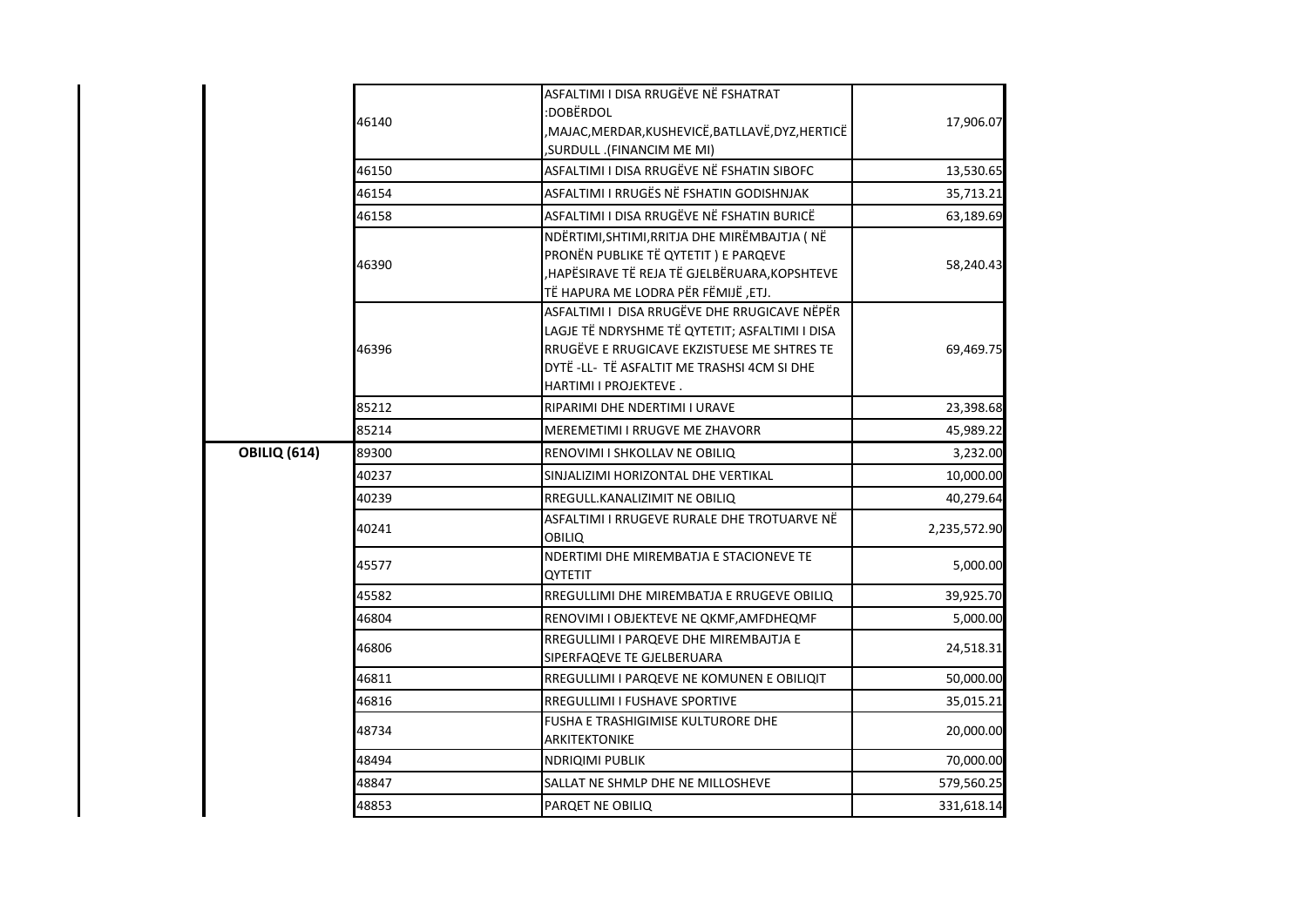|                     | 48869 | RENOVIM I PALESTRES SPORTIVE                                                                              | 54,992.25  |
|---------------------|-------|-----------------------------------------------------------------------------------------------------------|------------|
|                     | 48861 | DIGJITALIZIMI NE QKMF, AMF DHE QMF                                                                        | 8,893.50   |
|                     | 40237 | SINJALIZIMI HORIZONTAL DHE VERTIKAL                                                                       | 19,733.80  |
|                     | 89295 | MBJELL.DRUNJ.HAPSIRA PUBLIKE                                                                              | 30,000.00  |
|                     | 89300 | RENOVIMI I SHKOLLAV NE OBILIQ                                                                             | 10,000.00  |
|                     | 40239 | RREGULL.KANALIZIMIT NE OBILIQ                                                                             | 15,038.52  |
|                     | 43114 | SHTRUARJA E RRUGEVE ME ZHAVOR                                                                             | 18,254.30  |
|                     | 46804 | RENOVIMI I OBJEKTEVE NE QKMF, AMFDHEQMF                                                                   | 6,811.60   |
|                     | 46811 | RREGULLIMI I PARQEVE NE KOMUNEN E OBILIQIT                                                                | 50,000.00  |
|                     | 89295 | MBJELL.DRUNJ.HAPSIRA PUBLIKE                                                                              | 27,675.70  |
|                     | 89300 | RENOVIMI I SHKOLLAV NE OBILIQ                                                                             | 8,006.20   |
|                     | 46806 | RREGULLIMI I PARQEVE DHE MIREMBAJTJA E<br>SIPERFAQEVE TE GJELBERUARA                                      | 39,821.50  |
|                     | 43117 | RREGULLIMI DHE RRITJA E SIPËRFAQEVE TË<br>GJELBRUARA, MBJELLJA E                                          | 1,440.00   |
|                     | 46811 | RREGULLIMI I PARQEVE NE KOMUNEN E OBILIQIT                                                                | 52,778.48  |
| <b>LIPJAN (613)</b> | 40160 | MIRMBAJTJA E RRUGEVE TE ASFALTUARA                                                                        | 59,099.08  |
|                     | 42087 | RREGULLIMI I INFRASTRUKTURES NE VARREZAT E<br>FSHATIT HALLAQI E VOGEL                                     | 11,755.17  |
|                     | 42088 | RREGULLIMI I URAVE NE FSHATIN AKLLAP DHE<br>LELETIQ                                                       | 11,994.00  |
|                     | 42090 | PERFUNDIMI I PUNIMEVE NE SHKOLLEN FILLORE NE<br>FHSATIN RUBOVC- FAZA III                                  | 38,352.72  |
|                     | 42091 | RREGULLIMI I INFRASTRUKTURES NE SHKOLLAT E<br>FSHATIT BRUS VELLEZERIT FRASHER LIPJAN DHE<br><b>GADIME</b> | 21,207.50  |
|                     | 43100 | NDERTIMI I STADIONIT TË QYTETIT                                                                           | 30,000.00  |
|                     | 45414 | RREGULLIMI I FUSHES SE FUTBOLLIT NE MAGURE                                                                | 224,361.33 |
|                     | 45428 | ASFALLTIMI I RRUGEVE NE FSHATIN DIVJAKE                                                                   | 28,017.43  |
|                     | 45455 | NDERTIMI I QERDHES SE FEMIJEVE NE LIPJAN                                                                  | 114,851.97 |
|                     | 47367 | TREGU I GJELBËRT                                                                                          | 40,877.18  |
|                     | 47370 | AFALTIMI I RRUGËS NË TORIN-RIBAR I VOGEL                                                                  | 22,000.00  |
|                     | 47372 | ASFALTIMI I RRUGËS RIBAR I MADH-TORINE                                                                    | 10,849.50  |
|                     | 47375 | NDERTIMI I KOLEKTORIT TË UJRAVE TË ZEZA NË<br><b>BUJAN DHE BREG TË ZI</b>                                 | 21,467.40  |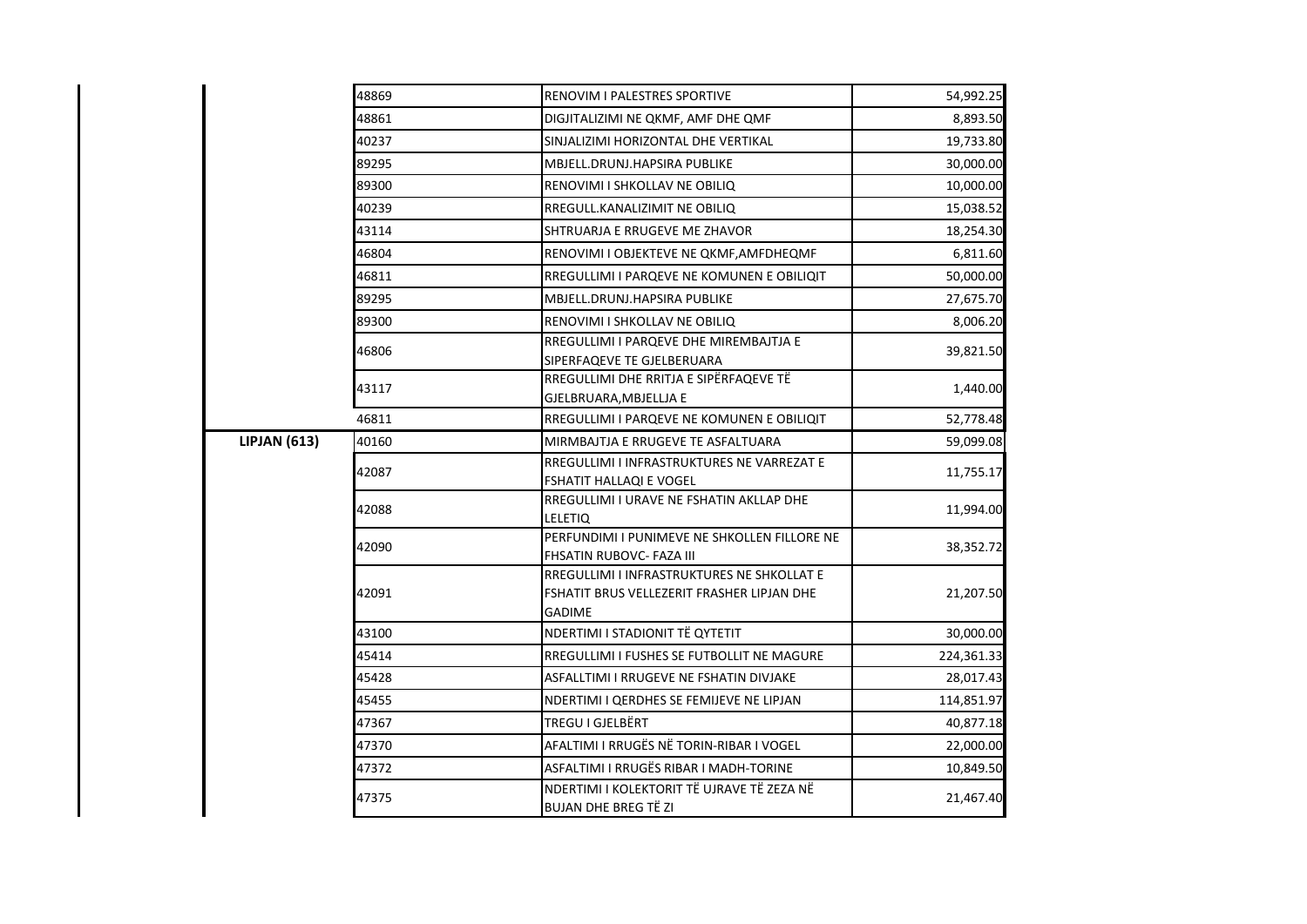| 47379 | NDERTIMI I FUSHAVE TË VOGLA<br>SPORTIVE: BUJAN, LLUGAXHI, HALLAQ I    |            |
|-------|-----------------------------------------------------------------------|------------|
|       | MADHE, HALLAQ I VOGEL, SHF VLLEZERIT FRASHERI                         |            |
|       | LIPJAN, DOBRAJ E VOGEL, ZLLAKUQAN                                     | 157,445.38 |
|       | ,RESINOVC,MIRENE,BREGU I ZI,GRACK E RE,GRACK E                        |            |
|       | VJETER                                                                |            |
| 47420 | ZGJERIMI I RRJETIT TE KANALIZIMIT NEPER FSHATRA                       | 64,977.88  |
|       | MIRMBAJTJA INVESTIVE E NDRIQIMIT PUBLIK NE                            |            |
| 47422 | <b>QYTET DHE FSHATRA</b>                                              | 49,934.30  |
| 47451 | NDERTIMI I MURIT MBROJTES NË LUMIN E GADIMES                          | 14,295.10  |
|       | SË EPERME                                                             |            |
| 47454 | NDERTIMI I SALLES SE SPORTEVE RUFC I RI                               | 98,679.51  |
| 47455 | NDERTIMI I SALLES SE SPORTEVE NË RIBAR TË MADH                        | 93,516.28  |
| 47621 | ELEMINIMI I DEPONIVE TË MBETURINAVE DHE                               | 14,950.00  |
|       | RREGULLIMI I HAPSIRAVE                                                |            |
| 47630 | ASFALTIMI I RRUGËVE: MURTURI, RR.BAHTJAR EJUPI,                       | 42,966.38  |
|       | RR.KUKESIT NË GADIME                                                  |            |
| 47631 | ASFALTIMI I RRUGEVE ME NDRIÇIM PUBLIK DHE                             | 28,203.26  |
|       | TROTUAREV NË LIPJAN RRUGA "ENVER OLLURI"                              |            |
| 47632 | REKONSTRUIMI I TROTUARVE DHE INSTALIMI I                              | 28,000.00  |
|       | NDRIQIMIT PUBLIK NË GLLOGOVC                                          |            |
| 47633 | ASFALTIMI I RRUGËS GADIME E EPERME-GLLAVICË                           | 53,843.31  |
| 47640 | ZGJERIMI I RRJETEVE TE KANALIZIMIT NË QYTETIN E                       | 35,000.00  |
|       | LIPJANIT                                                              |            |
| 47642 | NDËRTIMI I SHTRATIT TË LUMIT NË KONJUH                                | 69,040.55  |
| 47643 | NDËRTIMI I FUSHAVE TË HAPURA SPORTIVE NË                              | 98,385.56  |
|       | :SHALË, VRELLE TË MAGURES, LELETIQ, BUJARI.                           |            |
|       | NDËRTIMI I RRUGËS ME TROTUAR, NDRIQIM PUBLIK                          |            |
| 47649 | NË LAGJEN E KONJUHIT RRETH SHTRATIT TË LUMIT                          | 129,797.55 |
|       | JANJEVKA NË LIPJAN<br>NDËRTIMI I SHTRATIT TË LUMIT JANJEVË DHE KYQJET |            |
| 47651 | E RRJETEVE TË KANALIZIMIT                                             | 94,217.42  |
| 47654 | RENOVIMI I MATERNITETIT NË QKMF                                       | 21,951.60  |
|       | MIRËMBAJTJA DHE REHABILITIMI I RRJETIT TË                             |            |
| 47756 | KANALIZIMIT NË QYTET E FSHATRA                                        | 39,999.22  |
|       | NDËRTIMI I RRJETIT TË KANALIZIMIT NË DOBRAJË TË                       |            |
| 47777 | VOGËL                                                                 | 40,996.56  |
|       | NDËRTIMI I OBJEKTIT TË RI TË ADMINISTRATËS SË                         |            |
| 47780 | <b>KOMUNËS LIPJAN</b>                                                 | 164,683.40 |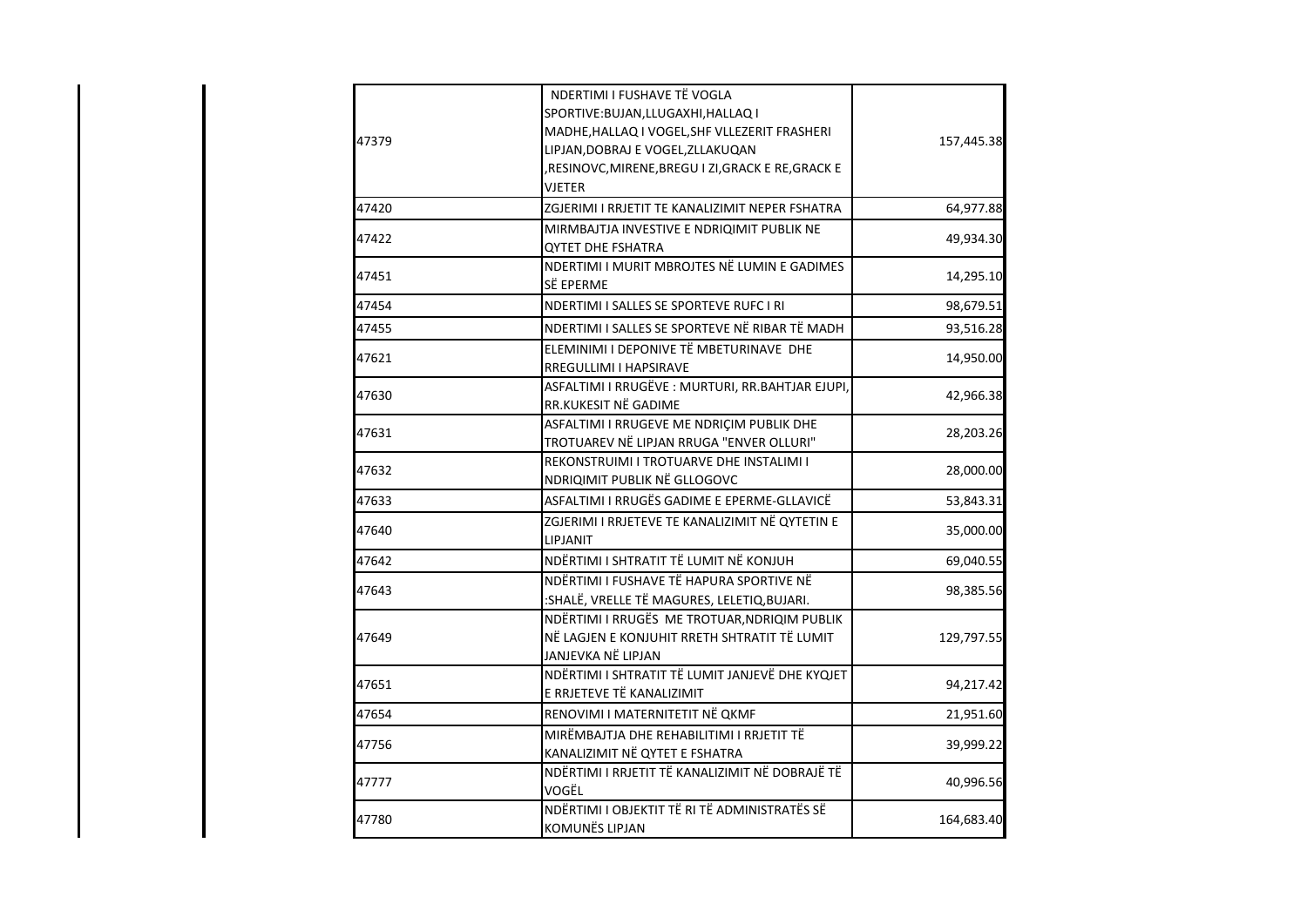| 47782 | NDËRTIMI I TREGUT TË RI TË KAFSHËVE DHE<br>DRITHRAVE NË LIPJAN                                                                                                     | 136,126.18 |
|-------|--------------------------------------------------------------------------------------------------------------------------------------------------------------------|------------|
| 47814 | NDËRTIMI I ULESEVE TE FUSHA SPORTIVE, NDËRTIMI<br>I KËNDIT TË LOJRAVE PËR FËMIJE, NDËRTIMI I<br>PARKINGUT TE VARREZAT NË FSHATIN SLLOVI (NË<br>RRUGËN PËR TERBOVC) | 31,130.00  |
| 47830 | NDËRTIMI I PALESTRES SË RE SPORTIVE NË LIPJAN                                                                                                                      | 130,000.00 |
| 47831 | NDËRTIMI I TRIBUNAVE DHE ZHVESHTOREVE NE<br>STADIONIN E FUTBOLLIT TE DOBRAJES SE MADHE                                                                             | 44,679.00  |
| 47834 | RENOVIMI I SALLES SË SPORTEVE NË GADIME, DHE<br>SALLES SË SPORTEVE TE GJIMNAZI ULPIANA                                                                             | 41,681.37  |
| 47837 | RENOVIMI I SHKOLLAVE NE FSHATRAT<br>MAREVC, HALLAQ I VOGEL, BLINAJ, GRACKE E RE,<br>DOBRAJE E VOGEL, QYLAGË                                                        | 60,789.30  |
| 47839 | RENOVIMI I SHFMU KATËR DESHMORET NË KROJMIR                                                                                                                        | 43,141.13  |
| 42090 | PERFUNDIMI I PUNIMEVE NE SHKOLLEN FILLORE NE<br>FHSATIN RUBOVC- FAZA III                                                                                           | 5,061.85   |
| 45455 | NDERTIMI I QERDHES SE FEMIJEVE NE LIPJAN                                                                                                                           | 53,308.15  |
| 47644 | NDËRTIMI I SALLES SË SPORTEVE NË KRAISHTË                                                                                                                          | 129,952.27 |
| 47782 | NDËRTIMI I TREGUT TË RI TË KAFSHËVE DHE<br>DRITHRAVE NË LIPJAN                                                                                                     | 75,154.35  |
| 47823 | FURNIZIMI DHE INSTALIMI I APARATURES PËR<br>DIGJITALIZIMIN QKMF, QMF DHE AMF                                                                                       | 11,361.00  |
| 47830 | NDËRTIMI I PALESTRES SË RE SPORTIVE NË LIPJAN                                                                                                                      | 209,999.40 |
| 47831 | NDËRTIMI I TRIBUNAVE DHE ZHVESHTOREVE NE<br>STADIONIN E FUTBOLLIT TE DOBRAJES SE MADHE                                                                             | 99,204.40  |
| 47834 | RENOVIMI I SALLES SË SPORTEVE NË GADIME, DHE<br>SALLES SË SPORTEVE TE GJIMNAZI ULPIANA                                                                             | 11,778.00  |
| 42011 | KOLEKTORI I UJERAVE TE ZEZA LELETIQ BLINAJE<br>QYLAGE DHE REHABILITIMI I RRJETIT TE KANALIZIMIT<br><b>NE MAGURE</b>                                                | 19,645.97  |
| 42012 | RIPARIMI I DEMEVE NE INFRASTRUKTURE NE<br>FSHATRAT GADIME E EPERME DHE E ULET-VRELLE E<br>GADIMES-SLLOVI-SMALLUSHE DHE QALLAPEK                                    | 97,299.14  |
| 42025 | NDRIQIMI I PARQEVE NE QYTETIN E LIPJANIT                                                                                                                           | 9,438.95   |
| 42026 | ASFALTIMI I RRUGICAVE NE FSHATIN TEQE                                                                                                                              | 23,264.20  |
| 42027 | ZGJERIMI I SISTEMIT TE KAMERAVE NE LIPJAN DHE<br>INSTALIMI I KAMERAVE NE FSHATIN GRACKE                                                                            | 21,899.00  |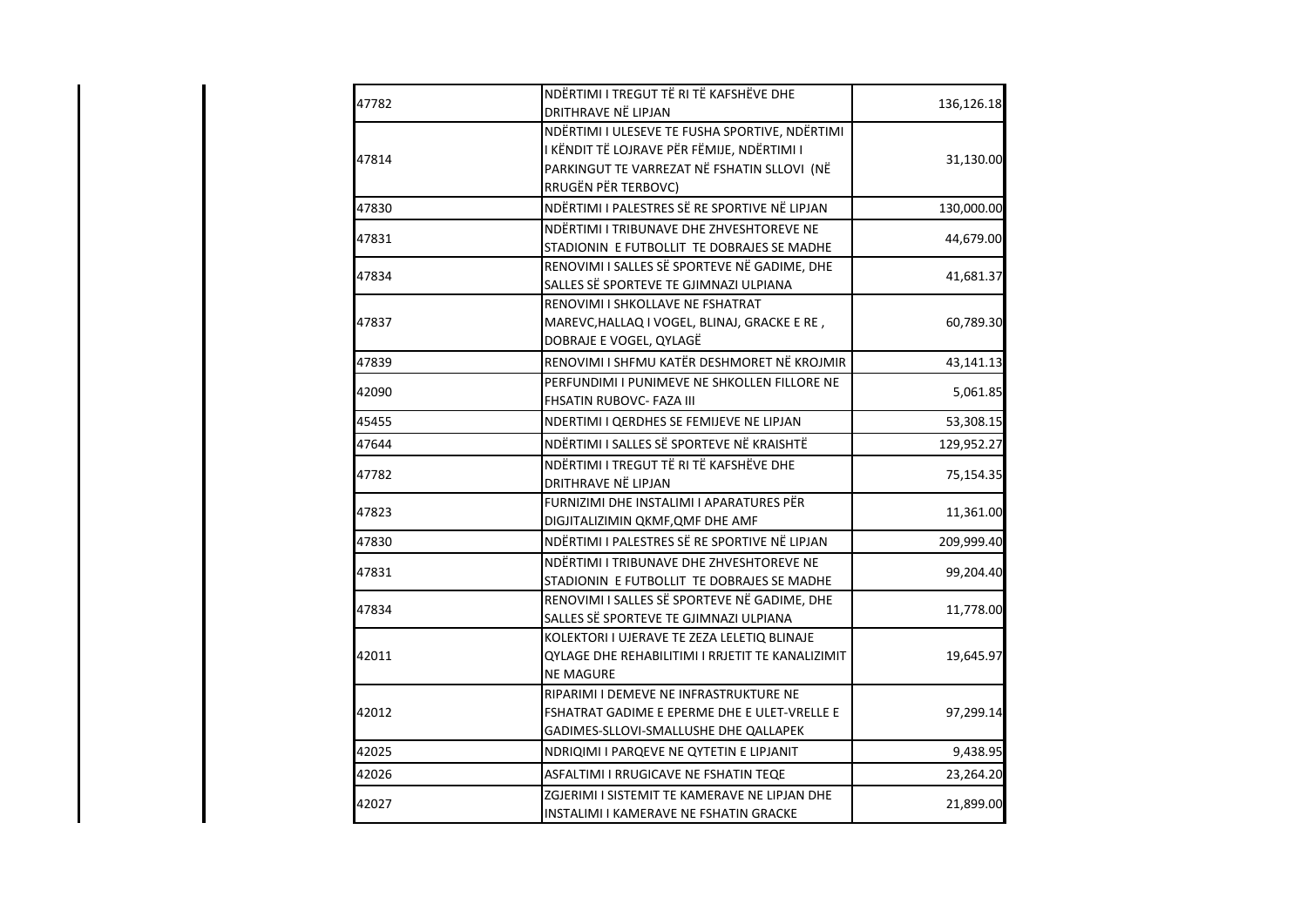|  |                      | 42029 | ASFALTIMI I RR.SE VARREZAVE NE FSHATIN QYLAGE                                    | 21,562.15    |
|--|----------------------|-------|----------------------------------------------------------------------------------|--------------|
|  |                      | 42030 | NDERTIMI I URAVE NE FSHATIN KROJMIR                                              | 9,943.50     |
|  |                      | 42031 | NDERTIMI I URES NE FSHATIN KOJSKE MBI LUMIN<br><b>SITNICA</b>                    | 22,209.80    |
|  |                      | 42032 | ASFALTIMI I RRUGES VELLEZERIT DOMENEKU NE<br>TOPLIQAN                            | 57,302.88    |
|  |                      | 42033 | RREGULLIMI I INFRASTRUKTURES PARA XHAMISE<br><b>GLLOGOVC</b>                     | 18,913.85    |
|  |                      | 42034 | NDERTIMI I PLATOS DHE INFRASTRUKTURES NE<br>OBORRIN E SHKOLLES NE FSHATIN QYLAGE | 15,016.21    |
|  |                      | 45455 | NDERTIMI I QERDHES SE FEMIJEVE NE LIPJAN                                         | 111,678.36   |
|  |                      | 45467 | ASFALTIMI I RRUGICAVE NË LAGJET E FSHATIT<br><b>GADIME E EPERME</b>              | 3,630.60     |
|  |                      | 47364 | NDERTIM I KANALIZIMIT NË FSHATIN TEQE                                            | 17,399.10    |
|  |                      | 47370 | AFALTIMI I RRUGËS NË TORIN-RIBAR I VOGEL                                         | 13,829.06    |
|  |                      | 47381 | NDËRTIMI I SHKOLLËS FILLORE NË FSHATIN BRUS                                      | 41,382.77    |
|  |                      | 47451 | NDERTIMI I MURIT MBROJTES NË LUMIN E GADIMES<br>SË EPERME                        | 12,841.64    |
|  |                      | 47457 | NDERTIMI I SHKOLLES NE FSHATIN RUBOVC FAZA II                                    | 19,812.52    |
|  |                      | 89228 | ASFALTIMI I RRUGEVE BRENDA NE QYTETIN E<br>LIPJANIT                              | 3,613.86     |
|  |                      | 95286 | NDERTIMI I QENDRES INFORMUESE TURISTIKE                                          | 9,997.42     |
|  | <b>FERIZAJ (656)</b> | 49129 | FABRIKA E UJIT TË PIJSHËM FERIZAJ                                                | 1,025,000.00 |
|  |                      | 41523 | RREGULLIMI I RRJETIT TË NDRIQIMIT PUBLIK                                         | 171,119.57   |
|  |                      | 41536 | RIPARIMI I KANALIZIMIT DHE RRUGES H.ALIDEMAJ                                     | 40,000.00    |
|  |                      | 41547 | ASFALTIMI I RRUGICAVE NE QYTET                                                   | 745,815.65   |
|  |                      | 41553 | RREGULLIMI I SHTRATIT TE LUMIT TE RRUGA "IMRI<br>HALILI"                         | 39,975.84    |
|  |                      | 41690 | RIPARIMI I KANALIZIMEVE DHE UJESJELLËSVE                                         | 240,000.00   |
|  |                      | 44052 | RIKONSTRUIMI I RRUGES GURSEL E BAJRAM<br>SYLEJMANI                               | 149,949.75   |
|  |                      | 44063 | ASFALTIMI ME KATER KORSI I RRUGES CEN DUGOLLI<br>DHE REÇAKUT NG                  | 149,989.35   |
|  |                      | 44065 | Asfaltimi i rruges "Atanas Athanasi" dhe lidhja me<br>magjistralen               | 26,166.87    |
|  |                      | 44073 | ASFALTIMI I RRUGICAVE NË PRELEZ TË MUHAXHERVE                                    | 59,997.20    |
|  |                      | 44076 | ASFALTIMI I RRUGICAVE NË NERODIME TË ULËT                                        | 66,584.07    |
|  |                      |       |                                                                                  |              |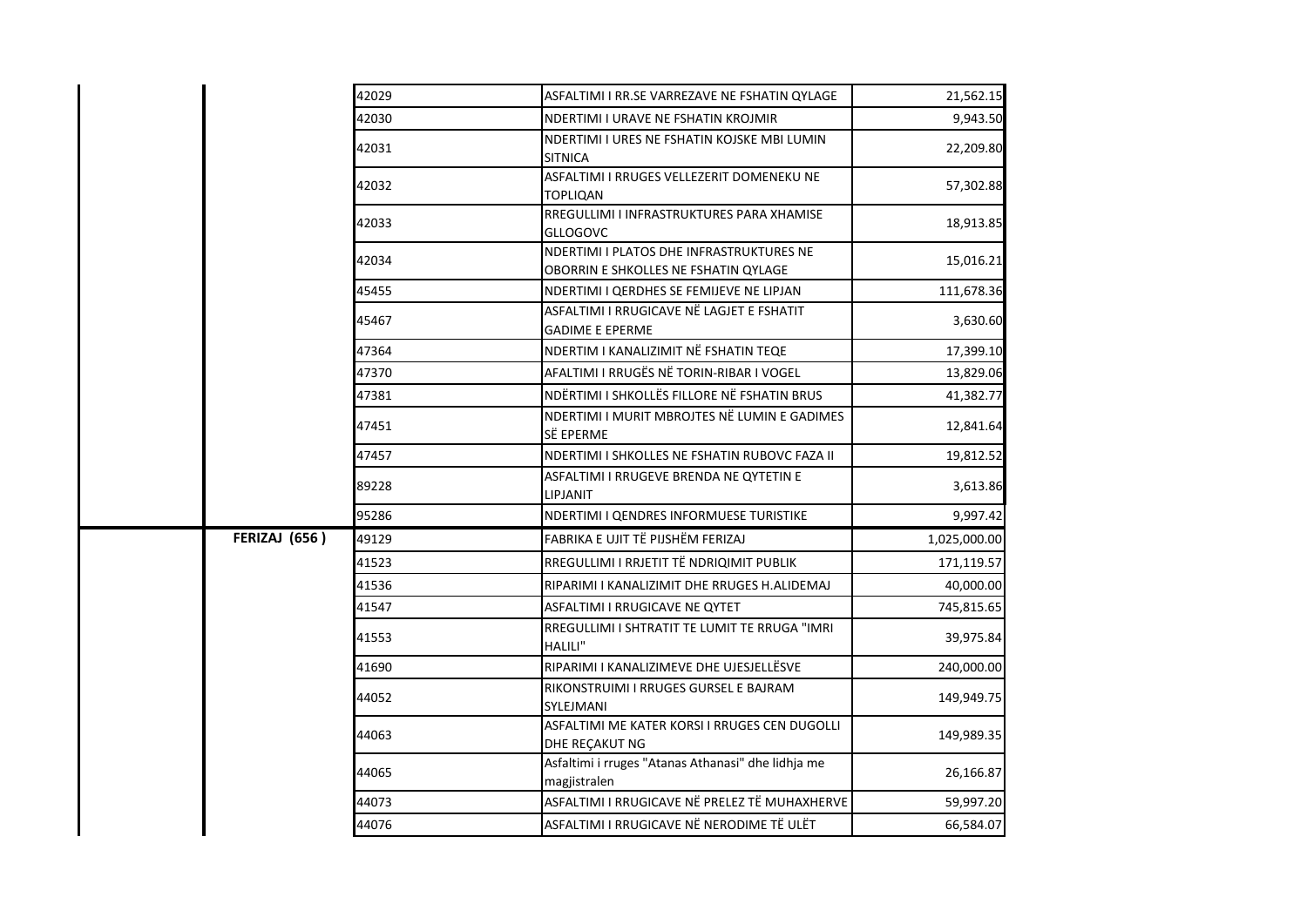| 44094 | KOLEKTORI VERIOR I KANALIZIMIT FEKAL PREJ<br><b>FSHATIT TALINOC I</b>                                                | 50,000.00  |
|-------|----------------------------------------------------------------------------------------------------------------------|------------|
| 44105 | ASFALTIMI I RRUGES NERODIME - BALAJ                                                                                  | 50,000.00  |
| 44106 | ASFALTIMI I RRUGES GAQKE E EPERME                                                                                    | 48,928.85  |
| 44108 | Asfaltimi i rruges pergate hekurudhes prej rruges<br>"Driton Islami" deri te rruga "Brahim Ademi"                    | 14,315.79  |
| 44114 | VENDOSJA E KAMERAVE NE QYTET                                                                                         | 4,975.50   |
| 44116 | NDERTIMI I SHTIGJEVE PER BIÇIKLETA NGA PARKU<br>LIRIA NE DREJTI                                                      | 50,000.00  |
| 44133 | <b>NDERTIMI I PALESTRES SPORTIVE</b>                                                                                 | 40,000.00  |
| 44134 | NDERTIMI I SHKOLLES FILLORE NE KOMOGLLAVE                                                                            | 149,057.90 |
| 44139 | NDERTIMI I SALLES SE EDUKATES FIZIKE NE SHKOLLEN<br>,, IMRI HAL                                                      | 88,064.50  |
| 44149 | NDERTIMI I SHKOLLES SE MESME NE FERIZAJ                                                                              | 300,000.00 |
| 44923 | RENOVIMI I ARKIVIT HISTORIK, MUZEUT DHE GALERIS<br>SE ARTEVE                                                         | 8,452.00   |
| 45026 | ASFALTIMI I RRUGEVE NE FSHATIN SURQINË                                                                               | 49,172.56  |
| 45041 | ASFALTIMI I RRUGEVE NE FSHATIN KOSINË                                                                                | 50,000.00  |
| 45046 | ASFALTIMI I RRUGEVE NE FSHATIN NEREDIME E<br>EPERME                                                                  | 149,969.50 |
| 45048 | ASFALTIMI I RRUGEVE NE FSHATIN E VJETER                                                                              | 62,229.65  |
| 45052 | ASFALTIMI I RRUGEVE NE FSHATIN MANASTIRC                                                                             | 70,000.00  |
| 45066 | <b>ASFALTIMI I RRUGEVE NE SLIVOVE</b>                                                                                | 99,969.35  |
| 45169 | ASFALTIMI I RRUGEVE NE FSHATIN POJATE                                                                                | 79,628.00  |
| 45174 | ASFALTIMI I RRUGEVE NE FSHATIN PAPAZ                                                                                 | 70,000.00  |
| 45176 | ASFALTIMI I RRUGEVE TALINOC I J                                                                                      | 66,670.35  |
| 45182 | RREGULLIMI, MIREMBAJTJA E HAPSIRAVE TE<br>GJELBRUARA DHE HEQJA E MBETURINAVE TE<br><b>NGURTA</b>                     | 59,999.81  |
| 45186 | ZGJERIMI I RRUGES TE SHERRET DHE RREGULLIMI I<br>INFRASTRUKTURES NENTOKSORE PREJ RRUGES NAIM<br>BEKA DERI TE SHKOLLA | 54,214.08  |
| 45188 | ZGHERIMI I RRUGES REXHEP BISLIMI PREJ RRETHIT<br><b>DERI TE KISHA</b>                                                | 49,091.32  |
| 45189 | ASFALTIMI I RRUGES SALI CEKU                                                                                         | 48,703.52  |
| 45206 | PERFUNDIMI I KANALIZIMIT NE FSHATRA DHE QYTET                                                                        | 28,160.75  |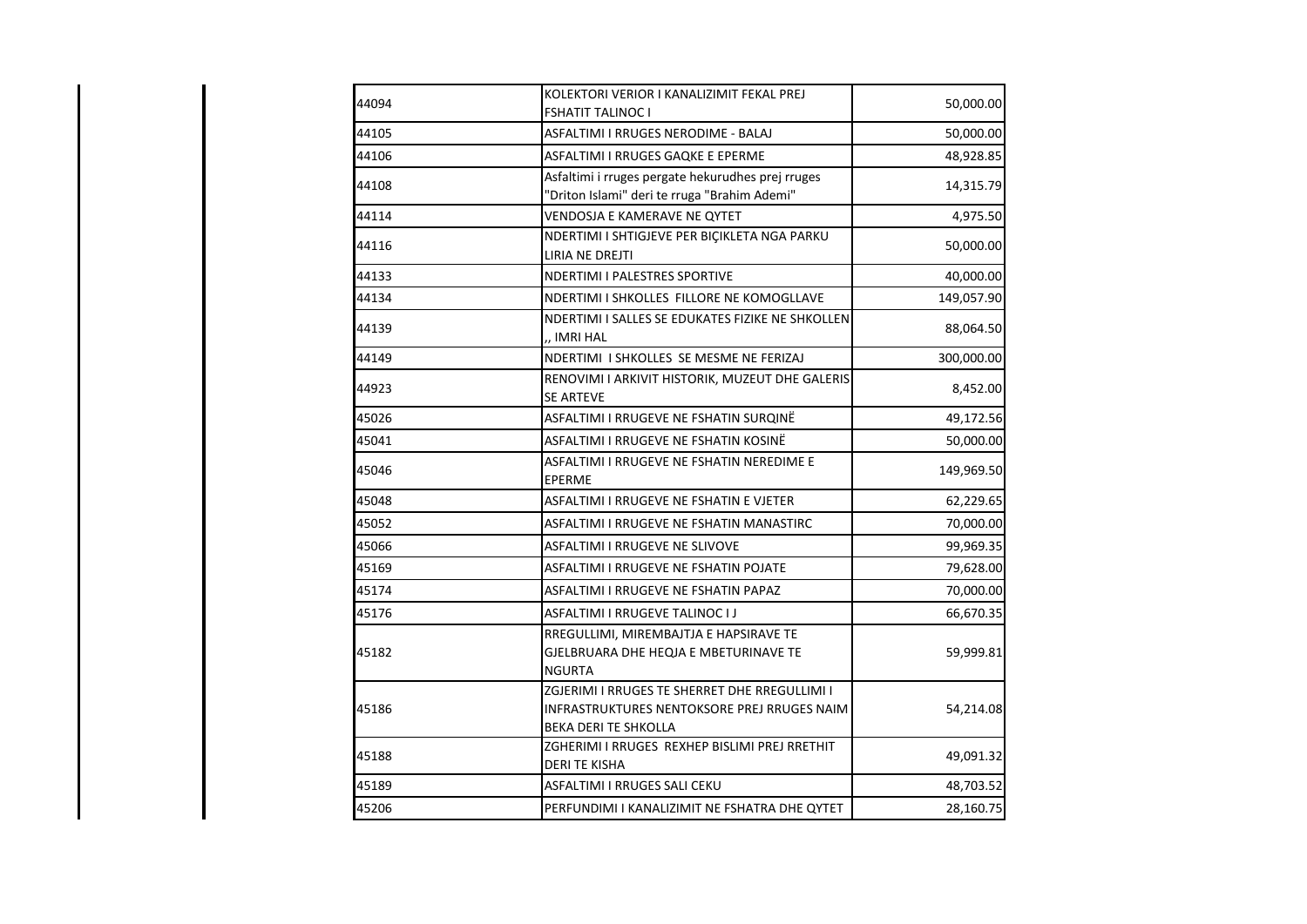| 45863 | ASFALTIMI I RRUGES TE FABRIKA E UJIT DHE<br>RRUGICAVE NE FSHATIN PLESHINE                                                                         | 55,784.53  |
|-------|---------------------------------------------------------------------------------------------------------------------------------------------------|------------|
| 46453 | MEREMETIMI I OBJEKTIT DHE KULMIN E KOMUNES                                                                                                        | 38,463.39  |
| 46943 | NDERTIMI I AMBULANTES NE NERODIME                                                                                                                 | 90,965.11  |
| 46945 | ASFALTIMI I RRUGEVE NE PRELEZ TE JERLIVE                                                                                                          | 86,542.02  |
| 47859 | NDERTIMI I INFRASTRUKTURES PER MBROJTJEN E<br>KULTURAVE BUJQESORE NGA BRESHERI                                                                    | 79,994.00  |
| 47891 | NDERTIMI I ULESEVE, TOALETEVE PUBLIKE,<br>SHPORTAVE PER MBETURINA DHE ELEMENTEVE<br>TJERA PERCJELLESE TE PALLATI I SPORTEVE DHE TE<br>PARKU LIRIA | 10,000.00  |
| 48218 | NDERTIMI I KENDEVE TE LOJERAVE PER FEMIJE NE<br>QYTET                                                                                             | 10,000.00  |
| 48227 | RENOVIMI I BIBLOTEKES DHE TEATRIT                                                                                                                 | 33,088.59  |
| 48258 | RENOVIMI I PALESTRES ,, BILL CLLINTON"                                                                                                            | 49,400.33  |
| 48266 | NDERTIMI I PALESTRES PER SPORTE INDIVIDUALE                                                                                                       | 42,000.00  |
| 48302 | NDERTIMI I QMF NE RRUGEN KADRI ZEKA                                                                                                               | 69,000.00  |
| 48306 | ASFALTIMI I RRUGEVE NE FSHATIN DUBRAVE -<br>PROJEKT DY VJECAR                                                                                     | 67,991.61  |
| 48311 | ASFALTIMI I RRUGICAVE NE BABLAK DHE RRUGICAVE<br>TE MBETURA NE FSH. TERN DHE PRELEZ I JERLIVE                                                     | 50,000.00  |
| 48315 | ASFALTIMI I RRUGEVE DHE TROTUAREVE NE FSHATIN<br><b>GACKE</b>                                                                                     | 30,000.00  |
| 48317 | NDERTIMI I TROTUARIT NE FSHATIN DOGANAJ DHE<br><b>GREME</b>                                                                                       | 25,000.00  |
| 48319 | NDERTIMI I TROTUARIT NE RRUGEN KRYESORE TE<br>FSHATIT DHE RRUGEVE TE MBEURA NE FSHATIN<br>KOMOGLLAVE                                              | 50,000.00  |
| 48387 | NDEERTIMI I FUSHAVE TE PING PONGUT DHE<br>FUSHAVE TE SHAHUT NE QYTET                                                                              | 20,000.00  |
| 48394 | NDERTIMI DHE FUNKSIONALIZIMI I DY KOPSHTEVE<br>PER FEMIJE                                                                                         | 39,940.78  |
| 48395 | NDERTIMI I SALLES SE SPORTEVE TE SPITALI I RI DHE<br>TE SHKOLLA GANIMETE TERBESHI                                                                 | 100,000.00 |
| 48398 | NDERTIMI I QENDRES PER THIRRJE EMERGJENTE                                                                                                         | 75,000.00  |
| 48436 | RREGULLIMI I INFRASTRUKTURES NENTOKESORE DHE<br>ASFALTIMI I RRUGICAVE NE QYTET                                                                    | 79,994.27  |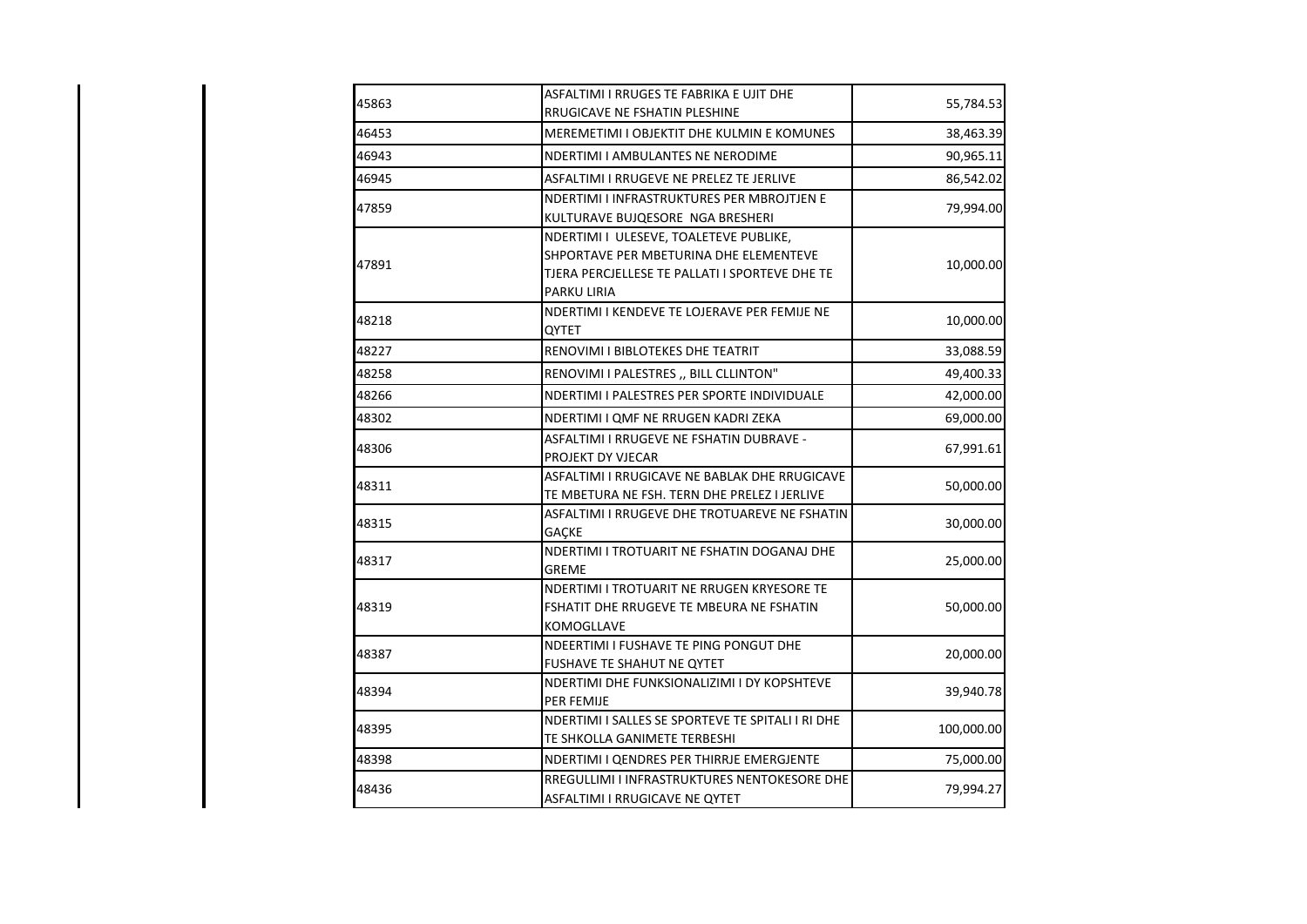|       | NDERTIMI I KOLEKTORIT VERI-PERENDIMOR, PER      |            |
|-------|-------------------------------------------------|------------|
| 48501 | PERFSHIRJE NE KANALIZIM TE FSHATRAVE KOSHARE,   | 59,980.00  |
|       | SLIVOV, KOSINE                                  |            |
|       | NDERRIMI I GYPAVE TE UJESJELLESIT DHE ASFALTIMI |            |
| 48533 | I RRUGICAVE PRANE QERDHES SE FEMIJEVE NE RR.    | 40,000.00  |
|       | LIDHJA E PRIZRENIT DHE ZENUN BEQA               |            |
|       | KANALIZIMI DHE RREGULLIMI I TROTUARIT NE        |            |
| 48537 | RRUGEN RIZA MATOSHI DHE TE TRETUARIT TE         | 8,068.93   |
|       | QIRAGJIT                                        |            |
| 48744 | RREGULLIMI I OBJEKTEVE SHKOLLORE                | 49,042.00  |
| 88772 | RIPARIMI I RRUGEVE ME ASFLAT DHE TROTUAREVE     | 182,054.61 |
|       | SHTRURJA E RRUGEVE ME ZHAVOR - HAPJA E          |            |
| 88773 | RRUGEVE TE REJA                                 | 149,898.00 |
| 88775 | NDERTIMI I SHTEPIVE PER RASTE SOCIALE           | 50,000.00  |
|       | MIREMBAJTJA LUMEJVE, KANALEVE-ELEMINIMI         |            |
| 90478 | VERSHIMEVE                                      | 40,000.00  |
| 90501 | ASFALTIMI I RRUGES NE DARDANI                   | 111,112.24 |
|       | VAZHDIMI I PROJEKTIT ME UN-HABITAT FAZA II RREG |            |
| 90512 | I RRUG, SE RE                                   | 32,118.00  |
| 90519 | RENOVIMI I OBJEKTEVE SHENDETSORE                | 9,999.50   |
| 41523 | RREGULLIMI I RRJETIT TË NDRIQIMIT PUBLIK        | 134,378.19 |
| 41536 | RIPARIMI I KANALIZIMIT DHE RRUGES H.ALIDEMAJ    | 100,000.00 |
| 41547 | ASFALTIMI I RRUGICAVE NE QYTET                  | 175,990.17 |
| 41553 | RREGULLIMI I SHTRATIT TE LUMIT TE RRUGA "IMRI   | 49,981.40  |
|       | HALILI"                                         |            |
| 41689 | KRIJIMI I HAPSIRAVE TE GJELBERTA                | 3,374.96   |
| 41690 | RIPARIMI I KANALIZIMEVE DHE UJESJELLËSVE        | 40,000.00  |
| 44047 | <b>ASFALTIMI I RRUGES NE DREMJAK</b>            | 29,780.23  |
| 44048 | ASFALTIMI I RRUGES NE LLOSHKOBARE               | 66,468.83  |
| 44052 | RIKONSTRUIMI I RRUGES GURSEL E BAJRAM           | 148,350.62 |
|       | SYLEJMANI                                       |            |
| 44060 | ASFALTIMI I RRUGES NE FSHATIN RAKAJ             | 50,000.00  |
| 44063 | ASFALTIMI ME KATER KORSI I RRUGES CEN DUGOLLI   | 154,570.80 |
|       | DHE REÇAKUT NG                                  |            |
| 44067 | ASFALTIMI LIDHJA E LAGJES SE CAKAJVE ME         | 50,738.21  |
|       | SHKOLLEN, MERESALË                              |            |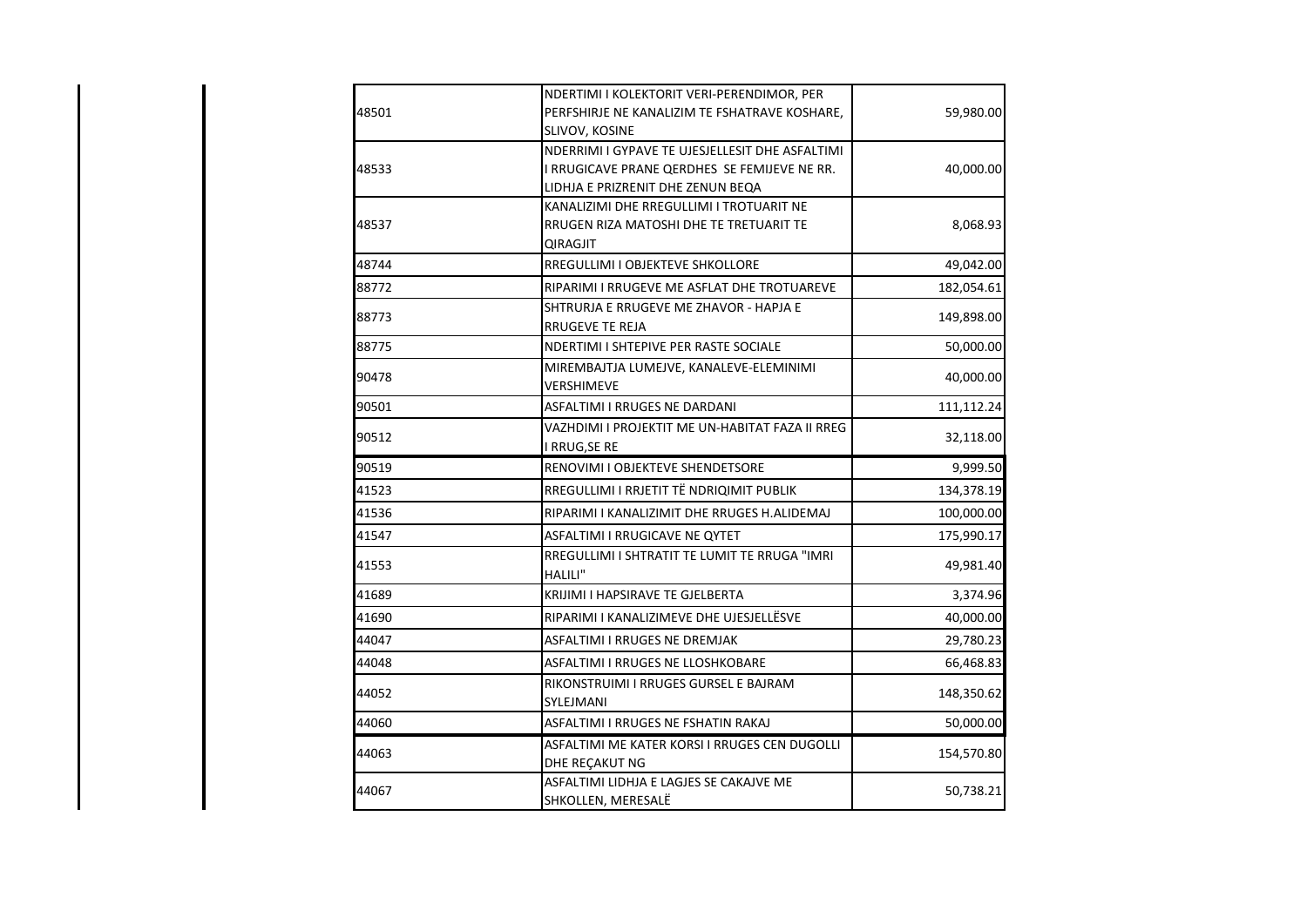| 44094 | KOLEKTORI VERIOR I KANALIZIMIT FEKAL PREJ<br><b>FSHATIT TALINOC I</b>                                                | 75,000.00  |
|-------|----------------------------------------------------------------------------------------------------------------------|------------|
| 44105 | ASFALTIMI I RRUGES NERODIME - BALAJ                                                                                  | 71,000.00  |
| 44106 | ASFALTIMI I RRUGES GAQKE E EPERME                                                                                    | 73,999.18  |
| 44111 | RREGULLIMI I GJELBRIMIT NE FSHATIN PLESHINE E<br><b>EPERME TE SHKO</b>                                               | 41,088.00  |
| 44114 | VENDOSJA E KAMERAVE NE QYTET                                                                                         | 4,954.00   |
| 44133 | NDERTIMI I PALESTRES SPORTIVE                                                                                        | 20,000.00  |
| 45026 | ASFALTIMI I RRUGEVE NE FSHATIN SURQINË                                                                               | 10,762.98  |
| 45041 | ASFALTIMI I RRUGEVE NE FSHATIN KOSINË                                                                                | 19,999.98  |
| 45046 | ASFALTIMI I RRUGEVE NE FSHATIN NEREDIME E<br><b>EPERME</b>                                                           | 84,786.19  |
| 45052 | ASFALTIMI I RRUGEVE NE FSHATIN MANASTIRC                                                                             | 39,999.00  |
| 45066 | <b>ASFALTIMI I RRUGEVE NE SLIVOVE</b>                                                                                | 13,560.00  |
| 45146 | ASFALTIMI I RRUGEVE NE FSHATIN KOMOGLLAVE                                                                            | 108,257.40 |
| 45156 | ASFALTIMI I RRUGEVE NE FSHATIN TERN                                                                                  | 45,000.00  |
| 45182 | RREGULLIMI, MIREMBAJTJA E HAPSIRAVE TE<br>GJELBRUARA DHE HEQJA E MBETURINAVE TE<br><b>NGURTA</b>                     | 27,059.85  |
| 45186 | ZGJERIMI I RRUGES TE SHERRET DHE RREGULLIMI I<br>INFRASTRUKTURES NENTOKSORE PREJ RRUGES NAIM<br>BEKA DERI TE SHKOLLA | 85,247.09  |
| 45205 | NDERTIMI I STADIUMIT TE FUTBOLLIT NE QYTET ME<br>MINISTRINE E KULTURE RINIS DHE SPORTIT                              | 15,000.00  |
| 46453 | MEREMETIMI I OBJEKTIT DHE KULMIN E KOMUNES                                                                           | 20,000.00  |
| 46951 | <b>ASFALTIMI I RRUGEVE NE CERNILLE</b>                                                                               | 62,002.05  |
| 48207 | RIPARIMI I QENDRES SE KULTURES DHE NDERTIMI I<br>FUSHES SE SPORTIT NE FSHATIN MIRASH                                 | 38,626.30  |
| 48218 | NDERTIMI I KENDEVE TE LOJERAVE PER FEMIJE NE<br>QYTET                                                                | 6,221.00   |
| 48266 | NDERTIMI I PALESTRES PER SPORTE INDIVIDUALE                                                                          | 25,618.84  |
| 48311 | ASFALTIMI I RRUGICAVE NE BABLAK DHE RRUGICAVE<br>TE MBETURA NE FSH. TERN DHE PRELEZ I JERLIVE                        | 20,000.00  |
| 48319 | NDERTIMI I TROTUARIT NE RRUGEN KRYESORE TE<br>FSHATIT DHE RRUGEVE TE MBEURA NE FSHATIN<br>KOMOGLLAVE                 | 50,000.00  |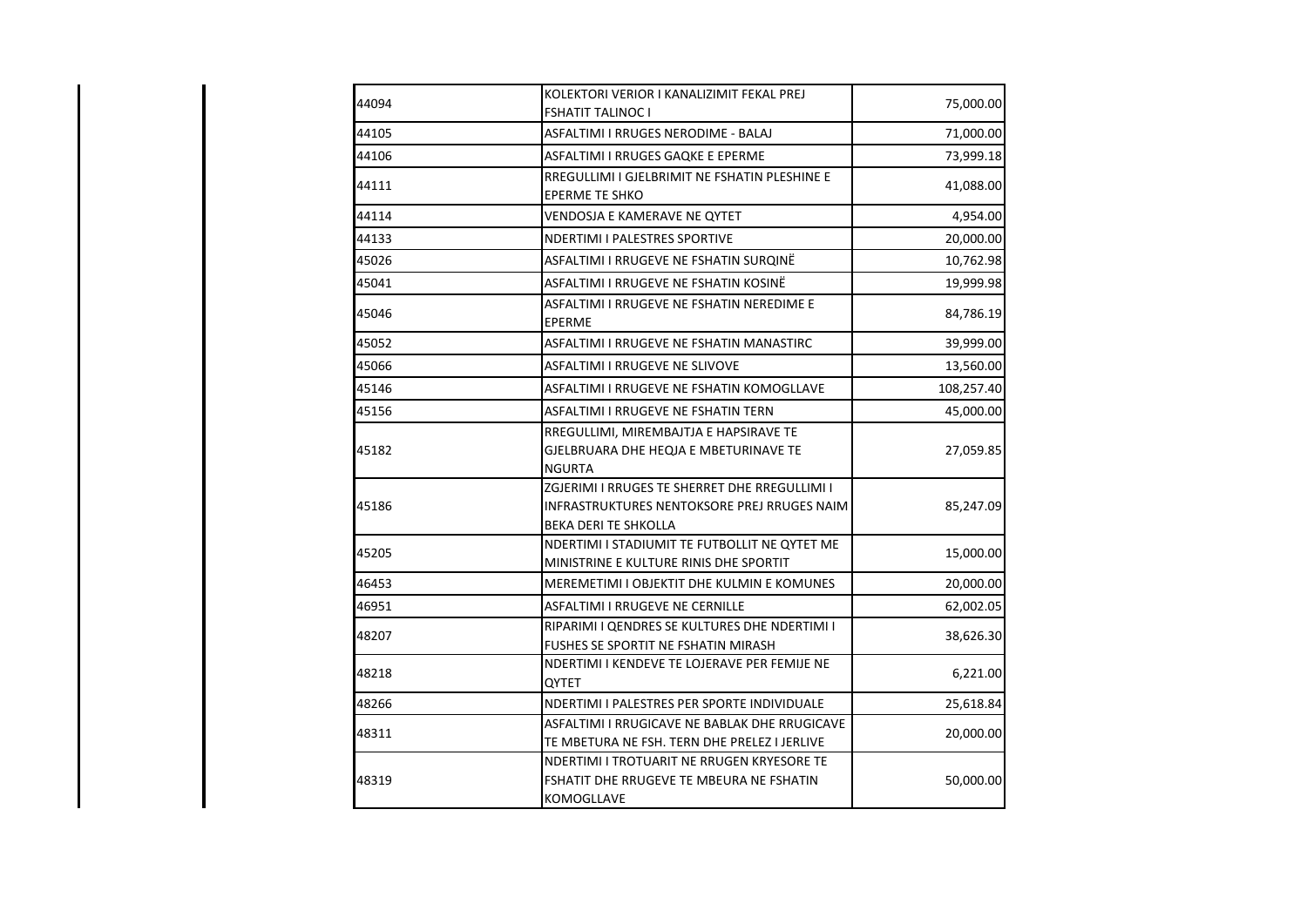|       | NDERTIMI I TROTUARIT NGA FSHATI BALAJ DERI NE                             |            |
|-------|---------------------------------------------------------------------------|------------|
| 48321 | JEZERC DHE RREGULLIMI I SHTRATIT TE LUMIT                                 | 50,000.00  |
|       | NEREDIME                                                                  |            |
| 48326 | RREGULLIMI I INFRASTRUKTURES NE ZONA                                      | 3,594.69   |
|       | INDUSTRIALE                                                               |            |
| 48345 | NDERTIMI DHE ZHVILLIMI I QENDRES SE INTEGRUAR                             | 49,955.64  |
|       | TE SHERBIMEVE PUBLIKE                                                     |            |
| 48384 | NDETRTIMI I QENDRES MULTIFUNKSIONALE                                      | 20,000.00  |
| 48436 | RREGULLIMI I INFRASTRUKTURES NENTOKESORE DHE                              | 100,000.00 |
|       | ASFALTIMI I RRUGICAVE NE QYTET                                            |            |
|       | ASFALTIMI I RRUGES QE LIDH LAGJEN OMURAJ ME                               |            |
| 48492 | LAGJEN SPAHIAJ NE GREME DHE RRUGEVE TE<br><b>MBETURA NE FSHATIN GREME</b> | 72,392.23  |
| 48495 | UJESJELLESI NE FSHATRAT GREME DHE DREMJAK                                 | 50,000.00  |
|       | NDERTIMI I KOLEKTORIT VERI-PERENDIMOR, PER                                |            |
| 48501 | PERFSHIRJE NE KANALIZIM TE FSHATRAVE KOSHARE,                             | 50,000.00  |
|       | SLIVOV, KOSINE                                                            |            |
|       | KANALIZIMI DHE RREGULLIMI I TROTUARIT NE                                  |            |
| 48537 | RRUGEN RIZA MATOSHI DHE TE TRETUARIT TE                                   | 70,000.00  |
|       | <b>QIRAGJIT</b>                                                           |            |
| 88772 | RIPARIMI I RRUGEVE ME ASFLAT DHE TROTUAREVE                               | 80,000.00  |
| 88773 | ISHTRURJA E RRUGEVE ME ZHAVOR - HAPJA E                                   | 99,998.00  |
|       | RRUGEVE TE REJA                                                           |            |
| 90478 | MIREMBAJTJA LUMEJVE, KANALEVE-ELEMINIMI                                   | 19,994.48  |
|       | VERSHIMEVE                                                                |            |
| 90502 | ASFALTIMI I RRUGES NE ZLLATAR                                             | 165,057.00 |
| 41523 | RREGULLIMI I RRJETIT TË NDRIQIMIT PUBLIK                                  | 21,254.77  |
| 41547 | ASFALTIMI I RRUGICAVE NE QYTET                                            | 161,322.87 |
| 41690 | RIPARIMI I KANALIZIMEVE DHE UJESJELLËSVE                                  | 20,000.00  |
| 44134 | NDERTIMI I SHKOLLES FILLORE NE KOMOGLLAVE                                 | 27,786.85  |
| 44139 | NDERTIMI I SALLES SE EDUKATES FIZIKE NE SHKOLLEN                          | 29,500.00  |
|       | ,, IMRI HAL                                                               |            |
| 44841 | NDERTIMI I OBJEKTIT QMF - DARDANI                                         | 21,228.80  |
| 45026 | ASFALTIMI I RRUGEVE NE FSHATIN SURQINË                                    | 41,580.81  |
| 46453 | MEREMETIMI I OBJEKTIT DHE KULMIN E KOMUNES                                | 55,000.00  |
| 88772 | RIPARIMI I RRUGEVE ME ASFLAT DHE TROTUAREVE                               | 20,000.00  |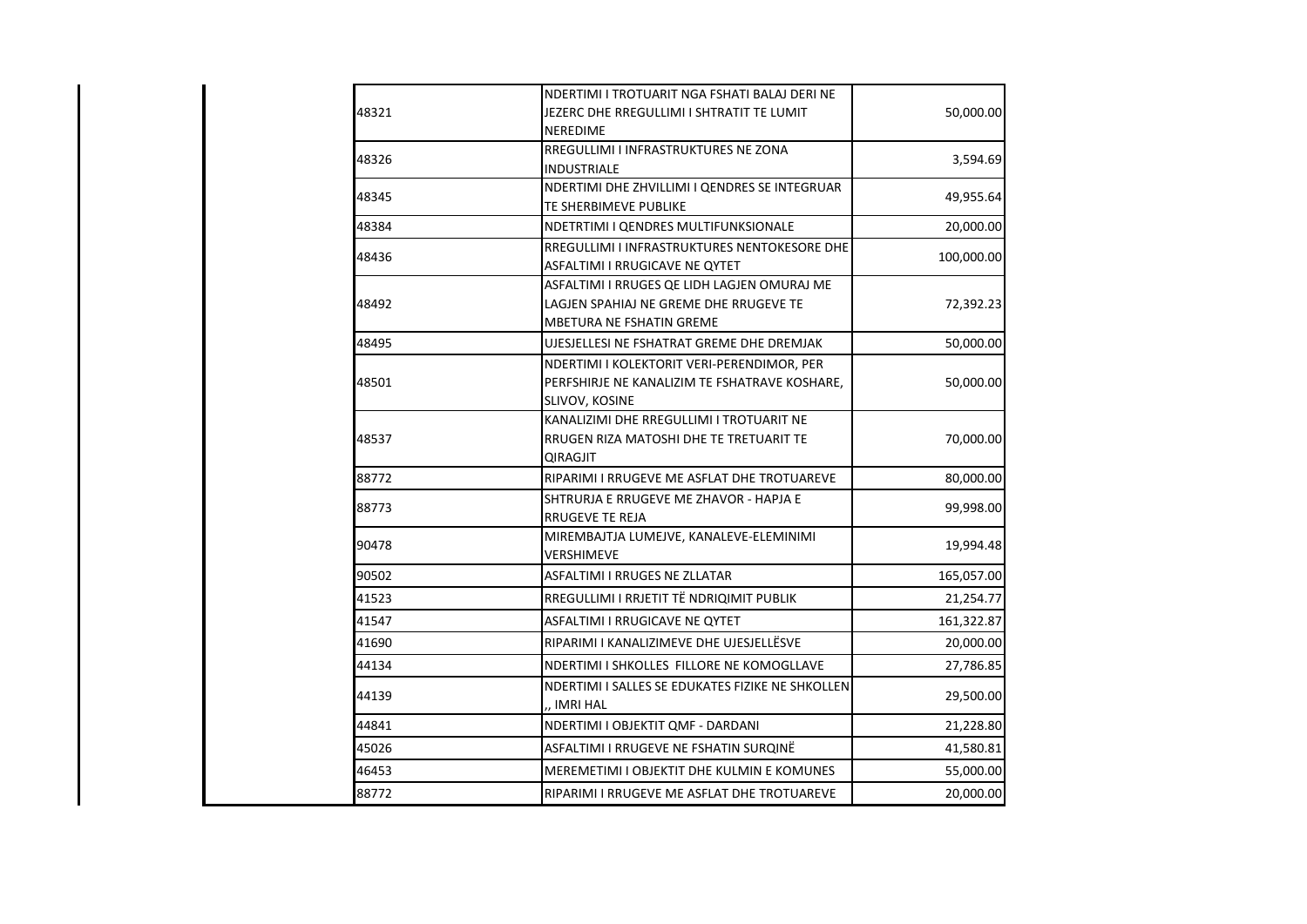| <b>GJILAN (651)</b> | 41443 | SANIMI I RRUGEVE, TROTUAREVE DHE PARQEVE NE<br>QYTET DHE FSHATRA | 99,817.48  |
|---------------------|-------|------------------------------------------------------------------|------------|
|                     | 41445 | SINJALIZIMI HORIZONTAL-VERTIKAL DHE<br>NUMERIZIMI I OBJEKTEVE    | 60,000.00  |
|                     | 41446 | RREGULLIMI DHE HAPJA E RRUGËVE TË RENDIT TË<br>TRETË             | 20,000.00  |
|                     | 41447 | MIRËMBAJTJA E INVESTIMEVE PUBLIKE NË<br>INFRASTRUKTURË           | 50,616.00  |
|                     | 41461 | REKONSTRUIMI DHE MIREMBAJTJA E OBJEKTEVE<br>SHKOLLORE.           | 100,000.00 |
|                     | 43962 | REKONSTRUIMI DHE MIREMBAJTJA E OBJEKTEVE<br>KOMUNALE             | 70,000.00  |
|                     | 43964 | RREGULLIMI I INFRASTRUKTURES NENTOKESORE                         | 80,000.00  |
|                     | 43965 | HALLA DHE TERENE SPORTIVE                                        | 4,000.00   |
|                     | 43966 | NDERTIMI I URAVE                                                 | 40,000.00  |
|                     | 43967 | NDERTIMI I RRUGEVE PER NEVOJA TE BUJQESISE.                      | 30,000.00  |
|                     | 47181 | ASFALTIMI I RRUGEVE NE QYETET DHE FSHATRA                        | 150,000.00 |
|                     | 47187 | RREGULLIMI I UJËSJELLËSIT                                        | 70,000.00  |
|                     | 90379 | SANIMI I NDRIQIMIT PUBLIK                                        | 20,000.00  |
|                     | 90391 | REKONSTRUIMI DHE MIRMBAJTJA E OBJEKTEVE<br>SHENDETSORE           | 82,228.00  |
|                     | 41443 | SANIMI I RRUGEVE, TROTUAREVE DHE PARQEVE NE<br>QYTET DHE FSHATRA | 250,000.00 |
|                     | 41445 | SINJALIZIMI HORIZONTAL-VERTIKAL DHE<br>NUMERIZIMI I OBJEKTEVE    | 45,301.28  |
|                     | 41446 | RREGULLIMI DHE HAPJA E RRUGËVE TË RENDIT TË<br>TRETË             | 29,999.50  |
|                     | 41447 | MIRËMBAJTJA E INVESTIMEVE PUBLIKE NË<br>INFRASTRUKTURË           | 79,384.00  |
|                     | 41461 | REKONSTRUIMI DHE MIREMBAJTJA E OBJEKTEVE<br>SHKOLLORE.           | 166,754.00 |
|                     | 43962 | REKONSTRUIMI DHE MIREMBAJTJA E OBJEKTEVE<br>KOMUNALE             | 120,000.00 |
|                     | 43964 | RREGULLIMI I INFRASTRUKTURES NENTOKESORE                         | 79,101.00  |
|                     | 43965 | HALLA DHE TERENE SPORTIVE                                        | 6,000.00   |
|                     | 43966 | NDERTIMI I URAVE                                                 | 79,437.70  |
|                     | 43967 | NDERTIMI I RRUGEVE PER NEVOJA TE BUJQESISE.                      | 26,064.48  |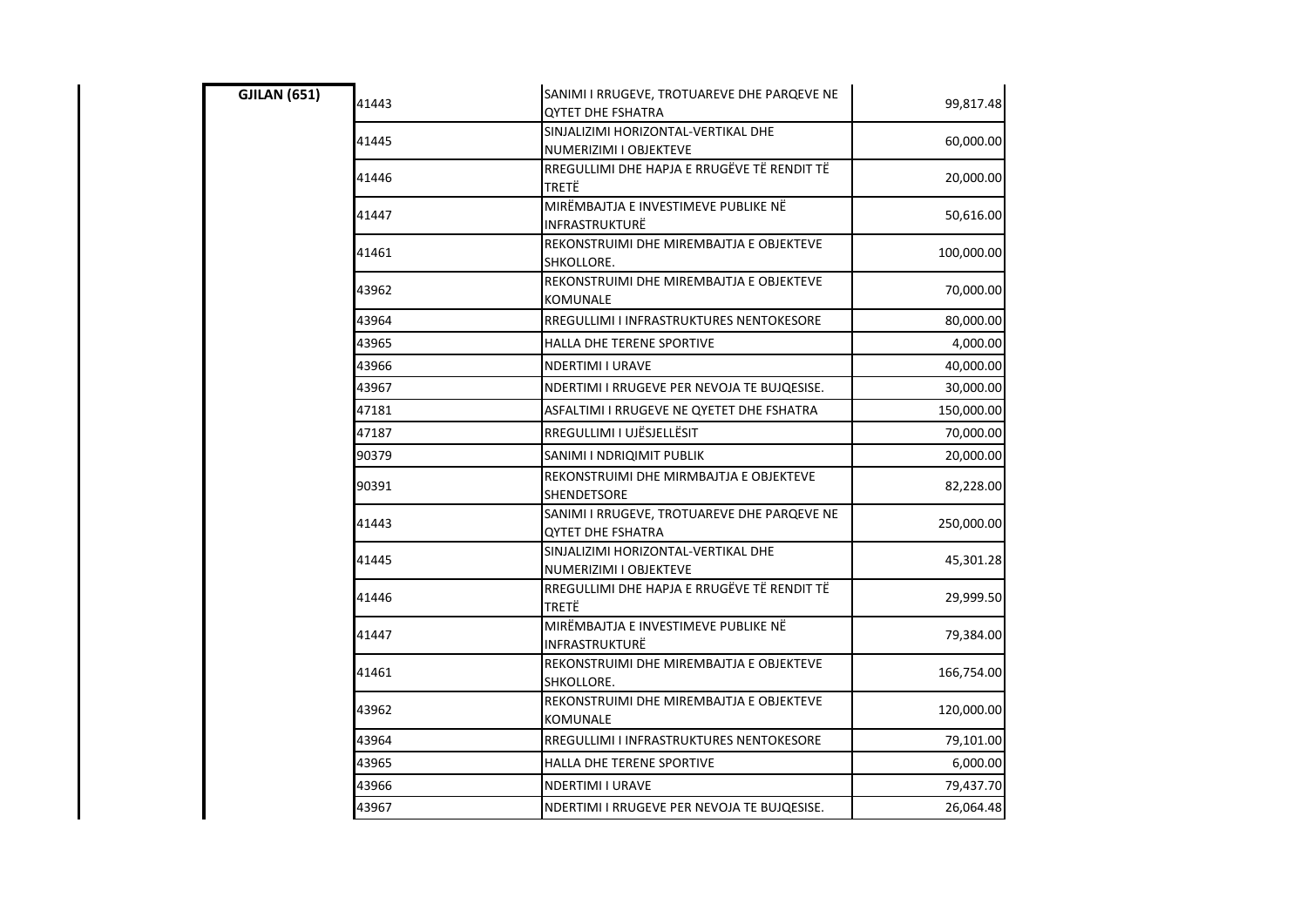|               | 45263 | GJELBRIMI I HAPSIRAVE PUBLIKE                                                                           | 13,389.00  |
|---------------|-------|---------------------------------------------------------------------------------------------------------|------------|
|               | 46944 | <b>HAPJA E TRASAVE RRUGORE</b>                                                                          | 120,819.98 |
|               | 47181 | ASFALTIMI I RRUGEVE NE QYETET DHE FSHATRA                                                               | 425,597.00 |
|               | 47187 | RREGULLIMI I UJËSJELLËSIT                                                                               | 193,000.00 |
|               | 48811 | TREGU I GJELBËRT                                                                                        | 500,000.00 |
|               | 90379 | SANIMI I NDRIQIMIT PUBLIK                                                                               | 29,992.22  |
|               | 90391 | REKONSTRUIMI DHE MIRMBAJTJA E OBJEKTEVE<br><b>SHENDETSORE</b>                                           | 10,595.06  |
|               | 41443 | SANIMI I RRUGEVE, TROTUAREVE DHE PARQEVE NE<br><b>QYTET DHE FSHATRA</b>                                 | 30,000.00  |
|               | 41446 | RREGULLIMI DHE HAPJA E RRUGËVE TË RENDIT TË<br>TRETË                                                    | 20,000.00  |
|               | 43962 | REKONSTRUIMI DHE MIREMBAJTJA E OBJEKTEVE<br>KOMUNALE                                                    | 210,000.00 |
|               | 43964 | RREGULLIMI I INFRASTRUKTURES NENTOKESORE                                                                | 230,000.00 |
|               | 47181 | ASFALTIMI I RRUGEVE NE OYETET DHE FSHATRA                                                               | 209,963.70 |
|               | 94967 | TREGU PER PRODUKTE TE FRESKETA NE ZONEN<br>NDERKOMBETARE                                                | 30,036.30  |
| RANILLUG(661) | 48856 | ASFALTIMI I RRUGEVE NE KOMUNEN E RANILLUGUT                                                             | 87,923.53  |
|               | 48863 | REKONSTRUIMI I OBJEKTIT NDIHMES TE KISHES NE<br>PANQELLE                                                | 4,399.20   |
|               | 48868 | NDERTIMI I OBJEKTIT NDIHMES TE KISHES NE<br>RANILLUG                                                    | 23,292.50  |
|               | 48874 | PERFUNDIMIT I PUNIMEVE NE SALLEN E SPORTEVE<br>SH.F. "VELJKO DUGOSEVIC" RANILLUG                        | 39,438.90  |
|               | 48880 | PERFUNDIMIT I PUNIMEVE NE SALLEN E SPORTEVE<br>SH.F. "VELJKO DUGOSEVIC" RANILLUG                        | 24,789.00  |
|               | 48883 | NDERTIMI I KOPSHTIT TE LODRAVE PER KOPSHTIN E<br>FEMIJEVE NE DOMOROVC, KORMINJAN DHE<br><b>ROPOTOVE</b> | 13,459.50  |
|               | 48884 | NDERTIMI I TROTOARIT PER KOPSHTIN E FEMIJEVE<br>'PCELICA MAJA" NE ROPOTOVE                              | 9,723.10   |
|               | 48906 | UREDJENJE KANALIZACIJE ZA OS "TRAJKO PERIC" U<br>ROPOTOVU                                               | 13,401.50  |
|               | 48912 | NDERTIMI I KANALIZIMIT PREJ SHKOLLES DERI TEK<br>LUMI MORAVA NE DRENOVCIN E POSHTEM                     | 22,165.90  |
|               | 48932 | NDERTIMI I TROTOARIT TE SHTEPIA E KULTURES NE                                                           | 7,319.22   |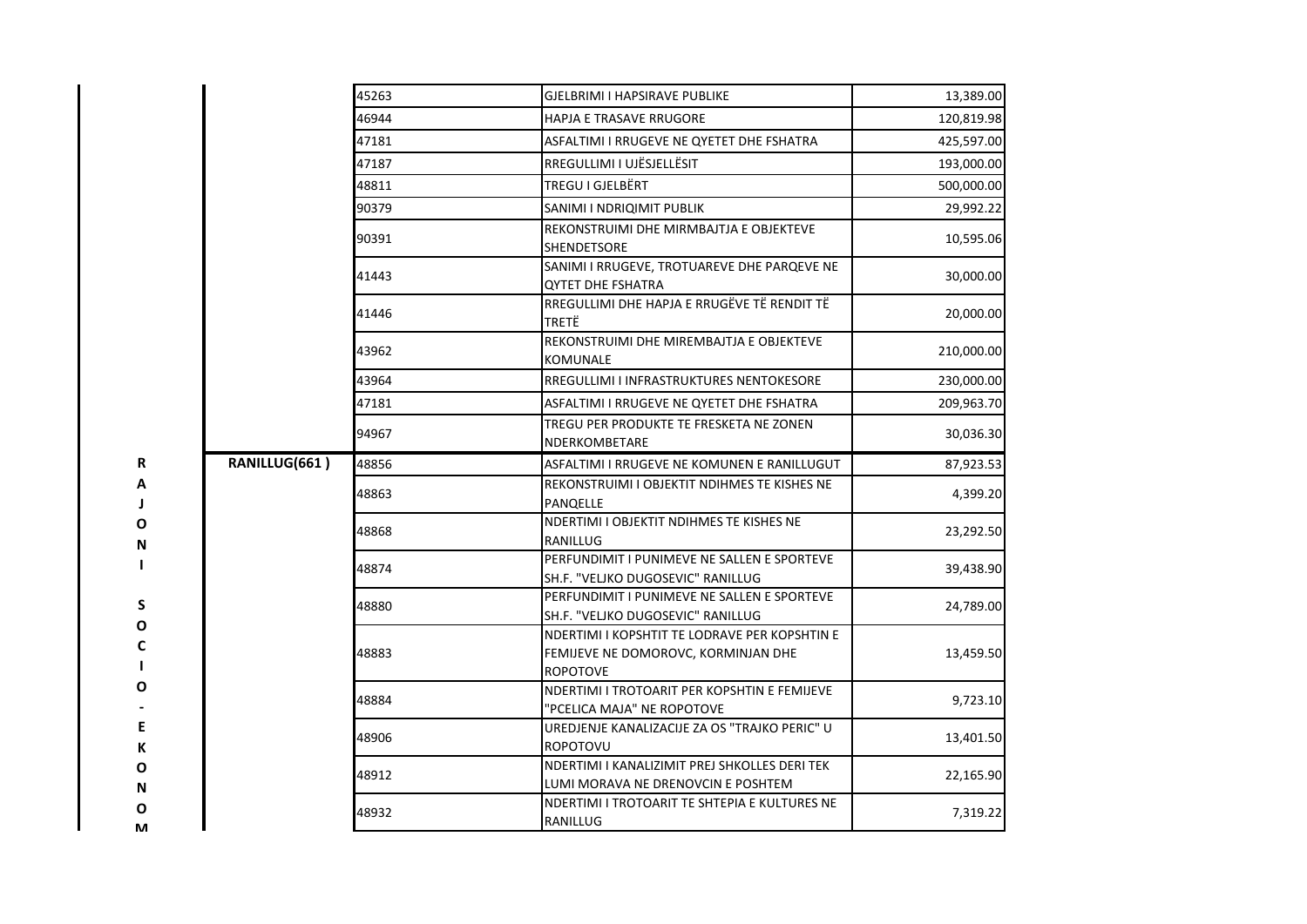| ı |
|---|
| K |
|   |
| L |
| ı |

**M**

| N |
|---|
| D |
| J |

|                     | 48935 | NDERTIMI I TROTOARIT NE RRUGEN KNEZ<br>MIHAJLOVA, GRUJIQA NE RANILLUG                                                                                                               | 6,652.50   |
|---------------------|-------|-------------------------------------------------------------------------------------------------------------------------------------------------------------------------------------|------------|
|                     | 48937 | RREGULLIMI I SHTRATIT TE LUMIT (PERROIT) NE<br><b>DOMOROVC</b>                                                                                                                      | 12,415.76  |
|                     | 48938 | VAZHDIMI I RREGULLIMIT TE SHTRATIT TE LUMIT<br>(PERROIT) "MEGJNIK" DHE "GICOV POTOK" NE<br>RANILLUG                                                                                 | 13,659.75  |
|                     | 48941 | NDERTIMI I RRJETIT TE KANALIZIMIT NE RRUGEN<br>"KRAL PETAR" DHE REKONSTRUIMI I KANALIZIMIT NE<br>RRUGEN "CAR LLAZAR" NE ROPOTOVE                                                    | 13,016.45  |
|                     | 48946 | REKONSTRUIMI I BAZENIT PER UJE NE GLLOGOVC                                                                                                                                          | 3,496.76   |
| SHTËRPC(655)        | 47736 | SANIMI DHE RREGULLIMI I INFRASTRUKTURËS E<br>EKZISTUESE NË KOMUNËN E SHTËRPCËS                                                                                                      | 373,682.00 |
|                     | 47736 | SANIMI DHE RREGULLIMI I INFRASTRUKTURËS E<br>EKZISTUESE NË KOMUNËN E SHTËRPCËS                                                                                                      | 58,377.11  |
|                     | 46363 | SANIMI DHE REGULIMI I INFRASTRUKTURËS<br><b>EKZISTUESE</b>                                                                                                                          | 78,840.05  |
| HANI I ELEZIT (659) | 41622 | HULUMTIMI DHE FURNIZIMI I FSHATRAVE ME UJË TË<br>PIJSHËM NË (PALDENICË, SEQISHTË, GORANCË)                                                                                          | 10,000.00  |
|                     | 41629 | RREGULLIMI I KANALIZIMEVE NË LAGJET E MBETURA<br>TË ZONËS URBANE TË HANIT TË ELEZIT                                                                                                 | 11,248.40  |
|                     | 41675 | NDËRTIMI I SALLAVE SPORTIVE NË PALDENICË DHE<br>GORANCË                                                                                                                             | 138,624.46 |
|                     | 45628 | RIPARIMI I RRUGËVE DHE TROTUAREVE TË HANIT TË<br>ELEZIT.                                                                                                                            | 10,000.00  |
|                     | 45700 | SHTRIMI ME KUBËZA BETONI I RRUGICAVE NË PËR<br>ZONAT URBANE TË HANIT TË ELEZIT                                                                                                      | 32,950.34  |
|                     | 45702 | SHTRIMI ME KUBËZA BETONI I RRUGICAVE NËPËR<br>ZONAT RURALE TË HANIT TË ELEZIT<br>(GORANCË, KRIVENIK, PALDENICË, PUSTENIK, LAÇ,<br>SEÇISHTË, MELIQ, DIMCË, LAGJA E RE, UJI I THARTË) | 64,336.31  |
|                     | 45710 | RREGULLIMI I KANALIZIMEVE NË LAGJET E MBETURA<br>TË ZONAVE RURALE TË HANIT TË ELEZIT (REZHANCË,<br>PALDENICË, GORANCË, DIMCË, LAGJE E RE)                                           | 27,807.83  |
|                     | 45772 | RREGULLIMI I PRROCKAVE DHE I KANALIZIMEVE<br>ATMOSFERIKE NE ZONAT RURALE                                                                                                            | 9,992.00   |
|                     | 47216 | SHTIMI I KAPACITETEVE TË UJIT DHE RREGULLIMI I<br>RRJETIT TË UJËSJELLËSIT                                                                                                           | 10,000.00  |
|                     | 47262 | ASFALTIMI I TROTUARIT PËR KËMBËSOR NGA HANI I<br>ELEZIT-UJI I THARTË                                                                                                                | 20,000.00  |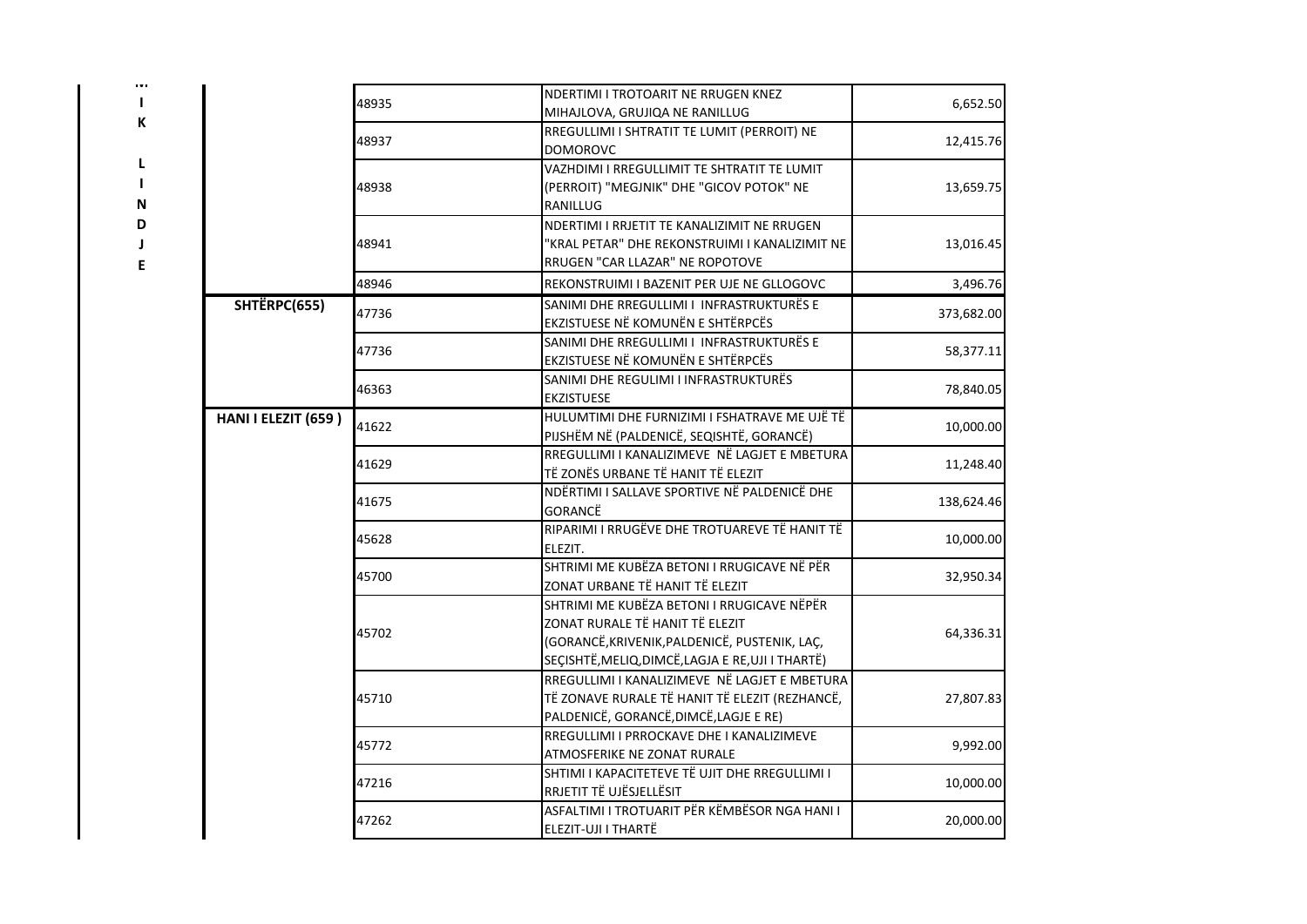|               | 48910 | NDËRTIMI (RIHAPJA, ZGJERIMI) DHE ASFALTIMI I<br>RRUGËVE RURALE NË HAN TË ELEZIT                                                                                                     | 129,999.23 |
|---------------|-------|-------------------------------------------------------------------------------------------------------------------------------------------------------------------------------------|------------|
|               | 48930 | RREGULLIMI I SHTIGJEVE PËR KËMBËSOR NGA<br>QENDRA NË DREJTIM TË PIKËS KUFITARE.                                                                                                     | 9,302.60   |
|               | 48951 | RREGULLIMI I TERRENEVE SPORTIVE                                                                                                                                                     | 85,628.90  |
|               | 90573 | NDRIQIMI PUBLIK I ZONES URBAN RUR                                                                                                                                                   | 20,000.00  |
|               | 41622 | HULUMTIMI DHE FURNIZIMI I FSHATRAVE ME UJË TË<br>PIJSHËM NË (PALDENICË, SEQISHTË, GORANCË)                                                                                          | 1,555.00   |
|               | 45702 | SHTRIMI ME KUBËZA BETONI I RRUGICAVE NËPËR<br>ZONAT RURALE TË HANIT TË ELEZIT<br>(GORANCË, KRIVENIK, PALDENICË, PUSTENIK, LAÇ,<br>SEÇISHTË, MELIQ, DIMCË, LAGJA E RE, UJI I THARTË) | 15,000.00  |
|               | 47216 | SHTIMI I KAPACITETEVE TË UJIT DHE RREGULLIMI I<br>RRJETIT TË UJËSJELLËSIT                                                                                                           | 14,940.00  |
|               | 47262 | ASFALTIMI I TROTUARIT PËR KËMBËSOR NGA HANI I<br>ELEZIT-UJI I THARTË                                                                                                                | 42,716.00  |
|               | 48921 | NDËRTIMI I QENDRËS KULTURORE NË HAN TË ELEZIT.                                                                                                                                      | 50,000.00  |
|               | 48951 | <b>RREGULLIMI I TERRENEVE SPORTIVE</b>                                                                                                                                              | 10,000.00  |
|               | 48954 | <b>VENDOSJA E KAMERAVE NE ZONAT RURALE</b>                                                                                                                                          | 4,341.00   |
|               | 90573 | NDRIQIMI PUBLIK I ZONES URBAN RUR                                                                                                                                                   | 8,400.99   |
|               | 45700 | SHTRIMI ME KUBËZA BETONI I RRUGICAVE NË PËR<br>ZONAT URBANE TË HANIT TË ELEZIT                                                                                                      | 4,476.21   |
|               | 45702 | SHTRIMI ME KUBËZA BETONI I RRUGICAVE NËPËR<br>ZONAT RURALE TË HANIT TË ELEZIT<br>(GORANCË, KRIVENIK, PALDENICË, PUSTENIK, LAÇ,<br>SEÇISHTË, MELIQ, DIMCË, LAGJA E RE, UJI I THARTË) | 15,080.83  |
|               | 45710 | RREGULLIMI I KANALIZIMEVE NË LAGJET E MBETURA<br>TË ZONAVE RURALE TË HANIT TË ELEZIT (REZHANCË,<br>PALDENICË, GORANCË, DIMCË, LAGJE E RE)                                           | 9,864.89   |
|               | 47262 | ASFALTIMI I TROTUARIT PËR KËMBËSOR NGA HANI I<br>ELEZIT-UJI I THARTË                                                                                                                | 92,407.80  |
|               | 90613 | ASFALTIMI I RRUGES UJI I THARTE -PUSTENIK                                                                                                                                           | 13,520.24  |
|               | 44173 | RREGULLIMI I PROCKËS DHE KANALIZIMIT FEKAL NË<br><b>FSHATIN SEÇISH</b>                                                                                                              | 54,970.00  |
|               | 95923 | PROJEKTI PER PERMIRESIMIN E MENAXHIMIT TE<br>MBETJEVE TE NGURTA NE KOMUNENE E HANIT TE<br><b>ELEZIT</b>                                                                             | 61,015.60  |
| KACANIK (652) | 43976 | NDËRTIMI I RRUGËVE NË KAÇANIK TË VJETER                                                                                                                                             | 60,000.00  |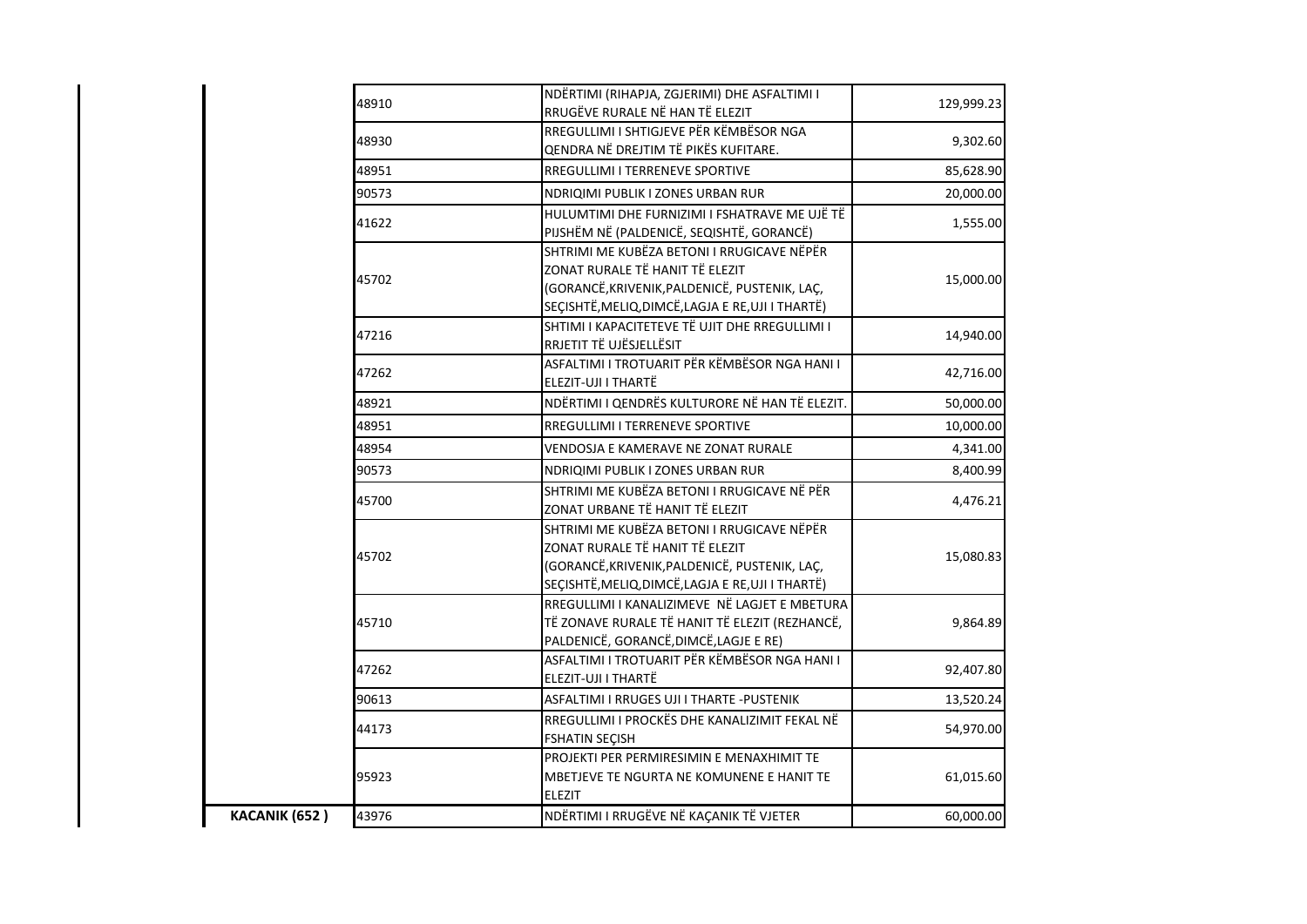| 43981 | NDËRTIMI I RRUGEVE NË FSHATIN STAGOVË                                    | 19,847.42  |
|-------|--------------------------------------------------------------------------|------------|
| 45364 | RREGULLIMI I RRUGES SHABAN ELEZI - SLLATINE                              | 15,000.00  |
| 45487 | RREGULLIMI I RRUGEVE NE FSHATIN GAJRE                                    | 80,000.00  |
| 46530 | NDËRTIMI I RRUGËVE - FSHATI BIQEC                                        | 40,893.12  |
| 46545 | RREGULLIMI I INFRASTRUKTURES NË FSHATIN BOB                              | 18,188.05  |
| 46564 | RREGULLIMI I TROTUARIT NE RRUGEN BOB-DOGANAJ                             | 40,000.00  |
| 46572 | NDERTIMI I TROTUARIT NE FSHATIN BAJNICË                                  | 19,996.00  |
| 46607 | NDERTIMI I RRUGEVE NE FSHATIN BEGRACE                                    | 20,000.00  |
| 46617 | NDERTIMI I RRUGEVE NE FSHATIN IVAJE                                      | 25,000.00  |
| 46631 | RREGULLIMI I RRUGËVE NE FSHATIN KOVAÇEC                                  | 15,000.00  |
| 46633 | RREGULLIMI I NDRIÇIMIT PUBLIK                                            | 40,000.00  |
| 46672 | NDËRTIMI DHE ASFALTIMI I RRUGËVE NË FSHATIN<br>GLLOBOÇICË                | 42,200.00  |
| 46807 | RRENIMI I OBJ. DHE LARGIMI I DEPONIMEVE ILEGALE                          | 17,000.00  |
| 46820 | RENOVIMI I OBJEKTEVE DHE INFRASTRUKTURËS<br>SHËNDETËSORE                 | 52,599.00  |
| 48242 | ASFALTIMI I RRUGES BETEJA E 25 MAJIT (SEGMENTI<br>SEPETIN-IMISHT)        | 30,000.00  |
| 48245 | RREGULLIMI I RRUGES NE LAGJEN CENA DHE<br>SHEHLERT (RR.E XHAMISË)        | 40,000.00  |
| 48264 | NDERTIMI DHE RREGULLIMI I PARQEVE PUBLIKE                                | 9,999.10   |
| 48291 | RREGULLIMI DHE ASFALTIMI I RRUGËS '13 PRILLI' NË<br><b>FSHATIN VATAJ</b> | 25,000.00  |
| 48292 | ASFALTIMI I RRUGËS 'TERZIU' - FSHATI DOGANAJ                             | 15,000.00  |
| 48397 | NDËRTIMI I RRUGES NE FSHATIN SEMAJË                                      | 35,000.00  |
| 48411 | RREGULLIMI DHE ASFALTIMI I RRUGËVE LOKALE                                | 115,000.00 |
| 48669 | NDËRTIMI I SHKOLLËS FILLORE NË FSHATIN IVAJË                             | 100,000.00 |
| 48671 | RREGULLIMI DHE FUNKSIONALIZIMI I KABINETEVE<br>SHKOLLORE                 | 20,000.00  |
| 86263 | RENOVIMI I OBJEKTEVE DHE INFRASTRUKTURES<br><b>SHKOLLORE</b>             | 90,000.00  |
| 88641 | NDERTIMI I KANALIZIMEVE FEKALE DHE<br>ATMOSFERIKE                        | 99,994.58  |
| 43976 | NDËRTIMI I RRUGËVE NË KAÇANIK TË VJETER                                  | 2,188.21   |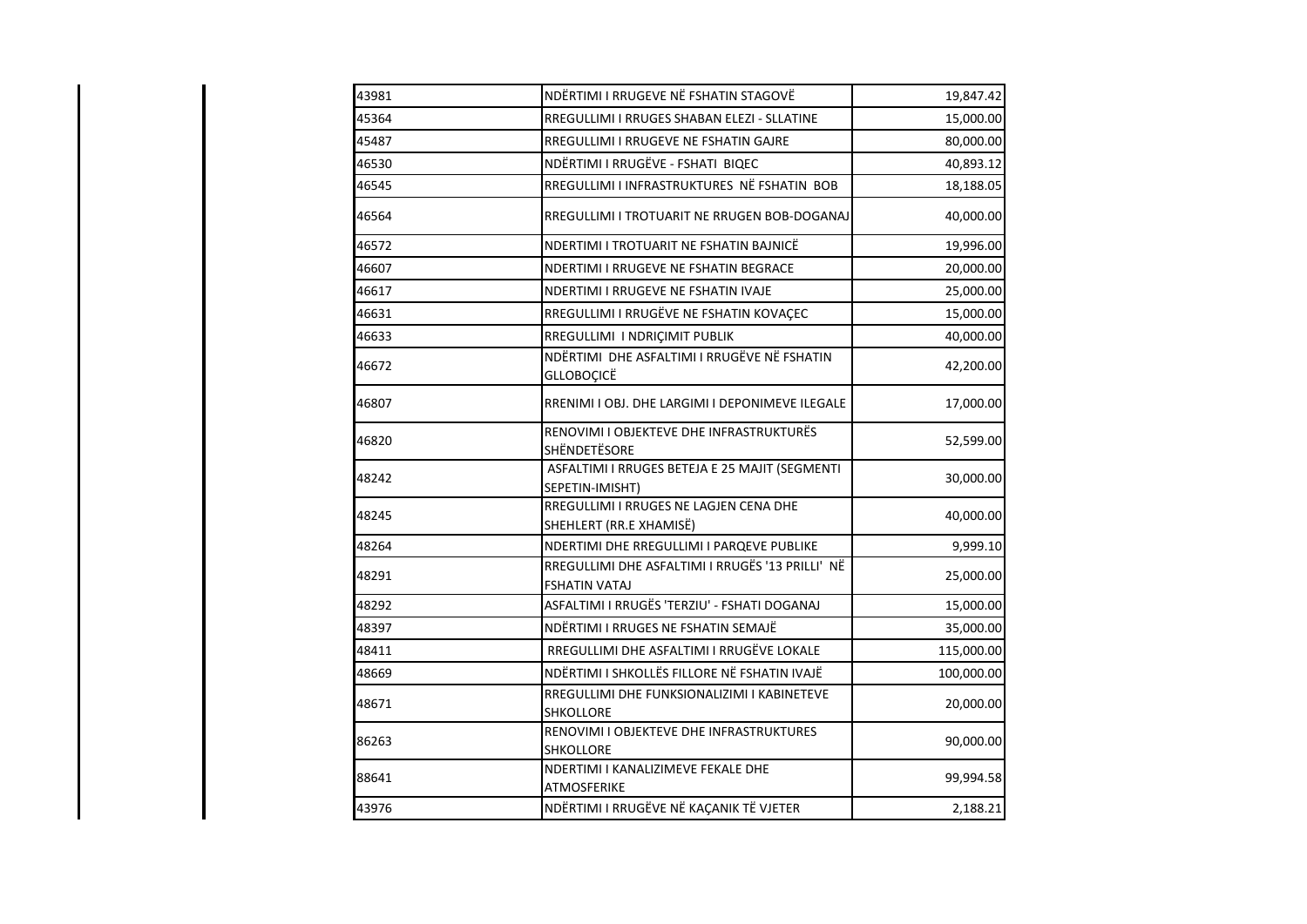| RREGULLIMI I RRUGES SHABAN ELEZI - SLLATINE                       | 4,214.07  |
|-------------------------------------------------------------------|-----------|
| RREGULLIMI I RRUGEVE NE FSHATIN GAJRE                             | 17,856.79 |
| NDËRTIMI I RRJETEVE TË UJËSJELLËSEVE                              | 4,290.00  |
| NDËRTIMI I RRUGËVE - FSHATI BIQEC                                 | 1,868.81  |
| RREGULLIMI I TROTUARIT NE RRUGEN BOB-DOGANAJ                      | 10,000.00 |
| NDERTIMI I RRUGEVE NE FSHATIN BEGRACE                             | 2,440.36  |
| NDERTIMI I RRUGEVE NE FSHATIN IVAJE                               | 4,623.40  |
| RREGULLIMI I RRUGËVE NE FSHATIN KOVAÇEC                           | 4,456.35  |
| RREGULLIMI I NDRIÇIMIT PUBLIK                                     | 3,380.00  |
| NDËRTIMI I RRUGËVE - KOTLINË                                      | 2,820.00  |
| NDËRTIMI DHE ASFALTIMI I RRUGËVE NË FSHATIN<br><b>GLLOBOÇICË</b>  | 4,242.03  |
| RRENIMI I OBJ. DHE LARGIMI I DEPONIMEVE ILEGALE                   | 3,120.00  |
| RREGULLIMI I RRUGES NE LAGJEN CENA DHE<br>SHEHLERT (RR.E XHAMISË) | 9,947.54  |
| ASFALTIMI I RRUGËVE TË LAGJES TUSHAJ-SOPONICË                     | 1,494.30  |
| ASFALTIMI I RRUGËS 'TERZIU' - FSHATI DOGANAJ                      | 6,475.70  |
| NDËRTIMI I RRUGES NE FSHATIN SEMAJË                               | 1,372.18  |
| NDËRTIMI I SHTRETËRVE TË LUMENJËVE TË<br>QYTETIT:LEPENC, NERODIME | 3,323.00  |
| RREGULLIMI DHE ASFALTIMI I RRUGËVE LOKALE                         | 8,311.58  |
| NDËRTIMI I SHKOLLËS FILLORE NË FSHATIN IVAJË                      | 20,000.00 |
| NDËRTIMI I STADIUMIT TË QYTETIT "BESNIK<br><b>BEGUNCA"</b>        | 45,000.00 |
| RREGULLIMI I RRUGES SHABAN ELEZI - SLLATINE                       | 10,000.00 |
| NDERTIMI I RRUGEVE NE FSHATIN BEGRACE                             | 10,000.00 |
| RREGULLIMI I RRUGËVE NE FSHATIN KOVAÇEC                           | 10,000.00 |
| NDËRTIMI I RRUGËVE - KOTLINË                                      | 15,000.00 |
| ASFALTIMI I RRUGES BETEJA E 25 MAJIT (SEGMENTI<br>SEPETIN-IMISHT) | 6,176.48  |
| ASFALTIMI I RRUGËVE TË LAGJES TUSHAJ-SOPONICË                     | 20,000.00 |
| NDËRTIMI I SHTRETËRVE TË LUMENJËVE TË<br>QYTETIT:LEPENC, NERODIME | 10,000.00 |
|                                                                   |           |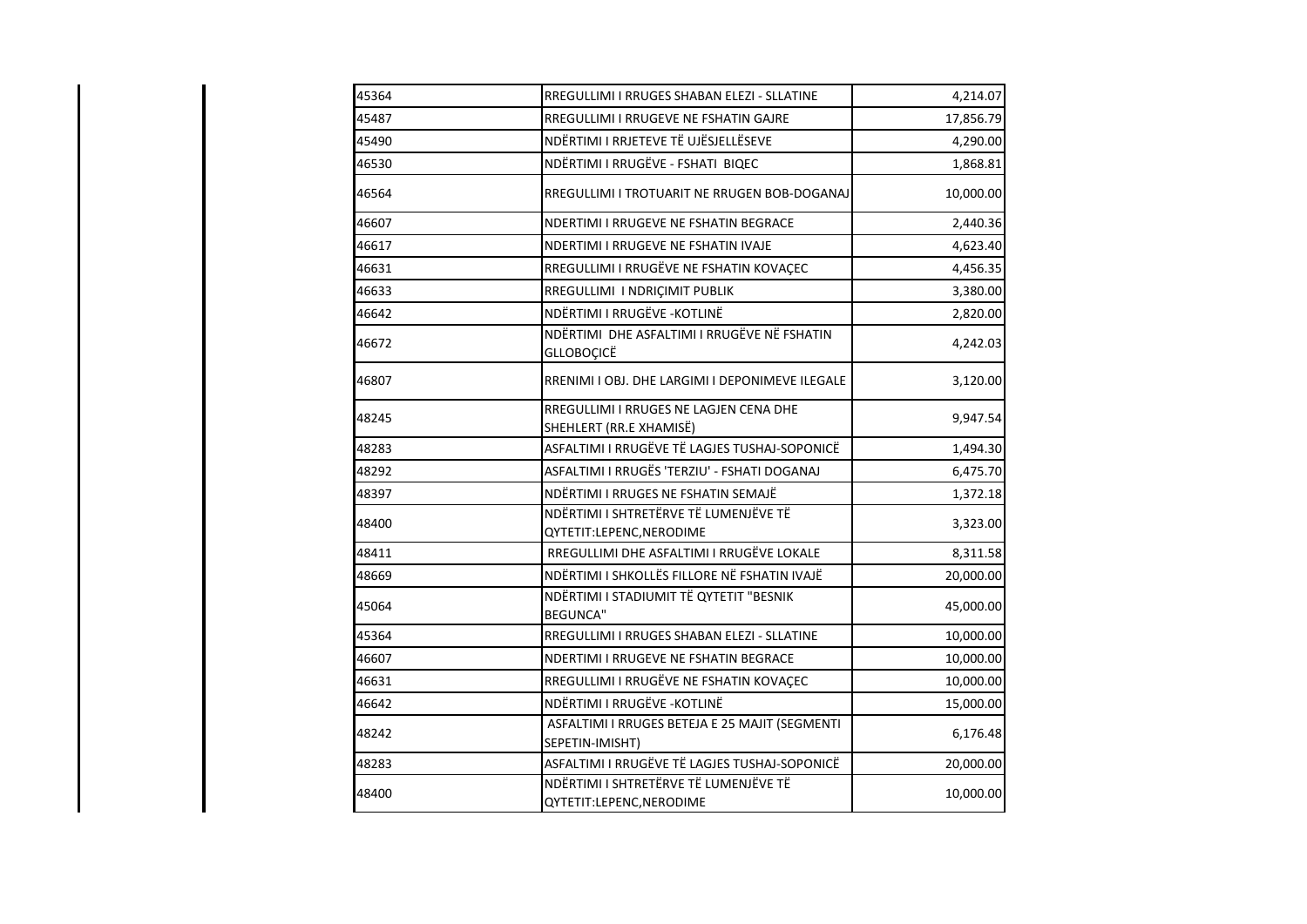|                   | 48562 | RENOVIMI I OBJEKTIT TE SHTEPISË SË KULTURËS<br>'XHELADIN KURTAJ'     | 13,997.15  |
|-------------------|-------|----------------------------------------------------------------------|------------|
|                   | 86263 | RENOVIMI I OBJEKTEVE DHE INFRASTRUKTURES<br><b>SHKOLLORE</b>         | 19,238.65  |
|                   | 90405 | NDERTIMI I OBJEKTIT TE SHKOLLES FILLORE NE<br><b>FSHATIN KOVACEC</b> | 58,122.78  |
|                   | 41593 | <b>ASFALTIMI I RRUGEVE RURALE</b>                                    | 285,900.28 |
|                   | 41600 | RREGULLIMI I RRUGEVE ME ZHAVOR                                       | 111,426.54 |
|                   | 41604 | NDERTIMI I TROTUARIT DHE NDRIQIMI PUBLIK                             | 259,880.00 |
|                   | 41614 | RENOVIMI I AMBULANTAVE                                               | 92,932.14  |
|                   | 44151 | RREGULLIMI I LUMENJËVE DHE PRROCKAVE                                 | 68,843.64  |
|                   | 44152 | RREGULLIMI I FUSHAVE SPORTIVE                                        | 83,245.00  |
|                   | 44153 | RREGULLIMI I HAPSIRAVE GJELBRUESE - PUBLIKE                          | 44,995.44  |
|                   | 45301 | RIVITALIZIMI I UJËSJELLËSAVE                                         | 40,000.00  |
|                   | 46026 | RIPARIME NËPËR SHKOLLA                                               | 89,983.86  |
|                   | 46872 | RREGULLIMI I KANALIZIMEVE DHE GROPAVE<br>SEPTIKE                     | 200,000.00 |
|                   | 48457 | NDËRTIMI I URËS NË BINÇË DHE ZGJERIMI I URËS<br>SË KURTESHIT         | 25,000.00  |
| <b>VITI (657)</b> | 48478 | ASFALTIMI I RRUGËS SKIFTERAJ-STUBËLL E<br><b>POSHTME</b>             | 64,999.99  |
|                   | 41593 | <b>ASFALTIMI I RRUGEVE RURALE</b>                                    | 118,500.00 |
|                   | 41600 | RREGULLIMI I RRUGEVE ME ZHAVOR                                       | 78,275.00  |
|                   | 41604 | NDERTIMI I TROTUARIT DHE NDRIQIMI PUBLIK                             | 69,995.90  |
|                   | 45301 | RIVITALIZIMI I UJËSJELLËSAVE                                         | 50,000.00  |
|                   | 46026 | RIPARIME NËPËR SHKOLLA                                               | 4,853.71   |
|                   | 46872 | RREGULLIMI I KANALIZIMEVE DHE GROPAVE<br><b>SEPTIKE</b>              | 65,000.00  |
|                   | 48478 | ASFALTIMI I RRUGËS SKIFTERAJ-STUBËLL E<br><b>POSHTME</b>             | 29,098.16  |
|                   | 41593 | ASFALTIMI I RRUGEVE RURALE                                           | 1,176.67   |
|                   | 46872 | RREGULLIMI I KANALIZIMEVE DHE GROPAVE<br><b>SEPTIKE</b>              | 30,000.00  |
|                   | 95921 | RENOVIMI I SHKOLLES DON MIKEL TARABULLUSI                            | 68,283.00  |
|                   | 48696 | RREGULLIMI I NDRIQIMIT PUBLIK                                        | 24,999.10  |
|                   | 48823 | RENOVIMI I OBJEKTIT TE QKMF                                          | 69,994.65  |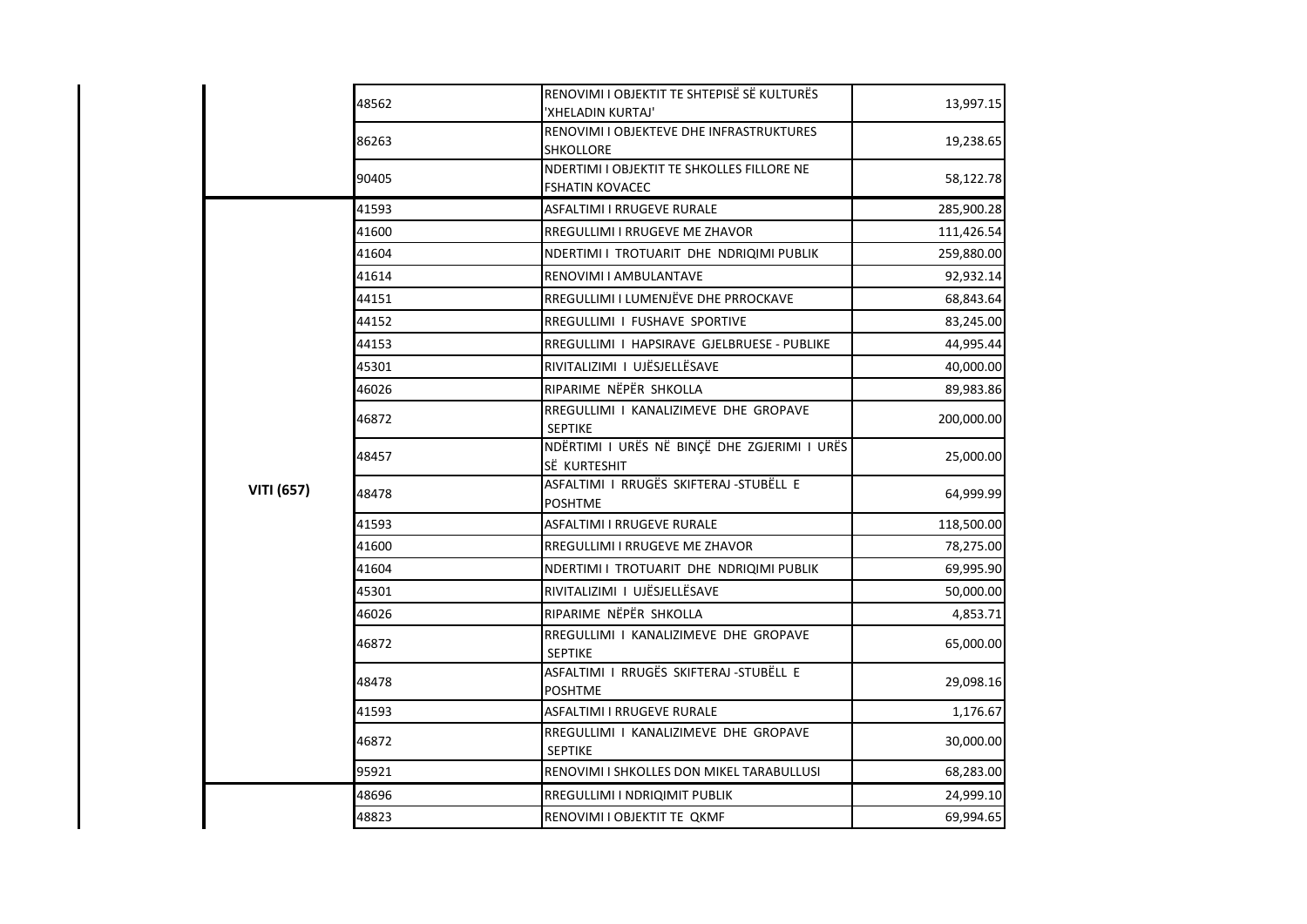| 48827 | RENOVIMI I STADIUMIT KF KIKA                                  | 21,830.00  |
|-------|---------------------------------------------------------------|------------|
| 49027 | ASFALTIMI I RRUGEVE LOKALE NE QYTET DHE<br>FSHATRA.           | 199,581.32 |
| 49035 | REHABILITIMI I RRUGEVE SHTRUARJA E RRUGEV ME<br><b>ZHAVOR</b> | 37,880.00  |
| 49037 | RREGULLIMI I TROTUAREVE NE QYTET DHE<br>FSHATRA.              | 20,000.00  |
| 48697 | SANIMI I GJENDJES NGA FATKEQESIT NATYRORE                     | 10,000.00  |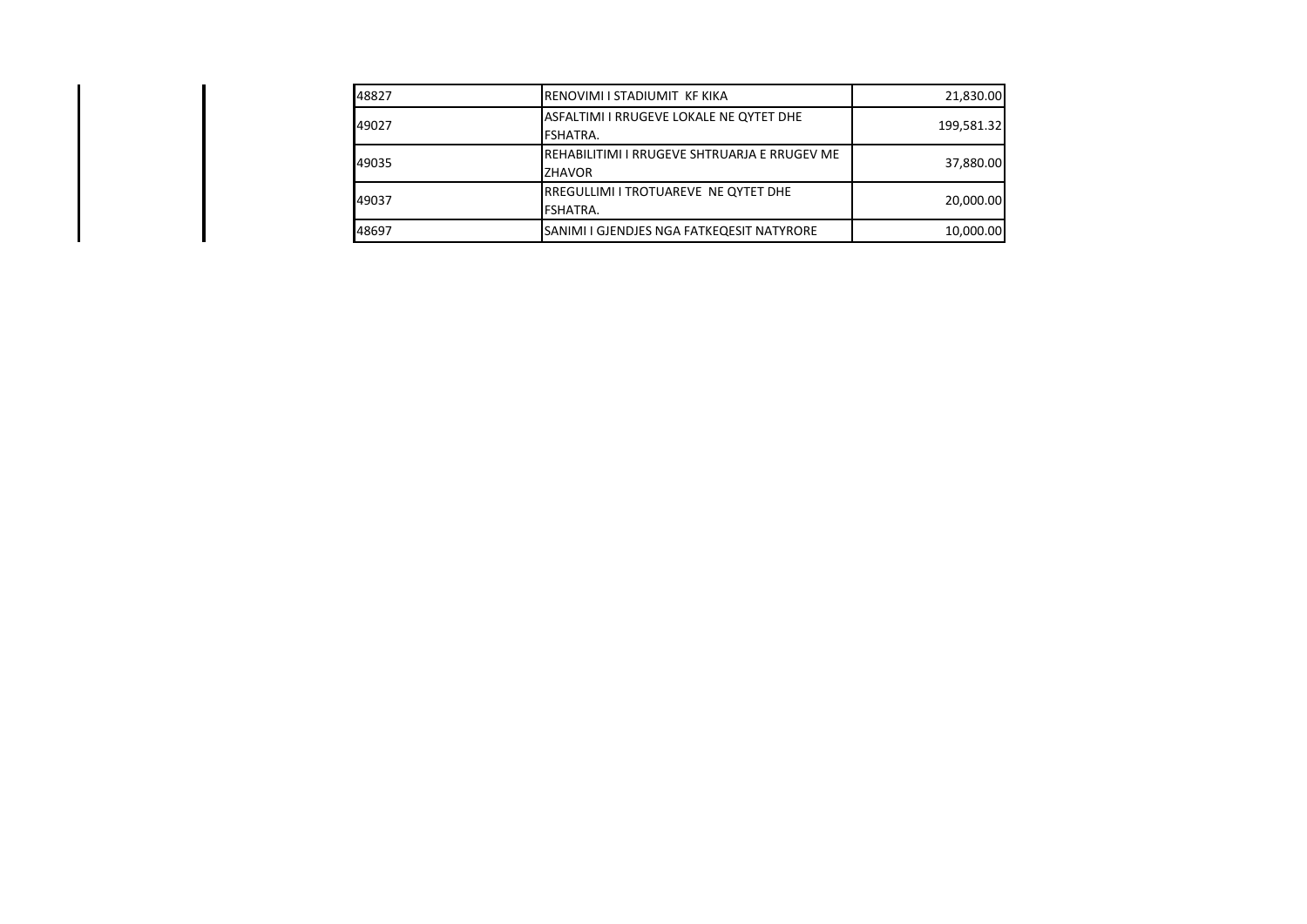| KAMENICË (653) | 48828 | RENOVIMI DHE DIGJITALIZIMI I ARKIVIT HISTORIK                                             | 23,262.50 |
|----------------|-------|-------------------------------------------------------------------------------------------|-----------|
|                | 49033 | MBUSHJA E GROPAVE ME ASFALT.                                                              | 19,733.00 |
|                | 47575 | ASFALTIMI I RRUGEVE LOKALE NE DAZHNICE                                                    | 35,913.66 |
|                | 47576 | <b>MBUSHJA E GROPAVE ME ASFALT</b>                                                        | 1,967.30  |
|                | 47577 | RENOVIMI I RRUGEVE RURALE NE FUSHA ME<br>ZHAVOR NE HOGOSHT, MESHINE DHE FSHATRA<br>TJERA. | 3,239.48  |
|                | 47583 | UJESJELLESI NE SHKOLLEN FILL. SHIPASNICE E EP.DHE<br><b>SHKOLLAVE TJERA.</b>              | 1,147.60  |
|                | 47587 | PUNIMI I LOKACIONEVE PER MATERIALE<br>NDERTIMORE TE NGURTA NE FSHATRA DHE QYTET           | 8,805.80  |
|                | 47588 | NDERTIMI I URES SE CELIKUT PER KEMBESOR NE<br><b>STREZOC</b>                              | 2,056.51  |
|                | 47599 | RENOVIMI I OBJEKTIT TE QKMF NE KAMENICE DHE<br><b>FSHATRA</b>                             | 6,122.60  |
|                | 72571 | ASFALTIMI I RRUGICES LOKALE NE LAGJEN JEHONA                                              | 2,000.00  |
|                | 72593 | ASFALTIMI I RRUGES "HYSENI" NGA FSHATI TOPANICE<br><b>KAMENICE</b>                        | 7,546.71  |
|                | 72594 | ASFALTIMI I RRUGES "HAFEZ KALLABA" NGA FSHATI<br>ROGAQICE NE KAMENICE                     | 5,012.23  |
|                | 72595 | KANALIZIMI FEKAL NE RRUGEN "DESHMORET E<br>KOMBIT" NE KAMENICE                            | 1,500.00  |
|                | 72596 | ASFALTIMI I RRUGES "SINAN SPAHIU" NGA FSHATI<br>MUQIVERC NE KAMENICE                      | 6,482.94  |
|                | 72597 | ASFALTIMI I RRUGES "ISMAIL MORINA" NGA FSHATI<br><b>TOPANICE NE KAMENICE</b>              | 5,407.31  |
|                | 72598 | ASFALTIMI I RRUGES "ISA KASTRATI" NGA FSHATI<br><b>HOGOSHT NE KAMENICE</b>                | 2,900.53  |
|                | 72599 | ASFALTIMI I RRUGES"LIBINOCI" NGA FSHATI<br><b>HODONOC NE KAMENICE</b>                     | 7,240.06  |
|                | 72600 | ASFALTIMI I RRUGES "DESHMORET E KOMBIT" NE<br><b>KAMENICE</b>                             | 1,798.27  |
|                | 72601 | NDERTIMI I KANALIZIMIT FEKAL NE LAGJEN E<br><b>POSHTME NE KORETINE</b>                    | 1,780.87  |
|                | 72602 | ASFALTIMI I RRUGES "ESAT HOTI" NGA FSHATI<br><b>MUQIVERCE NE KAMENICE</b>                 | 3,773.85  |
|                | 72603 | KANALIZIMI FEKAL NE RRUGEN "MIHAJL<br><b>GRAMENO"NE RUBOVC NE KAMENICE</b>                | 1,001.91  |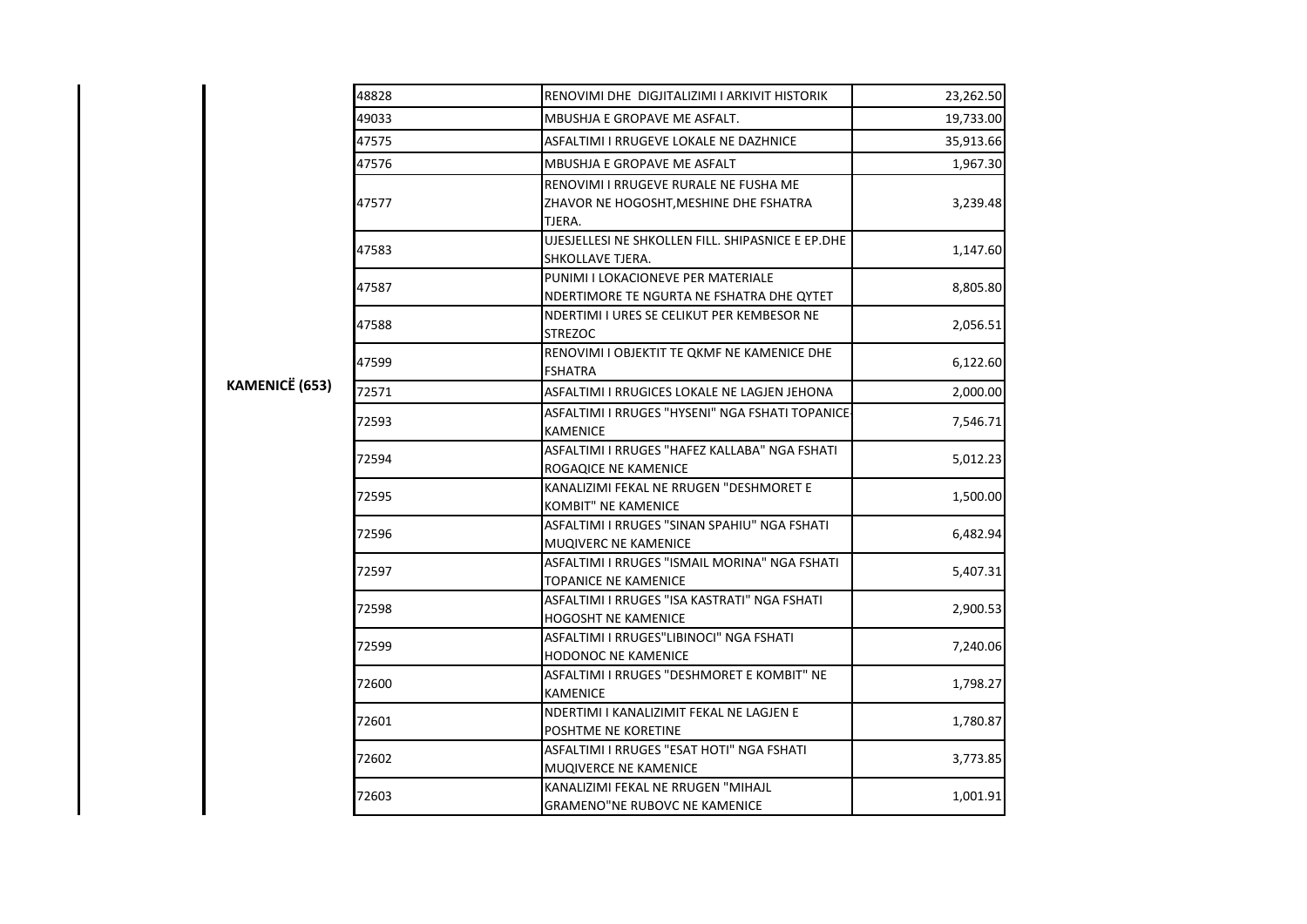|                        | 72604 | ASFALTIMI I RRUGES "MARIE SHLLAKU" NE LAGJEN<br><b>ILIRIA NE KAMENICE</b>                                              | 1,449.36   |
|------------------------|-------|------------------------------------------------------------------------------------------------------------------------|------------|
|                        | 72605 | ASFALTIMI I RRUGES "HAXHI HOTI NGA HODONOCI<br><b>NE KAMENICE</b>                                                      | 3,400.00   |
|                        | 47286 | RREGULLIMI DHE ZGJERIMI I NDRIQIMIT PUBLIK<br>NEPER KOMUNE E KLLOKOTIT                                                 | 20,000.00  |
|                        | 47287 | RREGULLIMI I GJIRIT NEPER FSHATIN VERBOVC                                                                              | 21,838.55  |
|                        | 47289 | ASFALTIMI I TE GJITHA RRUGEVE TE PA ASFALTUARA<br><b>NE TERITORIN E KOMUNES</b>                                        | 83,612.14  |
|                        | 48997 | <b>MBUSHJA E RRUGEVE FUSHORE</b>                                                                                       | 20,000.00  |
|                        | 49001 | NDERTIMI DHE RREGULLIMI I TROTUARIT NE<br><b>TERRITORIN E KOMUNES SE KLLOKOTIT</b>                                     | 46,814.85  |
| KLLOKOT (660)          | 42036 | FURNIZIMI DHE VENDOSJA E SHENJAVE VERTIKA DHE<br>HORIZONTALE TE KOMUNIKACIONIT NE TERRITORIN<br>E KOMUNES SE KLLOKOTIT | 2,013.17   |
|                        | 47286 | RREGULLIMI DHE ZGJERIMI I NDRIQIMIT PUBLIK<br>NEPER KOMUNE E KLLOKOTIT                                                 | 39,738.06  |
|                        | 47289 | ASFALTIMI I TE GJITHA RRUGEVE TE PA ASFALTUARA<br>NE TERITORIN E KOMUNES                                               | 38,346.83  |
|                        | 48997 | <b>MBUSHJA E RRUGEVE FUSHORE</b>                                                                                       | 20,000.00  |
|                        | 49008 | NDERTIMI I URES NE LUMIN E ZHITES DHE RRUGES<br><b>KALUESE DERI TE URA</b>                                             | 12,500.00  |
|                        | 42036 | FURNIZIMI DHE VENDOSJA E SHENJAVE VERTIKA DHE<br>HORIZONTALE TE KOMUNIKACIONIT NE TERRITORIN<br>E KOMUNES SE KLLOKOTIT | 11,087.92  |
|                        | 41498 | MIREMBAJTJA E RRUGEVE LOKALE                                                                                           | 58,976.80  |
|                        | 41500 | ASFALTIMI I RRUGEVE LOKALE                                                                                             | 135,002.00 |
|                        | 48765 | MIREMBAJTJA E PARQEVE DHE TROTUAREVE                                                                                   | 10,579.00  |
| <b>NOVO BERD (654)</b> | 48774 | NDERTIMI DHE MIREMBAJTJA E NDRIQIMIT PUBLIK                                                                            | 50,000.00  |
|                        | 48801 | NDERTIMI DHE MIREMBAJTJE E KANALIZIMEVE                                                                                | 20,000.00  |
|                        | 41500 | ASFALTIMI I RRUGEVE LOKALE                                                                                             | 17,421.63  |
|                        | 41500 | ASFALTIMI I RRUGEVE LOKALE                                                                                             | 40,154.25  |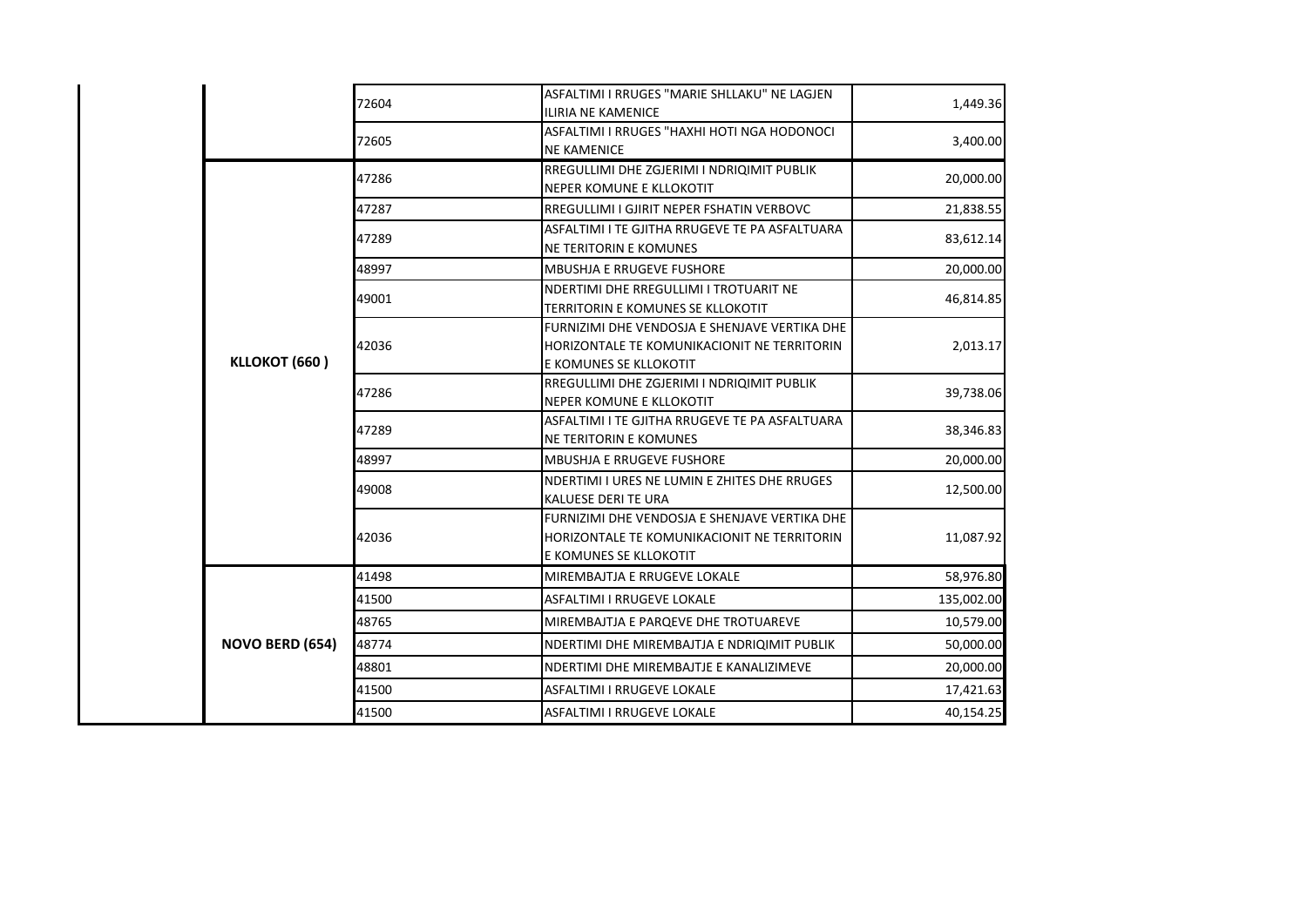|                           | 41336 | ZGJERIMI I RRJETIT TE NDRIQIMIT PUBLIK                         | 119,964.00 |
|---------------------------|-------|----------------------------------------------------------------|------------|
|                           | 45793 | NDERTIMI I RRJETIT TE UJSJELLSVE                               | 50,000.00  |
|                           | 45797 | NDERTIMI I RRUGVE NE FSHATIN KQIQ                              | 56,331.00  |
|                           | 45805 | NDERTIMI I RRUGVE NE FSHATIN PIRQ                              | 15,000.00  |
|                           | 45808 | NDERTIMI I RRUGVE NE FSHATIN VINARC                            | 79,292.00  |
|                           | 45818 | NDERTIMI I RRUGVE NE FSHATIN BARE                              | 90,000.00  |
|                           | 45838 | NDERTIMI I RRUGVE NE FSHATIN SUHODOLL                          | 75,000.00  |
|                           | 45871 | NDERTIMI,FURNIZIMI DHE DEBLLOKIMI I RRJETIT TE<br>KANALIZIMIT  | 99,668.20  |
|                           | 45875 | NDERTIMI I RRUGVE NE FSHATIN KOSHTOVE                          | 20,000.00  |
|                           | 45897 | NDERTIMI I RRUGVE NE STAN TERG                                 | 54,004.00  |
|                           | 45905 | NDERTIMI I RRUGVE NE FSHATIN MAZHIQ                            | 50,000.00  |
|                           | 45907 | NDERTIMI I RRUGVE NE FSHATIN BAJGORE                           | 55,000.00  |
|                           | 45909 | NDERTIMI I RRUGVE NE FSHATIN VLLAHI                            | 50,000.00  |
|                           | 45915 | NDERTIMI DHE MIRMBAJTJA E PARQEVE NE<br>HAPSIRAT PUBLIKE       | 124,359.30 |
|                           | 45945 | ASFALTIMI, RREGULLIMI DHE RIPARIMI I RRUGVE                    | 239,989.18 |
|                           | 45948 | NDERTIMI I RRUGVE NE FSHATIN TERSTEN                           | 30,000.00  |
|                           | 47097 | NDËRTIMI DHE RIPARIMI I RRUGËVE DHE<br>TROTUARËVE NË QYTET     | 150,000.00 |
|                           | 47222 | NDËRTIMI I RRUGËVE NË FSHATIN FRASHËR                          | 60,000.00  |
|                           | 47226 | NDËRTIMI DHE ASFALTIMI I RRUGËVE NË FSHATIN<br><b>VIDIMRIQ</b> | 40,000.00  |
|                           | 47233 | NDËRTIMI DHE ASFALTIMI I RRUGËVE NË FSHATIN<br>FUSHË IBËR      | 80,000.00  |
|                           | 47234 | NDËRTIMI I RRUGËS NË FSHATIN SHUPKOVC                          | 19,994.00  |
|                           | 48532 | NDËRTIMI DHE ASFALTIMI I RRUGËVE NË FSHATIN<br>VËRRNICË        | 37,996.51  |
|                           | 48611 | NDËRTIMI DHE ASFALTIMI I RRUGËVE NË FSHATIN<br>CËRRNUSHË       | 50,000.00  |
| <b>MITROVICA JUGORE (</b> | 48826 | RREGULLIMI I OBORREVE DHE FUSHAVE SPORTIVE                     | 127,722.91 |
|                           | 48846 | ELEMINIMI I DEPONIVE TË EGRA                                   | 49,697.08  |
| 642)                      | 48851 | NDËRTIMI I ÇERDHES PËR FËMIJË                                  | 100,000.00 |
|                           | 49003 | NDËRTIMI I RRUGËVE NË FSHATIN BROBONIQ                         | 20,000.00  |
|                           | 49091 | NDERTIMI, RREGULLIMI DHE MIRMBAJTJA E<br>LUMENJVE              | 52,764.00  |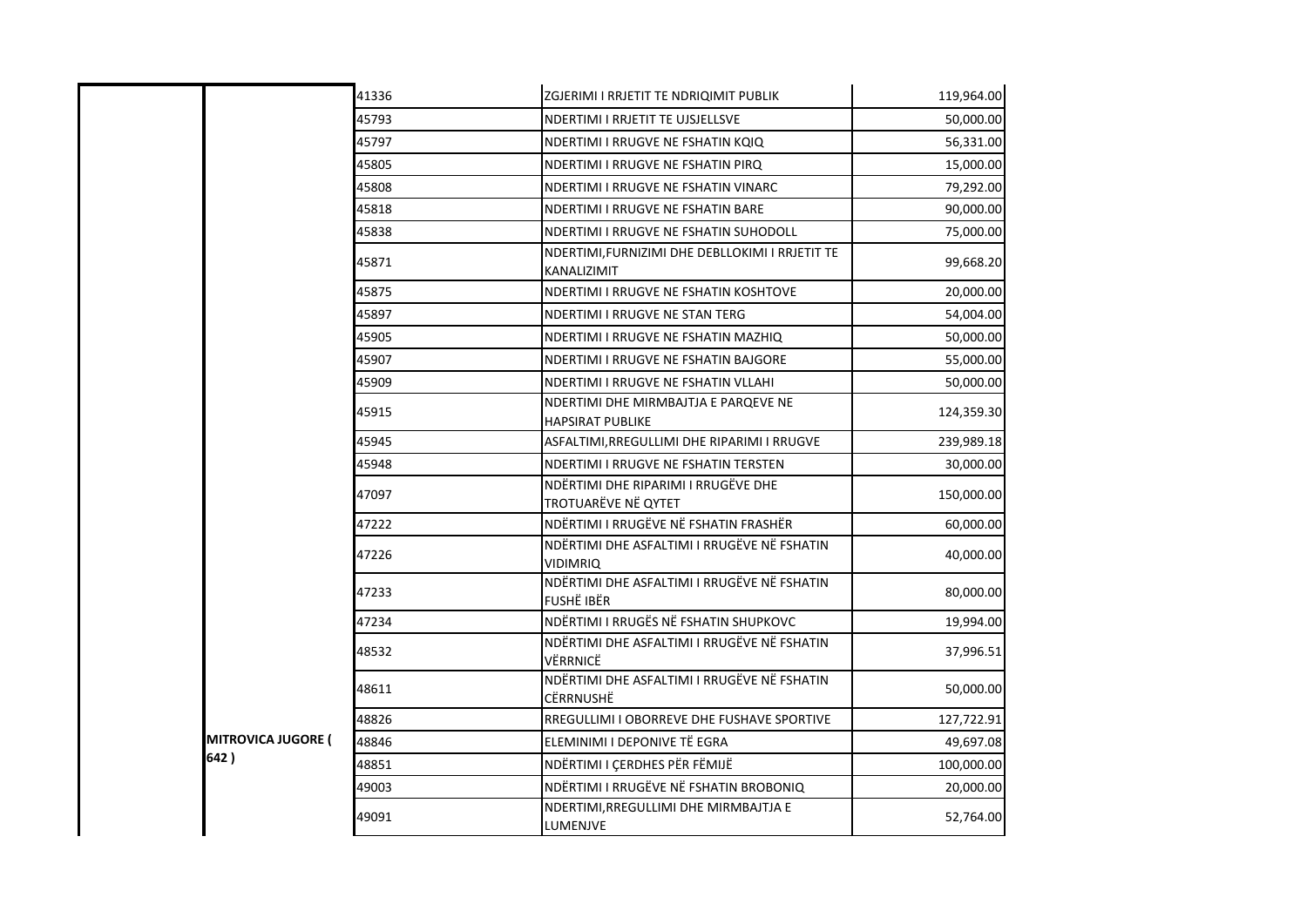|                                   | 90193 | SHENJEZIMI I RRUGEVE                                             | 18,482.00  |
|-----------------------------------|-------|------------------------------------------------------------------|------------|
|                                   | 41336 | ZGJERIMI I RRJETIT TE NDRIQIMIT PUBLIK                           | 49,863.80  |
|                                   | 45805 | NDERTIMI I RRUGVE NE FSHATIN PIRQ                                | 5,000.00   |
|                                   | 45808 | NDERTIMI I RRUGVE NE FSHATIN VINARC                              | 20,000.00  |
|                                   | 45838 | NDERTIMI I RRUGVE NE FSHATIN SUHODOLL                            | 25,000.00  |
|                                   | 45871 | NDERTIMI, FURNIZIMI DHE DEBLLOKIMI I RRJETIT TE<br>KANALIZIMIT   | 29,371.00  |
|                                   | 45905 | NDERTIMI I RRUGVE NE FSHATIN MAZHIQ                              | 10,000.00  |
|                                   | 45909 | NDERTIMI I RRUGVE NE FSHATIN VLLAHI                              | 30,000.00  |
|                                   | 45915 | NDERTIMI DHE MIRMBAJTJA E PARQEVE NE<br><b>HAPSIRAT PUBLIKE</b>  | 25,000.00  |
|                                   | 45945 | ASFALTIMI, RREGULLIMI DHE RIPARIMI I RRUGVE                      | 100,000.00 |
|                                   | 47097 | NDËRTIMI DHE RIPARIMI I RRUGËVE DHE<br>TROTUARËVE NË QYTET       | 50,000.00  |
|                                   | 47222 | NDËRTIMI I RRUGËVE NË FSHATIN FRASHËR                            | 20,000.00  |
|                                   | 47226 | NDËRTIMI DHE ASFALTIMI I RRUGËVE NË FSHATIN<br><b>VIDIMRIQ</b>   | 9,256.00   |
|                                   | 47233 | NDËRTIMI DHE ASFALTIMI I RRUGËVE NË FSHATIN<br><b>FUSHË IBËR</b> | 20,000.00  |
|                                   | 47234 | NDËRTIMI I RRUGËS NË FSHATIN SHUPKOVC                            | 20,000.00  |
|                                   | 48846 | ELEMINIMI I DEPONIVE TË EGRA                                     | 14,350.00  |
|                                   | 48871 | RENOVIMI I OBJEKTIT TË DKRS-SË DHE BIBLIOTEKËS                   | 7,445.80   |
|                                   | 90193 | SHENJEZIMI I RRUGEVE                                             | 10,000.00  |
|                                   | 41336 | ZGJERIMI I RRJETIT TE NDRIQIMIT PUBLIK                           | 71,016.41  |
|                                   | 45871 | NDERTIMI, FURNIZIMI DHE DEBLLOKIMI I RRJETIT TE<br>KANALIZIMIT   | 40,000.00  |
|                                   | 45915 | NDERTIMI DHE MIRMBAJTJA E PARQEVE NE<br><b>HAPSIRAT PUBLIKE</b>  | 92,230.00  |
|                                   | 41812 | NDERTIMI I NDERTESESPER NJE BRIGADE<br>ZJARRFIKESE               | 93,071.20  |
| <b>MITROVICA VERIORE</b><br>(647) | 41815 | NDERTIMI PALESTRES SPORTIVE MITROVICEN<br><b>VERIORE</b>         | 226,211.14 |
|                                   | 48899 | GELQEROSA E SHKOLLES " BRANKO RADICEVIC"                         | 19,923.42  |
|                                   | 41406 | NDËRTIMI I RRUGËVE ME KUBZA BETONI                               | 100,000.00 |
|                                   | 41407 | <b>NDERTIMI I TROTUAREVE</b>                                     | 50,000.00  |
|                                   | 41413 | <b>NDRIQIMI PUBLIK</b>                                           | 3,000.00   |
|                                   |       |                                                                  |            |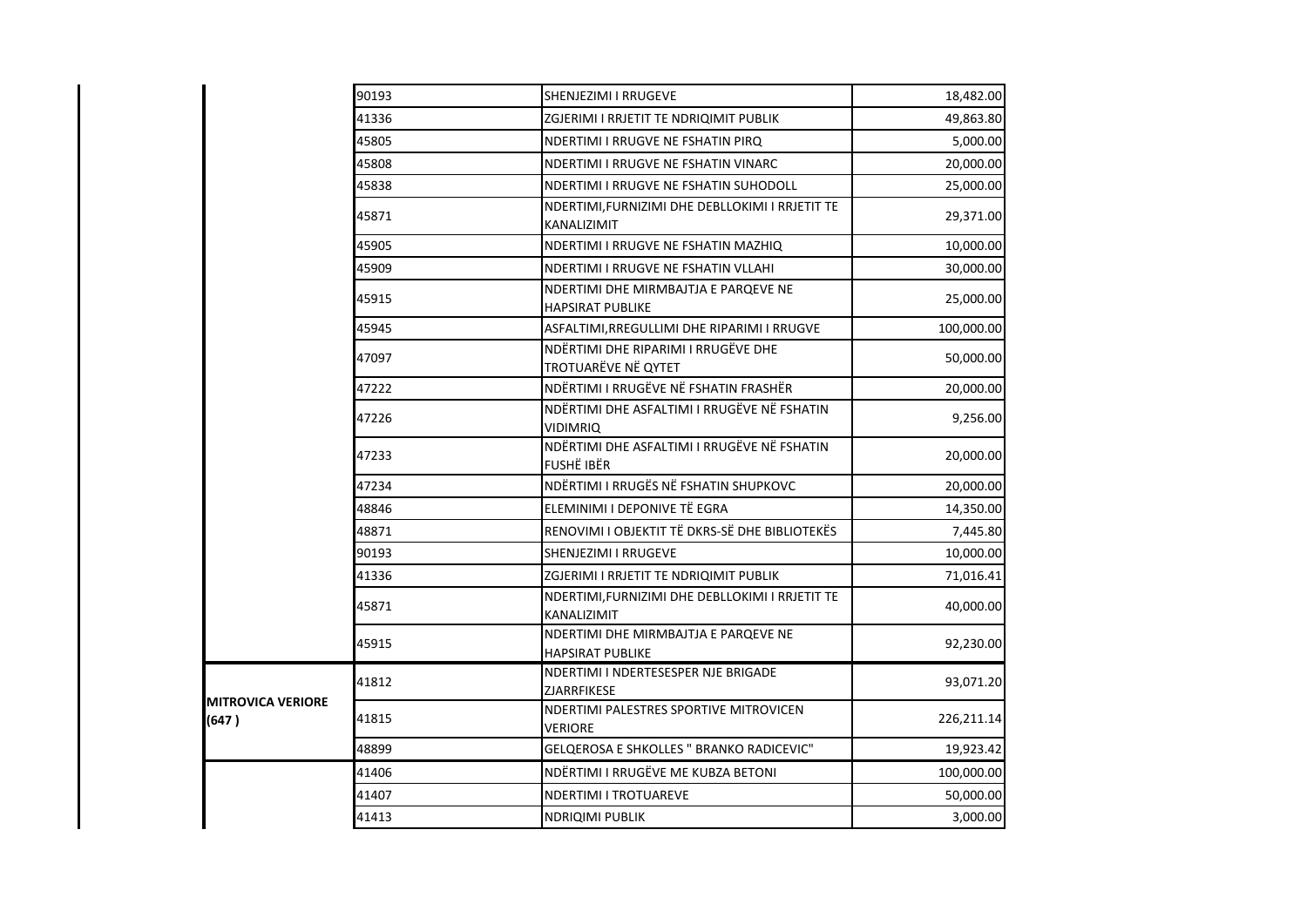| 41415 | NDERTIMI I KANALIZIMEVE                                                                           | 250,737.97 |
|-------|---------------------------------------------------------------------------------------------------|------------|
| 41424 | NDERT.RRUG.LOKALE NE FSHATRA                                                                      | 300,000.00 |
| 41427 | NDERTIMI I QMF NE VUSHTRRI                                                                        | 60,004.50  |
| 43893 | REKONSTRUIMI I RRUGËVE TË ASFALTUARA                                                              | 79,757.18  |
| 43901 | NDËRTIMI I PARQEVE                                                                                | 14,999.50  |
| 45265 | ASFALTIMI I RRUGËVE NË QYTET                                                                      | 200,000.00 |
| 45343 | NDËRTIMI I QENDRËS SË KULTURËS (TRE VJEÇAR)                                                       | 148,133.00 |
| 45367 | NDERTIMI I ÇERDHËS SË FËMIJËVE (TRE VJEQAR)                                                       | 14,228.00  |
| 45592 | ASFALTIMI I RRUGËVE NË REZNIK(LAGJA<br>MUSTAFA, CURRI, MAKIQI) DHE NË SHALLC (LAGJA<br>JETULLAHU) | 34,376.00  |
| 45632 | ASFALTIMI I RRUGËS VUSHTRRI- NADAKOC- PESTOVË                                                     | 246,313.20 |
| 46536 | NDËRTIMI I URËS NË DOBËRLLUKË                                                                     | 70,429.40  |
| 46561 | NDËRTIMI I PUNTORISË DHE KABINETEVE NË<br><b>SHKOLLËN TEKNIKE</b>                                 | 103,169.32 |
| 46587 | <b>FUSHA SPORTIVE</b>                                                                             | 38,026.76  |
| 46628 | ZGJERIMI I RRJETIT TË UJËSJELLËSIT                                                                | 100,000.00 |
| 46680 | NDËRTIMI I SHKOLLËS FILLORE NE FSHATIN STANOC I<br>EPËRM.                                         | 134,573.00 |
| 46791 | NDËRTIMI I OBJEKTIT TE SHKOLLËS SË MUZIKËS                                                        | 24,370.45  |
| 46933 | RENOVIMI I QMF-VE DHE INSTALIMI I NGROHJEVE<br>ME PELET                                           | 69,733.19  |
| 46991 | NDËRTIMI I SHKOLLËS FILLORE,, BAJRAM CURRI"                                                       | 135,842.00 |
| 47893 | KAMERAT NË QYTET DHE SHKOLLA                                                                      | 5,000.00   |
| 47909 | NDËRTIMI I ÇERDHËS SË RE                                                                          | 10,000.00  |
| 47970 | <b>SALLA SPORTIVE</b>                                                                             | 50,000.00  |
| 47976 | NDËRTIMI I URAVE DHE MUREVE MBROJTËSE                                                             | 19,999.00  |
| 47989 | RIKONSTRUKTIMI I HAPËSIRAVE PUBLIKE NË SHESHE                                                     | 10,000.00  |
| 48102 | NDËRTIMI I SHESHIT "AHMET KRASNIQI"                                                               | 30,000.00  |
| 48199 | ASFALTIMI I RRUGËVE LOKALE NË 17 FSHATRA.                                                         | 168,968.09 |
| 48248 | REHABILITIMI I FUSHËS SPORTIVE NË GLLAVATIN                                                       | 3,000.00   |
| 48199 | ASFALTIMI I RRUGËVE LOKALE NË 17 FSHATRA.                                                         | 168,968.09 |
| 48248 | REHABILITIMI I FUSHËS SPORTIVE NË GLLAVATIN                                                       | 3,000.00   |
| 48275 | RENOVIMI I PALESTRËS SPORTIVE DHE RRETHOJËS                                                       | 15,000.00  |
|       |                                                                                                   |            |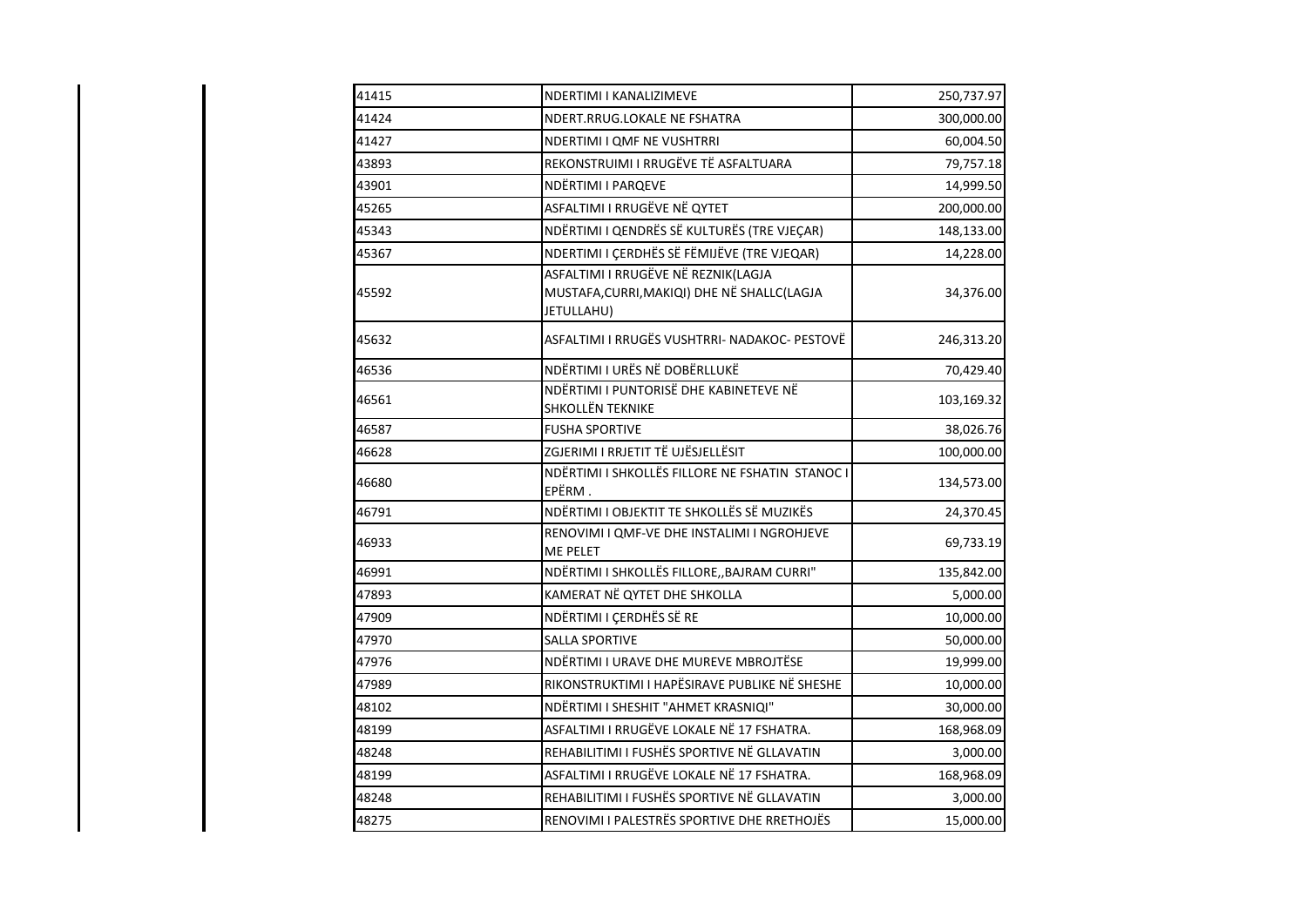|        |                       | 48280 | RREGULLIMI I OBORREVE DHE HAPËSIRAVE TË QMF-<br>VE DHE AMF-VE                      | 35,569.64  |
|--------|-----------------------|-------|------------------------------------------------------------------------------------|------------|
|        |                       | 48314 | RENOVIMI I STADIUMIT "FERKI ALIU" (FAZA I)                                         | 14,664.00  |
|        |                       | 48361 | NDËRTIMI I FUSHËS NDIHMËSE TE STADIUMI I<br><b>FUTBOLLIT (FAZA II)</b>             | 78,664.68  |
|        |                       | 90226 | RRUGET E RENDIT TE KATERT                                                          | 20,000.00  |
|        | <b>VUSHTRRI (644)</b> | 90282 | <b>MEREMETIMI I SHKOLLAVE</b>                                                      | 100,000.00 |
| R      |                       | 41406 | NDËRTIMI I RRUGËVE ME KUBZA BETONI                                                 | 54,250.00  |
| А      |                       | 41407 | <b>NDERTIMI I TROTUAREVE</b>                                                       | 24,433.00  |
| O      |                       | 41413 | <b>NDRIQIMI PUBLIK</b>                                                             | 1,826.10   |
| N      |                       | 41415 | NDERTIMI I KANALIZIMEVE                                                            | 44,304.90  |
|        |                       | 41424 | NDERT.RRUG.LOKALE NE FSHATRA                                                       | 117,999.70 |
|        |                       | 43893 | REKONSTRUIMI I RRUGËVE TË ASFALTUARA                                               | 7,529.00   |
| S<br>O |                       | 45265 | ASFALTIMI I RRUGËVE NË QYTET                                                       | 66,474.42  |
| C      |                       | 46602 | NDËRTIMI I SHTRATIT TË LUMIT "PODRANÇA" ME<br>INFRASTRUKTURË -SLLATINË             | 50,000.00  |
| Ο      |                       | 46628 | ZGJERIMI I RRJETIT TË UJËSJELLËSIT                                                 | 50,000.00  |
| Е      |                       | 47794 | NDËRTIMI I OBJEKTEVE TË BANIMIT PËR RASTE<br>SOCIALE ME BASHKËFINANCIM ME DONATORË | 60,000.00  |
| К      |                       | 47893 | KAMERAT NË QYTET DHE SHKOLLA                                                       | 5,000.00   |
| О      |                       | 47909 | NDËRTIMI I ÇERDHËS SË RE                                                           | 8,869.47   |
| N<br>0 |                       | 47970 | <b>SALLA SPORTIVE</b>                                                              | 50,000.00  |
| М      |                       | 47976 | NDËRTIMI I URAVE DHE MUREVE MBROJTËSE                                              | 3,896.00   |
|        |                       | 48102 | NDËRTIMI I SHESHIT "AHMET KRASNIQI"                                                | 10,000.00  |
| К      |                       | 48248 | REHABILITIMI I FUSHËS SPORTIVE NË GLLAVATIN                                        | 439.99     |
|        |                       | 48275 | RENOVIMI I PALESTRËS SPORTIVE DHE RRETHOJËS                                        | 2,582.00   |
| v<br>Е |                       | 48314 | RENOVIMI I STADIUMIT "FERKI ALIU" (FAZA I)                                         | 43,573.90  |
| R      |                       | 90226 | <b>RRUGET E RENDIT TE KATERT</b>                                                   | 15,000.00  |
|        |                       | 90282 | <b>MEREMETIMI I SHKOLLAVE</b>                                                      | 20,492.00  |
|        |                       | 41406 | NDËRTIMI I RRUGËVE ME KUBZA BETONI                                                 | 2,453.00   |
|        |                       | 43920 | ASFALTIMI I RRUGËVE NË GALICË                                                      | 5,000.00   |
|        |                       | 43923 | ASFALTIMI I RRUGËVE NË MAXHUNAJ                                                    | 4,034.78   |
|        |                       | 45249 | ASFALTIMI I RRUGËS "DËSHMORËT E DRUARIT" (DY<br>VJEÇAR)                            | 11,186.82  |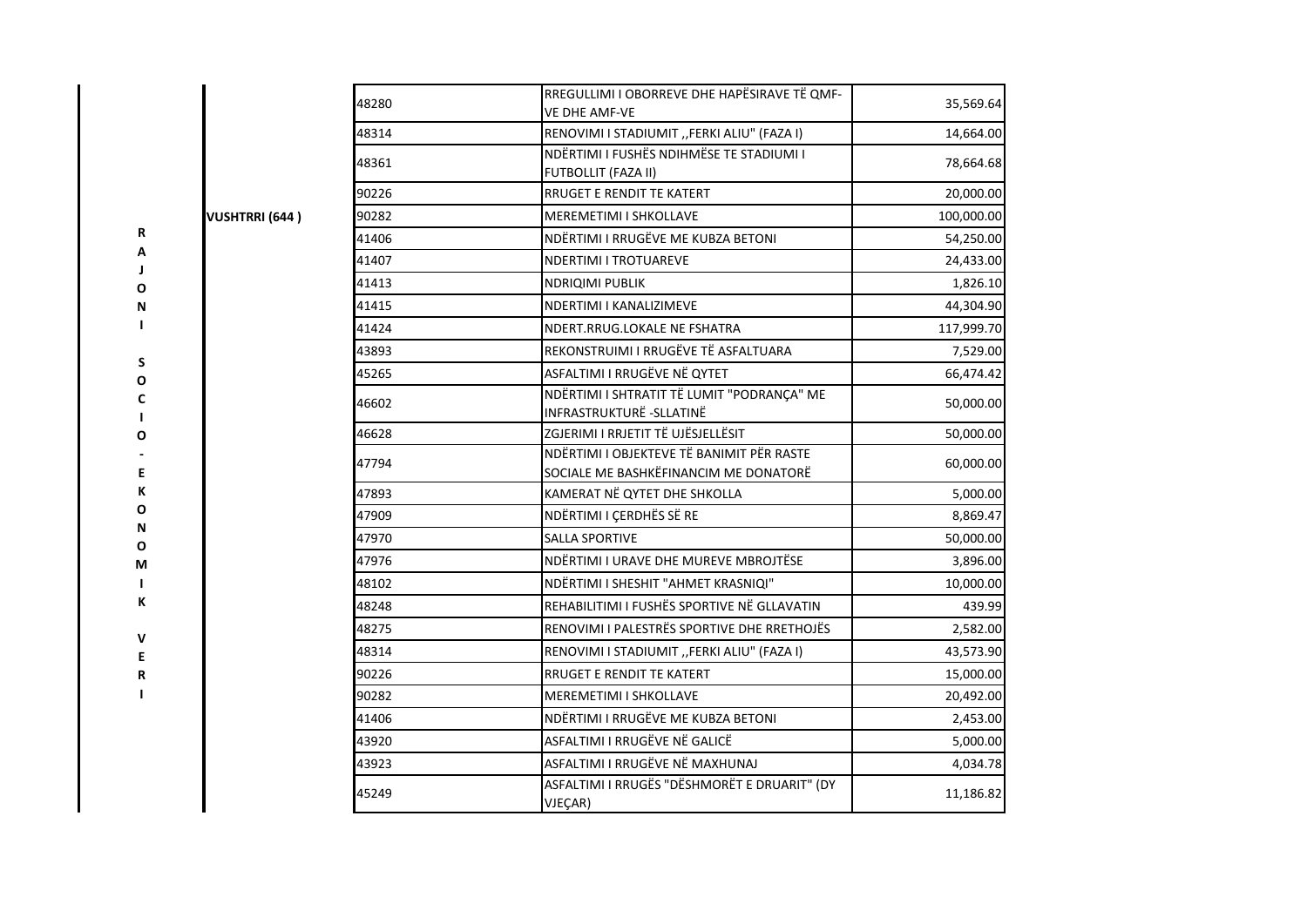| 45302 | ASFALTIMI I RRUGËS "MATIRËT E DRUARIT" (DY<br>VJEÇAR)                         | 20,500.00  |
|-------|-------------------------------------------------------------------------------|------------|
| 45583 | ASFALTIMI I RRUGËVE LOKALE NË ZHILIVODË (DY<br>VJEÇAR)                        | 21,833.30  |
| 46602 | NDËRTIMI I SHTRATIT TË LUMIT "PODRANÇA" ME<br><b>INFRASTRUKTURË -SLLATINË</b> | 10,503.80  |
| 46698 | NDËRTIMI I SHF. NË BEÇUK                                                      | 1,255.00   |
| 46845 | NDËRTIMI I FUSHËS NDIHMËSE I STADIUMIT TË<br><b>FUTBOLLIT</b>                 | 10,690.88  |
| 46855 | RENOVIMI I STADIUMIT TË FUTBOLLIT                                             | 7,028.44   |
| 46948 | ASFALTIMI I RRUGËVE NË PESTOVË                                                | 7,498.00   |
| 46983 | ASFALTIMI I RRUGËVE NË VËRNICË                                                | 8,299.12   |
| 46995 | ASFALTIMI I RRUGËVE NË DUBOC                                                  | 3,000.00   |
| 48314 | RENOVIMI I STADIUMIT "FERKI ALIU" (FAZA I)                                    | 7,500.00   |
| 90224 | NDERT.RRJETIT TE UJESJELLSIT                                                  | 39,867.59  |
| 90282 | MEREMETIMI I SHKOLLAVE                                                        | 17,584.18  |
| 46628 | ZGJERIMI I RRJETIT TË UJËSJELLËSIT                                            | 40,000.00  |
| 44746 | KANALIZIMI NE FSHATIN LLAUSHE                                                 | 294,320.35 |
| 44812 | ZGJERIMI I SHESHIT ADEM JASHARI                                               | 53,622.00  |
| 44813 | KANALIZIMI FEKAL QITAK-PADALISHTE                                             | 14,956.50  |
| 44814 | KANALIZIMI FEKAL VITAK-QUBREL                                                 | 30,000.00  |
| 44816 | KANALIZIMI NE FSHATRA TE BL LIKOVC                                            | 14,094.00  |
| 44817 | KANALIZIMI NE FSHATRA TE BL TURIQEVC                                          | 30,000.00  |
| 44822 | NDERTIMI I SHKOLLES FILLORE NE FSHATIN<br>MAKERMAL                            | 124,188.95 |
| 44823 | PROJEKTI LLED I NDRIQIMIT NE QYTET                                            | 50,967.30  |
| 46408 | RENOVIMI I OBJEKTEVE SHKOLLORE                                                | 74,031.50  |
| 46417 | KANALIZIMI FEKAL NE FSHATIN KLINE E ULET                                      | 460,981.70 |
| 46418 | KANALIZIMI NE BL QIREZ                                                        | 180,000.00 |
| 47626 | NDERTIMI I TROTUARIT NE RUNIKE                                                | 35,000.00  |
| 48679 | POLIGONI MULTI FUNKSIONAL DO TE JET SHUME I<br>NEVOJSHEM PER KOMUNEN TONE     | 61,239.80  |
| 48686 | KANALIZIMI KLLODERNICE-VITAK                                                  | 62,241.22  |
| 48687 | <b>ASFALTIMI I RRUGES KLINE</b>                                               | 36,627.32  |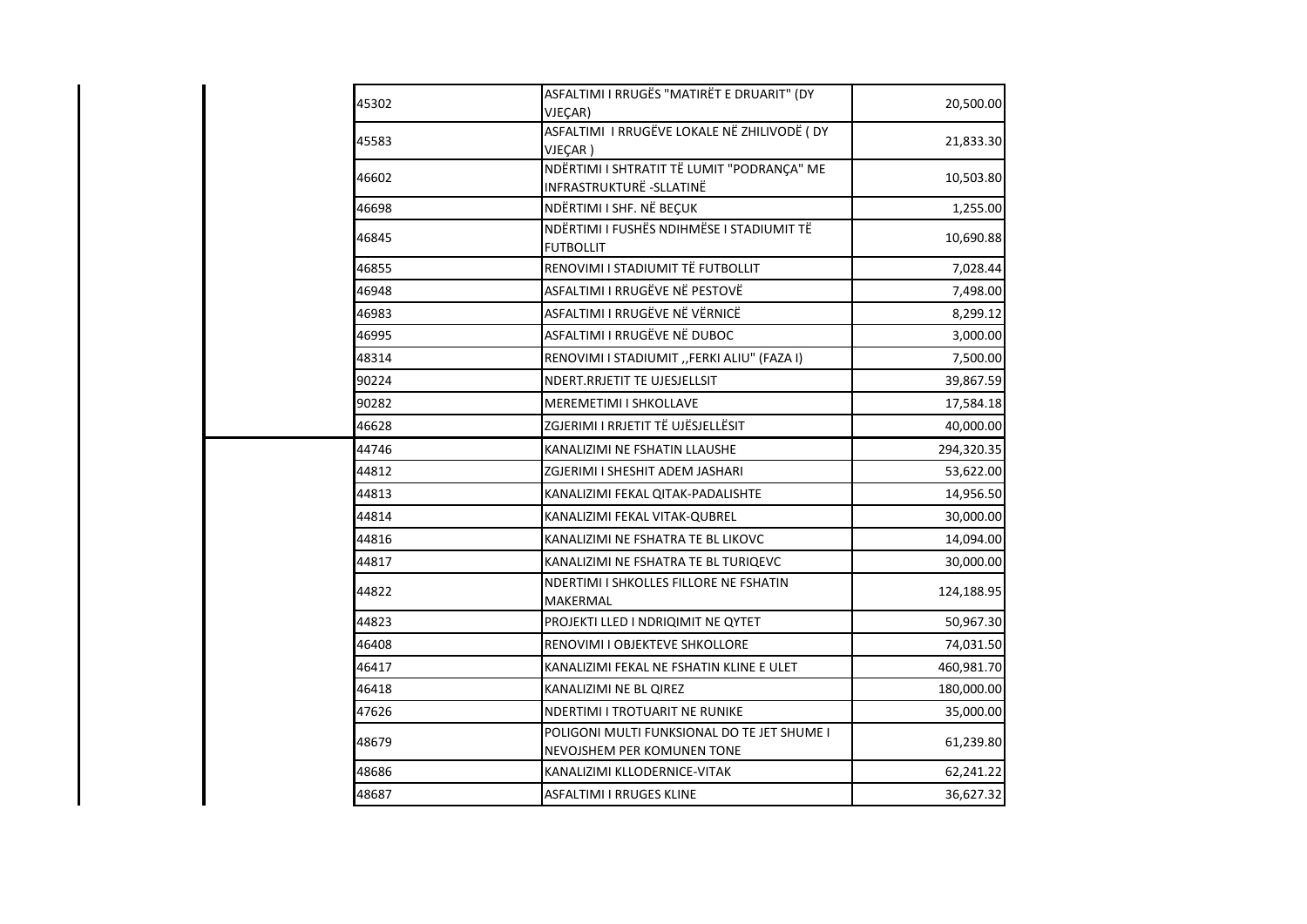|                 | 48692 | ASFALTIMI I SEGMENTIT TE RRUGES NE KOPILIQ<br>LAGJA HAVOLLI         | 28,434.00  |
|-----------------|-------|---------------------------------------------------------------------|------------|
|                 | 48698 | <b>RRUGET NE BASHKESI LOKALE</b>                                    | 90,000.00  |
|                 | 48724 | <b>POLIGONI SPORTIV</b>                                             | 35,000.00  |
|                 | 48766 | <b>RREGULLIMI I PARQEVE NE QYTET</b>                                | 74,140.00  |
|                 | 48771 | GJELBRIMI I QYTETIT                                                 | 45,968.00  |
|                 | 48779 | KANALIZIMI FEKAL RAKINICE                                           | 30,000.00  |
|                 | 48783 | RRUGËT ME SEGMENTE NË QYTET                                         | 80,000.00  |
|                 | 48785 | KANALIZIME ME SEGMENTE NE QYTET                                     | 53,165.78  |
|                 | 48800 | TROTUARI BUROJE-TURIQEFC                                            | 29,978.90  |
|                 | 48804 | PASTRIMI I SHTRATIT TË LUMIT NË LLAUSHË                             | 19,812.00  |
| SKENDERAJ (643) | 48805 | RENOVIMET PER QMF                                                   | 16,392.00  |
|                 | 48813 | RENOVIMI I OBJEKTIT TE SHPMPF                                       | 6,957.00   |
|                 | 90287 | MIREMBAJTJA DHE RIPARIMI I RRUGEVE                                  | 69,999.98  |
|                 | 44746 | KANALIZIMI NE FSHATIN LLAUSHE                                       | 50,000.00  |
|                 | 44807 | ASFALTIMI I RRUGES KUQICE - TERNAVC                                 | 80,000.00  |
|                 | 46417 | KANALIZIMI FEKAL NE FSHATIN KLINE E ULET                            | 100,000.00 |
|                 | 46418 | KANALIZIMI NE BL QIREZ                                              | 50,000.00  |
|                 | 48692 | ASFALTIMI I SEGMENTIT TE RRUGES NE KOPILIQ<br>LAGJA HAVOLLI         | 71,210.75  |
|                 | 48698 | RRUGET NE BASHKESI LOKALE                                           | 70,000.00  |
|                 | 48730 | KANALIZIMI NE BASHKESI LOKALE                                       | 49,922.25  |
|                 | 48789 | RRUGA DEGËZIMI ME RR."17 SHKURTIN"                                  | 6,010.00   |
|                 | 90287 | MIREMBAJTJA DHE RIPARIMI I RRUGEVE                                  | 56,983.95  |
|                 | 41377 | ASFALTIMI I RRUGËS NË FSHATIN LIKOVC                                | 18,850.72  |
|                 | 42023 | REHABILITIMI PASTRIMI RRJETIT KANALIZIMIT FEKAL<br><b>EKZISTUES</b> | 12,952.90  |
|                 | 42037 | NDERTIMI I QKMF-se                                                  | 68,200.37  |
|                 | 42040 | ASFALTIMI I RRUGES PREKAZ GOFILE                                    | 66,710.00  |
|                 | 42041 | ASFALTIMI I RRUGES KLINE PREKAZ                                     | 70,437.40  |
|                 | 42042 | NDERTIMI I KANALIZIMIT NE FSHATIN POLAC                             | 22,358.33  |
|                 | 43872 | BLERJA E SHENJAVE TË KOMUNIKACIONIT                                 | 14,159.00  |
|                 | 44816 | KANALIZIMI NE FSHATRA TE BL LIKOVC                                  | 29,762.70  |
|                 | 44823 | PROJEKTI LLED I NDRIQIMIT NE QYTET                                  | 19,258.30  |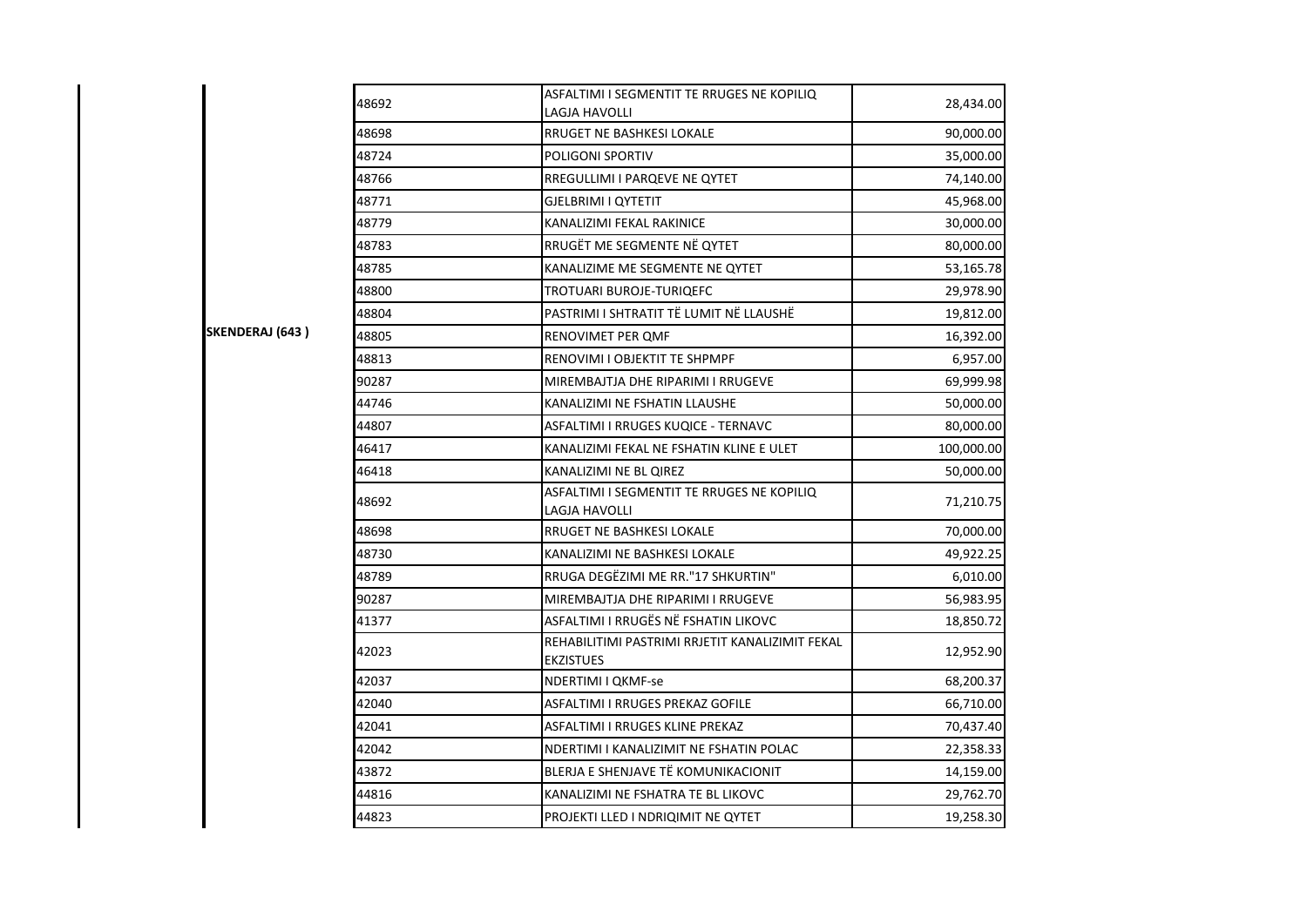|                          | 46235 | UJËSJELLËSI NË ZGJC TURIQEVC DHE LIKOVC DHE<br>RRETHOJA NË LIKOVC                                        | 2,132.50   |
|--------------------------|-------|----------------------------------------------------------------------------------------------------------|------------|
|                          | 46386 | RIDIZAJNIMI I ZYREVE TE ADMINISTRATËS<br>KOMUNALE                                                        | 12,860.88  |
|                          | 46406 | ASFALTIMI I RRUGES KUQICË-TERNAVC                                                                        | 12,213.00  |
|                          | 90287 | MIREMBAJTJA DHE RIPARIMI I RRUGEVE                                                                       | 45,178.10  |
|                          | 47340 | FURNIZIMI ME KONTEJNERË TË RI METALIK V=1,1 M3<br>200 COPË                                               | 34,000.00  |
|                          | 47348 | NDËRTIMI I RRJETIT TË KANALIZIMIT DERI TE<br>MBLEDHËSI(KOLEKTORI) NË FSH. SLATINA I.,<br>L=1,1KM         | 56,000.00  |
|                          | 48570 | REKONSTRUKTIMI DHE NDERTIMI I RRUGEVE<br>MAKADAME LOKALE NE TERITORIN E KOMUNES SE<br>LEPOSAVIQIT        | 49,375.00  |
| LEPOSAVIQ (641)          | 48585 | ASFALTIMI I RRUGEVE KRYESORE DHE RRUGEVE TE<br>TJERA NE TERITORIN E KOMUNES SE LEPOSAVIQIT               | 251,328.00 |
|                          | 48590 | REKONSTRUKTIMI DHE SHTRESAT RRUGEVE<br>KRYESORE DHE RRUGEVE TJERA NE TERITORIN E<br>KOMUNES SE LEPOSAVIT | 871,056.19 |
|                          | 48591 | NDERTIMI I NDRIQIMIT TE RRUGEVE NE TERITORIN E<br>KOMUNES SE LEPOSAVIQIT                                 | 278,234.00 |
|                          | 48594 | NDERTIMI DHE RIPARIMI I URAVE NE KOMUNEN E<br>LEPOSAVIQIT                                                | 11,959.80  |
|                          | 48598 | NDERTIMI I OBJEKTEVE MEMORIALE                                                                           | 42,965.00  |
|                          | 84683 | REKONSTRUKTIMI I NDËRTESËS KOMUNALE                                                                      | 58,200.00  |
|                          | 41953 | QENDRA PER SPORTE DETARE UJORE LIQENI<br><b>GAZIVODES</b>                                                | 177,889.76 |
|                          | 46830 | NDERTIMI I RRUGËVE LOKALE                                                                                | 78,629.70  |
| <b>ZUBIN POTOK (645)</b> | 46832 | NDËRTIMI, REKONSTRUIMI DHE PERFUNDIMI I<br>SHTEPIVE TË KATEGORIVE SOCIALE                                | 99,648.25  |
|                          | 48409 | NDERTIMI I NDRIQIMIT RRUGOR                                                                              | 233,283.70 |
|                          | 48417 | RENOVIMI DHE RREGULLIMI I AMBULANTAVE<br><b>RURALE</b>                                                   | 74,933.63  |
|                          | 48459 | RREGULLIMI I TERENEVE DHE OBORREVE SPORTIVE                                                              | 79,993.09  |
|                          | 00802 | OBJEKTI PËR FURNIZIM ME ENERGJI ELEKTRIKE<br>DEPONIA REGJIONALE FINANCUAR BE                             | 61,388.10  |
|                          | 48601 | NDETIMI I RRJETES SE KANALIZIMEVE NE MZ LESHAK                                                           | 45,995.14  |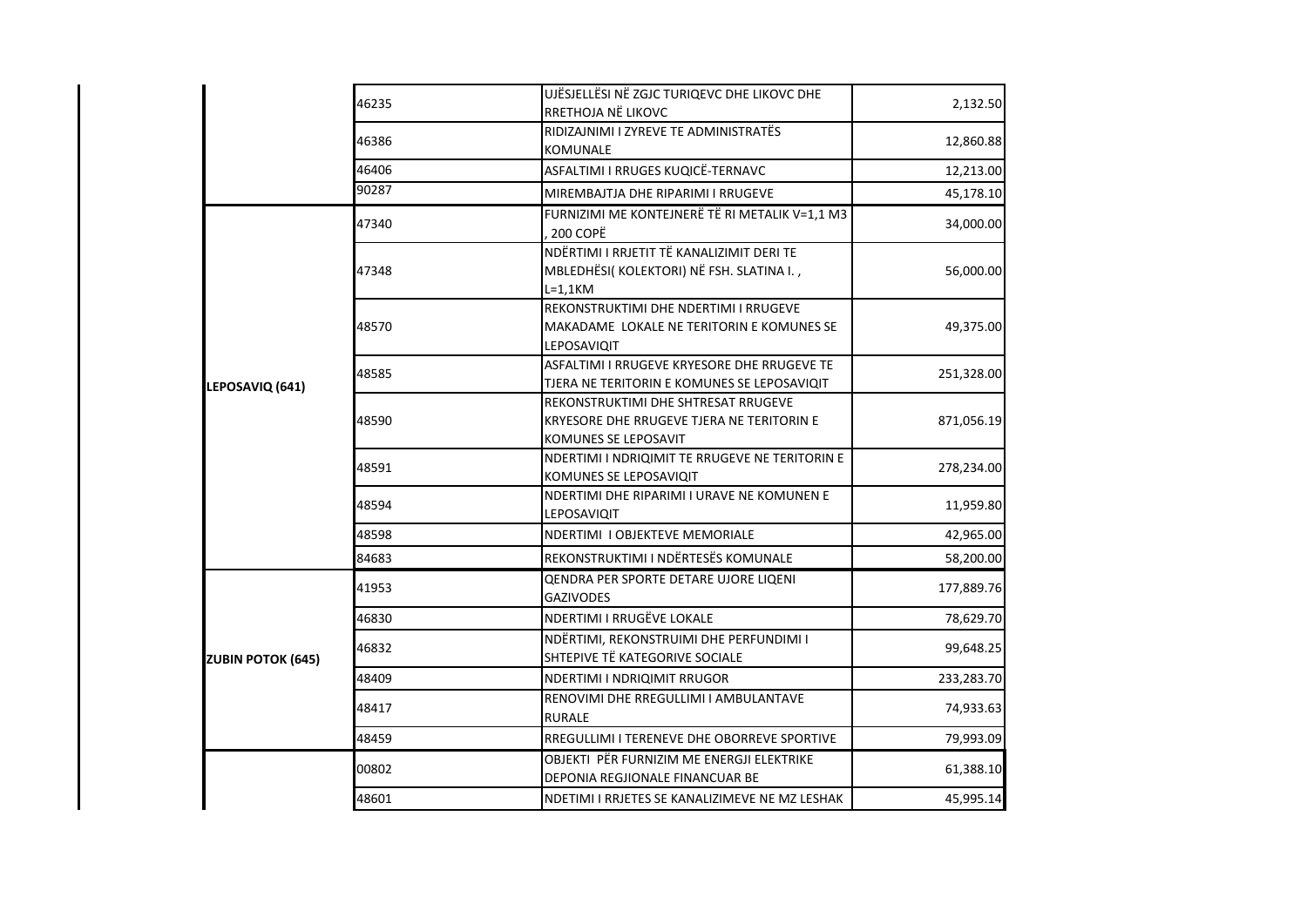| <b>ZVECAN (646)</b> | 00805                     |                                                                                                                                                                                                    | REHABILITIMI I RRUGES KARAGJORGJEVA KOMUNA E<br>ZVEQANIT                                                                                                                                                              | 21,073.00  |
|---------------------|---------------------------|----------------------------------------------------------------------------------------------------------------------------------------------------------------------------------------------------|-----------------------------------------------------------------------------------------------------------------------------------------------------------------------------------------------------------------------|------------|
|                     | 41950                     |                                                                                                                                                                                                    | RIPARIMI ZGJERIMI I RRJETIT KANALIZIMIT                                                                                                                                                                               | 158,865.61 |
|                     | 48975                     |                                                                                                                                                                                                    | NDËRTIMI I QENDRES RINORE                                                                                                                                                                                             | 299,098.85 |
|                     | 46506                     |                                                                                                                                                                                                    | KUBZIMI I RRUGES DHE INFRASTRUKTURES TJETER<br>NË DRAGASH                                                                                                                                                             | 11,942.55  |
|                     | 47745                     |                                                                                                                                                                                                    | VAZHDIMI I KANALIZMI NË FSHATIN RAPÇË                                                                                                                                                                                 | 27,270.00  |
|                     | 48393<br><b>DRAGASH (</b> |                                                                                                                                                                                                    | RREGULLIMI RRUGËS BRRUT TROKAN - VAZHDIMI<br><b>PUNIMEVE</b>                                                                                                                                                          | 14,915.00  |
|                     | 48722                     |                                                                                                                                                                                                    | MIRËMBAJTJA E RRUGËVE DHE INFRASTRUKTURËS<br>PËRCJELLSE TË KOMUNES SË DRAGASHIT (VERORE-<br>DIMRORE)                                                                                                                  | 25,974.48  |
|                     | 46782                     |                                                                                                                                                                                                    | NDËRTIMI I URËS NË RRUGEN KRUSHEV-RESTELIC                                                                                                                                                                            | 4,647.01   |
|                     | 48750                     |                                                                                                                                                                                                    | RREGULLIMI I RRJETIT TË UJSJELLSIT DHE<br>INFRASTRUKTURES TJETER NË KOSAVË                                                                                                                                            | 9,357.41   |
| MALISHEVË (625)     | 46691                     | ASFALTIMI I RRUGËVE LOKALE NË FSHATRAT:<br>JANQIST, SHKOZË, DAMANEK, BURIM, DRENOVC, BUBA<br>VEC, PAGARUSHË, LLOZICË, LUBIZHDË, PLLOQICË E<br>ULËT, MAXHARRË, BANJË, ASTRAZUB, SENIK,<br>LLADROVC, |                                                                                                                                                                                                                       | 209,883.19 |
|                     | 46809                     |                                                                                                                                                                                                    | NDËRTIMI I SHKOLLËS FILLORE, NË FSHATIN PANORC                                                                                                                                                                        | 99,995.33  |
|                     | 48223                     |                                                                                                                                                                                                    | KANALIZIME                                                                                                                                                                                                            | 178,991.71 |
|                     | 48226                     |                                                                                                                                                                                                    | UJËSJELLËS                                                                                                                                                                                                            | 77,349.29  |
|                     | 48274                     |                                                                                                                                                                                                    | MIRËMBAJTJA E RRUGEVE LOKALE                                                                                                                                                                                          | 41,432.83  |
|                     | 48296                     |                                                                                                                                                                                                    | NDERTIMI I RRUGES PREJ URES KRYESORE DERI TEK<br>URA E MINITRANZITIT NE TE DY ANET (RRETHE LUMIT)<br>MIRUSHA) MALISHEVE                                                                                               | 121,940.46 |
|                     | 48298                     |                                                                                                                                                                                                    | NUERTIMI I RRUGVE ME KUBZA BETONINE<br>FSHATRAT: MALISHEVE, SHKARASHNIK, TERPEZ,<br>MARALI, DRENOC, SHKOZE, KRAVASARI, KIJEVE,                                                                                        | 17,317.00  |
|                     | 48341                     |                                                                                                                                                                                                    | SENIK DRAGORIL DHE RELLANIC<br>NDERTIMI DHE ASFALTIMI I RRUGEVE NE<br>FSHATRAT:MALISHEVE,PLLOQICE,TERPEZE,GURBARD<br>HE, BERISHE, TURJAKE, BANJE, PAGARUSHE, DRENOC, KE<br>RVASARI.GAJRAK.MIRUSHE.LLADROC.NGUCAT.MAXH | 557,644.55 |
|                     | 48343                     |                                                                                                                                                                                                    | RENOVIMI I OBJEKTIT TE KOMUNES (OBJEKTI I<br>VJETER)                                                                                                                                                                  | 31,100.24  |
|                     | 48354                     |                                                                                                                                                                                                    | RREGULLIMI I PARKUT TE QYTETIT                                                                                                                                                                                        | 14,829.16  |
|                     | 48437                     |                                                                                                                                                                                                    | NDERTIMI I OBJEKTIT TE EMERGJENCES                                                                                                                                                                                    | 99,960.87  |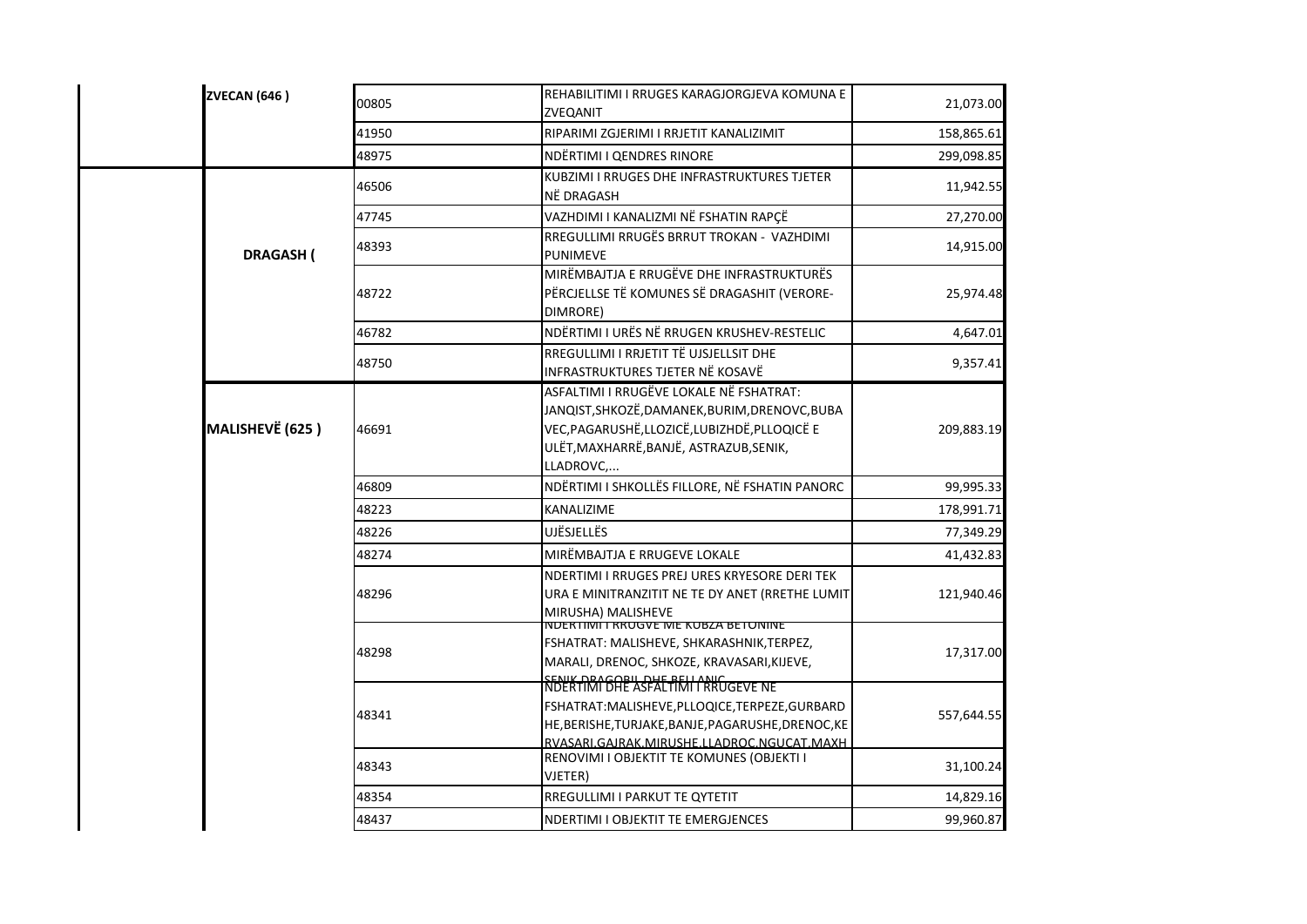| 48438 | RENOVIMI I QKMF-SE                                                                                                                                                                                                             | 31,744.36  |
|-------|--------------------------------------------------------------------------------------------------------------------------------------------------------------------------------------------------------------------------------|------------|
| 48535 | RENOVIMI I OBJEKTEVE SHKOLLORE                                                                                                                                                                                                 | 144,294.48 |
| 48593 | NDERTIMI I SHKOLLES FILLORE NE GURBARDH                                                                                                                                                                                        | 54,682.88  |
| 49106 | NDRIQIMI PUBLIK NE<br>MALISHEVE, GURBARDHI, PAGARUSHE, BANJ, CARRALL<br>UK, TURJAK, TERPEZE, LLADROC, SHKOZE, DRENOC, BUB<br>AVEC, DRAGOBIL, BUBEL, MAXHARRE, MLEQAN, BARDH<br>TERPEZ E POSHRTME                               | 61,285.21  |
| 49107 | NDERTIMI I TROTUARVE NE<br>FSH.MALISHEVE, GURBARDH, CARRALLUK, TERPEZE, PA<br>GARUSHE, GAJRAK, MALISHEVE-<br>AGAJRAKLLADROC, PANORC, KIJEVE, ASTRAZUB, SENIK,<br>SHKOZE, BARDHE, VERMICE, TURJAK, DRENOC, LUBIZHD<br>E, MLEQAN | 86,958.02  |
| 49108 | RREGULLIMI I PARKUT NE GURBARDH PEBALL<br><b>SHKOLLES PERTEJ LUMIT</b>                                                                                                                                                         | 6,844.27   |
| 49109 | NDERTIMI IPARKUT NE MARALINESHESHIN E FSHATIT<br>TEK LAPIDARI RUZHDI XHULIQI                                                                                                                                                   | 24,047.55  |
| 49119 | RENOVIMI I PALESTRES SPORTIVE HABIB ZOGAJ                                                                                                                                                                                      | 980.00     |
| 49120 | RREGULLIMI I OBORRIT TE DHE FUSHES SPORTIVE NE<br>SHFMU IBRAHIM MAZREKU NE MALISHEVE                                                                                                                                           | 9,999.02   |
| 49121 | NDERIMI I FUSHAVE SPORTIVE NE NE SHKOLLAT<br>BARDH, CARRALLUK, GOLLUBOC, LLADROC DHE<br><b>SHKOZE</b>                                                                                                                          | 22,814.22  |
| 49123 | NDERTIMI I QERDHES NE MALISHEVE                                                                                                                                                                                                | 24,727.54  |
| 49124 | NDERTIMI I PALESTRES SPORTIVE NE ASTRAZUBNE<br>OBORRIN E SHFMU GANIMETE TERBESHI                                                                                                                                               | 39,943.1   |
| 46691 | ASFALTIMI I RRUGËVE LOKALE NË FSHATRAT:<br>JANQIST, SHKOZË, DAMANEK, BURIM, DRENOVC, BUBA<br>VEC, PAGARUSHË, LLOZICË, LUBIZHDË, PLLOQICË E<br>ULËT, MAXHARRË, BANJË, ASTRAZUB, SENIK,<br>LLADROVC,                             | 26,046.00  |
| 48223 | <b>KANALIZIME</b>                                                                                                                                                                                                              | 49,768.50  |
| 48226 | <b>UJËSJELLËS</b>                                                                                                                                                                                                              | 12,302.20  |
| 48296 | NDERTIMI I RRUGES PREJ URES KRYESORE DERI TEK<br>URA E MINITRANZITIT NE TE DY ANET (RRETHE LUMIT<br>MIRUSHA) MALISHEVE                                                                                                         | 27,145.81  |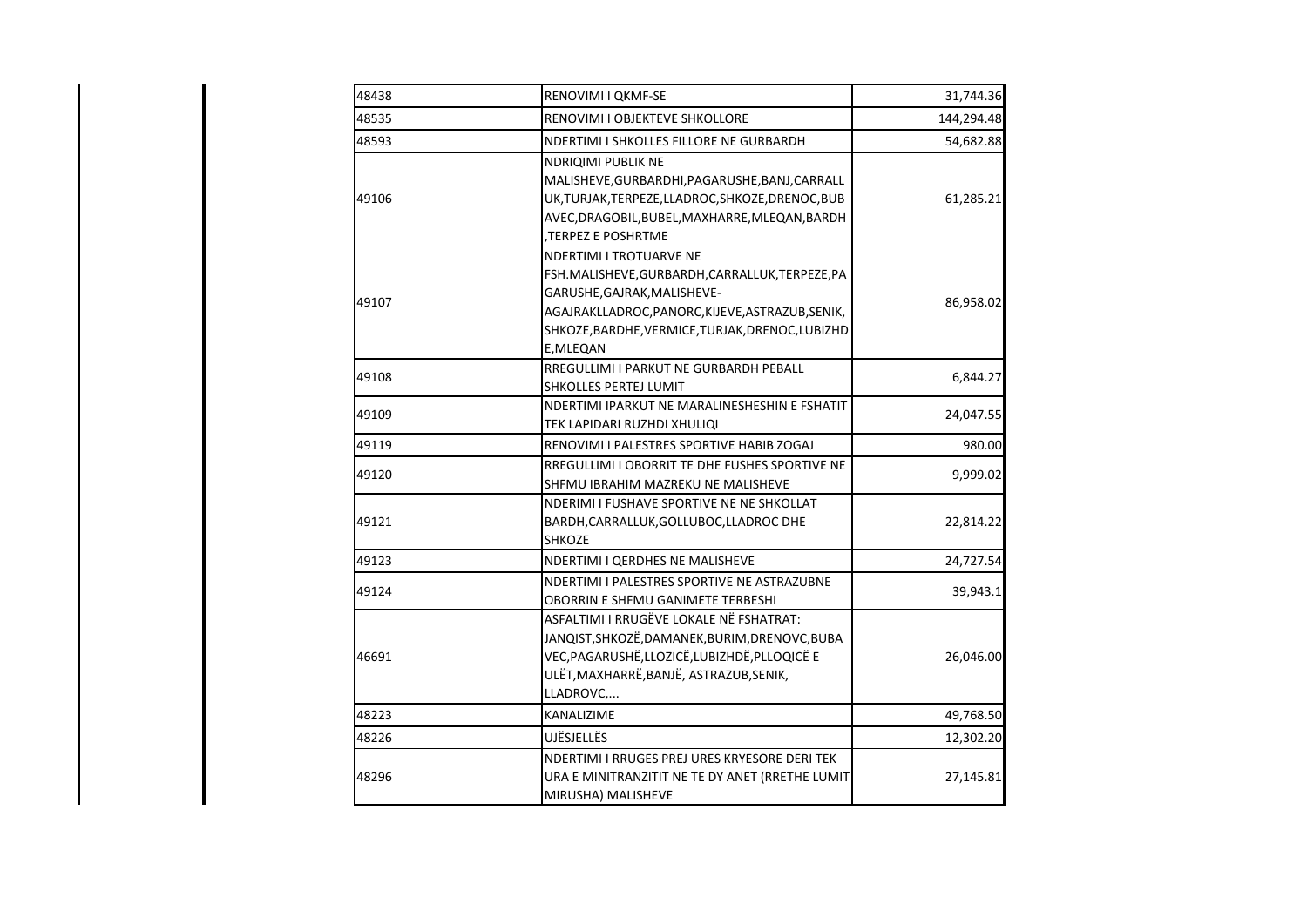|               |       | NDERTIMI I RRUGVE ME KUBZA BETONINE                                                         |                                                 |  |  |
|---------------|-------|---------------------------------------------------------------------------------------------|-------------------------------------------------|--|--|
|               | 48298 | FSHATRAT: MALISHEVE, SHKARASHNIK, TERPEZ,                                                   |                                                 |  |  |
|               |       | MARALI, DRENOC, SHKOZE, KRAVASARI, KIJEVE,                                                  |                                                 |  |  |
|               |       | SENIK, DRAGOBIL DHE BELLANIC                                                                |                                                 |  |  |
|               |       | NDERTIMI DHE ASFALTIMI I RRUGEVE NE                                                         |                                                 |  |  |
|               |       | FSHATRAT:MALISHEVE,PLLOQICE,TERPEZE,GURBARD                                                 |                                                 |  |  |
|               |       | HE, BERISHE, TURJAKE, BANJE, PAGARUSHE, DRENOC, KE                                          |                                                 |  |  |
|               | 48341 | RVASARI, GAJRAK, MIRUSHE, LLADROC, NGUCAT, MAXH                                             |                                                 |  |  |
|               |       | ARRE, FSHATI I                                                                              |                                                 |  |  |
|               |       | RI, BELLANICE, BURIM, BUBAVEC, ASTRAZUP, BARDH                                              |                                                 |  |  |
|               |       | <b>DHE VERMICE</b>                                                                          |                                                 |  |  |
|               |       | NDERTIMI I TROTUARVE NE                                                                     |                                                 |  |  |
|               |       | FSH.MALISHEVE, GURBARDH, CARRALLUK, TERPEZE, PA                                             |                                                 |  |  |
|               | 49107 | GARUSHE, GAJRAK, MALISHEVE-                                                                 |                                                 |  |  |
|               |       | AGAJRAKLLADROC, PANORC, KIJEVE, ASTRAZUB, SENIK,                                            |                                                 |  |  |
|               |       | SHKOZE, BARDHE, VERMICE, TURJAK, DRENOC, LUBIZHD<br>ASFALTIMI I RRUGËVE LOKALE NË FSHATRAT: |                                                 |  |  |
|               |       | JANQIST, SHKOZË, DAMANEK, BURIM, DRENOVC, BUBA                                              |                                                 |  |  |
|               | 46691 | VEC, PAGARUSHË, LLOZICË, LUBIZHDË, PLLOQICË E                                               |                                                 |  |  |
|               |       | ULËT, MAXHARRË, BANJË, ASTRAZUB, SENIK,                                                     | 5,132.51<br>99,799.58<br>48,685.90<br>28,301.99 |  |  |
|               |       | LLADROVC,                                                                                   |                                                 |  |  |
|               |       | RREGULLIMI I RRJETIT TË KANALIZIMEVE NËPËR                                                  |                                                 |  |  |
|               | 46737 | <b>FSHATRA</b>                                                                              | 15,220.78                                       |  |  |
|               |       | NDËRTIMI I FUSHAVE SPORTIVE NËPËR SHKOLLAT                                                  |                                                 |  |  |
|               |       | <b>FILLORE:</b>                                                                             |                                                 |  |  |
|               | 46793 | BERISHË, BURIM, SHKOZË, DRENOVC, VERMICË, MIRUS                                             | 9,369.00                                        |  |  |
|               |       | HË                                                                                          |                                                 |  |  |
|               | 88069 | RENOVIMI I OBJEKTEVE TE SHKOLLAVE FILLORE                                                   | 14,810.38                                       |  |  |
| PRIZREN (622) | 43450 | NDERTIMI I OBJEKTIT TE RI PER QERDHE NE PRIZREN                                             | 5,466.79                                        |  |  |
|               | 40602 | NDËRTIMI I RRUGËVE LOKALE NË KORISHË                                                        | 50,000.00                                       |  |  |
|               | 40623 | RREGULLIMI I SHTRATIT LUMIT-LANDOVICE                                                       | 45,000.00                                       |  |  |
|               | 40635 | SHTIMI I KAPACITETIT TË UJIT TË PIJËS NË ZHUR                                               | 60,000.00                                       |  |  |
|               | 40642 | NDERTIMI I KANALIZIMIT TE UJESJELLESIT DHE RRUG                                             | 12,842.50                                       |  |  |
|               | 40664 | NDËRTIMI I RRUGËVE ME ELEMENTE BETONI NË<br>MALËSI TË RE                                    | 36,995.99                                       |  |  |
|               | 40718 | NDËRTIMI I SHTËPISË SË PLEQËVE                                                              | 21,938.00                                       |  |  |
|               | 40738 | NDËRTIMI I OBJEKTIT TË RI SHKOLLOR (FAZA E DYTË)                                            | 30,000.00                                       |  |  |
|               |       | "DY DËSHMORËT" NË PIRANË                                                                    |                                                 |  |  |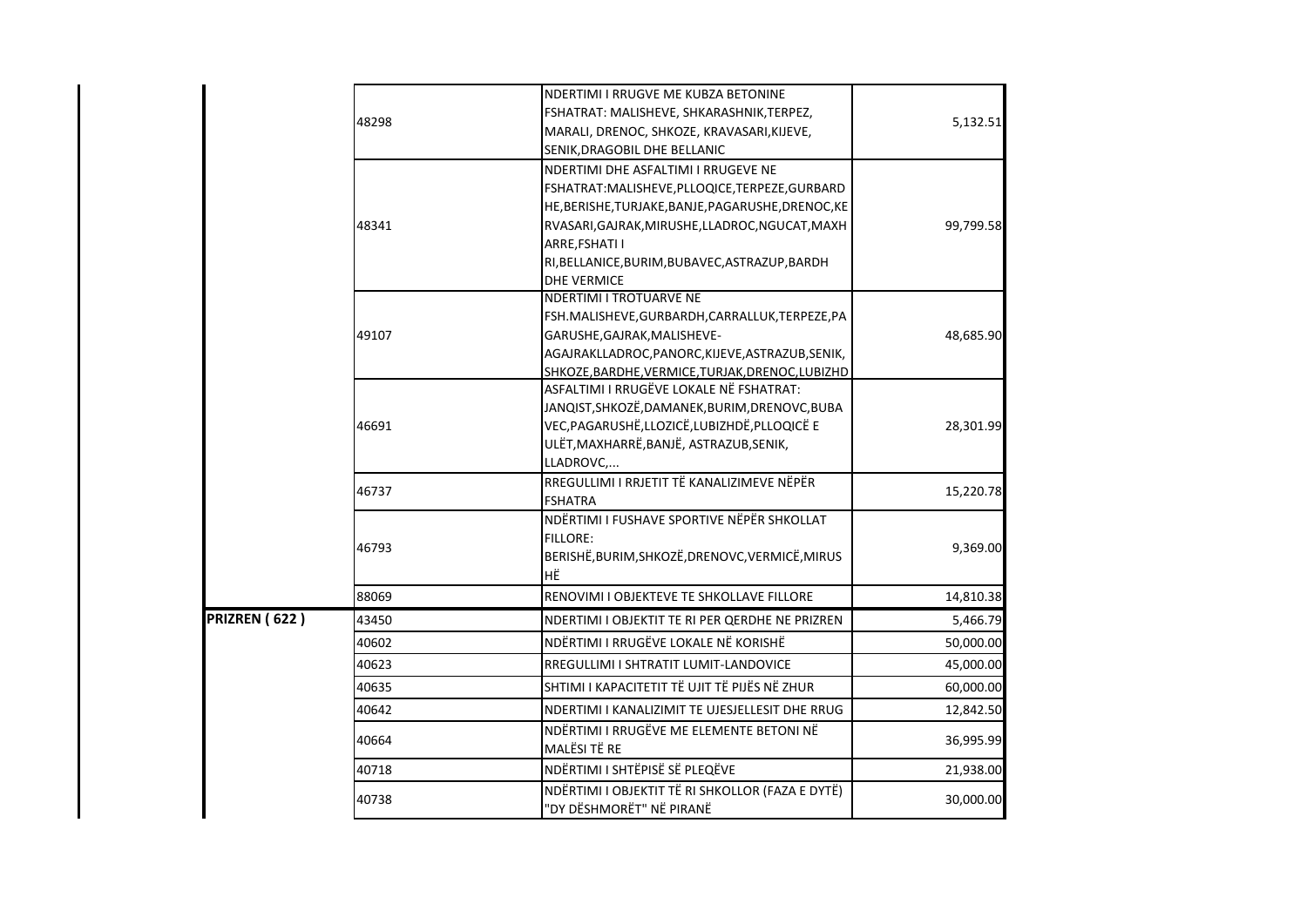| 40770 | NDERTIMI I OBJEKTIT TE RI SHKOLLOR (PJESA E DYTË)<br>EKREM REXHNË GËRNQARË                                                              | 54,367.00  |
|-------|-----------------------------------------------------------------------------------------------------------------------------------------|------------|
| 40776 | NDËRTIMI I OBJEKTIT TË RI SHKOLLOR "BAJRAM<br>CURRI" NË LUKIJË                                                                          | 29,406.70  |
| 40780 | NDERTIMI I SALLES SE ED FIZ NE SHKOLLEN"HAZIZ<br>TOLAJ" NË PRIZREN                                                                      | 29,722.62  |
| 40781 | NDERTIMI I SALLES SE ED FIZ NE SHK "DESHMORET E<br>KABASHIT" NË KORISHË                                                                 | 17,972.50  |
| 43343 | NDËRTIMI I PROJEKTEVE INFRASTRUKTURORE<br>(RRUGË, KANALIZIME, UJ                                                                        | 371,802.03 |
| 43353 | NDËRTIMI I URËS QË LIDH FSHATRAT KRUSHË E<br>VOGËL-BREGDRI                                                                              | 20,000.00  |
| 43368 | Ndertimi I rrugeve lokale ne fshatrat e<br>lumbardhit(Lubizhde,G.Lubinje,D.Lubinje<br>(Skorobisht, Neprogosht, Jabllanice, Lokvice etj, | 113,083.47 |
| 43428 | NDËRTIMI I TRIBUNAVE TE STADIUMIT TE QYTETIT                                                                                            | 50,000.00  |
| 43450 | NDERTIMI I OBJEKTIT TE RI PER QERDHE NE PRIZREN                                                                                         | 80,670.00  |
| 43451 | PUNIMI I KABINETEVE NE NENKULMIN E OBJ.SHK.<br>"MUSHNKOVA" NE MUSHNIKOVE                                                                | 41,388.00  |
| 44737 | NDËRTIMI I INFRASTRUKTURËS NË LAGJËN "BAJRAM<br><b>CURRI"</b>                                                                           | 321,167.20 |
| 45088 | NDËRTIMI I KANALIZIMIT NË ZYM                                                                                                           | 180,000.00 |
| 45165 | EFIQENCA NË NDRIQIMIN PUBLIK NE KOMUNEN E<br>PRIZRENI                                                                                   | 60,000.00  |
| 45217 | NDËRTIMI I KANALIZIMIT DHE RRUGICAVE NË ZHUR                                                                                            | 76,446.00  |
| 45220 | NDËRTIMI I KANALIZIMIT NË RANDOBRAVË                                                                                                    | 20,087.49  |
| 45246 | NDËRTIMI I KANALIZIMIT FUSHOR NË KRUSHË TË<br>VOGËL                                                                                     | 120,000.00 |
| 45254 | NDËRTIMI I RRUGËS BAJRAM CURRI-TUSUZ                                                                                                    | 40,768.80  |
| 45555 | HAPJA E RRYGEVE SIPAS PLANEVE RREGULLUESE                                                                                               | 135,000.00 |
| 45613 | RREGULLIMI I TROTUARIT DHE RRUGICAVE NË<br>ATMAXHË                                                                                      | 99,997.21  |
| 45803 | NDERTIMI I INFRASTRUKTURËS NË PARKUN<br>EKONOMIK NË LUBIZHDË                                                                            | 132,941.14 |
| 46387 | NDERTIMI I QMF-SË NE ROMAJ                                                                                                              | 130,000.00 |
| 46566 | NDËRTIMI I INFRASTRUKTURES NË LAGJEN "ARBANA"                                                                                           | 55,208.60  |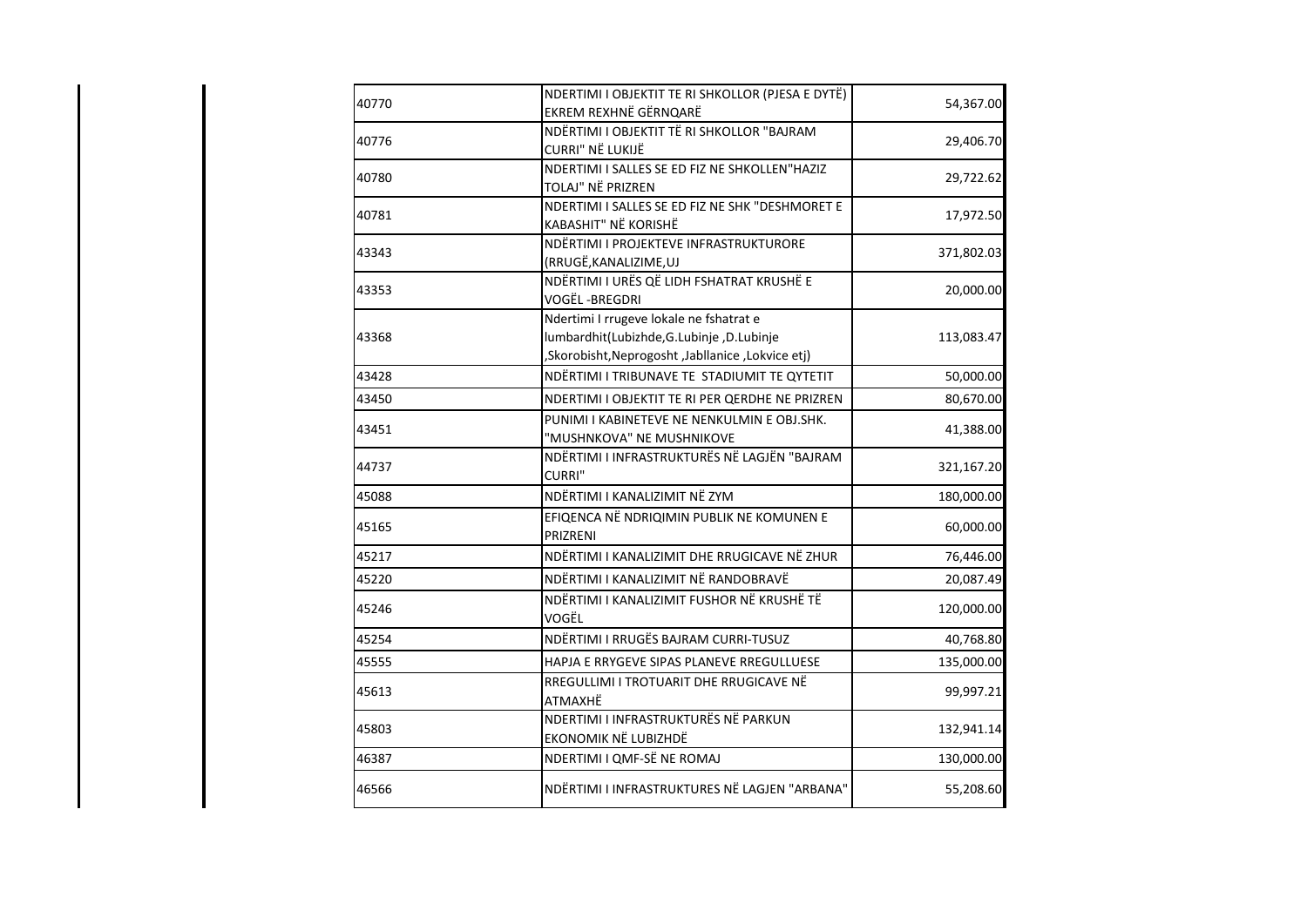| 46653 | NDERTIMI I ANEKSIT TE OBJ.SHK. "DESHMORET E<br><b>VERRINIT" NE BILLUSHE</b>                                                                           | 164,304.75 |
|-------|-------------------------------------------------------------------------------------------------------------------------------------------------------|------------|
| 46656 | RENOVIMI I TËRËSISHËM I SALLËS SË EDUKATËS<br>FIZIKE, NË GJIMNAZIN "GJON BUZUKU" PRIZREN                                                              | 160,000.00 |
| 46690 | NDËRTIMI I TERENEVE SPORTIVE NË PIRANË                                                                                                                | 40,000.00  |
| 46752 | NDËRTIMI I INFRASTRUKTURES NE MEDVEC                                                                                                                  | 44,000.00  |
| 46753 | NDËRTIMI I INFRASTRUKTURES NË MAZREK                                                                                                                  | 41,819.30  |
| 46757 | SHTIMI I KAPACITETIT TË UJIT TË PIJËS NË TUSUS                                                                                                        | 624.00     |
| 46869 | NDËRTIMI I AMF-SË NË LUBIZHDË TE QYTETIT                                                                                                              | 113,987.14 |
| 46938 | NDERTIMI I ANEKSIT TE OBJ.SHK. "MIT                                                                                                                   | 75,000.00  |
| 48325 | MBJELLJA E DRUNJEVE DEKORATIV NË KOMUNEN E<br>PRIZRENIT                                                                                               | 249,548.62 |
| 48327 | INTERVENIMI NE INFRASTRUKTURE PËR RASTET ME<br>FATKEQESI NATYRORE ( RRËSHQITJA E DHEUT,<br>PËRMBYTJET ETJ) DHE ELEMINIMI I DEPONIVE<br><b>ILEGALE</b> | 200,000.00 |
| 48328 | REHABILITIMI DHE MIRËMBAJTJA E SISTEMIT TË<br>KANALIZIMIT DHE UJËSJELLESIT NË KOMUNËN E<br>PRIZRENIT                                                  | 274,358.17 |
| 48334 | REHABILITIMI I INFRASTRUKTURES (RRUGË,<br>UJËSJELLES, KANALIZIM, NDRIÇIM PUBLIK ETJ) NË<br>RRUGËN "FAHREDIN HOTI"                                     | 97,980.24  |
| 48336 | NDËRTIMI I MINIPARQEVE, VENDOSJA E ULESVE<br>DHE NDRIÇIMIT PUBLIK                                                                                     | 120,000.00 |
| 48340 | SHTIMI I KAPACITETIT TË UJIT TË PIJES NË KOMUNËN<br>E PRIZRENIT                                                                                       | 295,011.15 |
| 48342 | RREGULLIMI I SHTRATIT TË KORISHËS                                                                                                                     | 69,774.54  |
| 48352 | SHTRESIMI I RRUGËVE ME ASFALT (SHTRESA E DYTË)                                                                                                        | 100,000.00 |
| 48355 | NDËRTIMI I KANALIZIMIT NË LANDOVICË                                                                                                                   | 50,000.00  |
| 48362 | RREGULLIMI I PËRROCKES NË PIRANË                                                                                                                      | 60,000.00  |
| 48371 | ZGJERIMI DHE RIKONSTRUIMI I RRUGËS DEDAJ-<br>LUBIZHDË E HASIT                                                                                         | 130,000.00 |
| 48375 | NDËRTIMI I RRUGËS KABASH-KORISHË                                                                                                                      | 15,000.00  |
| 48407 | RIPARIMI, RENOVIMI DHE MIRËMBAJTJA E<br>OBJEKTEVE TË ZYRAVE TË GJENDJES CIVILE                                                                        | 40,000.00  |
| 48414 | NDËRTIMI I NJË ZYRE TË GJENDJES CIVILE                                                                                                                | 39,999.99  |
|       |                                                                                                                                                       |            |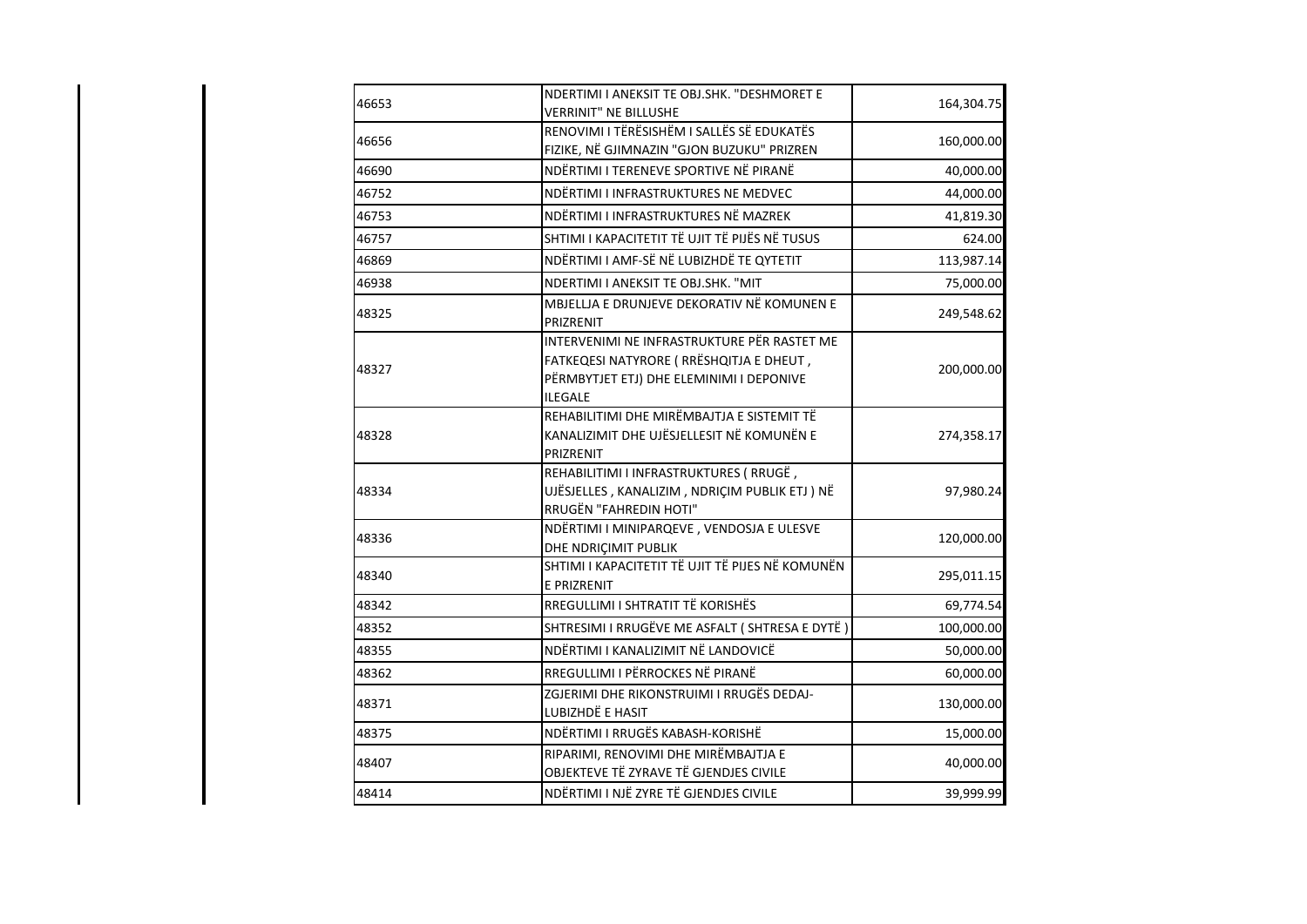| 48447 | VENDOSJA E ASHENSORËVE NË OBJEKTIN E<br>ADMINISTRATËS KOMUNALE                     | 48,000.00  |
|-------|------------------------------------------------------------------------------------|------------|
| 48460 | NDERTIMI I QMF-SE RE                                                               | 67,802.12  |
| 48484 | RREGULLIMI I SHTRATIT TE LUMBARDHIT                                                | 180,000.00 |
| 48497 | NDËRTIMI I STADIUMIT TË ZHURIT                                                     | 149,932.97 |
| 48502 | NDËRTIMI, MIRËMBAJTJA DHE RENOVIMI I<br>TERRENEVE SPORTIVE DHE OBJEKTEVE KULTURORE | 12,050.00  |
| 48580 | RENOVIMI I SHTËPIVE DHE BANESAVE PËR FAMILJET<br>SKAMNORE                          | 99,391.85  |
| 48616 | ZHVILLIMI I TURIZMIT MALOR DHE RURAL                                               | 25,000.00  |
| 48618 | ZHVILLIM I TURIZMIT URBAN                                                          | 28,153.30  |
| 48619 | ZHVILLIMI I TURIZMIT KULTUROR                                                      | 51,910.00  |
| 48664 | NDERTIMI I KABINETEVE NE SHKOLLAT FILLORE                                          | 45,157.38  |
| 48665 | RENOVIMI I TERESISHEM I OBJ.SHK. "LEKE<br>DUKAGJINI" OBJ 2                         | 70,000.00  |
| 48667 | RENOVIMI I TERESISHEM I OBJ.SHK. "HERONJTE E<br>LUMES" SHKOZE                      | 70,000.00  |
| 48674 | RENOVIMI - REHABILITIMI I OBJEKTEVE TE BANIMIT<br>KOLEKTIV NE QYTETIN E PRIZRENIT  | 47,675.20  |
| 48683 | MIREMBAJTJE DHE RENOVIME I OBJEKTEVE<br>SHENDETSORE                                | 21,121.10  |
| 48684 | SHTIMI I ETAZHITITETIT TE QMF ZHUR DHE NDERTIMI<br>I PARKINGUT SI ANEKS I OBJEKTIT | 51,446.52  |
| 48701 | FURNIZIMI DHE NDËRTIMI I SHTËPIVE PËR FAMILJET<br>SKAMNORE                         | 200,000.00 |
| 48702 | RREGULLIMI I INFRASTRUKTURËS PËR NDERTESËN E<br>KATËR - PETROVË                    | 27,564.75  |
| 82446 | INSTALIMI I NDRIQIMIT PUBLIK                                                       | 200,000.00 |
| 82447 | MIREMBAJTJA E RRUG.LOKALE                                                          | 299,819.97 |
| 82459 | SHENJEZ.HORI.VERTI.DHE SINJAL.                                                     | 232,935.63 |
| 82463 | FURNIZIM ME ZHAVOR PER RRU.                                                        | 250,000.00 |
| 82477 | MIREMB.VERO.DHE DIMR.E RRUGEVE                                                     | 718,154.52 |
| 85471 | ADAPTIMI I GROPAVE TË ASFALTIT DHE RRUGËVE<br>LOKALE                               | 249,995.05 |
| 87661 | MIREMBAJTA DHE RENOVIMI I OBJEKTEVE TE<br>KOMUNES SE PRIZRENIT                     | 42,190.81  |
| 87731 | MIREMBAJTJA E RRUGEVE MALORE                                                       | 13,030.30  |

 $\overline{\phantom{a}}$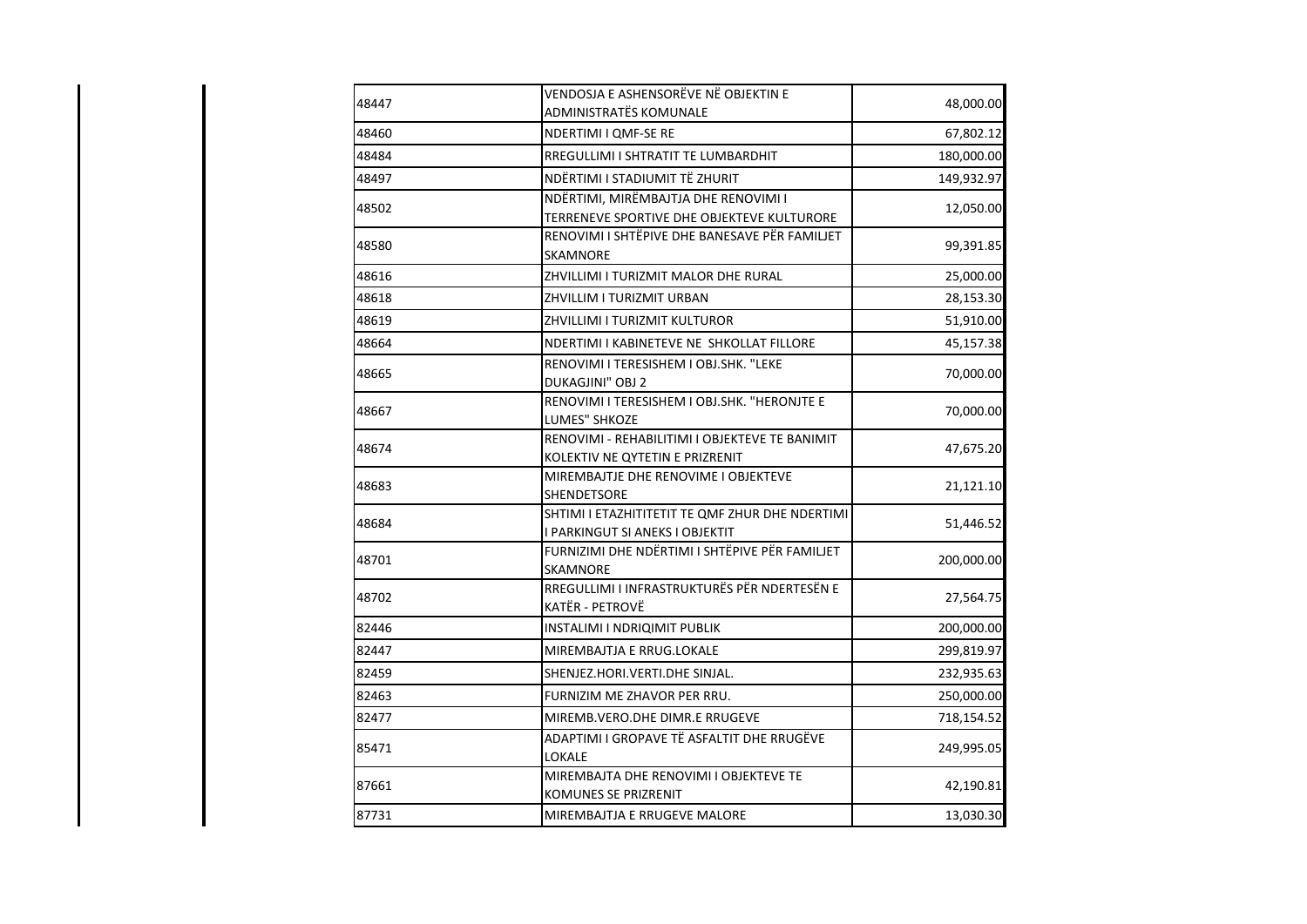| 87783 | NDETIMI I TERENIT SPORTIV NE SERBICE TE<br><b>POSHTME</b>                                | 39,999.80  |
|-------|------------------------------------------------------------------------------------------|------------|
| 89589 | NDERT.RRUGV.LOKAL.VLASHNJ.                                                               | 100,000.00 |
| 89686 | NDERTIMI I SALLES SE ED FIZ NE SHK "D E ZHURIT" NE<br>ZHUR                               | 39,970.00  |
| 40605 | NDËRTIMI I RRUGËVE LOKALE NË POSLISHT                                                    | 47,886.45  |
| 40617 | NDERTIMI I RRUGES LOKALE NE VELEZHE                                                      | 50,000.00  |
| 40619 | NDERT.RRUG.LOK.NE LUBIZHDE-PZ                                                            | 50,000.00  |
| 40630 | NDERTIMI RRUGEVE LOKALE NE ZOJZ                                                          | 35,712.98  |
| 40684 | FURNIZIMI ME MATERIAL NDËRTIMORE PËR RASTE<br><b>SOCIALE</b>                             | 85,250.74  |
| 40738 | NDERTIMI I OBJEKTIT TE RI SHKOLLOR(FAZA E DYTE)<br>"DY DESHMORET NE PIRANE"              | 40,000.00  |
| 43428 | NDËRTIMI I TRIBUNAVE TE STADIUMIT TE QYTETIT                                             | 30,000.00  |
| 43450 | NDERTIMI I OBJEKTIT TE RI PER QERDHE NE PRIZREN                                          | 100,000.00 |
| 44670 | ZHVILLIMI I PROJEKTEVE KAPITALE ME PPP                                                   | 28,989.62  |
| 45088 | NDËRTIMI I KANALIZIMIT NË ZYM                                                            | 50,000.00  |
| 45148 | NDËRTIMI I INFRASTRUKTURËS NË CAPARCË                                                    | 90,000.00  |
| 45228 | NDËRTMI I RRUGËVE LOKALE NË LUTOGLLAVË                                                   | 36,888.10  |
| 45254 | NDËRTIMI I RRUGËS BAJRAM CURRI-TUSUZ                                                     | 838.92     |
| 45555 | HAPJA E RRYGEVE SIPAS PLANEVE RREGULLUESE                                                | 92,058.83  |
| 46653 | NDERTIMI I ANEKSIT TE OBJ.SHK. "DESHMORET E<br><b>VERRINIT" NE BILLUSHE</b>              | 40,000.00  |
| 46656 | RENOVIMI I TËRËSISHËM I SALLËS SË EDUKATËS<br>FIZIKE, NË GJIMNAZIN "GJON BUZUKU" PRIZREN | 9,441.00   |
| 46685 | NDËRTIMI I TERENEVE SPORTIVE                                                             | 43,953.50  |
| 46690 | NDËRTIMI I TERENEVE SPORTIVE NË PIRANË                                                   | 33,286.04  |
| 46758 | PROJEKTI POLITIKAT ZHVILLIMORE TE KULTURES<br>RINISE DHE SPORTIT                         | 59,578.00  |
| 46759 | RREGULLIMI I INFRASTRUKTURES NË KOJUSHË                                                  | 50,000.00  |
| 46760 | RREGULLIMI I INFRASTRUKTURES NË GOROZHUP                                                 | 10,000.00  |
| 46761 | RREGULLIMI I INFRASTRUKTURES NË GRAZHDANIK                                               | 20,000.00  |
| 46767 | NDËRTIMI I SHTIGJEVE TË REJA PËR BICIKLISTË                                              | 12,576.60  |
| 48325 | MBJELLJA E DRUNJEVE DEKORATIV NË KOMUNEN E<br>PRIZRENIT                                  | 99,947.77  |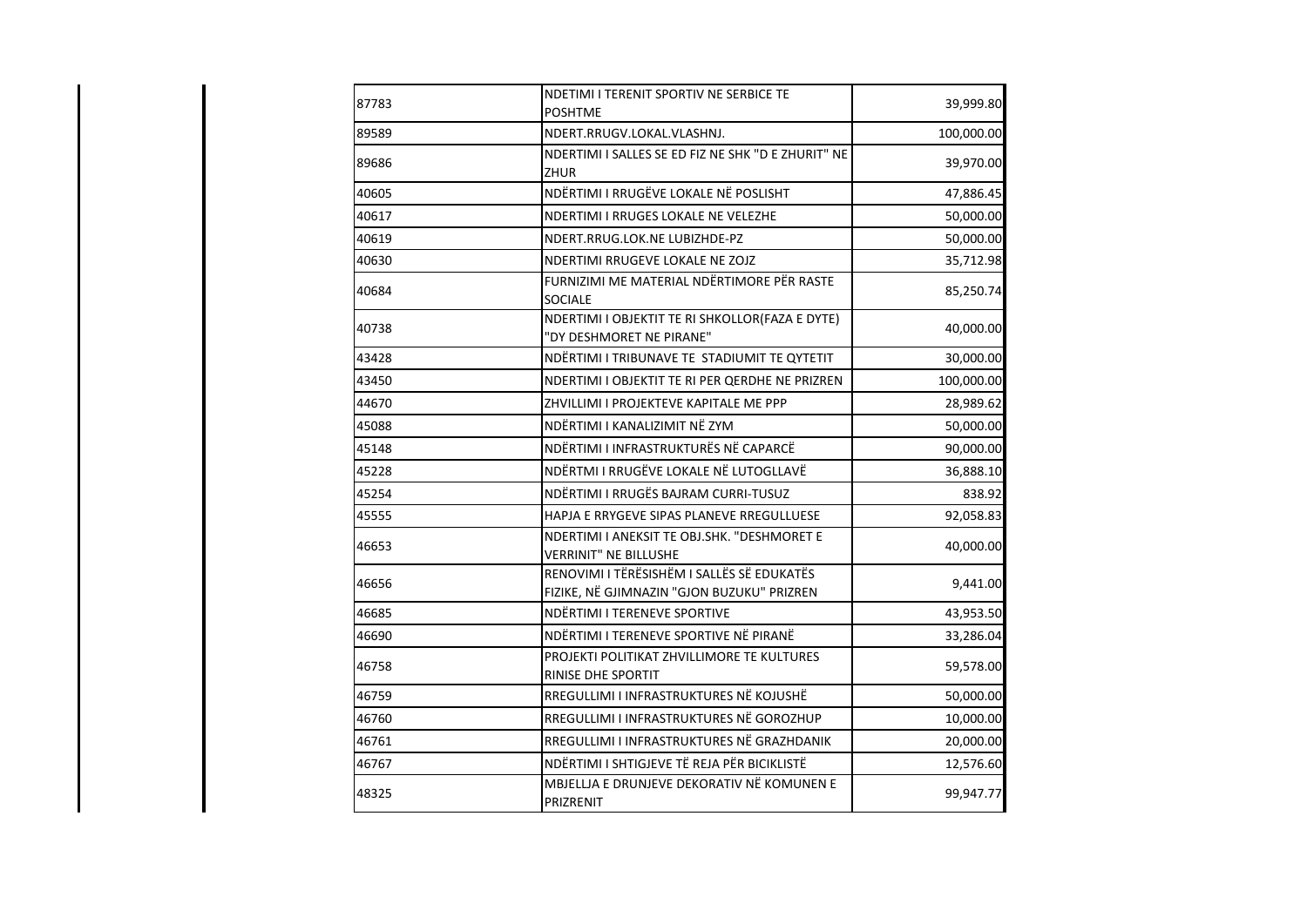| 150,000.00 | INTERVENIMI NE INFRASTRUKTURE PËR RASTET ME<br>FATKEQESI NATYRORE (RRËSHQITJA E DHEUT,<br>PËRMBYTJET ETJ) DHE ELEMINIMI I DEPONIVE<br><b>ILEGALE</b> | 48327 |
|------------|------------------------------------------------------------------------------------------------------------------------------------------------------|-------|
| 7,784.00   | REHABILITIMI I INFRASTRUKTURËS( RRUGËVE,<br>KANALIZIMIT, UJËSJELLESIT, NDRIÇIMIT PUBLIK ETJ)<br>NË LAGJEN "JENI MAHALLA                              | 48329 |
| 10,435.00  | REHABILITIMI I INFRASTRUKTURES (RRUGËT,<br>KANALIZIMI , UJËSJELLESI, NDRIÇIMI PUBLIK ETJ), NË<br>LAGJEN "TABAKHANE"                                  | 48331 |
| 63,218.00  | REHABILITIMI I INFRASTRUKTURES (RRUGËT,<br>KANALIZIMI , UJËSJELLESI, NDRIÇIMI PUBLIK ETJ), NË<br>LAGJEN "KURILLA"                                    | 48333 |
| 15,302.68  | SHTIMI I KAPACITETIT TË UJIT TË PIJES NË KOMUNËN<br><b>E PRIZRENIT</b>                                                                               | 48340 |
| 30,000.00  | NDËRTIMI I RRUGËS TREPETNICË - LAGJJA DUSHI                                                                                                          | 48350 |
| 50,000.00  | REHABILITIMI I RRUGËVE NË PETROVË DHE "ENVER<br>HADRI"                                                                                               | 48359 |
| 6,074.84   | DIGJITALIZIMI I SHËRBIMEVE DHE PROCESEVE TË<br><b>PUNËS</b>                                                                                          | 48403 |
| 33,441.56  | RIPARIMI, RENOVIMI DHE MIRËMBAJTJA E<br>OBJEKTEVE TË ZYRAVE TË GJENDJES CIVILE                                                                       | 48407 |
| 8,867.01   | NDËRTIMI I NJË ZYRE TË GJENDJES CIVILE                                                                                                               | 48414 |
| 20,000.00  | NDËRTIMI I PISHINËS OLIMPIKE                                                                                                                         | 48498 |
| 10,000.00  | NDËRTIMI I SHTEGUT TË ATLETIKËS                                                                                                                      | 48500 |
| 7,394.00   | NDËRTIMI, MIRËMBAJTJA DHE RENOVIMI I<br>TERRENEVE SPORTIVE DHE OBJEKTEVE KULTURORE                                                                   | 48502 |
| 49,999.50  | NDËRTIMI I SHTËPISË SË KOMUNITETIT                                                                                                                   | 48577 |
| 50,000.00  | RENOVIMI I SHTËPIVE DHE BANESAVE PËR FAMILJET<br><b>SKAMNORE</b>                                                                                     | 48580 |
| 39,999.97  | ZHVILLIMI I TURIZMIT MALOR DHE RURAL                                                                                                                 | 48616 |
| 8,338.00   | ZHVILLIMI I TURIZMIT KULTUROR                                                                                                                        | 48619 |
| 20,000.00  | FURNIZIMI DHE NDËRTIMI I SHTËPIVE PËR FAMILJET<br><b>SKAMNORE</b>                                                                                    | 48701 |
| 150,000.00 | INSTALIMI I NDRIQIMIT PUBLIK                                                                                                                         | 82446 |
| 50,000.00  | MIREMBAJTJA E RRUGEVE LOKALE                                                                                                                         | 82447 |
| 100,000.00 | ADAPTIMI I GROPAVE TË ASFALTIT DHE RRUGËVE<br>LOKALE                                                                                                 | 85471 |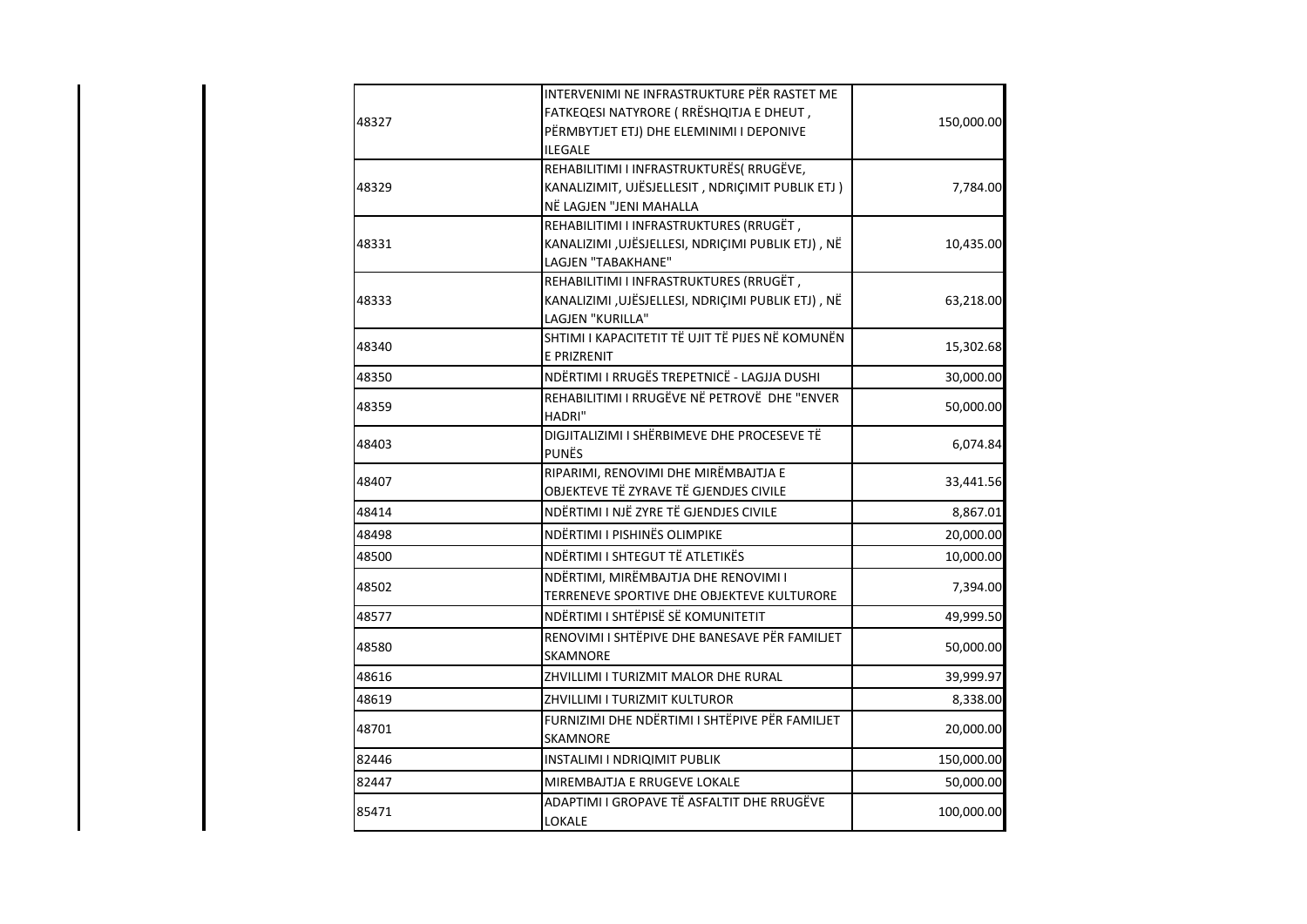| 85524 | NDETIMI I TERENEVE SPORTIVE NE MEDVEC                                                                | 40,000.00  |
|-------|------------------------------------------------------------------------------------------------------|------------|
| 87783 | NDETIMI I TERENIT SPORTIV NE SERBICE TE<br><b>POSHTME</b>                                            | 41,000.00  |
| 89597 | NDERTIMI I RRUGEVE NE MURADEM                                                                        | 15,030.75  |
| 40635 | SHTIMI I KAPACITETIT TË UJIT TË PIJËS NË ZHUR                                                        | 50,000.00  |
| 40694 | NDERTIMI I KULLES MUZE NE FSHATI JESHKOVE                                                            | 8,304.80   |
| 43343 | NDËRTIMI I PROJEKTEVE INFRASTRUKTURORE<br>(RRUGË, KANALIZIME, UJ                                     | 116,013.10 |
| 43345 | INTERVENIMI NE INFRAFSTRUKTURE PER RASTET ME<br><b>FATKEQSI NATYRORE</b>                             | 100,000.00 |
| 43396 | RESTAURIMI I MULLINJVE, KULLAVE DHE SHTEPIVE<br>KARAKTERISTIKE                                       | 8,012.71   |
| 45100 | NDËRTIMI I INFRASTRUKTURES NË GJONAJ                                                                 | 82,713.42  |
| 45141 | NDERTIMI I SALLËS SPORTIVE NË SHMFU "FADIL<br>HISARI" NË PRIZREN                                     | 5,995.00   |
| 45165 | EFIQENCA NË NDRIQIMIN PUBLIK NE KOMUNEN E<br>PRIZRENI                                                | 60,000.00  |
| 45246 | NDËRTIMI I KANALIZIMIT FUSHOR NË KRUSHË TË<br>VOGËL                                                  | 60,000.00  |
| 45248 | RREGULLIMI I UJESJELLESIT PER LAGJET<br>DARDANIA, BAZHDARHANE, 11 MARSI DHE 2<br><b>KORRIKU</b>      | 127,591.17 |
| 45555 | HAPJA E RRYGEVE SIPAS PLANEVE RREGULLUESE                                                            | 69,293.66  |
| 45798 | KRIJIMI I AMBIENTIT NË GOROZHUP SI DESTINACION<br><b>TURISTIK</b>                                    | 17,245.30  |
| 45799 | KRIJIMI I AMBIJENTIT NË KABASH TË KORISHIT SI<br><b>DESTINACION TURISTIK</b>                         | 35,235.00  |
| 46586 | NDËRTIMI I INFRASTRUKTURES NË FSHATRAT E<br><b>ZHUPËS</b>                                            | 70,959.14  |
| 46653 | NDERTIMI I ANEKSIT TE OBJ.SHK. "DESHMORET E<br><b>VERRINIT" NE BILLUSHE</b>                          | 29,379.91  |
| 46724 | NDERTIMI I PARKUT NE KOMPLEKSIN E SHTEPISE SE<br><b>BARDHE</b>                                       | 25,530.00  |
| 46764 | MBJELLJA E DRUNJEVE DEKORATIV NË KOMUNEN E<br>PRIZRENIT                                              | 49,921.90  |
| 46765 | REHABILITIMI DHE MIRËMBAJTJA E SISTEMIT TË<br>KANALIZIMIT DHE UJËSJELLESIT NË KOMUNËN E<br>PRIZRENIT | 159,993.29 |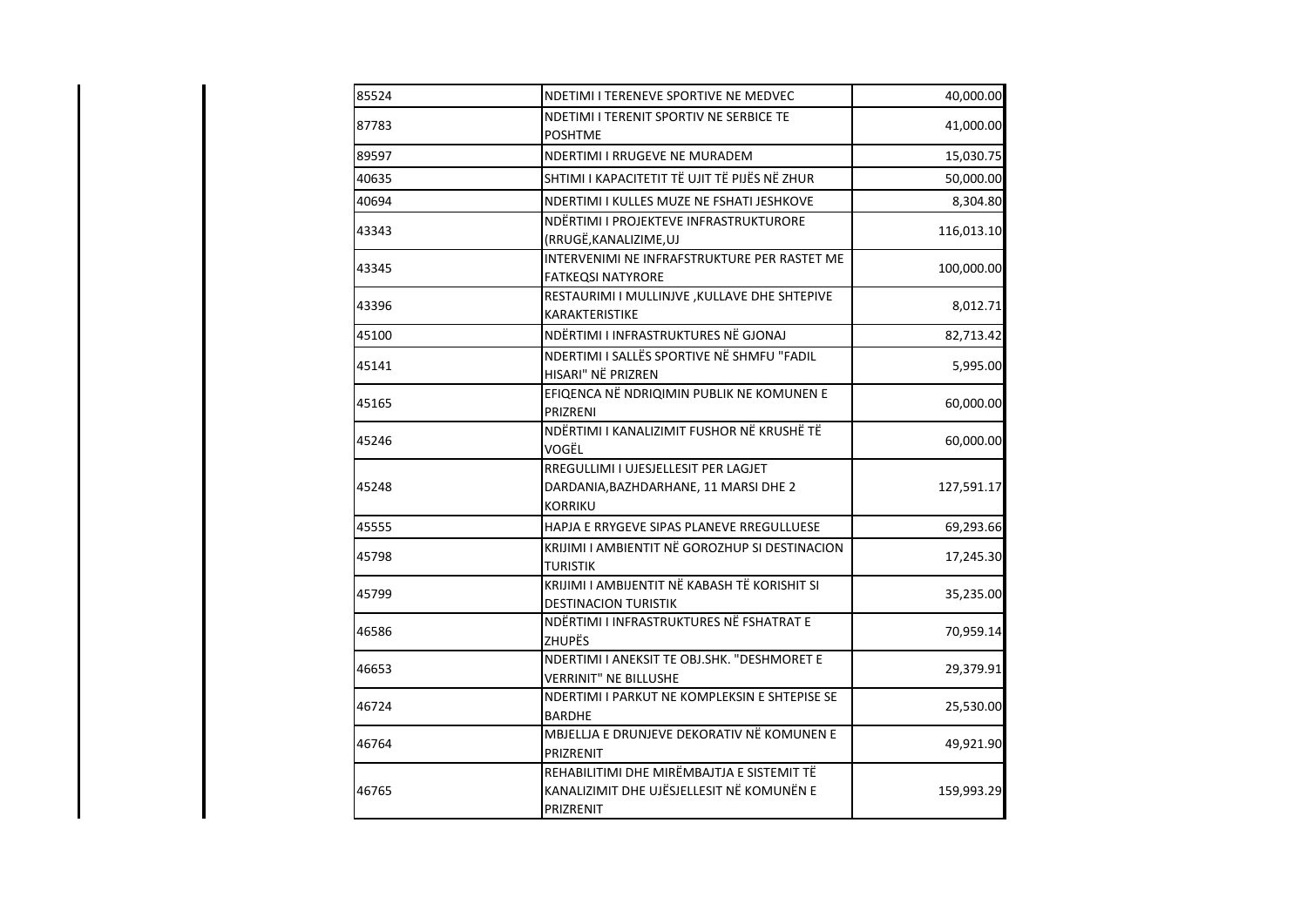|                       | 82446 | INSTALIMI I NDRIQIMIT PUBLIK                                                                                              | 158,018.30 |
|-----------------------|-------|---------------------------------------------------------------------------------------------------------------------------|------------|
|                       | 82447 | MIREMBAJTJA E RRUGEVE LOKALE                                                                                              | 180,000.00 |
|                       | 85471 | ADAPTIMI I GROPAVE TË ASFALTIT DHE RRUGËVE<br>LOKALE                                                                      | 100,000.00 |
|                       | 87669 | MIREMBAJTJA E KOMPLEKSEVE MEMORIALE TE<br>LUFTES SE UCK-SE NE KOMUNEN E PRIZRENIT                                         | 9,410.36   |
| <b>SUHAREKA (624)</b> | 40939 | Ndertimi i rrugeve lokale ne Savrove                                                                                      | 20,000.00  |
|                       | 40958 | FUNKSIONALIZIMI I QENDRES "HANDIKOS" PER<br>SHENDETESI DHE MEKANIZMAVE TJERE PER<br>SHENDETESI                            | 20,000.00  |
|                       | 43532 | NDERTIMI I RRUGEVE LOKALE NE DUBRAVE                                                                                      | 24,000.00  |
|                       | 43565 | NDERTIMI I PALESTRES SPORTIBE NE STUDENQAN                                                                                | 178,531.21 |
|                       | 43566 | NDERTIMI DHE RENOVIMI I OBJEKTEVE SPORTIVE<br><b>DHE KULTURORE</b>                                                        | 40,000.00  |
|                       | 44571 | NDERTIMI I RRUGEVE LOKALE NE FSHATIN TERRNJE                                                                              | 19,880.64  |
|                       | 47489 | NDERTIMI I RRUGES "NEZIR RREZJA" NE JAVOR                                                                                 | 13,998.30  |
|                       | 47500 | NDERTIMI I RRUGEVE LOKALE NE POPOLAN                                                                                      | 14,990.00  |
|                       | 47504 | RREGULLIMI I RRUGES BRIGADA 123, QENDER-<br><b>SUHAREKE</b>                                                               | 450,591.00 |
|                       | 47510 | RREGULLIMI I SHTRATIT TE VIJES SE UJIT NE<br>SAMADREXHE                                                                   | 29,841.00  |
|                       | 47514 | NDERTIMI I RRUGES "ISA MORINA" STRAVUQINE                                                                                 | 5,600.30   |
|                       | 47519 | NDERTIMI I URAVE NE VRANIQ                                                                                                | 10,000.00  |
|                       | 47526 | TRAJTIMI I DEPONIVE ILEGALE                                                                                               | 59,999.62  |
|                       | 47527 | TRAJTIMI I HAPSIRAVE ME INTERES PUBLIK                                                                                    | 29,690.00  |
|                       | 47541 | NDERTIMI DHE MEREMETIMI I SHKOLLAVE NE<br>KOMUNE- (ARSIMI FILLOR)                                                         | 84,721.37  |
|                       | 47543 | NDERTIMI I RRUGES "SHTABI" DHE "BAFTI KODRA"<br>(VAZHDIM) - TRASIMI I RRUGEVE NE KRUSHICE TE<br>EPERME                    | 17,997.50  |
|                       | 47553 | BLERJA DHE MONTIMI I KAMERAVE TE SIGURIS NE<br><b>OYTET</b>                                                               | 9,999.25   |
|                       | 47557 | NDERTIMI SHFMU "VASO PASH SHKODRANI"<br>PARALELE E NDARE NE TERRNJE                                                       | 100,000.00 |
|                       | 47560 | PASTRIMI DHE RREGULLIMI I LUMENJEVE NE<br>KOMUNE (REQAN, MUSHTISHT, TERRNJE, GELANCE,<br>VRANIQ, SEMETISHT,LESHAN,SOPIJË) | 120,000.00 |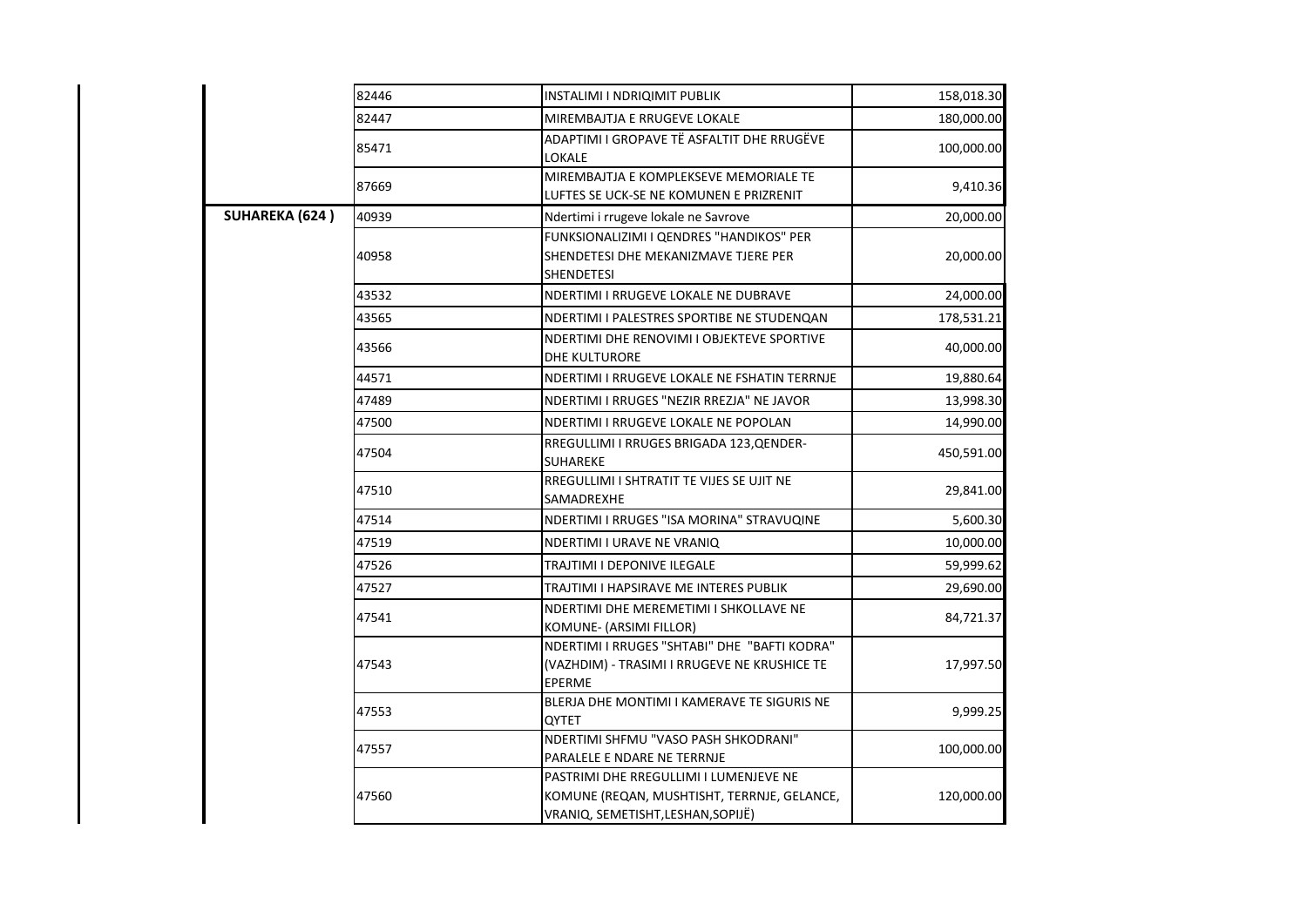| 10,209.69  | NDERTIMI I RRUGEVE " FRESKIA"," LUKE SIMONI"<br>DHE RRUGE LOKALE NE SALLAGRAZHDE                                                                                 | 47638 |
|------------|------------------------------------------------------------------------------------------------------------------------------------------------------------------|-------|
| 274,991.50 | SANIMI DHE MIRMBAJTJA E RRUGEVE LOKALE                                                                                                                           | 47639 |
| 67,998.70  | RREGULLIMI I PARQEVE REKREATIVE SPORTIVE NE<br>LAGJET E QYTETIT                                                                                                  | 47678 |
| 24,000.00  | NDERTIMI I RRUGEVE LOKALE DHE TROTUAREVE NE<br><b>BUKOSH</b>                                                                                                     | 47697 |
| 4,904.00   | NDERTIMI I TROTUAREVE NE LAGJEN " KICAJ" ETJ. NE<br><b>GREJKOC</b>                                                                                               | 47698 |
| 16,996.00  | NDERTIMI I RRUGEVE " SADIK BAHTIJA" DHE RRUGET<br>LOKALE NE SEMETISHT                                                                                            | 47702 |
| 29,000.00  | NDERTIMI I RRUGEVE LOKALE ("RIFAT KRASNIQI,<br>MEHMET BYTYQI, SEGMENTET" MULLIRI, MILAIM<br>GASHI, KRYEZIVE, KADRI DHE SELMAN MORINA", ETJ)<br><b>NE RESHTAN</b> | 47703 |
| 38,999.50  | NDERTIMI I RRUGES "TUMAT E GURRES, KOSOVA,<br>SHQIPTARI, RRETHOJAT, ARAT, ARARI, DRINI" DHE<br>RRUGET LOKALE NE STUDENQAN                                        | 47706 |
| 49,000.00  | NDERTIMI I RRUGEVE LOKALE NE FSHATIN<br>SAMADREXHE (QESHMJA E CUFES, AKS RRUGOR AVNI)<br>HODA DHE POJATISHTE, ETJ.)                                              | 47707 |
| 19,999.00  | NDERTIMI I RRUGEVE LOKALE NE FSHATIN<br>SLLAPUZHAN (REFKI SYLAJ, IMER JAHAJ, HAFIR<br>ELSHANI, TE VARREZAT, ETJ)                                                 | 47708 |
| 20,000.00  | NDERTIMI I RRUGEVE LOKALE NE QYTET                                                                                                                               | 47718 |
| 35,000.00  | FUNKSIONALIZIMI I QENDRES PER QENDRIM DITOR<br>PER TE MOSHUARIT                                                                                                  | 47742 |
| 14,944.00  | NDERTIMI I RRUGEVE LOKALE NE REQAN                                                                                                                               | 47778 |
| 107,474.55 | NDERTIMI I RRUGEVE "PRESPEKTIVA, MUSTAFAJ,<br>RRUSTEM OSMANI, DITA E FLAMURIT,<br>ZEQIRVE(ABAZAJ), KOVAQIT" DHE NDERTIMI I URES<br>TE LAGJA "SOPAJ" NE MUSHTISHT | 47950 |
| 10,000.00  | RESTAURIMI I KULLES "RAME BLLACA" DHE<br><b>INFRASTRUKTURES</b>                                                                                                  | 48087 |
| 20,000.00  | NDERTIMI I SHTEPIS MUZE "FADIL VATA" NE<br>SALLAGRAZHDE                                                                                                          | 48092 |
| 24,746.08  | NDERTIMI I QERDHES TE FEMIJVE NE SAMADRAXHE                                                                                                                      | 48162 |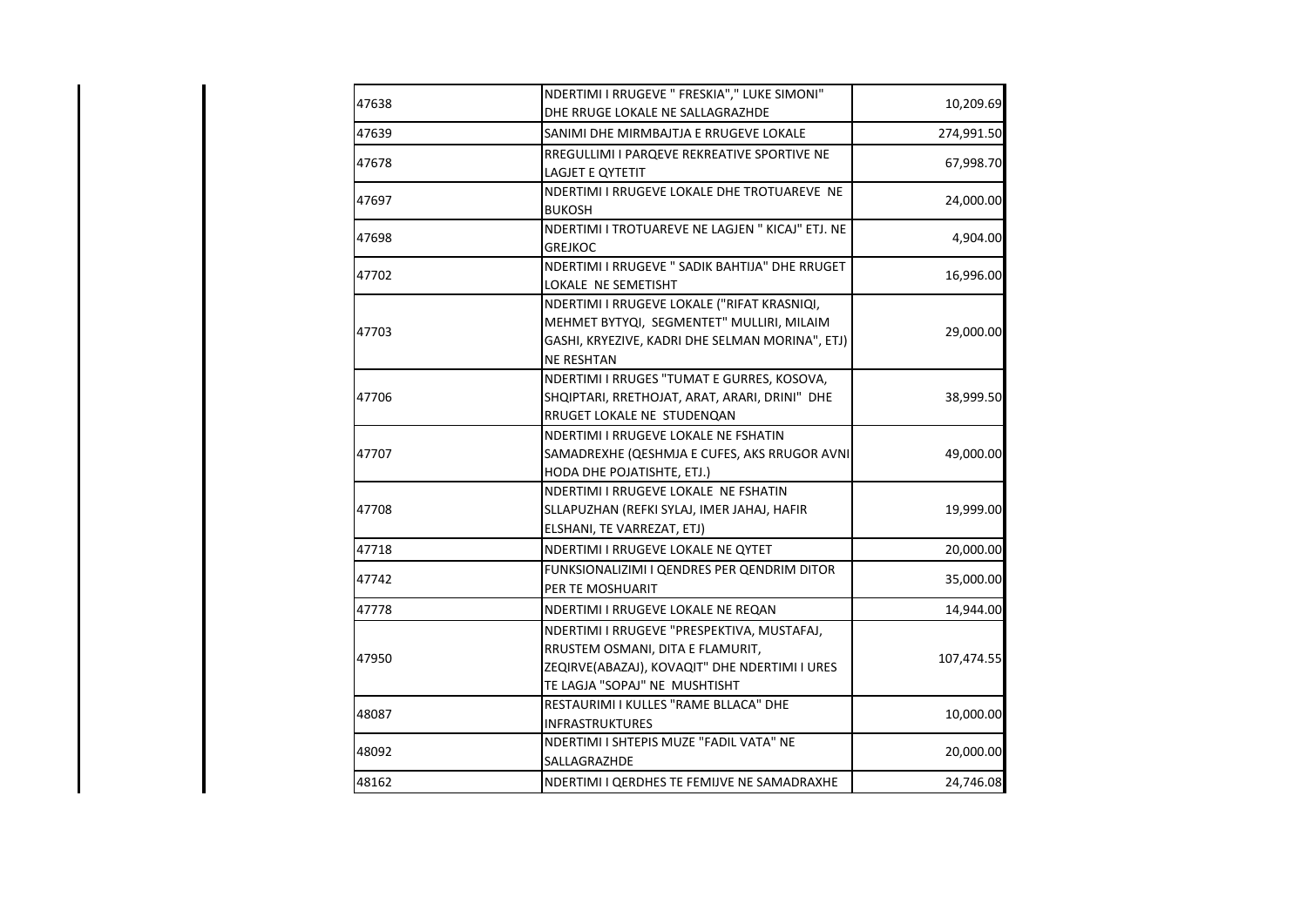| 48190 | NDERTIMI I RRUGEVE LOKALE NE GELANCE(<br>RAMADAN BAJRAMI, ISUF QERIMI, KADRI HALIMI,<br>RAMADAN PODRIMJA, RRAKAQET, SHERIF QADRAKU<br>DHE VEHAP LUMA, AVDYL ABAZI, PUSI I ATITI)ETJ | 23,999.75  |
|-------|-------------------------------------------------------------------------------------------------------------------------------------------------------------------------------------|------------|
| 48194 | NDERTIMI I RRUGEVE LOKALE NE<br>GREJKOC(PERPARIMI, LIMAN BRAHIMI, HAXHI ISUFI,<br>SHABAN AZMONI, JAKUP KURTISHAJ, ALI SHAQIRI,<br>JEMIN ZEQIRI, BRAHE ZEQIRI, SMAJL HYSENI)         | 52,993.58  |
| 48270 | SHENJEZIMI HORIZONTAL DHE VERTIKAL, SISTEMI I<br>UNIFIKUAR I ADRESAVE                                                                                                               | 20,468.65  |
| 48858 | NDERTIMI I RRUGEVE LOKALE "KODRA E THATE,<br>MEHMET JASHARI, V.SADIKAJ, HAJDIN MAHMUTI" NE<br><b>FSHATIN SOPIJE</b>                                                                 | 25,000.00  |
| 48865 | NDERTIMI I RRUGES "SYLEJMAN BERISHA", TROTUARI<br>TOPLIQAN-GJINOC DHE RRUGET TJERA LOKALE NE<br><b>GJINOC</b>                                                                       | 33,999.00  |
| 48980 | NDERTIMI I RRUGEVE "OSMAN BRAHIMI, SEJDAKET,<br>TE BRAHAVIT DHE BULLAKET NE NISHOR                                                                                                  | 17,191.80  |
| 85665 | NDERT.RRUG.LOKALE VRANIQ                                                                                                                                                            | 29,998.50  |
| 85695 | MIRMBAJTJA DIMRORE E RRUGEVE LOKALE                                                                                                                                                 | 50,000.00  |
| 85704 | MIRBAJTJA DHE PASTRIMI QYTETIT                                                                                                                                                      | 120,000.00 |
| 85709 | NDER.RRUG.LOKALE FSH.BLLACE                                                                                                                                                         | 48,000.00  |
| 85716 | NDERTIMI I SISTEMIT TE UJITJES PER TOKAT<br><b>BUJQESORE</b>                                                                                                                        | 10,000.00  |
| 87975 | MEREMETIMI DHE NDERTIMI I KANALIZIMEVE                                                                                                                                              | 149,987.73 |
| 87976 | NDERTIMI I RRUGES DUBRAVE-GJINOC                                                                                                                                                    | 154,950.04 |
| 87980 | INSTALIMI DHE SANIMI I NDRIQIMEVE PUBLIKE                                                                                                                                           | 117,952.45 |
| 87985 | SANIMI REGULLIMI UJSJELLESIT                                                                                                                                                        | 39,000.00  |
| 87986 | NDERT.RRUG.LOKALE BUDAKOVE                                                                                                                                                          | 58,000.00  |
| 87993 | NDERT.RRUG.LOK.FSHT.DUHEL                                                                                                                                                           | 27,879.00  |
| 87995 | NDERT.RR.LOKALE NE SHIROKE                                                                                                                                                          | 14,984.00  |
| 87998 | NDERTIMI DHE MEREMETIMI I TROTUAREVE NE<br><b>KOMUNE</b>                                                                                                                            | 49,923.00  |
| 88002 | NDERTIMI I RRUGES NE BUKOSH REQAN                                                                                                                                                   | 20,000.00  |
| 88011 | NDERTIMI E INFRASTRUKTURES PER BUJQESI DHE<br>PYLLTARI                                                                                                                              | 79,955.00  |
| 88026 | SANIMI DHE RENOVIMI I QKMF-QMF                                                                                                                                                      | 49,993.12  |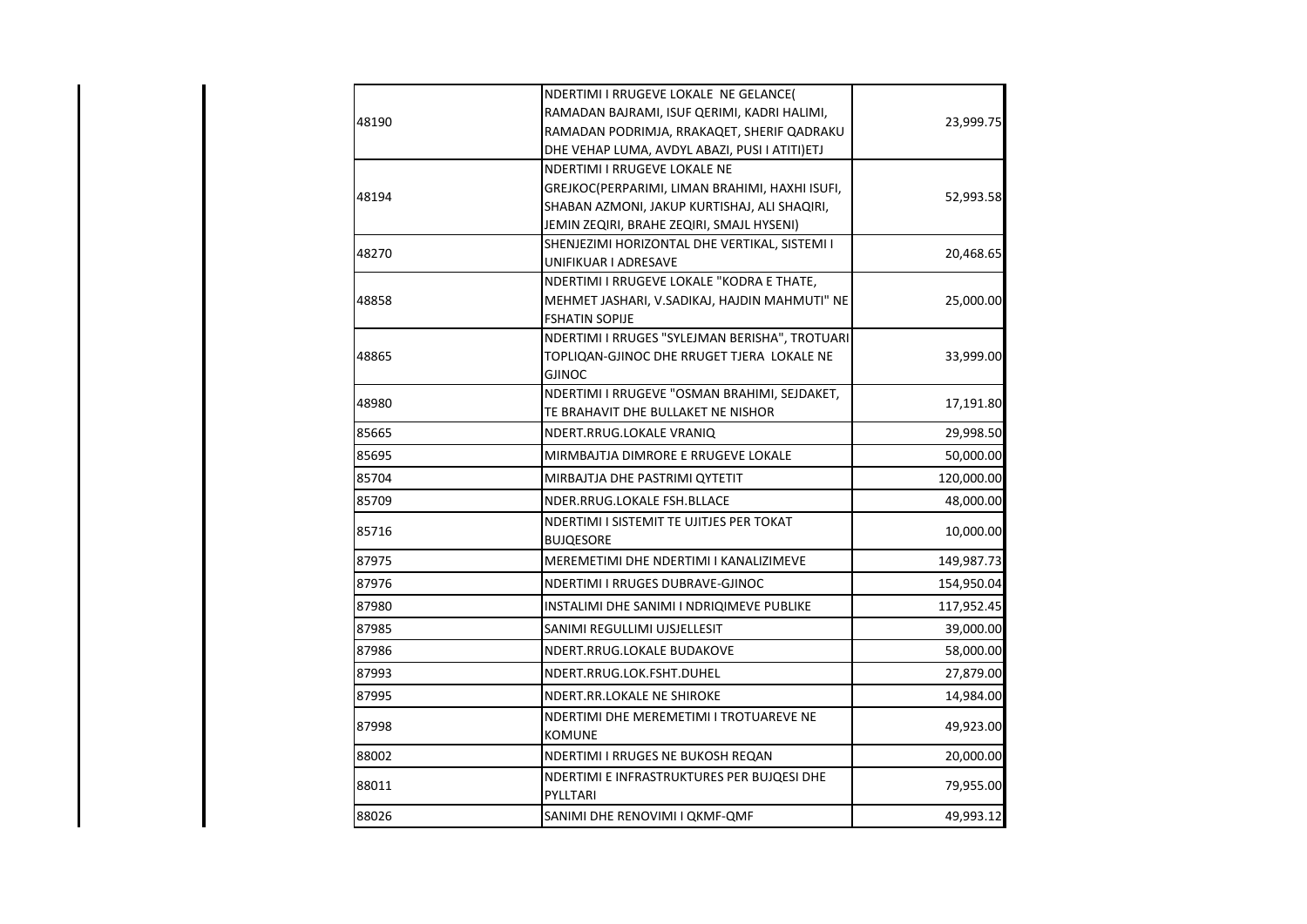| 89812 | Ndertimi i rrugeve lokale ne Peqan                                                                                                                               | 18,000.00 |
|-------|------------------------------------------------------------------------------------------------------------------------------------------------------------------|-----------|
| 89815 | NDERTIMI I RRUGES SEMETISHT PEQAN                                                                                                                                | 15,000.00 |
| 40891 | NDERTIMI I RRUGEVE LOKALE NE DRAGAQINE                                                                                                                           | 14,460.11 |
| 40939 | Ndertimi i rrugeve lokale ne Savrove                                                                                                                             | 8,896.48  |
| 43532 | NDERTIMI I RRUGEVE LOKALE NE DUBRAVE                                                                                                                             | 3,881.59  |
| 43566 | NDERTIMI DHE RENOVIMI I OBJEKTEVE SPORTIVE<br><b>DHE KULTURORE</b>                                                                                               | 16,519.41 |
| 44571 | NDERTIMI I RRUGEVE LOKALE NE FSHATIN TERRNJE                                                                                                                     | 4,000.00  |
| 47504 | RREGULLIMI I RRUGES BRIGADA 123, QENDER-<br><b>SUHAREKE</b>                                                                                                      | 6,916.22  |
| 47510 | RREGULLIMI I SHTRATIT TE VIJES SE UJIT NE<br>SAMADREXHE                                                                                                          | 8,003.25  |
| 47519 | NDERTIMI I URAVE NE VRANIQ                                                                                                                                       | 4,208.40  |
| 47527 | TRAJTIMI I HAPSIRAVE ME INTERES PUBLIK                                                                                                                           | 8,340.00  |
| 47557 | NDERTIMI SHFMU "VASO PASH SHKODRANI"<br>PARALELE E NDARE NE TERRNJE                                                                                              | 99,202.60 |
| 47678 | RREGULLIMI I PARQEVE REKREATIVE SPORTIVE NE<br>LAGJET E QYTETIT                                                                                                  | 18,904.00 |
| 47697 | NDERTIMI I RRUGEVE LOKALE DHE TROTUAREVE NE<br><b>BUKOSH</b>                                                                                                     | 12,995.40 |
| 47703 | NDERTIMI I RRUGEVE LOKALE ("RIFAT KRASNIQI,<br>MEHMET BYTYQI, SEGMENTET" MULLIRI, MILAIM<br>GASHI, KRYEZIVE, KADRI DHE SELMAN MORINA", ETJ)<br><b>NE RESHTAN</b> | 7,999.98  |
| 47706 | NDERTIMI I RRUGES "TUMAT E GURRES, KOSOVA,<br>SHQIPTARI, RRETHOJAT, ARAT, ARARI, DRINI" DHE<br>RRUGET LOKALE NE STUDENQAN                                        | 16,914.59 |
| 47707 | NDERTIMI I RRUGEVE LOKALE NE FSHATIN<br>SAMADREXHE (QESHMJA E CUFES, AKS RRUGOR AVNI<br>HODA DHE POJATISHTE, ETJ.)                                               | 20,643.65 |
| 47708 | NDERTIMI I RRUGEVE LOKALE NE FSHATIN<br>SLLAPUZHAN (REFKI SYLAJ, IMER JAHAJ, HAFIR<br>ELSHANI, TE VARREZAT, ETJ)                                                 | 8,866.00  |
| 47718 | NDERTIMI I RRUGEVE LOKALE NE QYTET                                                                                                                               | 5,269.51  |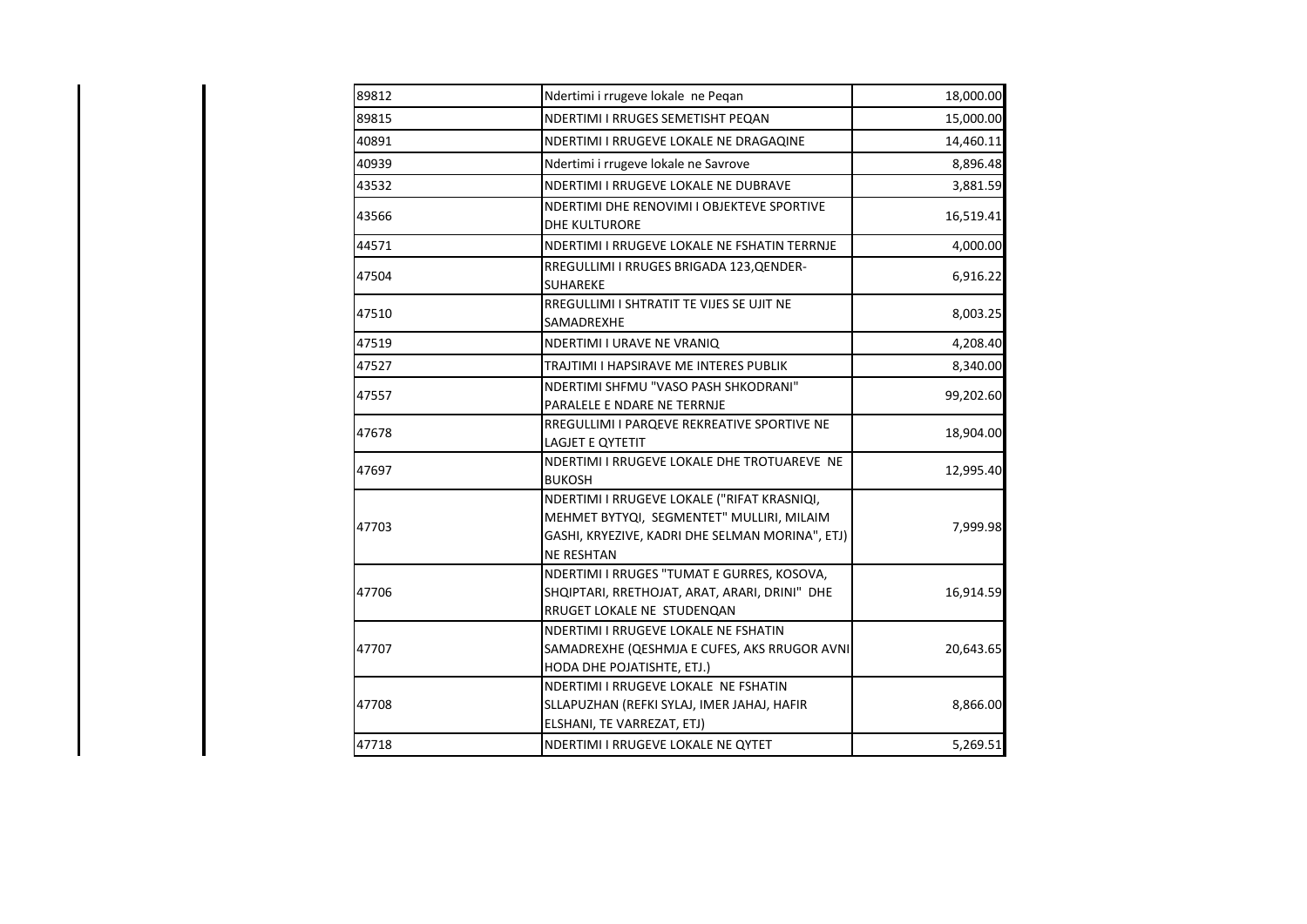| 47950 | NDERTIMI I RRUGEVE "PRESPEKTIVA, MUSTAFAJ,<br>RRUSTEM OSMANI, DITA E FLAMURIT,<br>ZEQIRVE(ABAZAJ), KOVAQIT" DHE NDERTIMI I URES<br>TE LAGJA "SOPAJ" NE MUSHTISHT                    | 8,000.00  |
|-------|-------------------------------------------------------------------------------------------------------------------------------------------------------------------------------------|-----------|
| 48162 | NDERTIMI I QERDHES TE FEMIJVE NE SAMADRAXHE                                                                                                                                         | 1,514.00  |
| 48190 | NDERTIMI I RRUGEVE LOKALE NE GELANCE(<br>RAMADAN BAJRAMI, ISUF QERIMI, KADRI HALIMI,<br>RAMADAN PODRIMJA, RRAKAQET, SHERIF QADRAKU<br>DHE VEHAP LUMA. AVDYL ABAZI. PUSI I ATITI)ETJ | 13,982.35 |
| 48194 | NDERTIMI I RRUGEVE LOKALE NE<br>GREJKOC(PERPARIMI, LIMAN BRAHIMI, HAXHI ISUFI,<br>SHABAN AZMONI, JAKUP KURTISHAJ, ALI SHAQIRI,<br>JEMIN ZEQIRI, BRAHE ZEQIRI, SMAJL HYSENI)         | 9,000.00  |
| 48270 | SHENJEZIMI HORIZONTAL DHE VERTIKAL, SISTEMI I<br>UNIFIKUAR I ADRESAVE                                                                                                               | 7,213.00  |
| 48858 | NDERTIMI I RRUGEVE LOKALE "KODRA E THATE,<br>MEHMET JASHARI, V.SADIKAJ, HAJDIN MAHMUTI" NE<br><b>FSHATIN SOPIJE</b>                                                                 | 8,718.50  |
| 48865 | NDERTIMI I RRUGES "SYLEJMAN BERISHA", TROTUARI<br>TOPLIQAN-GJINOC DHE RRUGET TJERA LOKALE NE<br><b>GJINOC</b>                                                                       | 7,998.20  |
| 85665 | NDERT.RRUG.LOKALE VRANIQ                                                                                                                                                            | 8,833.53  |
| 85695 | MIRMBAJTJA DIMRORE E RRUGEVE LOKALE                                                                                                                                                 | 41,087.50 |
| 85704 | MIRBAJTJA DHE PASTRIMI QYTETIT                                                                                                                                                      | 10,804.77 |
| 85706 | MBIKQYRJA PROJEKTEVE INVESTIVE                                                                                                                                                      | 1,162.00  |
| 85709 | NDER.RRUG.LOKALE FSH.BLLACE                                                                                                                                                         | 23,550.80 |
| 85716 | NDERTIMI I SISTEMIT TE UJITJES PER TOKAT<br><b>BUJQESORE</b>                                                                                                                        | 9,477.00  |
| 87975 | MEREMETIMI DHE NDERTIMI I KANALIZIMEVE                                                                                                                                              | 25,000.00 |
| 87976 | NDERTIMI I RRUGES DUBRAVE-GJINOC                                                                                                                                                    | 15,000.00 |
| 87980 | INSTALIMI DHE SANIMI I NDRIQIMEVE PUBLIKE                                                                                                                                           | 29,000.00 |
| 87986 | NDERT.RRUG.LOKALE BUDAKOVE                                                                                                                                                          | 5,749.07  |
| 87995 | NDERT.RR.LOKALE NE SHIROKE                                                                                                                                                          | 4,000.00  |
| 87998 | NDERTIMI DHE MEREMETIMI I TROTUAREVE NE<br><b>KOMUNE</b>                                                                                                                            | 9,999.50  |
| 88002 | NDERTIMI I RRUGES NE BUKOSH REQAN                                                                                                                                                   | 19,000.00 |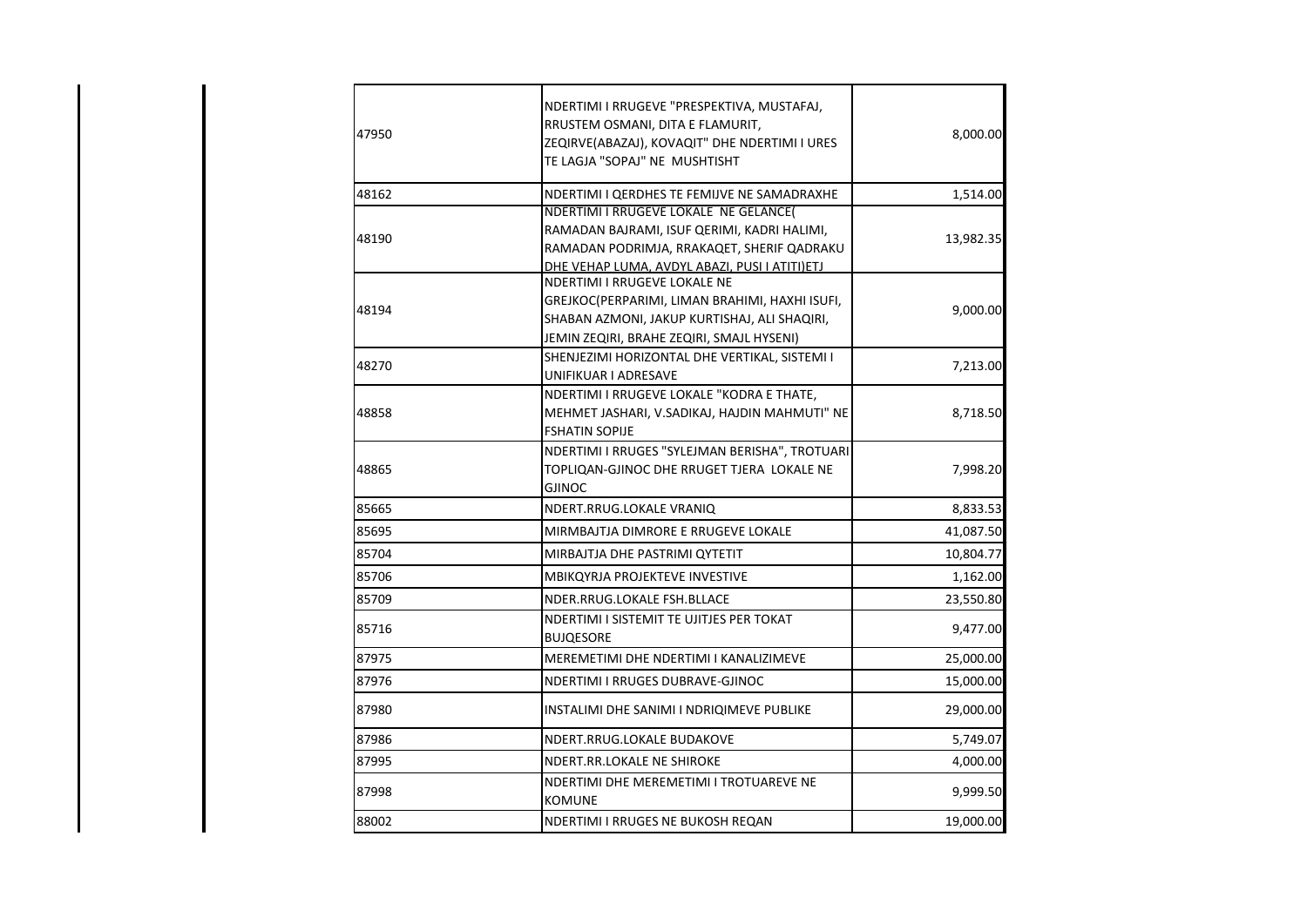|               | 88011 | NDERTIMI E INFRASTRUKTURES PER BUJQESI DHE<br>PYLLTARI                               | 27,468.50 |
|---------------|-------|--------------------------------------------------------------------------------------|-----------|
|               | 89812 | Ndertimi i rrugeve lokale ne Peqan                                                   | 14,726.64 |
|               | 89815 | NDERTIMI I RRUGES SEMETISHT PEQAN                                                    | 11,707.60 |
|               | 42002 | SANIMI I GJENDJES NE INFRASTRUKTURE                                                  | 61,639.00 |
|               | 43524 | TRAJTIMI I UJRAVE ATMOSFERIK NE RRUGEN XHAVIT<br><b>SYLAJ</b>                        | 20,487.00 |
|               | 44565 | NDERTIMI I RRUGES "HAMEZ BAJRAMI" NE<br><b>MAQITEVE</b>                              | 23,736.19 |
|               | 44582 | RREGULLIMI I HAPSIRAVE PUBLIKE TE VARREZAT<br>DHE VARRIT TE UKE BYTYÇIT NE SEMETISHT | 10,000.00 |
|               | 44877 | RREGULLIMI I PRROCKES DHE HAPSIRES PUBLIKE NE<br><b>VRANIQ</b>                       | 5,000.00  |
|               | 45091 | EKSPROPRIJIMI DHE NDERTIMI I KANALIT TE UJITJESE<br><b>NE MUSHTISHT</b>              | 9,901.60  |
|               | 45615 | TRASIMI I RRUGES KASTERC-BRESHANC                                                    | 10,000.00 |
|               | 47527 | TRAJTIMI I HAPSIRAVE ME INTERES PUBLIK                                               | 2,578.00  |
|               | 47540 | NDERTIMI I RRUGES "FITORJA" NE FSHATIN LESHAN                                        | 16,166.66 |
|               | 47552 | RENOVIMI DHE MIRMBAJTJA E OBJEKTEVE<br>INSTITUCIONALE                                | 1,000.00  |
|               | 85706 | MBIKQYRJA PROJEKTEVE INVESTIVE                                                       | 1,311.61  |
|               | 87976 | NDERTIMI I RRUGES DUBRAVE-GJINOC                                                     | 7,971.26  |
|               | 87985 | SANIMI REGULLIMI UJSJELLESIT                                                         | 41,900.00 |
|               | 89819 | NDERT.RRUG.LOK.NEPERBISHT                                                            | 26,997.80 |
|               | 43475 | NDERTIMIT I RRUGEVE NE DRENOC, QIFLLAK, DEJE,<br><b>MALESI E VOGEL</b>               | 7,550.23  |
|               | 46727 | INEVSTIME DHE MIRMBATJE TE HAPSIARVE<br>GJELBRUSE, PARQET, VORR                      | 29,977.07 |
|               | 40822 | NDERTIMI DHE MIRËMBAJTJA E RRUGËVE FUSHORE                                           | 39,977.00 |
|               | 47877 | RREGULLIMI I SHESHEVE DHE OBJEKTEVE ME<br>RËNDËSI TË VEÇAN                           | 15,000.00 |
|               | 47914 | KRIJIMI I HAPËSIRAVE TË GJELBËRUARA DHE DRUNJ<br>DEKORATIVË                          | 14,591.78 |
| RAHOVEC (622) | 41974 | RIPARIMI I SHTEPISE SE KULTURES NE RATKOC                                            | 18,816.79 |
|               | 40870 | RIPARIMET NE SHKOLLA                                                                 | 13,760.15 |
|               | 43506 | Ndertimi i shkolles fillore Kramovik                                                 | 19,998.67 |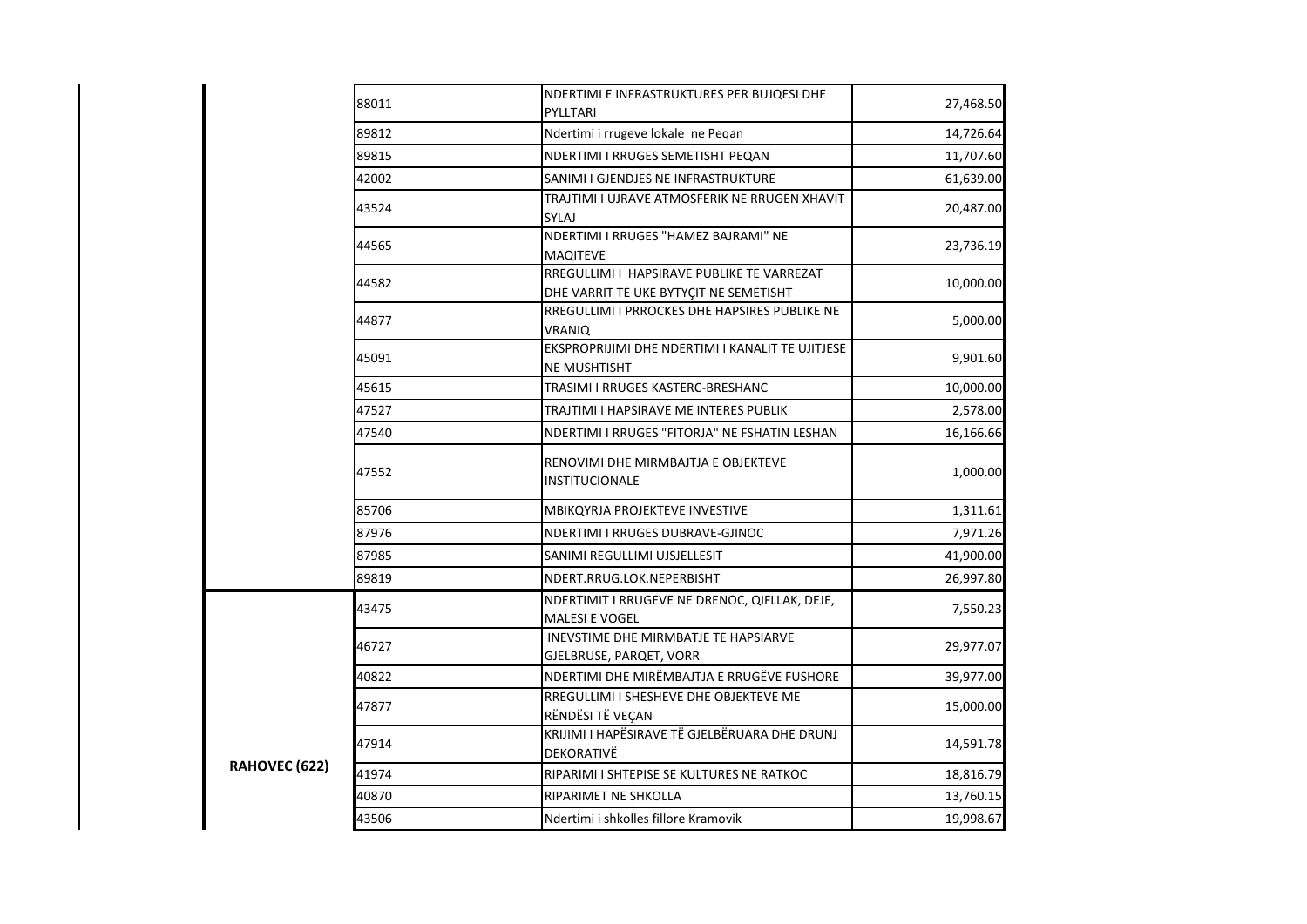|  |               | 45787                                        | NDERTIMI I QERDHES NE RATKOC                                       | 20,000.00  |
|--|---------------|----------------------------------------------|--------------------------------------------------------------------|------------|
|  |               | 46517                                        | NDERTIMI I SHKOLLES NE HOQE-BRESTOVC                               | 19,445.23  |
|  |               | 48125                                        | NDËRTIMI I SHKOLLËS FILOORE NE KAZNIK                              | 10,000.00  |
|  |               | 48202                                        | NDËRTIMI I QERDHES NË KRUSHË TË MADHE                              | 17,625.00  |
|  |               | 48206                                        | NDËRTIMI I ÇERDHES NË XËRXË                                        | 9,999.38   |
|  |               | 43598                                        | RENOVIM, MONTIM I SHTYLLAVE ELEKTRIKE                              | 20,000.00  |
|  |               | 47115                                        | RIPARIMI DHE MIREMBAJTJA E RRUGEVE DHE<br>KANALEVE TE HAPURA       | 130,000.00 |
|  |               | 48940                                        | RIPARIMI I PARQEVE DHE SHPORTAVE METALIKE PER<br>MBETURINA-MAMUSHE | 29,995.00  |
|  | MAMUSHË (626) | 48944                                        | URA DHE MURI MBROJTES I LUMIT TOPLLUA                              | 69,976.16  |
|  |               | 48950                                        | PROJEKTI PER AMBULLANT MAMUSHE                                     | 20,000.00  |
|  |               | 89854                                        | <b>HAPJA E PUSIT</b>                                               | 6,996.36   |
|  |               | 89855                                        | RENOVIMI I SHKOLLES FILLORE                                        | 11,524.45  |
|  |               | 48944                                        | URA DHE MURI MBROJTES I LUMIT TOPLLUA                              | 5,314.25   |
|  |               | 48944                                        | URA DHE MURI MBROJTES I LUMIT TOPLLUA                              | 49,999.90  |
|  | 41266         | RENOVIMI I AMINISTRATËS DHE ZYRAVE TË VENDIT | 29,933.00                                                          |            |
|  |               | 41268                                        | SHENJAT E KOMUNIKACIONIT                                           | 19,999.78  |
|  |               | 41274                                        | NDERTIMI I NDRIQIMIT PUBLIK                                        | 99,697.00  |
|  |               | 41278                                        | KANALIZIME NË QYTET DHE FSHATRA                                    | 49,999.35  |
|  |               | 44829                                        | RENOVIMI I SHKOLLAVE FILLORE DHE TË MESME                          | 250,299.65 |
|  |               | 44931                                        | PUNIMI I KANALEVE TË UJITJES                                       | 100,000.00 |
|  |               | 44967                                        | ASFALTIMIM I RRUGËVE NË FSHATRA                                    | 678,153.00 |
|  |               | 46347                                        | NDËRTIMI I TROTUAREVE NË QYTET DHE FSHATRA                         | 149,620.70 |
|  |               | 46420                                        | MBROJTJA E AMBIENTIT, RREGULLIMI I KANALEVE TË<br><b>HAPURA</b>    | 100,000.00 |
|  |               | 46455                                        | RENOVIMI I MUZEUT DHE TEATRIT                                      | 19,820.00  |
|  |               | 46476                                        | NDËRTIMI I PALESTRES SË SPORTIT NË FSHATIN<br>VITOMERICË           | 142,010.00 |
|  |               | 46686                                        | NDËRTIMI I UJËSJELLËSIT NË RUGOVË                                  | 100,000.00 |
|  |               | 47987                                        | MIRMBAJTJA DHE SANIMI I RRUGËVE                                    | 98,976.51  |
|  |               | 48020                                        | SANIMI I RRUGËVE NË QYTET                                          | 100,000.00 |
|  |               | 48044                                        | NDËRTIMI I RRUGËVE NË QYTET                                        | 50,000.00  |
|  |               | 48061                                        | NDËRTIMI I RRUGËS BOGË-QAFA E REXHAJVE SHKREL                      | 99,995.00  |
|  |               |                                              |                                                                    |            |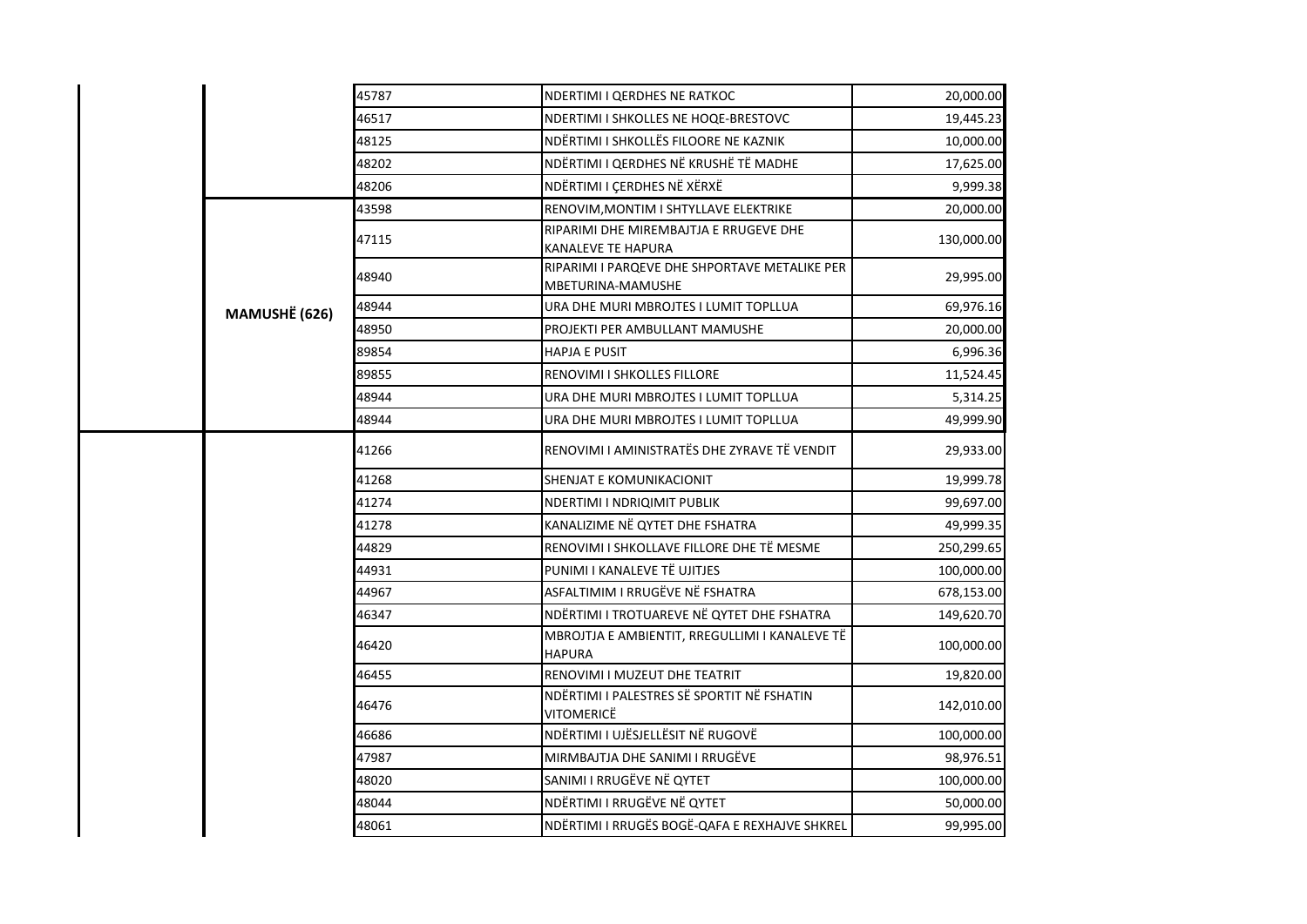|            | 48077 | NDËRTIMI I RRUGËS NË RUGOVË                                        | 110,000.00 |
|------------|-------|--------------------------------------------------------------------|------------|
|            | 48165 | NDËRTIMI I MUREVE MBROJTËSE                                        | 59,999.99  |
|            | 48176 | NDËRTIMI I URAVE                                                   | 70,000.00  |
|            | 48179 | HAPJA E SHTEGUT NGA ZYRAT E AMBIENTIT DERI TE<br>URA E GURIT       | 130,000.00 |
|            | 48231 | GJELBRIMI I QYTETIT                                                | 99,777.24  |
| PEJË (635) | 48273 | NDËRTIMI DHE RENOVIMI I OBJEKTEVE<br><b>SHËNDETËSORE</b>           | 109,984.20 |
|            | 48392 | NDËRTIMI, RREGULLIMI DHE MIRMBAJTJA E<br><b>OBJEKTEVE SPORTIVE</b> | 99,897.86  |
|            | 48586 | <b>KËNDET E LODRAVE</b>                                            | 25,000.00  |
|            | 48695 | NDËRTIMI DHE RREGULLIMI I FUSHAV E SPORTIVE                        | 89,989.00  |
|            | 41274 | <b>NDERTIMI I NDRIQIMIT PUBLIK</b>                                 | 49,978.60  |
|            | 41276 | RREGULLIMI I MURIT TË LUMBARDHIT                                   | 199,950.00 |
|            | 41278 | KANALIZIME NË QYTET DHE FSHATRA                                    | 50,000.00  |
|            | 41279 | RREGULLIMI I QENDRES SË QYTETIT                                    | 384,999.00 |
|            | 44931 | PUNIMI I KANALEVE TË UJITJES                                       | 93,664.00  |
|            | 44967 | ASFALTIMIM I RRUGËVE NË FSHATRA                                    | 111,373.00 |
|            | 46208 | NDËRTIMI I ZYRES SË VENDIT NË NOVOSELLË                            | 30,600.00  |
|            | 46470 | NDËRTIMI I SHKOLLES SË MUZIKËS (FAZA E DYTË)                       | 201,442.11 |
|            | 46478 | NDËRTIMI I SHKOLLËS FILLORE NË FSHATIN LESHAN                      | 105,711.90 |
|            | 46485 | NDËRTIMI I SHKOLLËS SË ARTIT FAZA E DYTË                           | 219,875.63 |
|            | 48020 | SANIMI I RRUGËVE NË QYTET                                          | 100,000.00 |
|            | 48077 | NDËRTIMI I RRUGËS NË RUGOVË                                        | 50,000.00  |
|            | 48435 | NDERTIMI DHE RRENOVIMI I OBJEKTEVE TË ARSIMIT<br>PARAFILLOR        | 30,732.49  |
|            | 41277 | NDERTIMI I RRUGVE NE QYTET DHE FSHATRA                             | 130,010.00 |
|            | 46470 | NDËRTIMI I SHKOLLES SË MUZIKËS (FAZA E DYTË)                       | 27,171.71  |
|            | 46485 | NDËRTIMI I SHKOLLËS SË ARTIT FAZA E DYTË                           | 156,773.91 |
|            | 48273 | NDËRTIMI DHE RENOVIMI I OBJEKTEVE<br><b>SHËNDETËSORE</b>           | 72,434.92  |
|            | 94997 | NDRIQIMI NE FSHATIN BRESTOVIK-CIGE                                 | 6,000.00   |
|            | 47727 | <b>ASFALTIMI I RRUGES SIQEVE</b>                                   | 30,000.00  |
|            | 47825 | NDËRTIMI I KANALIZIMIT JASHANICË                                   | 50,000.00  |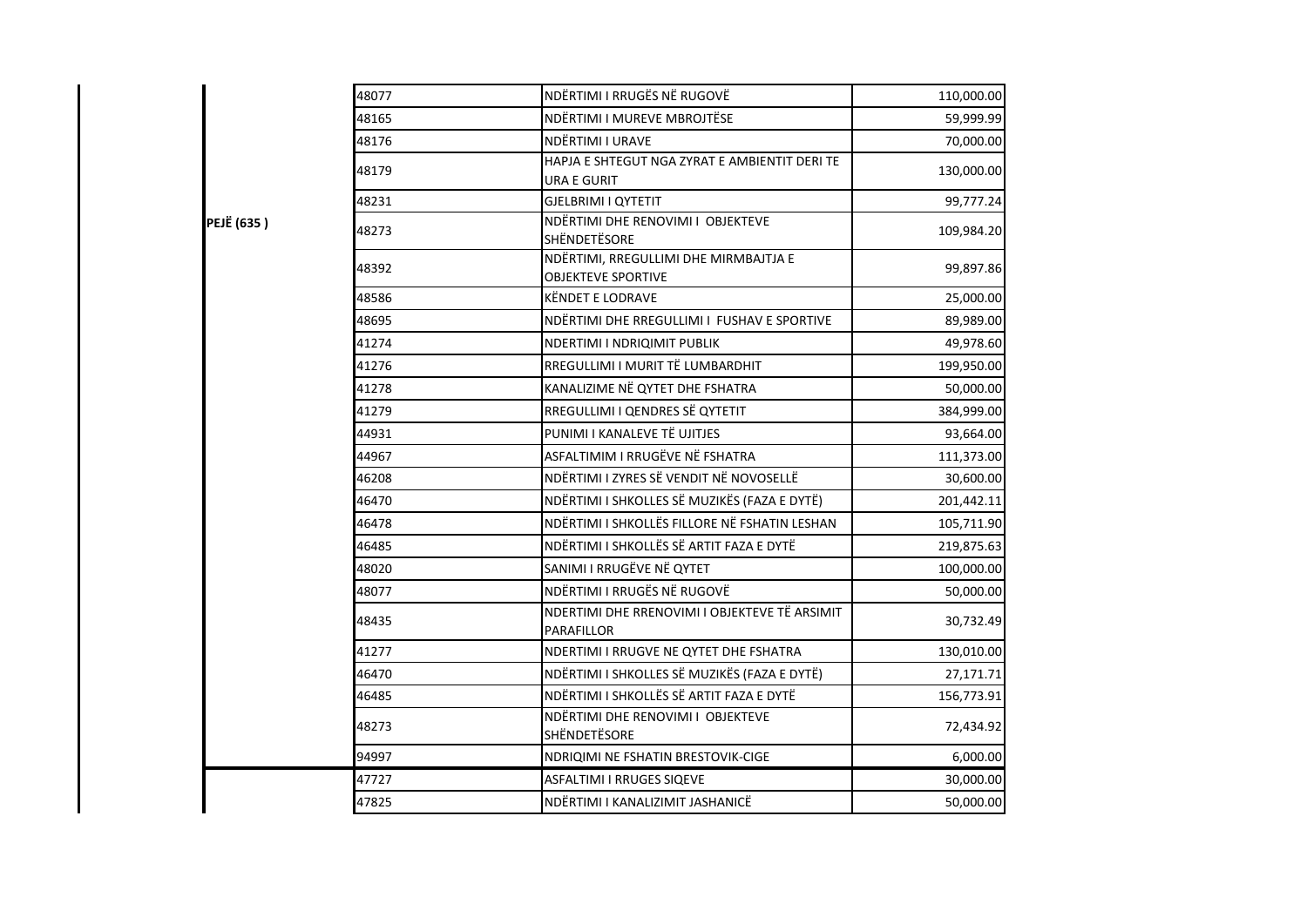| 47829 | RENOVIMI I OBJEKTIT TE SHFMU AVNI ZHABOTA<br>KERNICË               | 17,444.00  |
|-------|--------------------------------------------------------------------|------------|
| 47855 | NDËRTIMI I FUSHËS SPORTIVE NË SHFMU MOTRAT<br>QIRIAZI NË ZAJM      | 15,444.43  |
| 47864 | RENOVIM I BRENDSHËM I OBJEKTIT NË SHFMU ATE<br>GJERGJ FISHA JAGODE | 9,881.20   |
| 47902 | RENOVIMI I 3 QMF DHE 11 AMF                                        | 60,270.60  |
| 47926 | RENOVIM I ZYRËS SË GJENDJES CIVILE NË UJMIRË                       | 991.00     |
| 47933 | SHENJEZIMI HORIZONTEL DHE VERTIKAL I RRUGEVE                       | 13,407.60  |
| 47956 | MIRËMBAJTJA DHE ZGJERIMI I PARQEVE                                 | 19,321.20  |
| 47982 | MIRËMBAJTJA E NDRIÇIMIT PUBLIK                                     | 17,494.19  |
| 47990 | MIRËMBAJTJA DHE ZGJERIMI I RRJETIT TË KAMERAVE                     | 7,932.00   |
| 48002 | RENOVIM I SHTËPISË SË KULTURËS                                     | 8,950.00   |
| 48004 | NDËRTIMI I KANALEVE TË UJITJES                                     | 39,999.24  |
| 48017 | HAPJE TË PUSEVE PËR UJITJE                                         | 13,880.00  |
| 48021 | NDËRTIMI I KANALIZIMIT BOKSHIQ                                     | 40,000.00  |
| 48022 | NDËRTIMI I KANALIZIMIT NE FSHATIN RADULLOC                         | 40,000.00  |
| 48023 | ASFALTIMI I RRUGËVE LOKALE GJURGJEVIK I VOGEL                      | 80,000.00  |
| 48028 | NDËRTIMI I KANALIZIMIT ZABERGJË                                    | 25,000.00  |
| 48054 | NDËRTIMI I KANALIZIMIT RESNIK                                      | 45,000.00  |
| 48057 | NDËRTIMI I KANALIZIMIT RANOC DHE LESKOC                            | 48,333.54  |
| 48071 | NDËRTIMI I KANALIZIMIT NE DOLLOVE                                  | 40,000.00  |
| 48073 | NDËRTIMI I KANAKALIZIMIT NE RUDICE                                 | 38,371.75  |
| 48101 | NDËRTIMI I KANALIZIMIT NE JAGODE DHE PASKALICË                     | 40,000.00  |
| 48103 | NDËRTIMI I KANALIZIMIT KEPUZ                                       | 50,000.00  |
| 48104 | NDËRTIMI I KANALIZIMIT DEIQ                                        | 40,000.00  |
| 48106 | KANALIZIMI NË LAGJE TË KLINËS                                      | 52,490.66  |
| 48107 | ASFALTIMI I RRUGËVE LOKALE NË BUDISALC                             | 30,000.00  |
| 48113 | ASFALTIMI I RRUGËVE LOKALE NË SHTUPEL                              | 50,000.00  |
| 48115 | ASFALTIMI I RRUGËVE DHE TROTUAREVE NE QYTET<br>DHE PERIFERI        | 145,000.00 |
| 48119 | ASFALTIM I RRUGËVE LOKALE NË STUPE                                 | 40,000.00  |
| 48126 | NDËRTIMI I KANALIZIMIT NË DERSNIK                                  | 15,000.00  |
| 48147 | ASFALTIMI I RRUGËVE LOKALE GJURGJEVIK I MADH                       | 20,000.00  |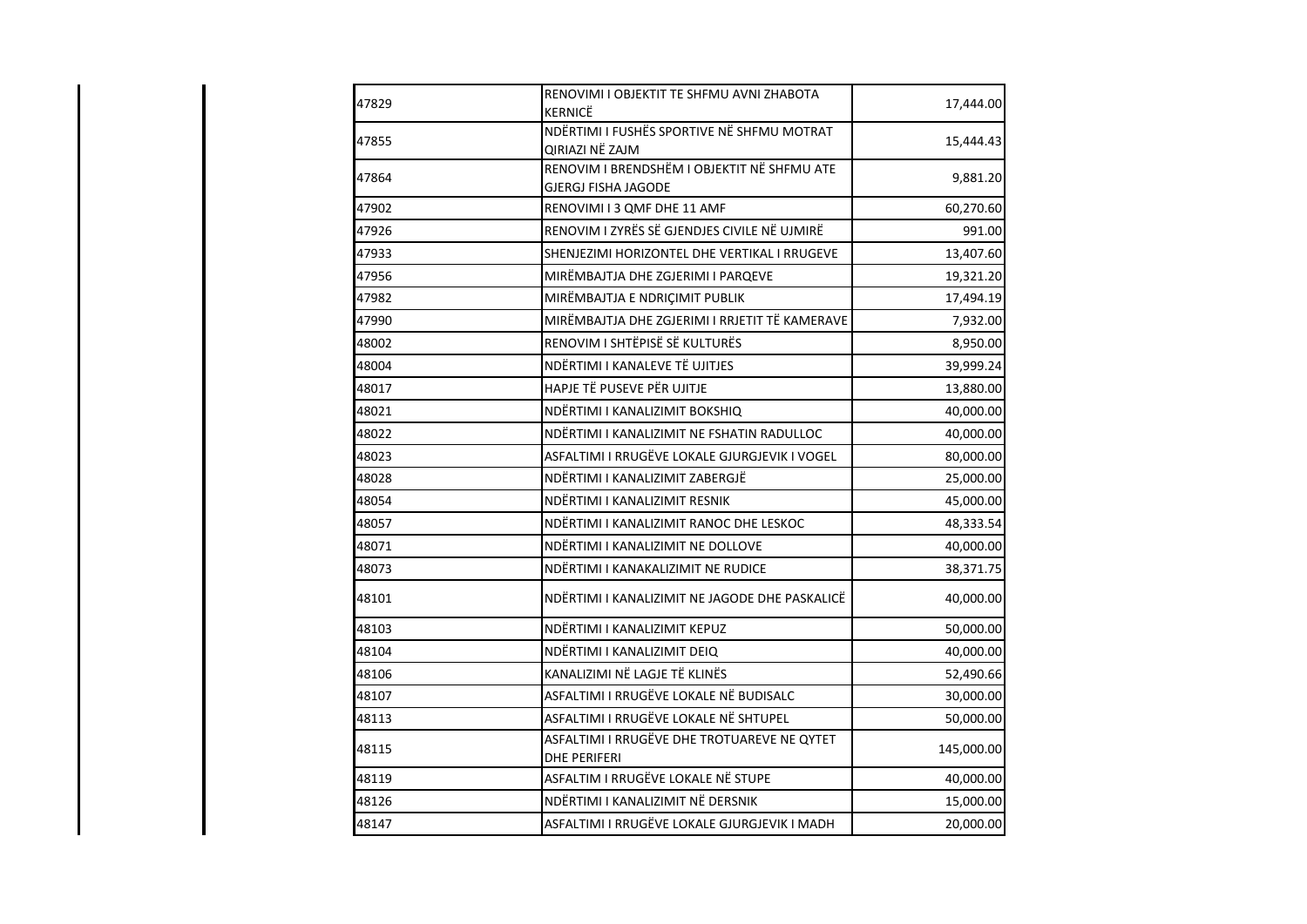| 48149 | NDËRTIMI I TROTUARIT NË ZABERGJË                                   | 20,000.00 |
|-------|--------------------------------------------------------------------|-----------|
| 48150 | ASFALTIMI I RRUGËVE LOKALE NË GRABANICË DHE<br><b>DUGAJEVË</b>     | 50,000.00 |
| 48153 | ASFALTIMI I RRUGËVE LOKALE NE CEROVIK                              | 19,917.05 |
| 48234 | ASFALTIMI I RRUGËVE LOKALE NE VOLLJAK                              | 20,000.00 |
| 48237 | ASFALTIMI I RRUGËVE LOKLE NE QESKOVË                               | 30,000.00 |
| 48239 | KANALIZIMI NË QUPEVË E ULET                                        | 19,432.77 |
| 48249 | RREGULLIM I URËS NË DUSH                                           | 20,000.00 |
| 48252 | NDËRTIMI I RRUGËVE LOKALE NË QUPEVË TË ULTË                        | 5,484.05  |
| 48256 | NDËRTIMI I KANALIZIMIT NË VOLLJAKË                                 | 10,000.00 |
| 48260 | NDËRTIMI I KANALIZIMIT NË DOLLC                                    | 12,211.94 |
| 48262 | NDËRTIMI ME GURË I SHESHIT DHE RRUGËVE NË<br>QYTET                 | 50,000.00 |
| 47727 | ASFALTIMI I RRUGES SIQEVE                                          | 20,000.00 |
| 47902 | RENOVIMI I 3 QMF DHE 11 AMF                                        | 7,722.00  |
| 47996 | NDERTIMI I FUSHES NDIHMESE TË FUTBOLLIT<br>(SPORTIT)               | 40,000.00 |
| 48002 | RENOVIM I SHTËPISË SË KULTURËS                                     | 5,000.00  |
| 48004 | NDËRTIMI I KANALEVE TË UJITJES                                     | 15,898.59 |
| 48023 | ASFALTIMI I RRUGËVE LOKALE GJURGJEVIK I VOGEL                      | 37,343.80 |
| 48080 | NDËRTIMI I KANALIZIMIT BERKOVE                                     | 10,000.00 |
| 48096 | NDËRTIMI I KANALIZIMIT SFERKË                                      | 19,999.20 |
| 48098 | NDËRTIMI I RRUGËVE LOKALE NË SFERKË                                | 15,000.00 |
| 48103 | NDËRTIMI I KANALIZIMIT KEPUZ                                       | 30,000.00 |
| 48104 | NDËRTIMI I KANALIZIMIT DEIQ                                        | 18,999.99 |
| 48111 | ASFALTIMI I RRUGËVE LOKALE NË RADULLOC DHE<br>PATAQAN              | 50,000.00 |
| 48113 | ASFALTIMI I RRUGËVE LOKALE NË SHTUPEL                              | 33,999.00 |
| 48115 | ASFALTIMI I RRUGËVE DHE TROTUAREVE NE QYTET<br><b>DHE PERIFERI</b> | 99,998.00 |
| 48147 | ASFALTIMI I RRUGËVE LOKALE GJURGJEVIK I MADH                       | 14,125.00 |
| 48150 | ASFALTIMI I RRUGËVE LOKALE NË GRABANICË DHE<br><b>DUGAJEVË</b>     | 30,000.00 |
| 48237 | ASFALTIMI I RRUGËVE LOKLE NE QESKOVË                               | 30,000.00 |

**KLINA (634)**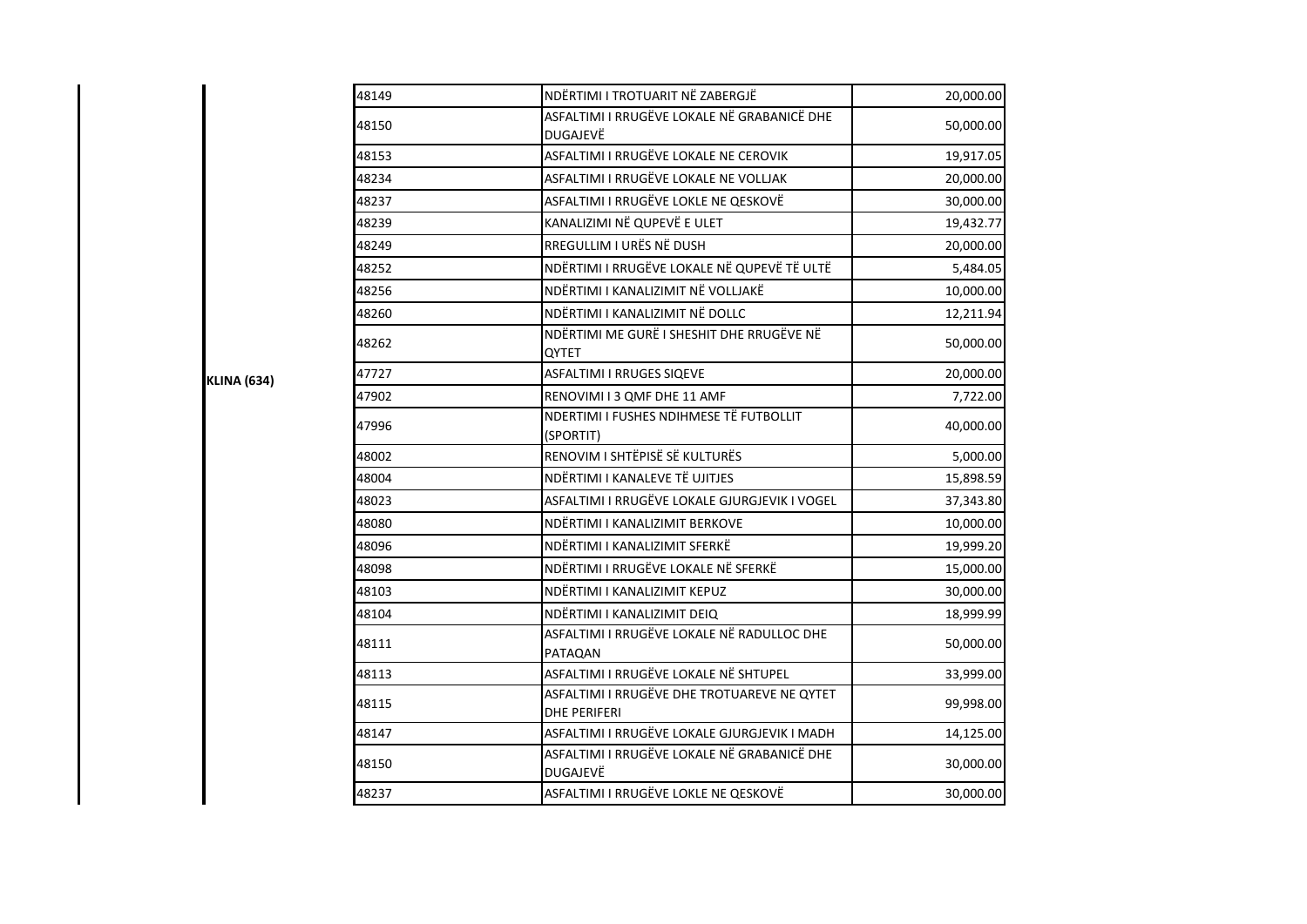| 48271 | HULUMTIMI I BURIMIT TË UJIT PËR BUDISALC DHE<br>GLLAREVË           | 10,000.00    |
|-------|--------------------------------------------------------------------|--------------|
| 44909 | RENOVIMI I OBJEKTIT TE GJIMNAZIT LUIGJ GURAKUQI<br><b>NE KLINE</b> | 24,000.00    |
| 45512 | KANALI PER UJITJE NE KPUZ                                          | 19,000.00    |
| 46903 | KANALI PER UJITJE NE RUDICE                                        | 10,000.00    |
| 47171 | ASFALTIMI I RRUGEVE LOKALE NE GREMNIK                              | 15,000.00    |
| 47192 | ASFALTIMI I RRUGES NE RADULLOC                                     | 24,752.28    |
| 47194 | NDERTIMI I URES NE SHTARICË                                        | 14,926.71    |
| 47294 | ASFALTIMI I RRUGEVE LOKALE NE GLLAREVE,<br>STAPANICE, RIXHEVE      | 51,573.25    |
| 47362 | NDERTIMI I URES NE UJMIR                                           | 20,695.52    |
|       | Renovime të shkollave                                              | 45,372.00    |
| 44870 | Sinjalizimi i rrugëve "                                            | 1,707.36     |
| 45512 | Kanali për ujitje në Kpuz                                          | 20,806.74    |
| 46903 | Kanali për ujitje në Rudicë                                        | 10,000.00    |
| 47171 | Asfaltimi i rrugëve lokale në Gremnik                              | 15,337.88    |
| 47192 | Asfaltimi i rrugës në Radulloc                                     | 24,752.28    |
| 47294 | Asfaltimi i rrugëve lokale në Gllarevë, Rixhevë dhe<br>Stapanicë   | 51,578.64    |
| 47194 | Ndërtimi i urës në Shtaricë                                        | 14,926.71    |
| 47362 | Ndërtimi i urës në Ujmirë                                          | 20,798.04    |
| 44909 | Renovimi i objektit të gjimnazit Luigj Gurakuqi                    | 24,000.00    |
| 46882 | Ndërtimi i fushës së sportit në shf. Jashanicë                     | 1,161.02     |
| 46860 | Rregullimi i dyshemesë në shf. Emin Duraku                         | 4,992.00     |
| 45007 | Lyerja e objektit të QKMF-së                                       | 3,975.65     |
| 72570 | Asfaltimi i rrugëve lokale në Budisalc                             | 10,294.00    |
| 72535 | Asfaltimi i rrugëve ne lagjen e Veselëve Siqevë                    | 6,000.00     |
| 72549 | Ndërtimi me asfalt i rrugës Klinë-lagja e Palucajve                | 2,505.00     |
| 72554 | Asfaltimi i rrugëve lokale në Gremnik                              | 2,992.00     |
| 72569 | Asfaltimi i rrugës në Dollc-lagja Mirdita                          | 1,262.00     |
| 49128 | NDËRTIMI I SKEMËS PËR FURNIZIM ME UJË NË<br>KOMUNEN E ISTOGUT      | 1,018,849.34 |
| 41216 | DIGJITALIZIMI I SISTEMIT SHËNDETSORË                               | 16,278.50    |
| 41165 | Betonimi i kanalit të Tomocit 4000 m.                              | 35,879.19    |
|       |                                                                    |              |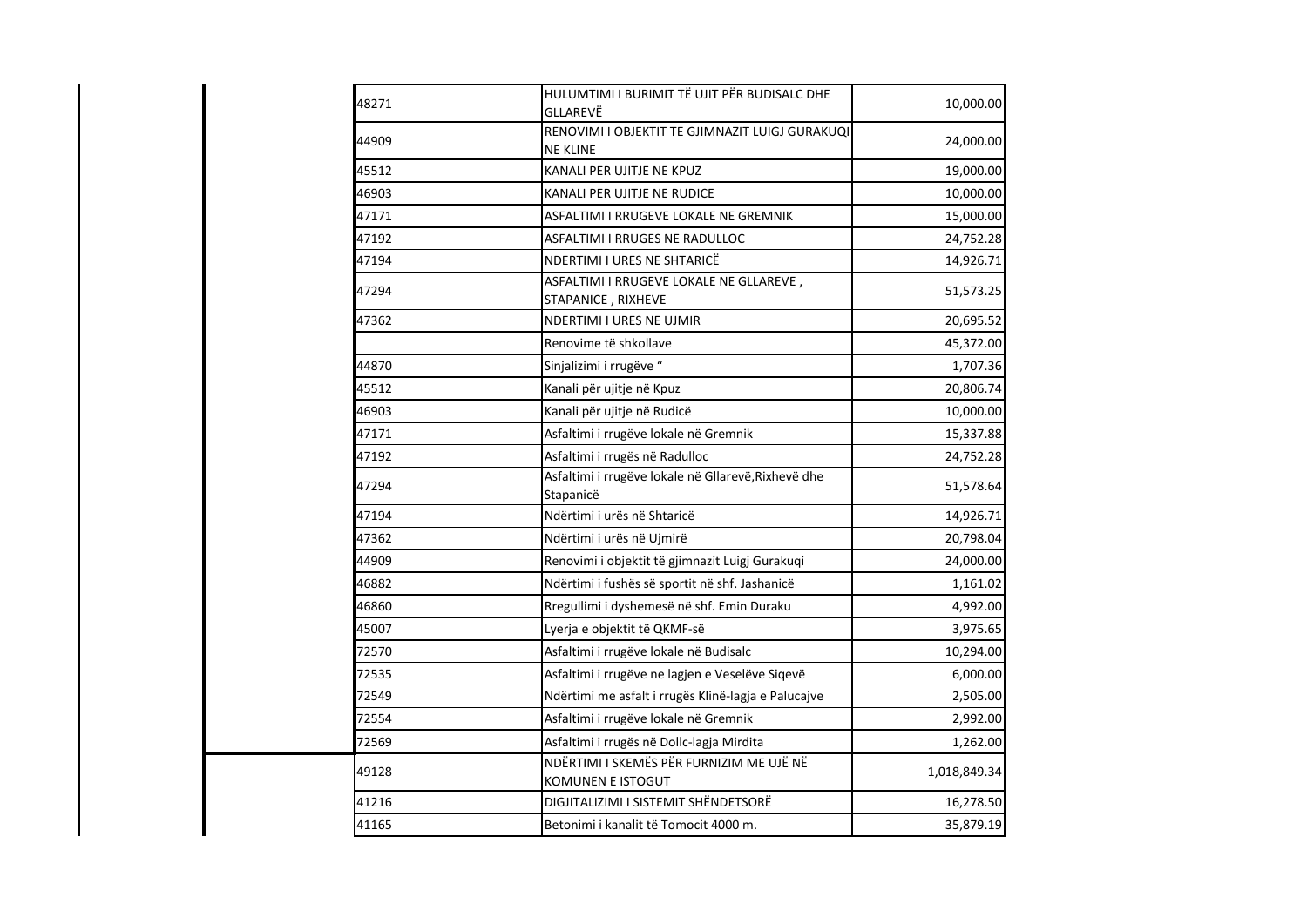| 42035 | ZEVENDESIMI I GYPIT TE AZBESTIT                                     | 101,988.68 |
|-------|---------------------------------------------------------------------|------------|
| 43737 | BETONIMI I KANALIT TE UJITJES VRELLË-PRIGODE                        | 58,359.82  |
| 46221 | KUBZIMI I TROTUARIT LAXHA HAKAJ-SHKOLLA                             | 20,000.00  |
| 46268 | RREGULLIMI I PRONAVE KOMUNALE                                       | 30,000.00  |
| 46270 | PASTRIMI I KANALEVE PËR UJITJE                                      | 20,000.00  |
| 46283 | MBIKQYRJA E PROJEKTEVE KAPITALE                                     | 8,297.71   |
| 46288 | NDËRTIMI I RRUGËVE NË GURRAKOC                                      | 58,727.70  |
| 46291 | NDËRTIMI I RRUGËVE NË VRELLË                                        | 28,300.30  |
| 46318 | NDËRTIMI I RRUGËVE KASHICË                                          | 20,000.00  |
| 46322 | NDËRTIMI I RRUGËS NË LLUGA LAXHA-MESHI                              | 23,138.00  |
| 46338 | NDËRTIMI I RRUGËS ,,IDRIZ OSMANAJ ,,NË FSHATIN<br>TRUBUHOVC         | 15,361.00  |
| 46342 | NDËRTIMI I RRUGËS NË KERRNINË                                       | 19,696.96  |
| 46375 | NDËRTIMI I RRUGËS LAGJA HASKAJ NË CERRCË                            | 44,475.00  |
| 46468 | MIRËMBAJTJA E OBJEKTEVE SHËNDETËSORE                                | 20,000.00  |
| 47147 | NDËRTIMI I RRUGËS "BRAHIM SALIHU" TOMOC-<br>KOVRAGË                 | 19,983.50  |
| 47191 | HAPJA E RRUGËS MALORE STUDENICË-LUGU I<br>MAHALLËS                  | 36,750.00  |
| 47767 | SINJALIZIMI HORIZONTAL DHE VERTIKAL                                 | 34,925.50  |
| 47783 | NDËRTIMI I NDRIÇIMIT PUBLIK NË STARADRAN                            | 8,851.00   |
| 47785 | KUBZIMI I TROTUAREVE BELLOPOJË-VERIQ                                | 15,000.00  |
| 47786 | KUBZIMI I TROTUAREVE ISTOG-CERRCË-FAZA-III-                         | 40,000.00  |
| 47801 | NDËRTIMI I DEPONISË NË TUÇEP                                        | 12,320.00  |
| 47803 | BLERJA DHE FURNIZIMI ME GYPA TË KANALIZIMIT<br>DHE UJSJELLËSIT      | 19,944.38  |
| 47804 | NDËRTIMI I KANALIZIMIT NË ISTOG-LAXHET E REJA<br>FAZA-II-           | 17,314.30  |
| 47807 | NDËRTIMI I KANALIZIMIT NË KASHICË-II-VAZHDIM                        | 15,000.00  |
| 47816 | NDËRTIMI I KANALIZIMIT NË DUBOVË TË VOGËL                           | 15,000.00  |
| 48792 | KUBEZIMI I TROTUARIT NE SARADRAN                                    | 19,999.00  |
| 48798 | NDERTIMI I MUREVE MBROJTESE NE SYRIGANË<br>CERRCË MOJSTIRË SHUSHICË | 9,959.00   |
| 48852 | KANALIZIMI NE LLUKAC I BEGUT                                        | 54,876.40  |
| 48860 | NDERTIMI I RRUGES SHALINOVIC-ZALLQ                                  | 20,000.00  |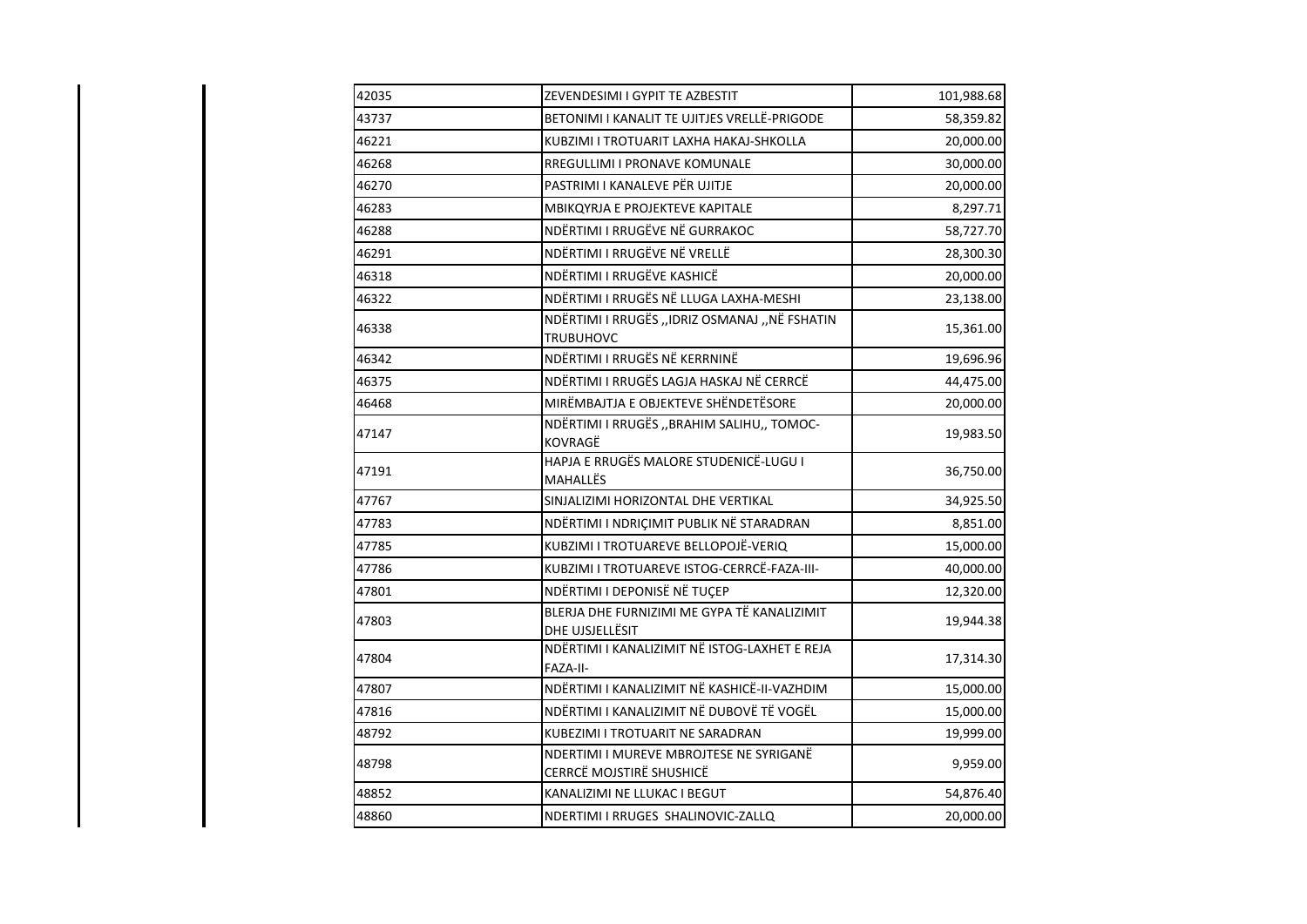| 48864 | RIPARIMI I DHE ZGJERIMI I RRUGES LOPCANSKA -<br>OSOJANË                               | 8,517.83  |
|-------|---------------------------------------------------------------------------------------|-----------|
| 48879 | NDERTIMI I RRUGEVE NE BANJE                                                           | 57,824.20 |
| 48881 | NDERTIMI I RRUGEVE NE ISTOG                                                           | 63,006.00 |
| 48886 | NDERTIMI I RRUGES "HUL HULI" ISTOG I POSHTEM                                          | 39,989.50 |
| 48892 | ASFALTIMI I RRUGES LAGJA DEKAJ ISTOG I POSHTEM                                        | 19,986.80 |
| 48909 | NDERTIMI I FUSHES SE TENISIT NE ISTOG                                                 | 20,000.00 |
| 48965 | NDERTIMI I OBJEKTIT TE RI SHKOLLOR "FAN NOLI" NË<br>LLUKAVC TE BEGUT                  | 70,000.00 |
| 48966 | RENOVIMI I OBJEKTIT SHKOLLOR "BAJRAM CURRI"<br>MUZHEVINË DHE HAPJA E PUSIT            | 17,859.00 |
| 48967 | NDERTIMI I SISTEMIT TE UJËSJELLSIT "KODRA E<br>DYNES-LUGU I BUTË"                     | 25,000.00 |
| 48968 | RENOVIMI I OBJEKTIT SHKOLLOR "BAJRAM CURRI"<br>DUBRAVË DHE HAPJA E PUSIT              | 19,990.70 |
| 49010 | RENOVIMI I SALLAVE SPORTIVE NE ISTOG DHE NE<br>SARADRAN                               | 20,000.00 |
| 49015 | RREGULLIMI I INFRASTRUKTURES SE JASHTME NE<br>GJ."HAXHI ZEKA" ISTOG                   | 14,269.00 |
| 49020 | KUBËZIMI I TROTUARIT VRELLË- STUDENICË                                                | 30,000.00 |
| 49036 | MIREMBAJTJA E OBJEKTIT TE ADMINISTRATES                                               | 8,937.45  |
| 49040 | NDERTIMI I NDRIQIMIT PUBLIK NE ISTOG                                                  | 10,000.00 |
| 49042 | NDERTIMI I KANALIZIMIT NË SHUSHICË VAZHDIM                                            | 4,957.60  |
| 49043 | KUBEZIMI I TROTUARIT ISTOG-DUSHKAJE-DUBRAVE<br>VAZHDIM                                | 4,915.00  |
| 49044 | NDERTIMI I TROTUARIT VRELLE- STUPE - KAMENICE                                         | 10,000.00 |
| 49055 | ASFALTIMI I RRYGES NE LUBOVE - RRUGA DRENUSHA                                         | 55,000.00 |
| 49056 | RIPARIMI I RRUGEVE TE RENDIT TE IV                                                    | 14,999.00 |
| 49060 | NDERTIMI DHE RENOVIMI I RRUGËVE DHE<br>TROTUAREVE NË ISTOG                            | 19,120.00 |
| 49061 | MIRËMBAJTJA E HAPSIRAVE PUBLIKE NE TERRITORIN<br>E KOMUNES                            | 29,997.92 |
| 49072 | MIRËMBAJTJA E STADIUMIT TË FUTBOLLIT NË<br>ISTOG                                      | 4,082.00  |
| 49073 | NDERTIMI I TRIBUNAVE DHE TESHTOREVE NË PJESEN<br>PERENDIMORE NE STADIUMIN E FUTBOLLIT | 75,455.44 |

**ISTOG (633)** 

RËNDIM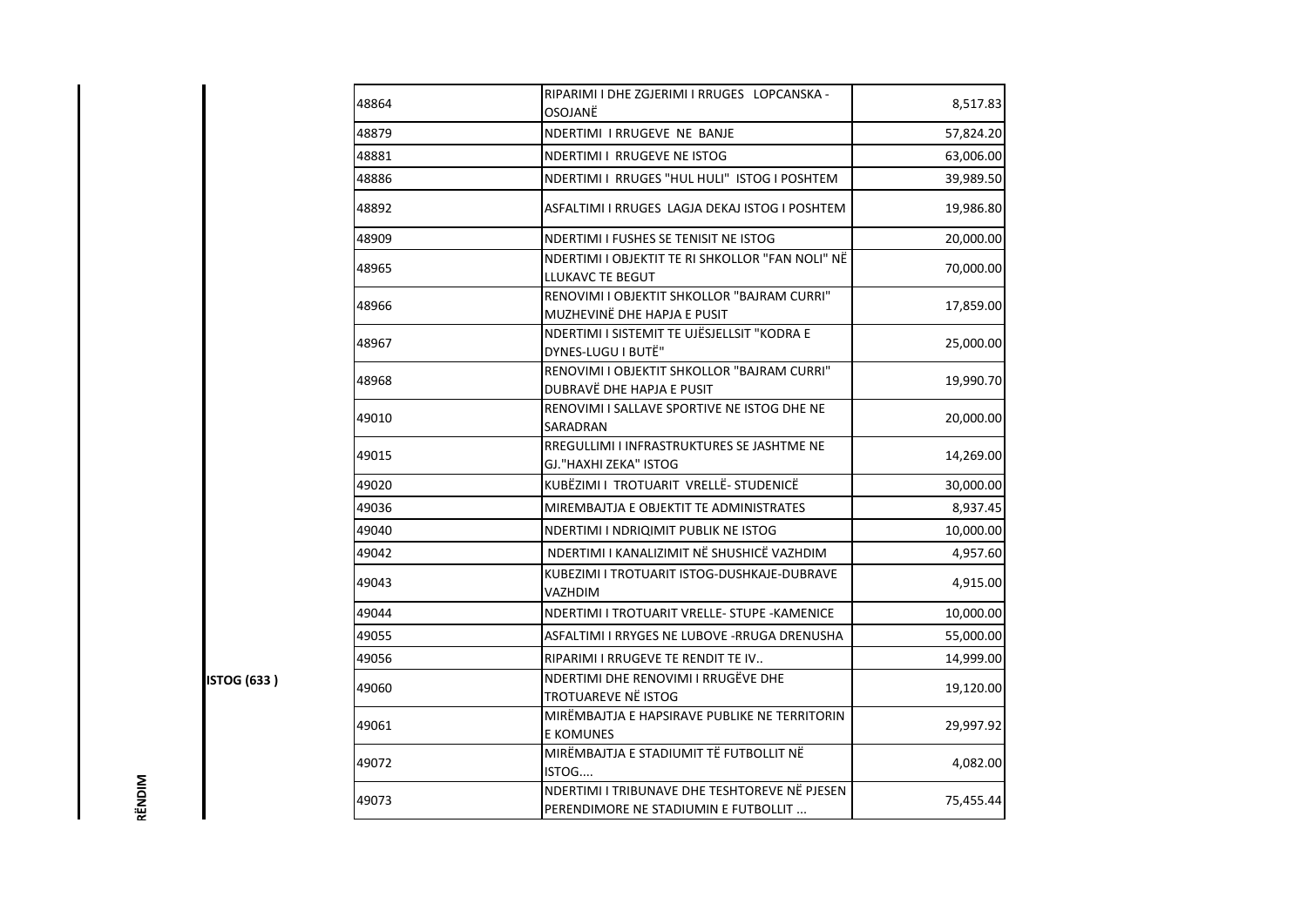| i      |  |
|--------|--|
| Ξ      |  |
| Ī      |  |
|        |  |
| Ī.     |  |
|        |  |
| ś      |  |
|        |  |
|        |  |
|        |  |
|        |  |
| ت<br>ئ |  |
|        |  |
| Ē      |  |
|        |  |
|        |  |
|        |  |
|        |  |

| 85879 | MIREMBAJTJA RRUGEVE MALORE                                                       | 49,812.00 |
|-------|----------------------------------------------------------------------------------|-----------|
| 46221 | KUBZIMI I TROTUARIT LAXHA HAKAJ-SHKOLLA                                          | 6,939.00  |
| 46318 | NDËRTIMI I RRUGËVE KASHICË                                                       | 11,144.60 |
| 46322 | NDËRTIMI I RRUGËS NË LLUGA LAXHA-MESHI                                           | 19,738.70 |
| 46342 | NDËRTIMI I RRUGËS NË KERRNINË                                                    | 15,000.00 |
| 46380 | NDËRTIMI I RRUGËS LUBOZHDË-LLAGJA IDRIZAJ                                        | 20,000.00 |
| 46468 | MIRËMBAJTJA E OBJEKTEVE SHËNDETËSORE                                             | 18,812.05 |
| 47147 | NDËRTIMI I RRUGËS ,, BRAHIM SALIHU,, TOMOC-<br>KOVRAGË                           | 10,000.00 |
| 47796 | ELIMINIMI I MBETURINAVE NGA HAPSIRAT PUBLIKE                                     | 9,816.50  |
| 47803 | BLERJA DHE FURNIZIMI ME GYPA TË KANALIZIMIT<br>DHE UJSJELLËSIT                   | 10,000.00 |
| 47807 | NDËRTIMI I KANALIZIMIT NË KASHICË-II-VAZHDIM                                     | 1,039.50  |
| 47816 | NDËRTIMI I KANALIZIMIT NË DUBOVË TË VOGËL                                        | 9,896.00  |
| 48792 | KUBEZIMI I TROTUARIT NE SARADRAN                                                 | 7,252.00  |
| 48796 | NDERTIMI I URËS NE KERRNINË                                                      | 5,118.60  |
| 48881 | NDERTIMI I RRUGEVE NE ISTOG                                                      | 39,021.50 |
| 48965 | NDERTIMI I OBJEKTIT TE RI SHKOLLOR "FAN NOLI" NË<br>LLUKAVC TE BEGUT             | 12,285.26 |
| 48967 | NDERTIMI I SISTEMIT TE UJËSJELLSIT "KODRA E<br>DYNES-LUGU I BUTË"                | 5,219.30  |
| 49010 | RENOVIMI I SALLAVE SPORTIVE NE ISTOG DHE NE<br>SARADRAN                          | 5,246.80  |
| 49020 | KUBËZIMI I TROTUARIT VRELLË- STUDENICË                                           | 6,706.20  |
| 49040 | NDERTIMI I NDRIQIMIT PUBLIK NE ISTOG                                             | 1,571.00  |
| 49042 | NDERTIMI I KANALIZIMIT NË SHUSHICË VAZHDIM                                       | 3,800.00  |
| 49043 | KUBEZIMI I TROTUARIT ISTOG-DUSHKAJE-DUBRAVE<br>VAZHDIM                           | 10,000.00 |
| 49044 | NDERTIMI I TROTUARIT VRELLE- STUPE -KAMENICE                                     | 4,751.50  |
| 49046 | NDERTIMI I SHTEPIVE TE FAMILJEVE TE PA STREHE                                    | 90,000.00 |
| 42075 | KANALIZIMI DHE ASFALTIMI I RRUGES NE FSHATIN<br><b>STUDENICE</b>                 | 32,849.00 |
| 42076 | NDERTIMI I KANALIZIMIT FEKAL FAZA E PARE NE<br>FSHATIN KALIQAN- KOMUNA E ISTOGUT | 8,465.85  |
| 42077 | NDERTIMI I RRUGEVE STUDENICE                                                     | 26,701.00 |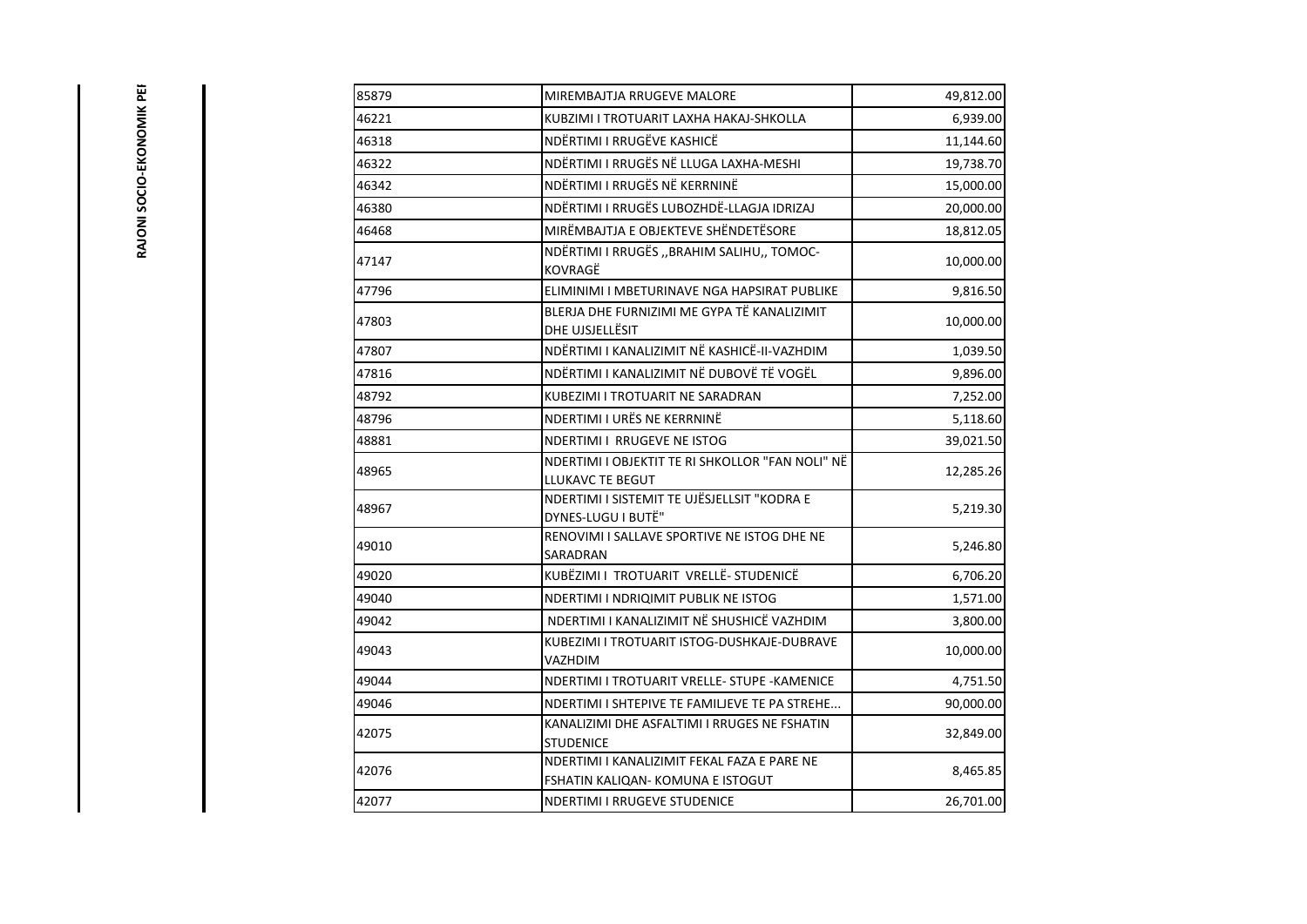|                    | 42080 | RREGULLIMI I OBJEKTIT TE NGROHJES QENDRORE NE<br>SHF BAJRRAM CURRI-CERRE                                     | 12,818.00 |
|--------------------|-------|--------------------------------------------------------------------------------------------------------------|-----------|
|                    | 46214 | NDERTIMI I NDRIQIMIT PUBLIK DHE TROTUAREVE NË<br>BANJË                                                       | 19,698.30 |
|                    | 46215 | NDERTIMI I NDRIQIMIT PUBLIK NË GURRAKOC                                                                      | 4,999.87  |
|                    | 46244 | NDËRTIMI I SHTËPIVE PËR FAMILJET E PA STREHË                                                                 | 3,554.60  |
|                    | 46283 | MBIKOYRJA E PROJEKTEVE KAPITALE                                                                              | 751.90    |
|                    | 46299 | NDËRTIMI I RRUGËS NË ORROBERRDË                                                                              | 7,595.00  |
|                    | 46309 | NDËRTIMI I RRUGËVE NË KALIQAN                                                                                | 46,108.50 |
|                    | 46331 | NDËRTIMI I RRUGËS REXHË DESTANI NË ISTOG                                                                     | 20,604.50 |
|                    | 46463 | MIRËMBAJTJA E OBJEKTEVE SHËNDETËSORE DHE<br><b>SOCIALE</b>                                                   | 9,962.50  |
|                    | 72576 | KANALIZIMI DHE ASFALTIMI I RRUGES NE FSHATIN<br>STUDENICE-RRUGA S                                            | 5,000.00  |
|                    | 72578 | ASFALTIMI I SEGMENTIT TE RRUGES QAZIM HAKAJ-<br><b>ORROBERDE</b>                                             | 1,500.00  |
|                    | 72582 | ASFALTIMI I RRUGES ISUF NICAJ-MUZHEVICE                                                                      | 3,000.00  |
|                    | 72588 | ASFALTIMI I RRUGES PODGURI NE LAGJEN METAJ                                                                   | 5,000.00  |
|                    | 72607 | ASFALTIMI I RRUGES NE FSHATIN STUDENICE NE<br>LAGJEN ZEQIRAJ                                                 | 2,119.00  |
|                    | 72608 | ASFALTIMI I RRUGES NE FSHATIN STARADRAN NE<br>LAFJEN BEQIRAJ-DRINI I BARDHE                                  | 1,000.00  |
|                    | 72610 | NDERTIMI I KOLEKTORIT KRYESOR, KANALIZIMI FEKAL<br>DHE ATMOSFERIK NE LAGJEN "BLAKAJ" FSH LLUKE               | 2,000.00  |
|                    | 72611 | ASFALTIMI I RRUGES "XHEMAIL CAMAJ" DHE RRUGA<br>NE LAGJEN "AJRIZAJ, GJOCAJ DHE IMERI" NE FSH<br><b>BANJE</b> | 2,250.69  |
|                    | 46031 | REHABILITIMI I RRUGËVE LOKALE                                                                                | 80,000.00 |
|                    | 47283 | NDERTIMI I KANALEVE TE UJITJES                                                                               | 56,667.00 |
|                    | 47284 | NDERTIMI I RRJETIT SEKONDAR TE KANALIZIMIT PER<br>UJRA TE ZEZA                                               | 9,000.00  |
|                    | 48467 | RREGULLIMI I HAPËSIRAVE REKREATIVE GJELBËRUESE<br>RRETH LUMIT ERENIK                                         | 10,000.00 |
| <b>JUNIK (636)</b> | 48470 | NDËRTIMI I ANEKSIT NË OBJEKTIN E KOMUNËS                                                                     | 99,999.40 |
|                    | 46031 | REHABILITIMI I RRUGËVE LOKALE                                                                                | 10,000.00 |
|                    | 47283 | NDERTIMI I KANALEVE TE UJITJES                                                                               | 0.00      |
|                    |       |                                                                                                              |           |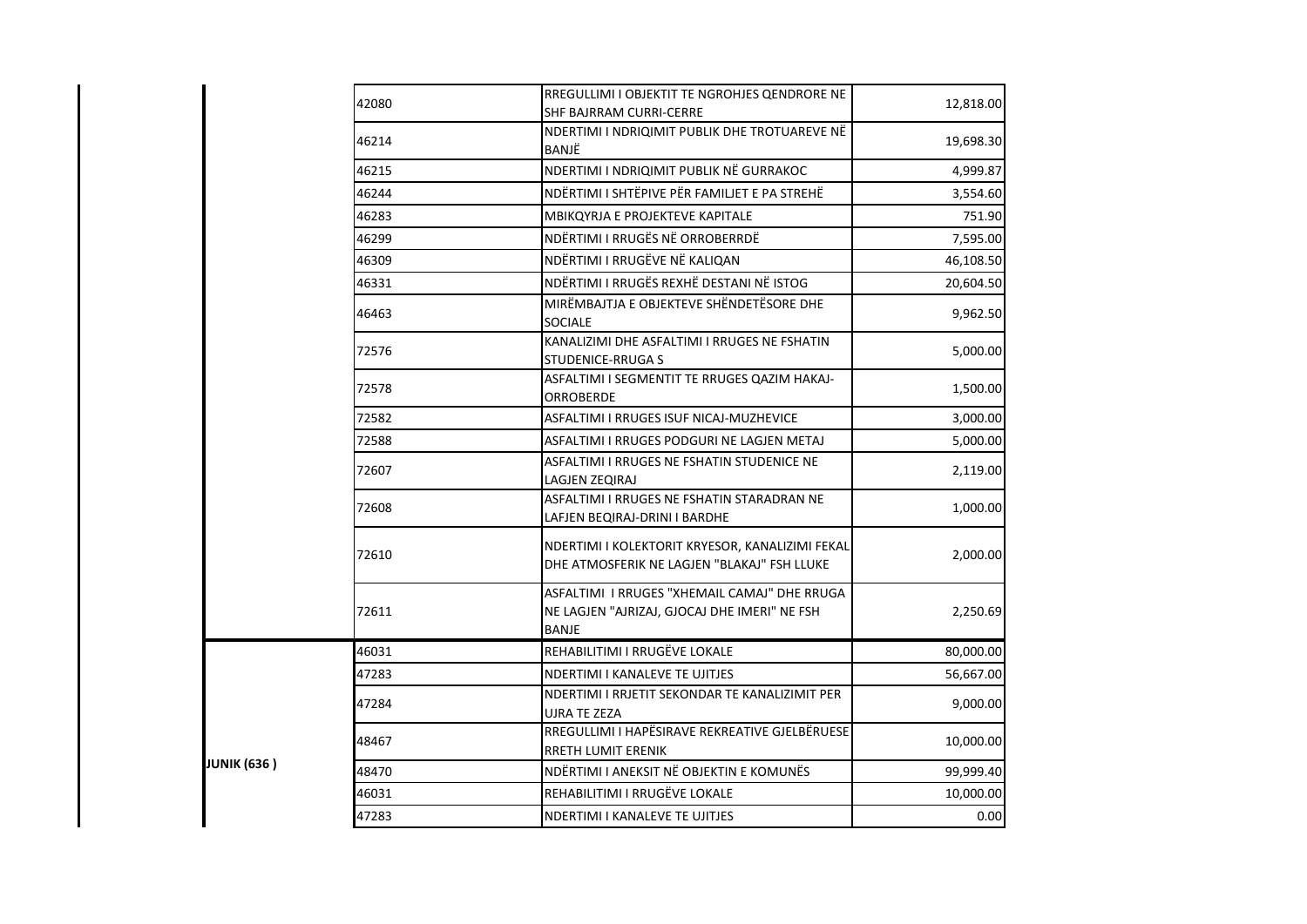| 48467 | RREGULLIMI I HAPËSIRAVE REKREATIVE GJELBËRUESE<br>RRETH LUMIT ERENIK                                    | 6,236.80   |
|-------|---------------------------------------------------------------------------------------------------------|------------|
| 48470 | NDËRTIMI I ANEKSIT NË OBJEKTIN E KOMUNËS                                                                | 24,579.95  |
| 41021 | DIGJITALIZIMI I ADMINISTRATES KOMUNALE                                                                  | 40,000.00  |
| 41024 | SANIMI I RRUGEVE ME ZHAVOR                                                                              | 49,613.78  |
| 41129 | RIPAR.DHE MIREMB.OBJEK.SHEND                                                                            | 30,994.20  |
| 43623 | SANIMI-NDERTIMI I RRUGËVE ME ASFALT                                                                     | 75,000.00  |
| 43625 | NDËRTIMI - ASFALTIMI I RRUGËS NË FSHATIN OSEK<br>PASH                                                   | 57,459.00  |
| 43632 | NDËRTIMI - ASFALTIMI I RRUGËVE NË FSHATIN<br>SKIVJAN.                                                   | 150,000.00 |
| 43634 | NDËRTIMI - ASFALTIMI I RRUGËS NË FSHATIN<br>DOBRIGJE                                                    | 43,176.00  |
| 43639 | Ndërtimi - asfaltimi i rrugës në fshatin Bec, lagjet<br>Bajrushaj, Alijaj dhe Shabanaj.                 | 97,102.00  |
| 43650 | NDËRTIMI ,ASFALTIMI I RRUGËS PETRO NINI LUARASI<br>GJAKOVË                                              | 43,519.38  |
| 43652 | NDËRTIMI - ASFALTIMI I RRUGES NE FSHATIN<br>PONASHEC                                                    | 50,000.00  |
| 43658 | NDËRTIMI - ASFALTIMI I RRUGËS NË FSHATIN BEC,TE<br>XHAMIJA L.HA                                         | 40,000.00  |
| 43660 | NDËRTIMI - ASFALTIMI I RR. MADANAJ - RRYPAJ                                                             | 45,687.00  |
| 43662 | Ndertimi - Asfaltimi i rruges ne fshatin Demjan                                                         | 50,000.00  |
| 43683 | NDERTIMI DHE ASFALTIMI I RRUGES NE FSHATIN<br>ZHABEL                                                    | 50,000.00  |
| 45067 | RREGULLIMI I RRUGES NE FSHATIN VOGOVE                                                                   | 49,997.67  |
| 45070 | RREGULLIMI RRUGES NE FSH. ZHUB                                                                          | 56,995.00  |
| 45153 | ASFALTIMI I RRUGËS NË FSHATIN RAQË                                                                      | 46,970.38  |
| 45521 | ASFALTIMI I RRUGËS DOL-KUSHAVEC                                                                         | 66,502.00  |
| 45532 | NDERTIMI- ASFALTIMI I RRUGES GERQINE                                                                    | 79,453.90  |
| 46182 | RRUGA NË FSHATIN BABAJ BOKES, LAGJET<br>UKSHIN, ZENEL UKËT DHE REXHË ALIJAJ                             | 35,000.00  |
| 46187 | NDËRTIMI - ASFALTIMI I RRUGËVE NË FSHATIN<br>NIVOKAZ                                                    | 40,000.00  |
| 46237 | NDËRTIMI - ASFALTIMI I RRUGËVE 7 GUSHTI DHE<br>DEDË LLESHI DHE RRUGA E KOMUNITETIT NË<br>FSHATIN VRANIQ | 48,154.41  |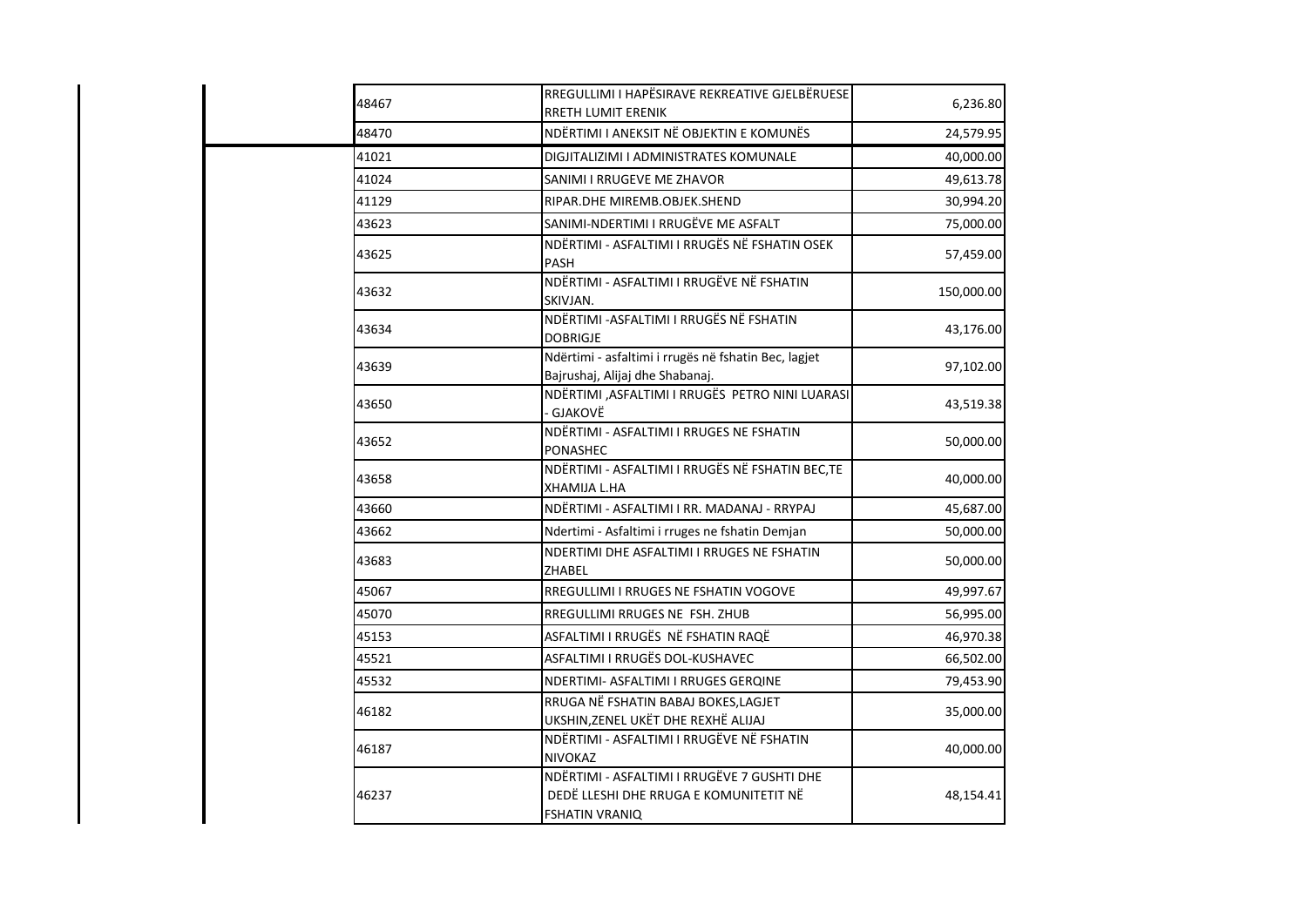| 46308 | NDËRTIMI - ASFALTIMI I RRUGËS NIMON FERIZI                                | 19,000.00  |
|-------|---------------------------------------------------------------------------|------------|
| 46311 | NDERTIMI - ASFALTIMI I RRUGES SHISHMAN I BOKES -<br>MAZREK                | 50,000.00  |
| 46353 | SANIMI ME KUBEZA GRANITI, FAZA 2                                          | 50,000.00  |
| 46359 | ZGJERIMI I LINJES SË NDRIQIMIT PUBLIK                                     | 100,000.00 |
| 46368 | PEJZASH I MBROJTUR SHKUGËZA                                               | 35,000.00  |
| 46374 | ZHVILLIMI I PIKËS TURISTIKE NË LUMIN ERENIK                               | 44,576.26  |
| 46376 | REVITALIZIMI I URËS SË<br>TEREZIVE, NDRIÇIMI, GJELBRIMI, SHTIGJE TË ECJES | 24,902.76  |
| 46770 | RREGULLIME DHE MIRËMBAJTJE E SHKOLLAVE                                    | 149,907.07 |
| 46810 | NDERTIMI I TERRENEVE SPORTIVE                                             | 79,996.35  |
| 46962 | SANIMI DHE NDERTIMI I PARQEVE                                             | 96,008.21  |
| 47142 | SANIMI I UJËRAVE TË ZEZA DHE ATMOSFERIKE                                  | 149,960.40 |
| 47148 | PARKU I QYTETIT                                                           | 149,991.02 |
| 47795 | NDËRTIMI - ASFALTIMI I RR. NË FSHATIN SMOLICË                             | 50,000.00  |
| 47862 | NDERTIMI I KANALEVE TE UJITJES NE ZONAT RURALE                            | 149,999.50 |
| 47940 | RREGULLIMI I SHTRATIT TË LUMIT KRENA                                      | 270,013.00 |
| 47945 | NDËRTIMI - ASFALTIMI I RRUGES NË FSHATIN<br>SHQIPONJË                     | 80,000.00  |
| 47952 | NDERTIMI-SANIMI I RRUGEVE DHE TROTUAREVE ME<br>KUBEZA                     | 349,998.36 |
| 47957 | NDËRTIMI - ASFALTIMI I RR. NË FSHATIN BEC, LAGJA<br>HAJDARAJ              | 40,000.00  |
| 47971 | NDËRTIMI - ASFALTIMI I RRUGËS " FITIM DOMI" -<br>GJAKOVË                  | 58,782.37  |
| 47973 | RREGULLIMI I SHTRATIT TË LUMIT GUSHA, BATUSHË                             | 10,000.00  |
| 47985 | NDËRTIMI - ASFALTIMI I RRUGES NË FSHATIN<br>CERMJAN                       | 49,999.94  |
| 47988 | NDËRTIMI - ASFALTIMI I RRUGES NË FSHATIN<br>MORINË                        | 50,000.00  |
| 48007 | NDERTIMI DHE ASFALTIMI I RRUGES KRYESORE NE<br>QYTET                      | 32,618.00  |
| 48011 | NDERTIMI DHE ASFALTIMI I RRUGEVE NE FSHATIN<br>LIPOVEC                    | 50,000.00  |
| 48055 | NDËRTIMI - ASFALTIMI I RRUGEVE NË FSHATIN OSEK<br>HYLË                    | 50,000.00  |
| 48152 | NDËRTIMI I PENDAVE TE UJITJES NE ZONAT RURALE                             | 50,000.00  |
|       |                                                                           |            |

**GJAKOVË (632 )**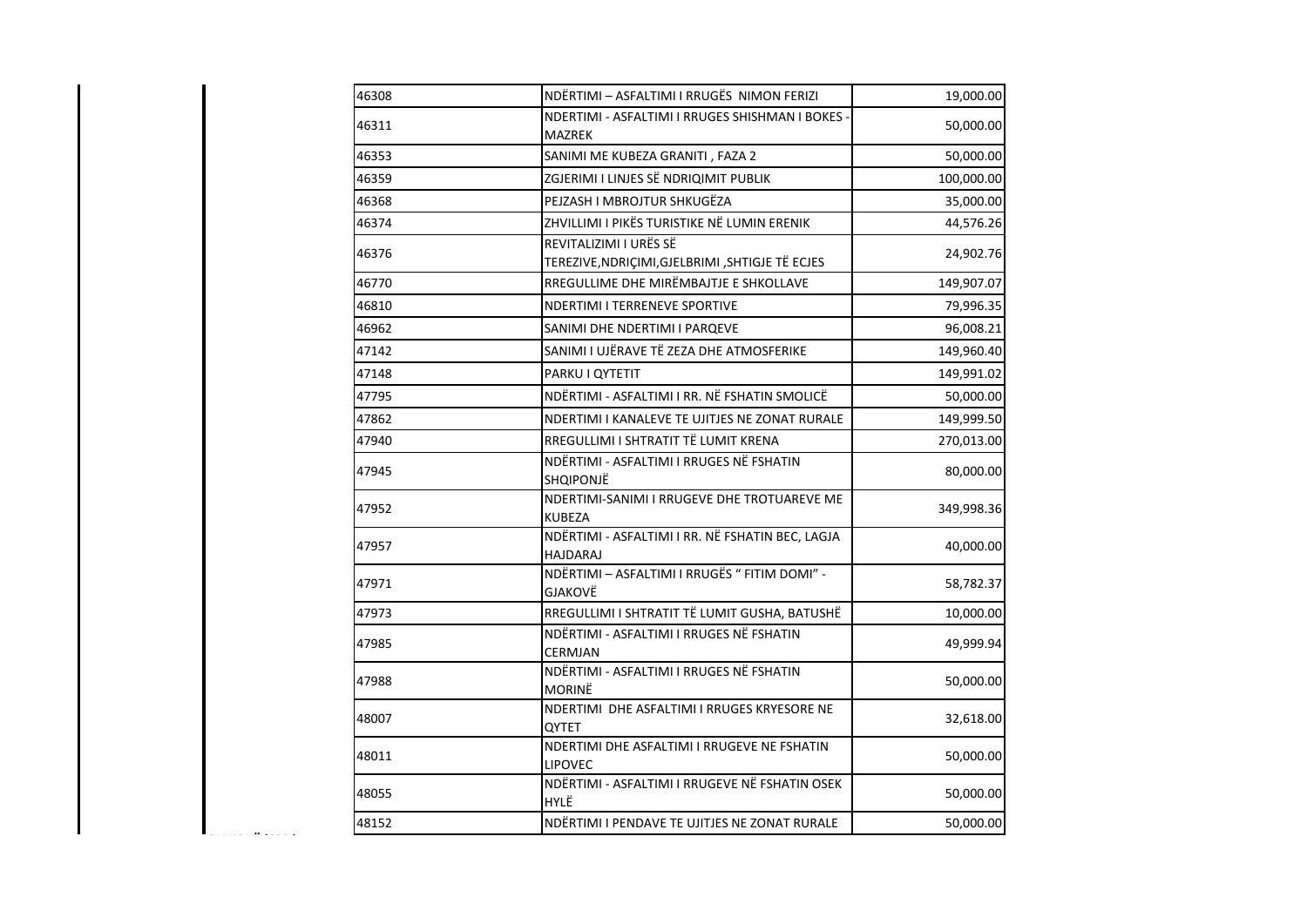| GJAKOVE (632) | 48170 | URA E FSHAJTË DHE KANIONI .NDRIQIMI ,SHTEGU<br>PËR ECJE                     | 63,301.50 |
|---------------|-------|-----------------------------------------------------------------------------|-----------|
|               | 48464 | NDERTIMI I DEPOSË, ANEKSIT NË DISA SHKOLLA                                  | 29,379.80 |
|               | 48474 | RENOVIME TË NYJEVE SANITARE DHE NDERTIMI I<br>ANEKSIT TË NYJEVE SANITARE    | 99,991.10 |
|               | 48489 | NDËRTIMI - ASFALTIMI I RRUGËVE NË FSHATIN NEC                               | 36,034.01 |
|               | 41021 | DIGJITALIZIMI I ADMINISTRATES KOMUNALE                                      | 25,204.31 |
|               | 43648 | NDËRTIMI - ASFALTIMI I RRUGËS NË LAGJET E<br><b>BERKOCIT.</b>               | 20,000.00 |
|               | 43662 | Ndertimi - Asfaltimi i rruges ne fshatin Demjan                             | 49,999.92 |
|               | 43682 | NDERTIMI DHE ASFALTIMI NE GERGOC                                            | 38,057.52 |
|               | 43683 | NDERTIMI DHE ASFALTIMI I RRUGES NE FSHATIN<br>ZHABEL                        | 48,794.23 |
|               | 43708 | RENOVIMI I PALLATIT TE KULTURES CERMJAN<br><b>GJAKOVE</b>                   | 9,997.00  |
|               | 45518 | NDËRTIMI - ASFALTIMI I RRUGËVE NË FSHATIN<br><b>MOLLIQ</b>                  | 50,000.00 |
|               | 45537 | NDËRTIMI - ASFALTIMI I RRUGËS NË FSHATIN<br><b>DOBLIBARE</b>                | 20,000.00 |
|               | 45581 | RENOVIMI I MUZEUT ETNOGRAFIK                                                | 2,208.00  |
|               | 46157 | RENOVIMI I ZYREVE TË VENDIT DHE OBJEKTEVE<br>KOMUNALE                       | 79,826.80 |
|               | 46182 | RRUGA NË FSHATIN BABAJ BOKES, LAGJET<br>UKSHIN, ZENEL UKËT DHE REXHË ALIJAJ | 29,247.28 |
|               | 46187 | NDËRTIMI - ASFALTIMI I RRUGËVE NË FSHATIN<br><b>NIVOKAZ</b>                 | 60,000.00 |
|               | 46189 | RRUGET NE FSHATIN RAMOC, LAGJIA HAJDARAJ                                    | 27,123.77 |
|               | 46352 | NDERTIMI DHE SANIMI I URAVE                                                 | 48,509.06 |
|               | 46353 | SANIMI ME KUBEZA GRANITI, FAZA 2                                            | 11,331.54 |
|               | 46359 | ZGJERIMI I LINJES SË NDRIQIMIT PUBLIK                                       | 49,999.60 |
|               | 46591 | RILEVIMI I LAXHES SENJAK DHE ORIZE                                          | 53,490.40 |
|               | 46815 | RINDERTIMI I SALLËS SË EDUKATËS FIZIKE NË SHK.<br>FILL. "HAXHI HOTI" ROGOVË | 19,381.86 |
|               | 46974 | PAJIMET DHE SINJALIZIMI I TRAFIKUT RRUGORË                                  | 49,987.72 |
|               | 47069 | RIVITALIZIMI I QENDRAVE RINORE                                              | 12,000.00 |
|               | 47072 | RENOVIMI I MUZEUT I FAMILJES QERKEZI                                        | 2,990.90  |
|               | 47148 | PARKU I QYTETIT                                                             | 36,237.00 |
|               |       |                                                                             |           |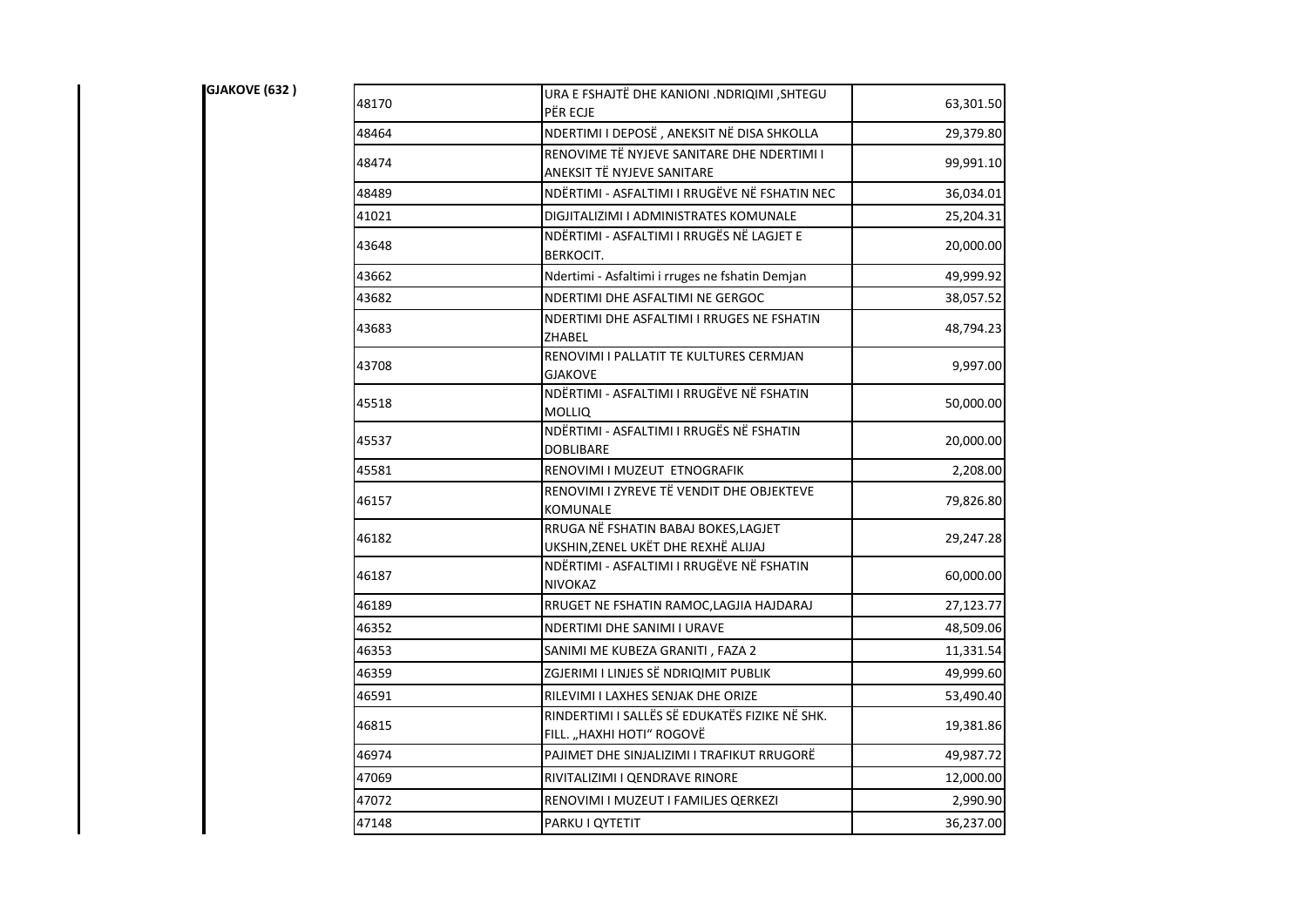| 47862 | NDERTIMI I KANALEVE TE UJITJES NE ZONAT RURALE                            | 100,000.00 |
|-------|---------------------------------------------------------------------------|------------|
| 47938 | ASFALTIMI I RRUGES NË FSHATIN SHISHMAN, LAGJA<br><b>KRAZHNJE</b>          | 50,000.00  |
| 47940 | RREGULLIMI I SHTRATIT TË LUMIT KRENA                                      | 129,987.00 |
| 48007 | NDERTIMI DHE ASFALTIMI I RRUGES KRYESORE NE<br><b>OYTET</b>               | 5,812.11   |
| 48024 | NDERTIMI DHE ASFALTIMI I RRUGEVE NE FSHATIN<br>KRALAN                     | 30,013.43  |
| 48148 | SANIMI I PENDAVE DHE KANALEVE TE UJITJES NE<br>ZONAT RURALE               | 40,000.00  |
| 48172 | SHPELLA E KUSARIT, NDIQIMI, RRUGA, SHENJËZIMI                             | 30,541.26  |
| 48185 | NDERTIMI DHE VENDOSJA E PAISJES ROLLER ZIP LINE                           | 35,000.00  |
| 48193 | NDËRTIM I SHTIGJEVE NË PEMË                                               | 25,947.75  |
| 48486 | NDËRTIMI - ASFALTIMI I RRUGËVE NË FSHATIN<br>RAKOVINË                     | 50,000.00  |
| 48545 | NDËRTIMI - ASFALTIMI I RRUGEVE NË FSHATIN<br><b>KUSHAVEC</b>              | 33,898.95  |
| 48583 | NDËRTIMI - ASFALTIMI I RRUGEVE NË FSHATIN<br><b>MARMULL</b>               | 29,360.44  |
| 43623 | SANIMI-NDERTIMI I RRUGËVE ME ASFALT                                       | 200,000.00 |
| 43649 | NDËRTIMI - ASFALTIMI I RRUGËS NË FSH. RAMOC-<br>KORENICË                  | 61,930.70  |
| 45139 | NDËRTIMI - ASFALTIMI I RRUGËVE NË FSH. MEQE                               | 50,000.14  |
| 46353 | SANIMI ME KUBEZA GRANITI, FAZA 2                                          | 14,496.57  |
| 46355 | NDËRTIMI I RRUGËVE ME KUBËZA                                              | 100,000.00 |
| 46376 | REVITALIZIMI I URËS SË<br>TEREZIVE, NDRIÇIMI, GJELBRIMI, SHTIGJE TË ECJES | 8,788.32   |
| 46378 | REVITALIZIMI I URËS SË TABAKUT, NDRIÇIMI,<br>GJELBRIMI, SHTIGJE TË ECJES  | 14,002.35  |
| 46770 | RREGULLIME DHE MIRËMBAJTJE E SHKOLLAVE                                    | 97,850.19  |
| 47063 | RENOVIMI I PALLATIT TË KULTURËS                                           | 10,614.00  |
| 47148 | PARKU I QYTETIT                                                           | 37,456.78  |
| 47827 | NDËRTIMI - ASFALTIMI I RRUGEVE NË FSHATIN DEVË                            | 80,000.00  |
| 47940 | RREGULLIMI I SHTRATIT TË LUMIT KRENA                                      | 250,000.00 |
| 48399 | RENOVIM I OBJEKTEVE SHKOLLORE                                             | 8,727.10   |
| 48046 | NDËRTIMI I SHFMU LIDHJA E PRIZERENIT DEÇAN                                | 138,458.13 |
|       |                                                                           |            |